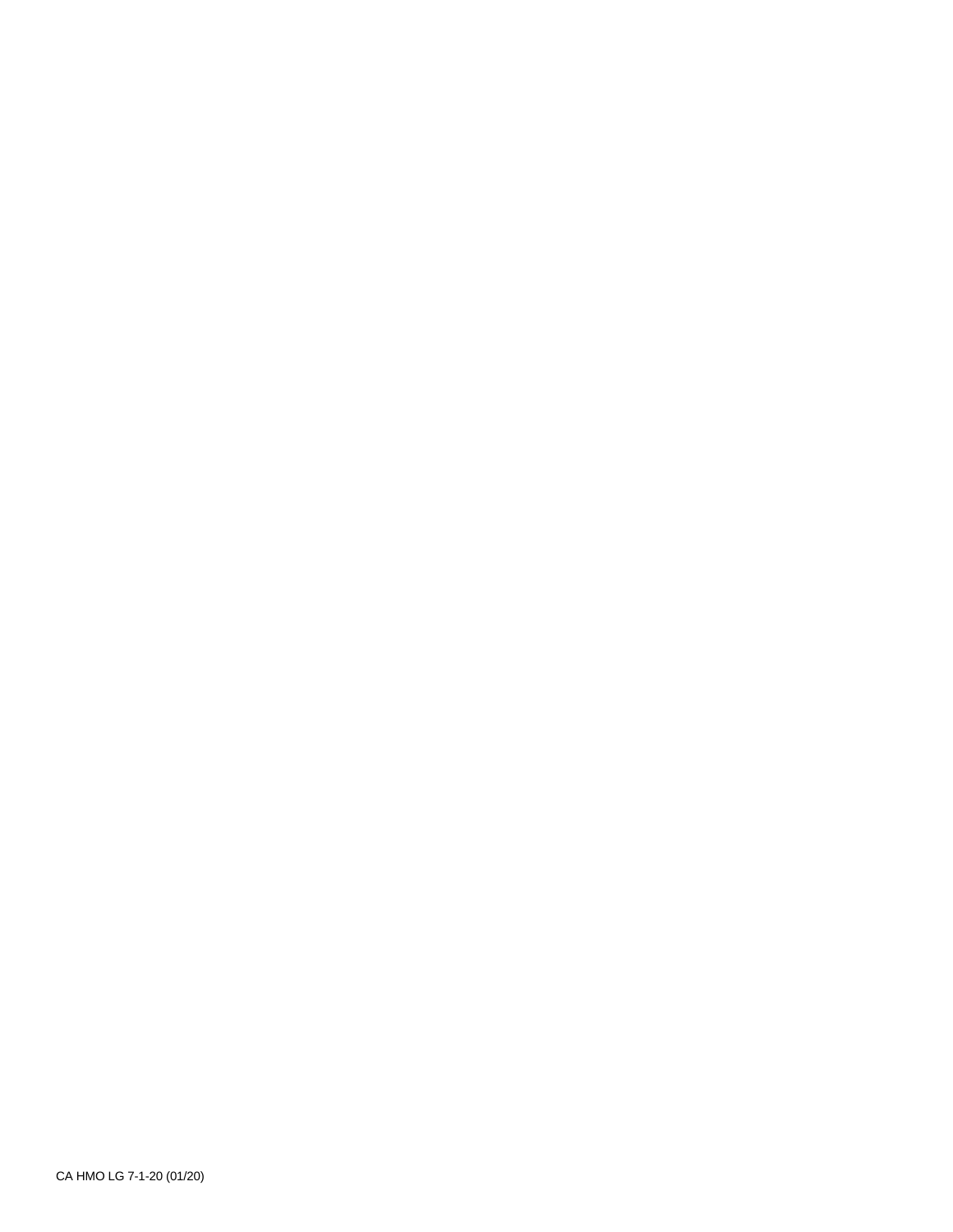# *Welcome to UnitedHealthcare of California*

UnitedHealthcare of California ("UnitedHealthcare" or "the Plan") provides health care coverage to Members who have properly enrolled in our plan and meet our eligibility requirements. To learn more about these requirements, **see Section 7. Member Eligibility.** 

## **What is This Document?**

This document is called a *Combined Evidence of Coverage and Disclosure Form*. It is a legal document that explains your Health Plan and should answer many important questions about your benefits. Many of the words and terms are capitalized because they have special meanings. To better understand these terms, please see **Section 10. Definitions.** 

Whether you are the Subscriber of this coverage or enrolled as a Family Member, your *Combined Evidence of Coverage and Disclosure Form* is a key to making the most of your membership. You will learn about important topics like how to choose a Primary Care Physician (PCP) and what to do if you need hospitalization.

This *Combined Evidence of Coverage and Disclosure Form* includes:

- The *Schedule of Benefits*, including the HMO *Schedule of Benefits and Acupuncture Schedule of Benefits, if purchased,*
- The supplements to the Combined Evidence of Coverage and Disclosure Form including the Outpatient Prescription Drug Benefit, Mental and Substance-Related and Addictive Disorder Services,
- Language Assistance Disclosure Notice.

# **What Else Should I Read to Understand My Benefits?**

UnitedHealthcare HMO products may have a specifically defined Provider Network. You must receive all routine non-emergent/urgent services through your Network Medical Group shown on your identification (ID) card. In addition to reading this document, be sure to review your *Schedule of Benefits, Provider Directory,* ID card, and any benefit materials. Your *Schedule of Benefits* provides the details of your particular Health Plan, including any Co-payments and Deductibles that you may have to pay when you receive Covered Health Care Services. The *Provider Directory* has detailed information about your specific Network's Network Medical Groups and other Providers, as well as the Service Area for this Network. Every Subscriber should receive a *Provider Directory*. If you need a copy or would like help picking your PCP, please call our Customer Service department. You can also find an online version of the Directory at **www.myuhc.com**. These documents explain your coverage.

Not all UnitedHealthcare Network Providers may be part of the defined Network selected by your Employer Group and shown on your ID card. You must choose a PCP from the assigned Network to obtain the group benefits purchased by your employer. If you need a copy or would like help picking your PCP from the defined Network, please call our Customer Service department.

For certain Covered Health Care Services, a limit is placed on the total amount you pay for Co-payments and Deductibles, if applicable, during a calendar or plan year. If you reach your Out-of-Pocket Limit, you may not be required to pay additional Co-payments or Deductibles for certain Covered Health Care Services.

You can find your Out-of-Pocket Limit in your *Schedule of Benefits*. If you believe you have met your Deductible or Out-of-Pocket Limit, submit all your health care receipts and a letter of explanation to UnitedHealthcare of California, to the address shown below. It is important to send us all health care receipts along with your letter since they confirm that you have reached your annual out-of-pocket limit.

#### **What if I need information about the Plan in my language?**

You may be entitled to the rights and services below. You can get an interpreter or translation services at no charge. Written information may be available in some languages at no charge. To get help in your language, please call your health plan UnitedHealthcare of California 1-800-624-8822 / TTY: 711. If you need more help, call the Department of Managed Health Care (DMHC) consumer tollfree telephone number **at 1-888-466-2219.**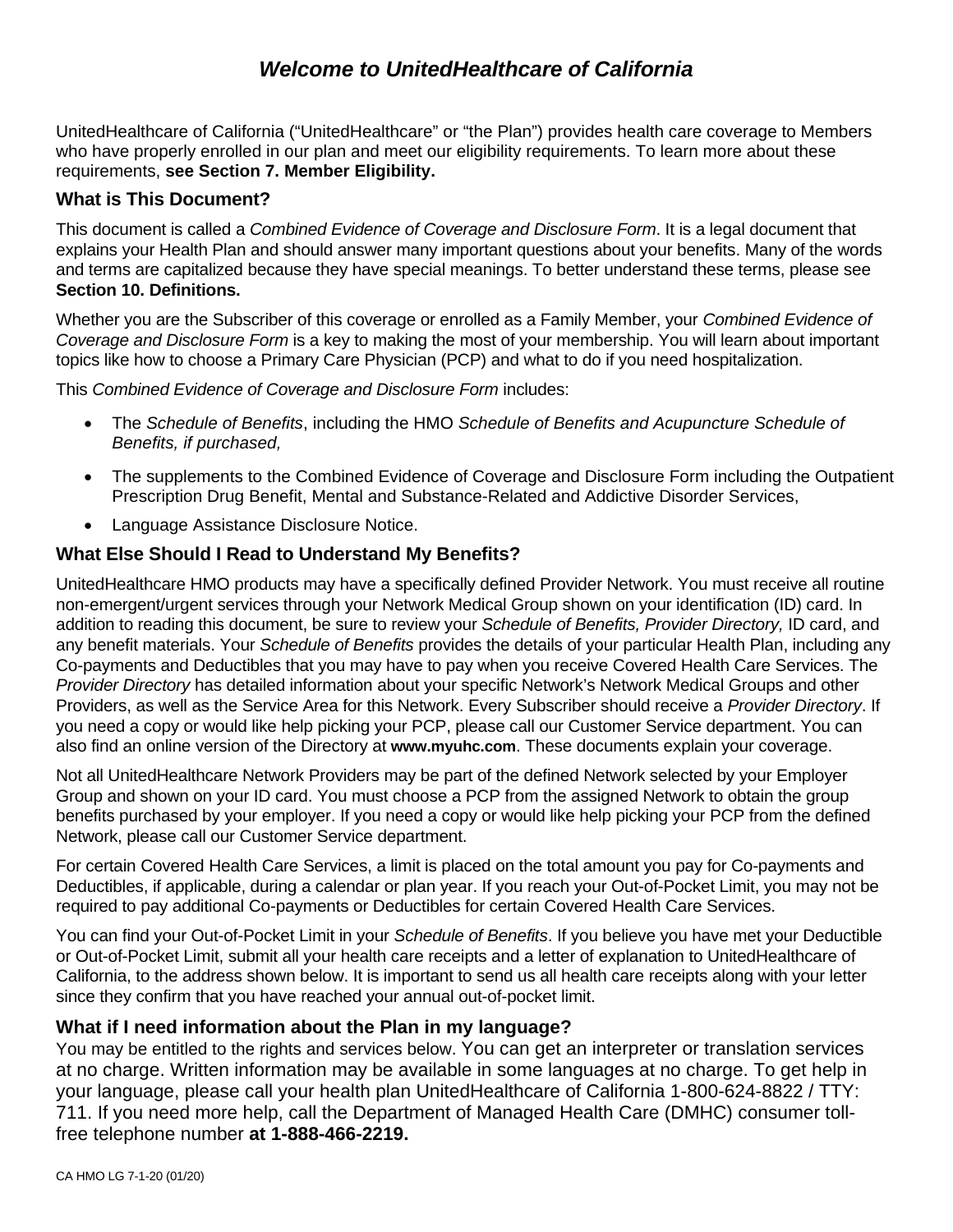#### **What if I Still Need Help?**

After you become familiar with your benefits, you may still need help. Please do not hesitate to call our Customer Service department at 1-800-624-8822 or 711 (TTY).

**Note:** Your *Combined Evidence of Coverage and Disclosure Form* and *Schedule of Benefits* provide the terms and conditions of your coverage with UnitedHealthcare and all applicants have a right to view these documents prior to enrollment. The *Combined Evidence of Coverage and Disclosure Form* should be read completely and carefully. Individuals with special health needs should pay special attention to those sections that apply to them.

You may correspond with UnitedHealthcare at the following address:

UnitedHealthcare of California P.O. Box 30968 Salt Lake City, UT 84130-0968

1-800-624-8822

UnitedHealthcare's website is:

#### **www.myuhc.com**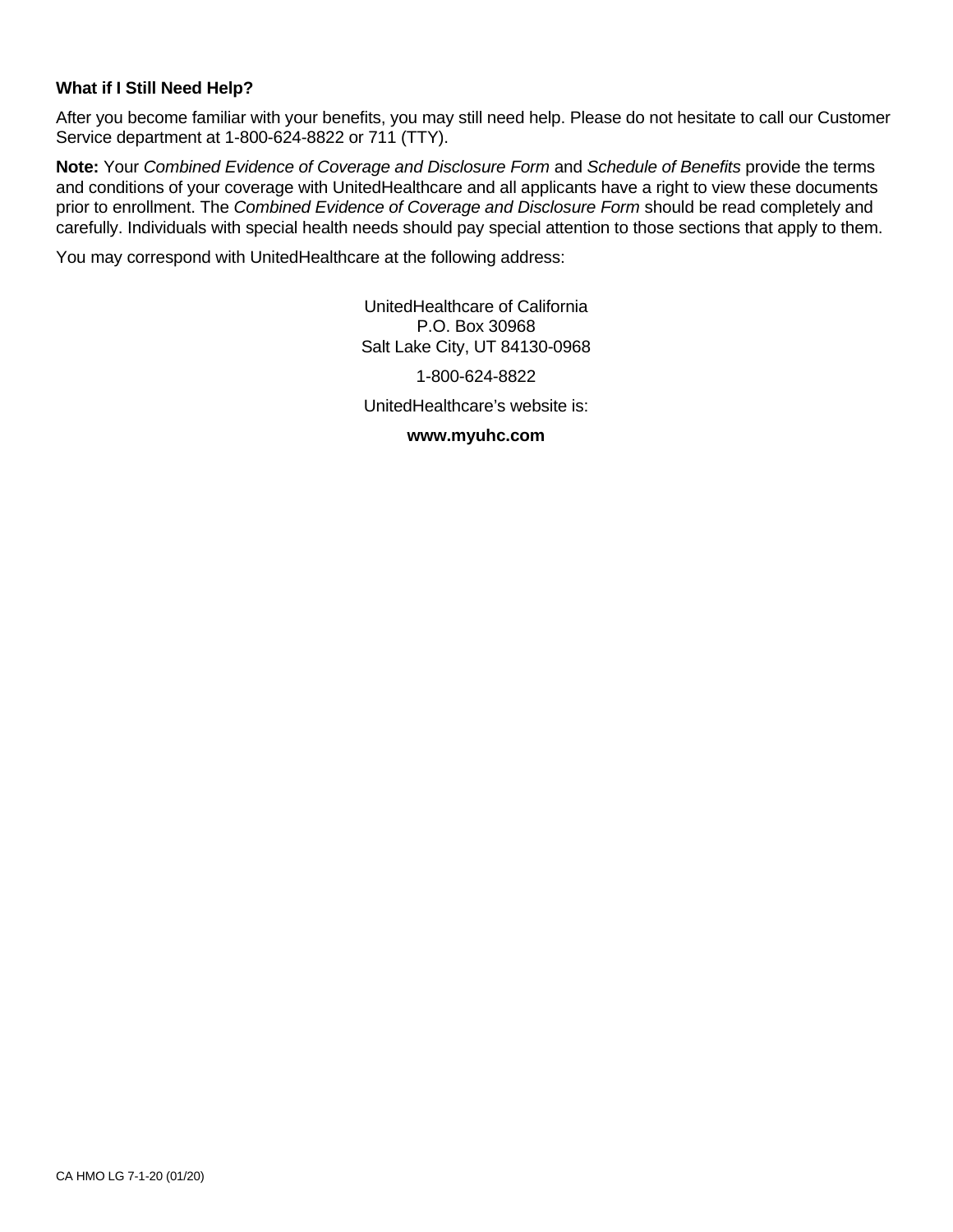| SECTION 2. SEEING THE DOCTOR OR OTHER PROVIDERS/TIMELY ACCESS TO CARE 5                  |  |
|------------------------------------------------------------------------------------------|--|
|                                                                                          |  |
|                                                                                          |  |
|                                                                                          |  |
|                                                                                          |  |
|                                                                                          |  |
|                                                                                          |  |
|                                                                                          |  |
|                                                                                          |  |
|                                                                                          |  |
|                                                                                          |  |
| SECTION 3. EMERGENCY HEALTH CARE SERVICES AND URGENTLY NEEDED SERVICES 11                |  |
|                                                                                          |  |
| What is an Emergency Medical Condition or a Psychiatric Emergency Medical Condition?  11 |  |
|                                                                                          |  |
|                                                                                          |  |
|                                                                                          |  |
|                                                                                          |  |
|                                                                                          |  |
|                                                                                          |  |
|                                                                                          |  |
|                                                                                          |  |
|                                                                                          |  |
|                                                                                          |  |
|                                                                                          |  |
|                                                                                          |  |
|                                                                                          |  |
|                                                                                          |  |
|                                                                                          |  |
|                                                                                          |  |
|                                                                                          |  |
|                                                                                          |  |
|                                                                                          |  |
|                                                                                          |  |
|                                                                                          |  |
|                                                                                          |  |
|                                                                                          |  |
|                                                                                          |  |
|                                                                                          |  |
|                                                                                          |  |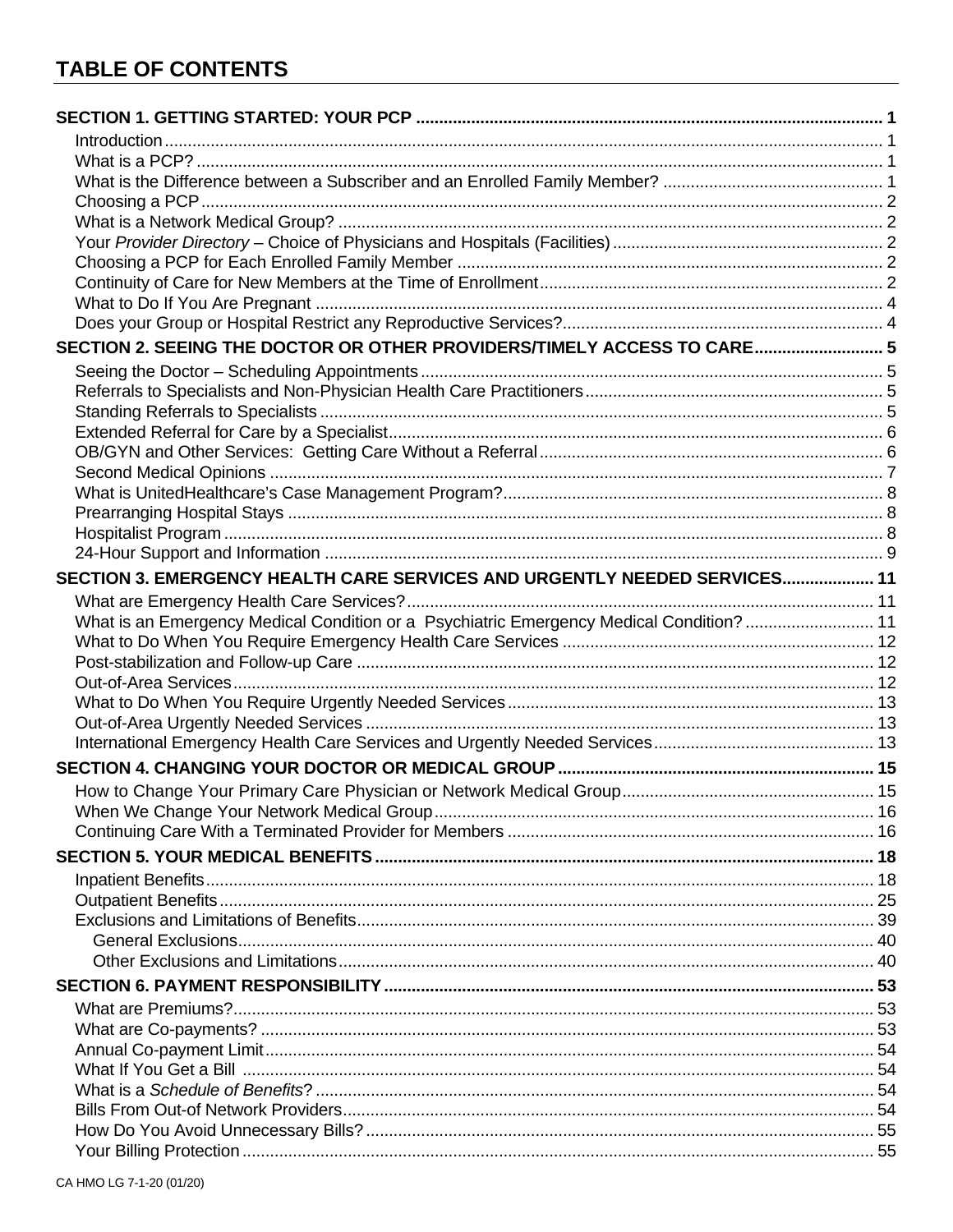| Third-Party Liability - Expenses Incurred Due to Liable Third Parties Are Not Covered  60     |  |
|-----------------------------------------------------------------------------------------------|--|
| UnitedHealthcare's Right to the Repayment of a Debt as a Charge Against Recoveries From Third |  |
|                                                                                               |  |
|                                                                                               |  |
|                                                                                               |  |
|                                                                                               |  |
|                                                                                               |  |
|                                                                                               |  |
|                                                                                               |  |
|                                                                                               |  |
|                                                                                               |  |
|                                                                                               |  |
|                                                                                               |  |
|                                                                                               |  |
|                                                                                               |  |
|                                                                                               |  |
|                                                                                               |  |
|                                                                                               |  |
|                                                                                               |  |
|                                                                                               |  |
|                                                                                               |  |
|                                                                                               |  |
|                                                                                               |  |
|                                                                                               |  |
|                                                                                               |  |
|                                                                                               |  |
|                                                                                               |  |
|                                                                                               |  |
|                                                                                               |  |
|                                                                                               |  |
|                                                                                               |  |
|                                                                                               |  |
|                                                                                               |  |
|                                                                                               |  |
|                                                                                               |  |
|                                                                                               |  |
|                                                                                               |  |
|                                                                                               |  |
|                                                                                               |  |
|                                                                                               |  |
|                                                                                               |  |
|                                                                                               |  |
|                                                                                               |  |
|                                                                                               |  |
|                                                                                               |  |
|                                                                                               |  |
|                                                                                               |  |
|                                                                                               |  |
|                                                                                               |  |
|                                                                                               |  |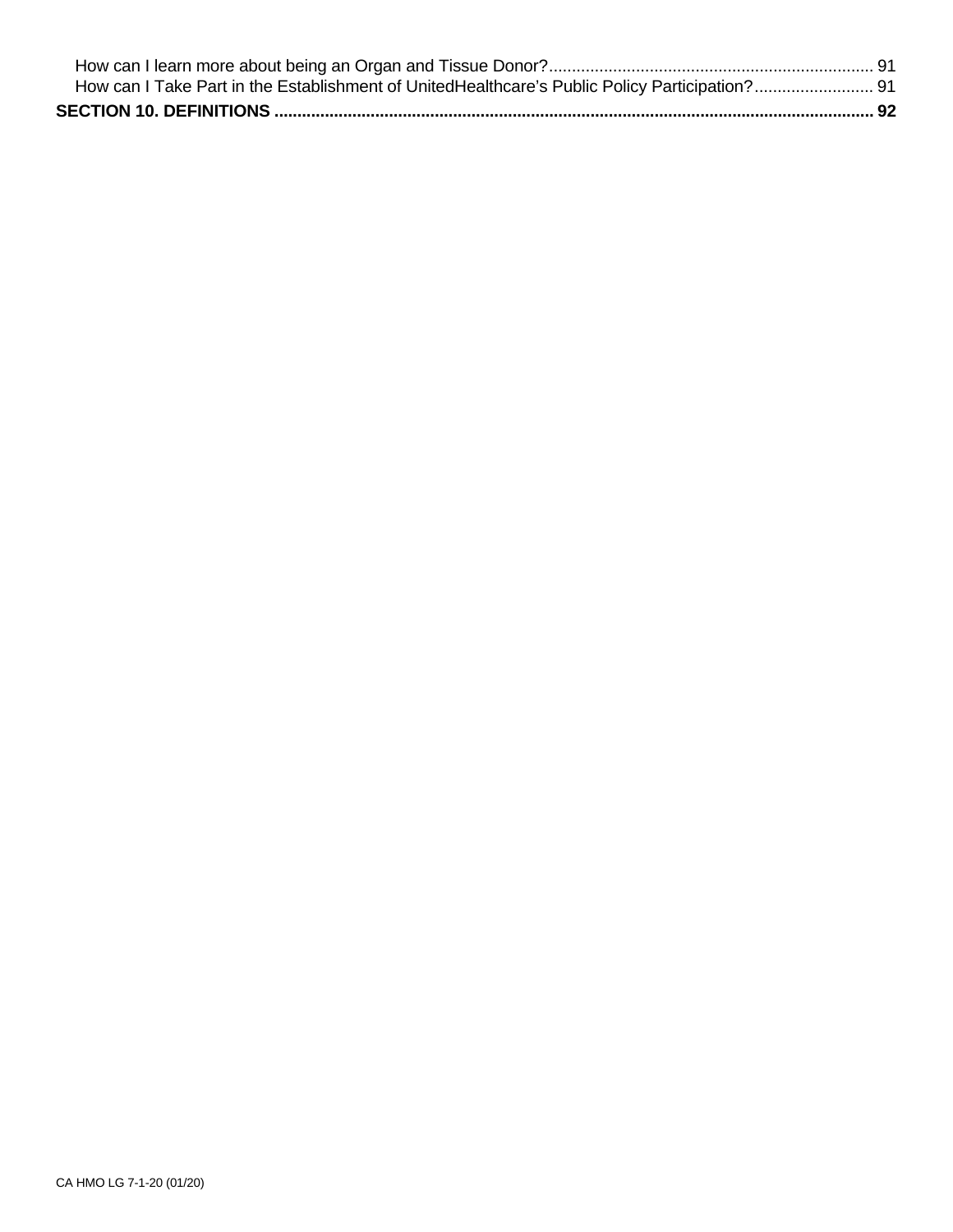# **SECTION 1. GETTING STARTED: YOUR PRIMARY CARE PHYSICIAN**

- **What is a PCP?**
- **What is a Subscriber?**
- **What is a Network Medical Group?**
- **Your** *Provider Directory*
- **Choosing Your PCP**
- **Continuity of Care**

One of the first things you do when joining UnitedHealthcare is to choose a PCP. This is the doctor in charge of overseeing your care through UnitedHealthcare. This section explains the role of the PCP, as well as how to make your choice. You will also learn about your Network Medical Group and how to use your *Provider Directory.*

# **PLEASE READ THE FOLLOWING INFORMATION SO YOU WILL KNOW FROM WHOM OR WHAT GROUP OF PROVIDERS HEALTH CARE MAY BE OBTAINED.**

# **Introduction**

Now that you are a UnitedHealthcare Member, it is important to become familiar with the details of your coverage. Reading this document will help you understand your coverage and health care benefits. It is written for **all** our Members receiving this plan, whether you are the Subscriber or an enrolled Family Member.

Please read this *Combined Evidence of Coverage and Disclosure Form* along with any supplements you may have with this coverage. You should also read and become familiar with your *Schedule of Benefits*, which lists the benefits and costs specific to your plan.

# **What is a PCP?**

When you become a Member of UnitedHealthcare, one of the first things you do is choose a doctor to be your PCP. This is a doctor who is contracted with UnitedHealthcare and who is mainly responsible for the coordination of your health care services. A PCP is trained in internal medicine, general practice, family practice, pediatrics or obstetrics/gynecology. Others may take part in the coordination of your health care services, such as a Hospitalist (Please refer to **Section 2. Seeing Your Doctor** *o***r Other Providers and Timely Access To Care**  for information on Hospitalist programs).

Unless you need Emergency Health Care Services or Urgently Needed care, your PCP is your first stop for using these medical benefits. Your PCP will also seek authorization for any referrals, as well as begin any necessary Hospital Services. Either your PCP or a Hospitalist may provide the coordination of any needed Hospital Services.

All Members of UnitedHealthcare are required to have a PCP. If you do not choose one when you enroll, UnitedHealthcare will choose one for you. Except in an urgent or emergency situation, if you see another health care Provider without the approval of either your PCP, Network Medical Group or UnitedHealthcare, the costs for these services will not be covered.

# **What is the Difference Between a Subscriber and an Enrolled Family Member?**

While both are Members of UnitedHealthcare, there is a difference between a Subscriber and an enrolled Family Member. A Subscriber is the Member who enrolls through his or her employment after meeting the eligibility requirements of the Employer Group and UnitedHealthcare. A Subscriber may also contribute toward a portion of the premiums paid to UnitedHealthcare for his or her health care coverage for him or herself and any enrolled Family Members. An enrolled Family Member is someone such as legal spouse, Domestic Partner, or child whose Dependent status with the Subscriber allows him or her to be a Member of UnitedHealthcare. Why point out the difference? Because Subscribers often have special responsibilities, including sharing benefit updates with any enrolled Family Members. Subscribers also have special responsibilities that are noted throughout this document. If you are a Subscriber, please pay attention to any instructions given specifically for you. For a more detailed explanation of any terms, see the **Definitions** section of this document.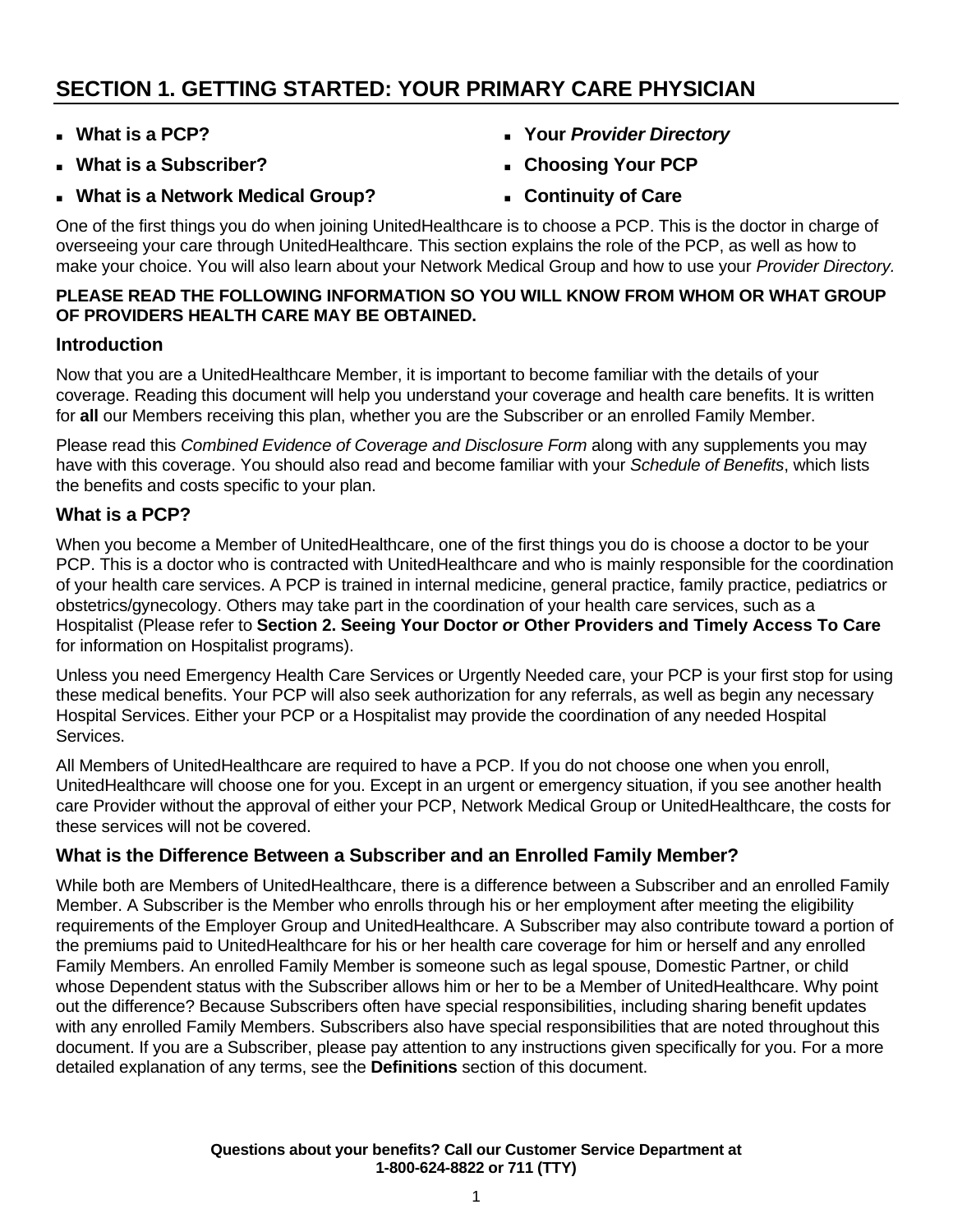# **A STATEMENT DESCRIBING UNITEDHEALTHCARE'S POLICIES AND PROCEDURES FOR MAINTAINING THE CONFIDENTIALITY OF MEDICAL RECORDS IS AVAILABLE AND WILL BE PROVIDED TO YOU UPON REQUEST.**

# **Choosing a PCP**

When choosing a PCP, you should always make certain your doctor meets the following criteria:

- Your doctor is chosen from the list of PCPs in UnitedHealthcare's *Provider Directory*.
- Your doctor is located within 30 miles of either your Primary Residence or Primary Workplace.

You'll find a list of our Network PCPs in the *Provider Directory*. It is also a source for other valuable information. (**Note:** If you are pregnant, please read the section below, "What to do If You Are Pregnant," to learn how to choose a PCP for your newborn.)

# **What is a Network Medical Group?**

When you choose a PCP, you are also choosing a Network Medical Group. This is the group that is affiliated with both your doctor and UnitedHealthcare. If you need a referral to a Specialist or Non-Physician Health Care Practitioner, you will generally be referred to a doctor, Non-Physician Health Care Practitioner or service within this Network Medical Group. Since Network Medical Groups are independent contractors not employed by UnitedHealthcare, each has its own specific Network of affiliated Specialists and Providers. Only if a Specialist, Non-Physician Health Care Practitioner or service is unavailable will you be referred to a health care Provider outside your Network Medical Group.

To learn more about a particular Network Medical Group, look in your *Provider Directory* where you will find addresses and phone numbers, and other important information about hospital affiliations or any restrictions on the availability of certain Providers.

# **Your** *Provider Directory* **– Choice of Physicians and Hospitals (Facilities)**

Along with listing our Network Physicians, your *Provider Directory* has detailed information about our Network Medical Groups and other Providers. Every Subscriber should receive a *Provider Directory*. If you need a copy or would like help choosing your PCP, please call our Customer Service department. You can also find an online version of the Directory at **www.myuhc.com**.

**Note:** If you are seeing a Network Provider who is not a part of a Network Medical Group, your doctor will coordinate services directly with UnitedHealthcare.

# **Choosing a PCP for Each Enrolled Family Member**

Every UnitedHealthcare Member must have a PCP; however, the Subscriber and any enrolled Family Members do not need to choose the same doctor. Each UnitedHealthcare Member can choose his or her own PCP, so long as the doctor is chosen from UnitedHealthcare's list of PCPs and the doctor is located within 30 miles of either the Member's Primary Residence or Primary Workplace.

If a Family Member does not make a selection during enrollment, UnitedHealthcare will choose the Member's PCP. (**Note:** If an enrolled Family Member is pregnant, please read below to learn how to choose a PCP for the newborn.)

# **Continuity of Care for New Members at the Time of Enrollment**

Under certain circumstances, as a new Member of UnitedHealthcare, you may be able to continue receiving services from an Out-of-Network Provider to allow for the completion of Covered Health Care Services provided by an Out-of-Network Provider, if you were receiving services from that Provider at the time your coverage became effective, for one of the Continuity of Care Conditions as limited and described in **Section 10. Definitions**.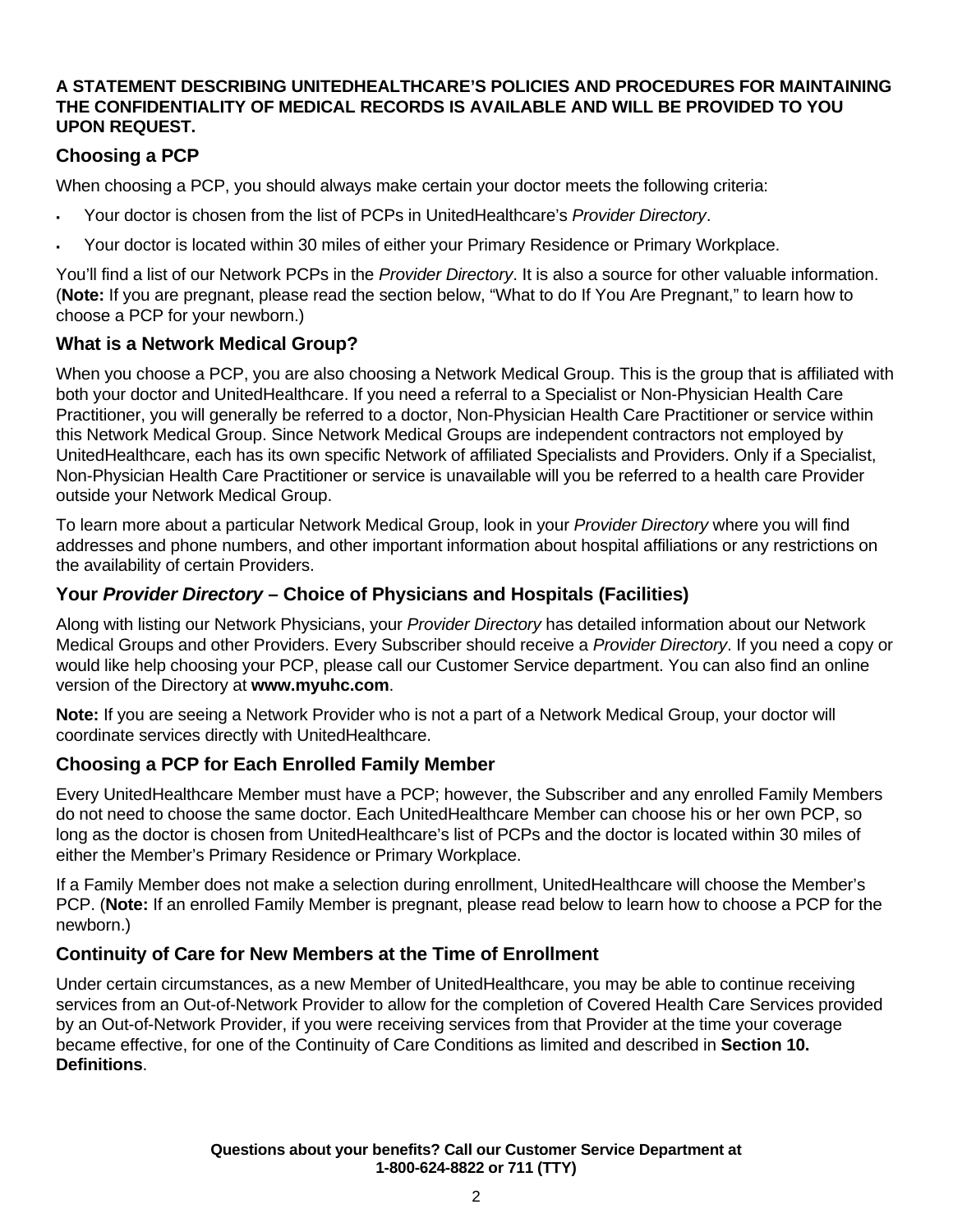This Continuity of Care help is intended to facilitate the smooth transition in medical care across health care delivery systems for new Members who are undergoing a course of treatment when the Member or the Member's employer changes Health Plans during the Open Enrollment Period.

For a newly enrolled Member to continue receiving care from an Out-of-Network Provider, the following conditions must be met:

- 1. Your Employer Group did not offer you a PPO plan or other plan that would provide you with an out-of-Network benefit or would allow you to continue to obtain services from your Out-of-Network Provider;
- 2. A request for Continuity of Care services from an Out-of-Network Provider must be submitted to UnitedHealthcare within 30 calendar days from your effective date on the Health Plan for review and approval.
- 3. The requested treatment must be a Covered Health Care Service under this Health Plan;
- 4. The Out-of-Network Provider must agree in writing to meet the same contractual terms and conditions that are imposed upon UnitedHealthcare's Network Providers, including location within UnitedHealthcare's Service Area, payment methodologies and rates of payment.

Covered Health Care Services for the Continuity of Care Condition under treatment by the Out-of-Network Provider will be considered complete when:

- 1. The Member's Continuity of Care Condition under treatment is medically stable; and
- 2. There are no clinical contraindications that would prevent a medically safe transfer to a Network Provider as determined by a UnitedHealthcare Medical Director in consultation with the Member, the Out-of-Network Provider and, as applicable, the newly enrolled Member's assigned Network Provider.

Continuity of Care also applies to those new UnitedHealthcare Members who are receiving Mental Health Care Services from an Out-of-Network Mental Health Provider at the time their coverage becomes effective. Members eligible for continuity of Mental Health Care Services may continue to receive Mental Health Care services from an Out-of-Network Provider for a reasonable period of time to safely transition care to a Mental Health Network Provider. Please refer to Medical Benefits and Exclusions and Limitations in **Section 5. Your Medical Benefits**  of the UnitedHealthcare *Combined Evidence of Coverage and Disclosure Form*, and additional mental health care services coverage information. For a description of coverage of mental health care services and Substance-Related and Addictive Disorder Services, please refer to **Section 5. Your Medical Benefits** and to the behavioral health supplement to this *Combined Evidence of Coverage and Disclosure Form* for U.S. Behavioral Health Plan, California (USBHPC). An Out-of-Network Mental Health Provider means a psychiatrist, licensed psychologist, licensed marriage and family therapist or licensed clinical social worker who has not entered into a written agreement with the Network of Providers from whom the Member is entitled to receive Covered Health Care Services.

Complete and return the form to UnitedHealthcare as soon as possible, but no later than 30 calendar days of the Member's effective date of enrollment. Exceptions to the 30-calendar-day time frame will be considered for good cause. The address is:

UnitedHealthcare Attention: Continuity of Care Department Mail Stop: CA124-0181 P.O. Box 30968 Salt Lake City, UT 84130-0968 Fax: 1-888-361-0514

All Continuity of Care requests will be reviewed on a case-by-case basis. We will consider the severity of the newly enrolled Member's condition and the potential clinical effect of a change in Provider regarding the Member's treatment and outcome of the condition under treatment.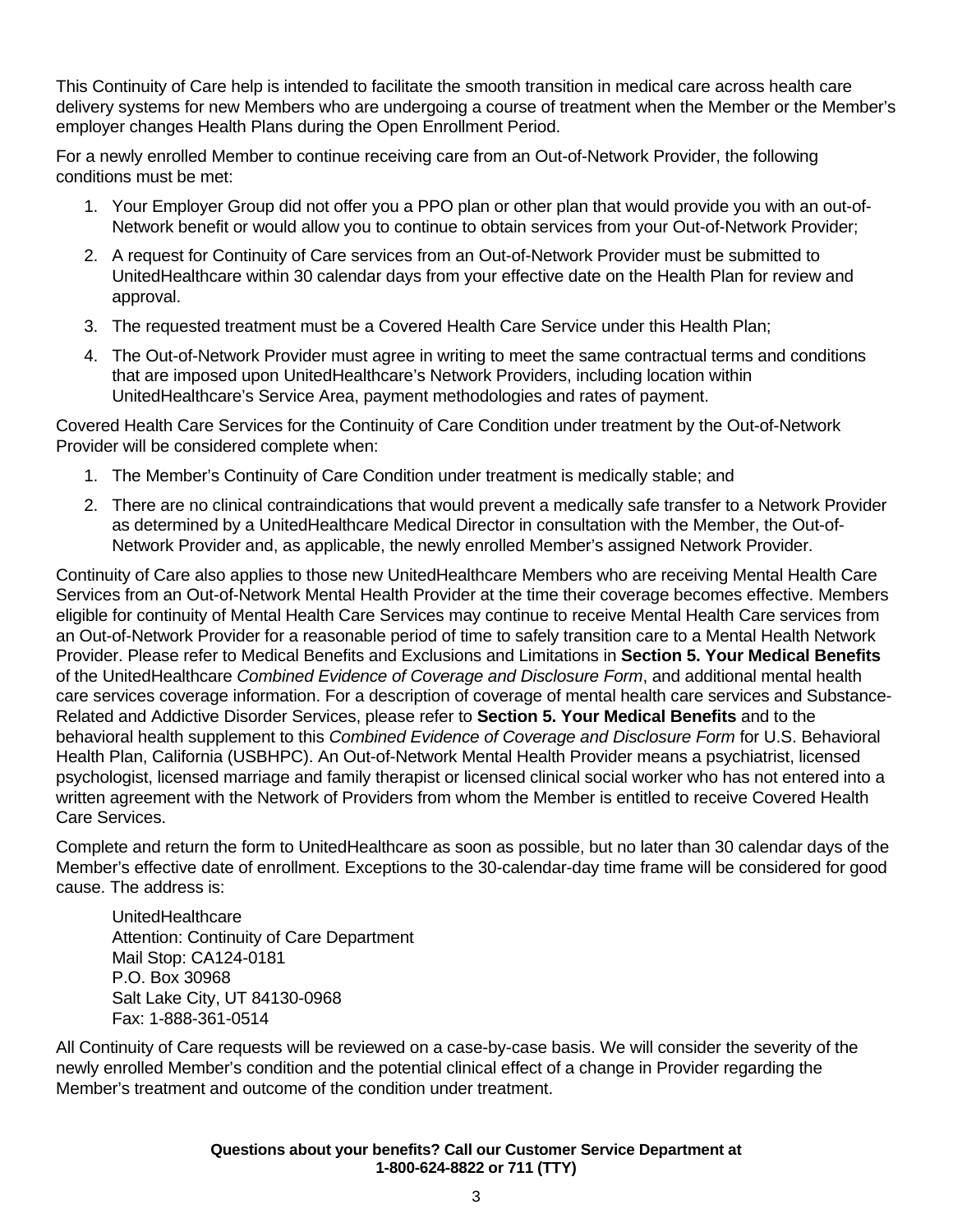UnitedHealthcare's Health Care Services department will complete a clinical review of your Continuity of Care request for the completion of Covered Health Care Services with an Out-of-Network Provider and the decision will be made and communicated in a timely manner appropriate to the nature of your medical condition. In most instances, decisions for non-urgent requests will be made within five business days of UnitedHealthcare's receipt of the completed form. You will be notified of the decision by telephone and provided with a plan for your continued care. Written notification of the decision and plan of care will be sent to you, by United States' mail, within two business days of making the decision. If your request for continued care with an Out-of-Network Provider is denied, you may appeal the decision. (To learn more about appealing a denial, please refer to **Section 8. Overseeing Your Health Care**.)

If you have any questions, would like a description of UnitedHealthcare's Continuity of Care process, or want to appeal a denial, please call our Customer Service department.

**Please Note:** It is not enough to simply prefer receiving treatment from a former Physician or other Out-of-Network Provider. You should not continue care with an Out-of-Network Provider without our formal approval. If you do not receive prior authorization from UnitedHealthcare or your Network Medical Group, payment for routine services performed by an Out-of-Network Provider will be your responsibility.

# **What to do If you are Pregnant?**

Every Member of UnitedHealthcare needs a PCP, including your newborn. Newborns are assigned to the mother's Network Medical Group from birth until discharge from the Hospital. You may request to reassign your newborn to a different PCP or Network Medical Group following the newborn's discharge by calling UnitedHealthcare's Customer Service department. If a PCP is not chosen for your child, the newborn will remain with the mother's PCP or Network Medical Group. If you call the Customer Service department by the 15th of the current month, your newborn's transfer will be effective on the first day of the following month. If the request for transfer is received after the 15th of the current month, your newborn's transfer will be effective the first day of the second succeeding month. For example, if you call UnitedHealthcare on June 12th to request a new doctor for your newborn, the transfer will be effective on July 1st. If you call UnitedHealthcare on June 16th, the transfer will be effective August 1st. In order for coverage to continue beyond the first 60 days of life, the Subscriber must submit a request to add the baby to his or her Employer Group prior to the expiration of the 60-day period to continue coverage beyond the first 60 days of life. If you do not enroll the newborn child within 60 days, the newborn is covered for only 31 days (including the date of birth).

If your newborn has not been discharged from the hospital, is being followed by the Case Management or is receiving acute institutional or non-institutional care at the time of your request, a change in your newborn's PCP or Network Medical Group will not be effective until the first day of the second month following the newborn's discharge from the institution or termination of treatment. When UnitedHealthcare's Case Management is involved, the Case Manager is also consulted about the effective date of your requested Physician change for your newborn.

You can learn more about changing PCPs in **Section 4. Changing Your Doctor or Medical Group**. For more information on how we may coordinate your newborn's benefits, please see Section 6. Coordination of Benefits and for more information about adding a newborn to your coverage, see **Section 7. Member Eligibility.**

# **Does your Group or Hospital Restrict any Reproductive Services?**

Some hospitals and other Providers do not provide one or more of the following services that may be covered under your Health Plan contract and that you or your Family Member might need: family planning; contraceptive services, including emergency contraception; sterilization, including tubal ligation at the time of labor and delivery; infertility treatments; or abortion. You should obtain more information before you enroll. Call your prospective doctor, medical group, independent practice association, or clinic, or call Customer Service department at 1-800- 624-8822 or 711 (TTY) to ensure that you can get the health care services that you need.

If you have chosen a Network Medical Group that does not provide the family planning benefits you need, and these benefits have been purchased by your Employer Group, please call our Customer Service department.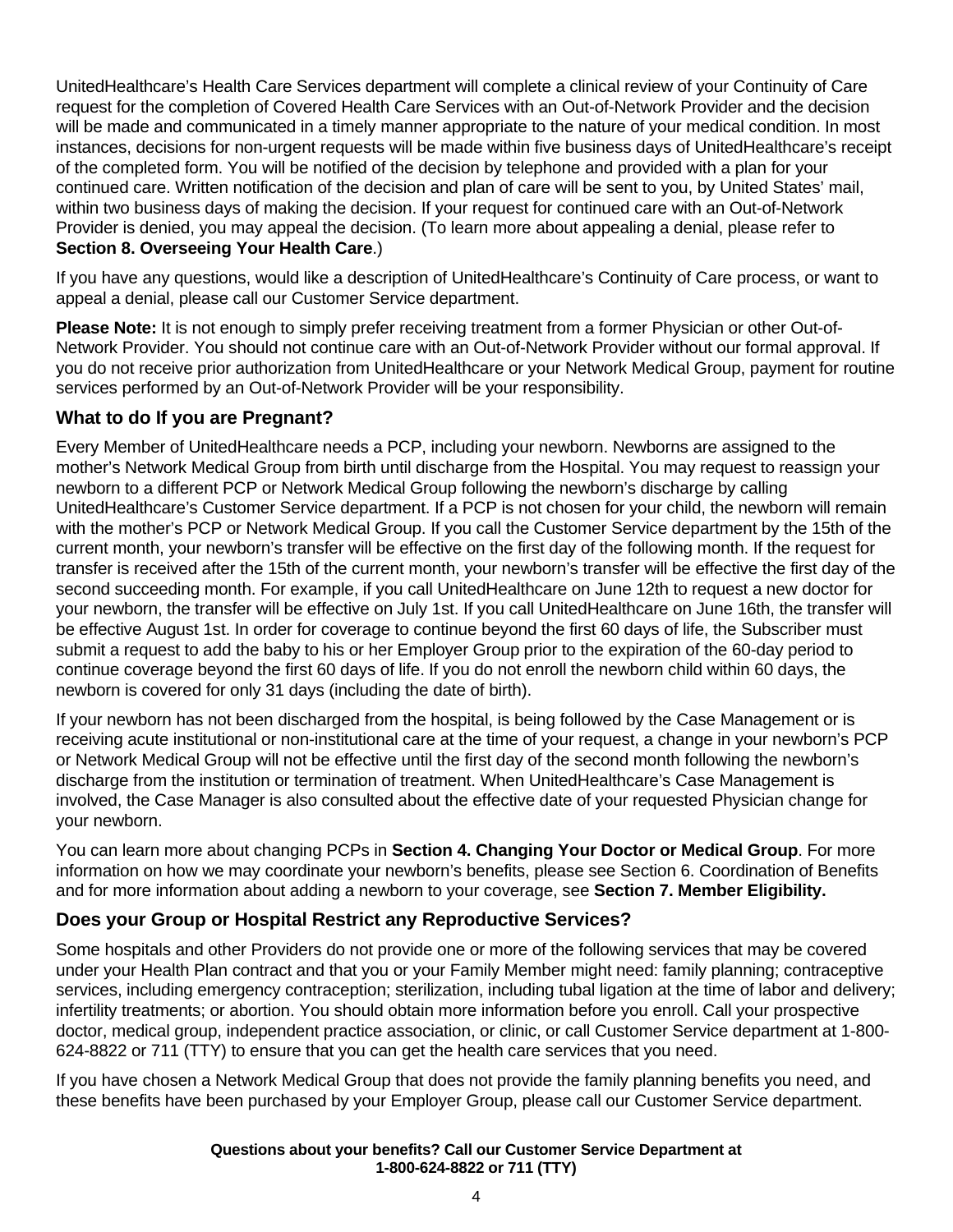# **SECTION 2. SEEING THE DOCTOR OR OTHER PROVIDERS AND TIMELY ACCESS TO CARE**

- **Scheduling Appointments**
- **Referrals to Specialists**
- **OB/GYN and Other Services/ Getting Care Without a Referral**
- **Second Medical Opinions**
- **Prearranging Hospital Stays**
- **24-Hour Support and Information**
- **Timely Access To Care**

Now that you have chosen a PCP, you have a doctor for your routine health care.

This section will help you begin taking advantage of your health care coverage. It will also answer common questions about seeing a Specialist and receiving medical services that are not Emergency Health Care Services or Urgently Needed Services. (For information on Emergency Health Care Services or Urgently Needed Services, please turn to **Section 3**.)

# **Seeing the Doctor: Scheduling Appointments**

To visit your PCP, simply make an appointment by calling your doctor's office.

Your PCP is your first stop for accessing routine, non-emergent care. No Physician or other health care services will be covered without an authorized referral from your PCP or UnitedHealthcare except for Emergency Health Care Services, Urgently Needed Services and exceptions found below under "OB/GYN and Other Services/ Getting Care Without a Referral".

When you see your PCP or use one of your health care benefits, you may be required to pay a charge for the visit. This charge is called a Co-payment and Deductible, if applicable. The amount of a Co-payment depends upon the health care service. Your Co-payments and Deductibles are outlined in your *Schedule of Benefits*. More detailed information can also be found in **Section 6. Payment Responsibility**.

# **Referrals to Specialists and Non-Physician Health Care Practitioners**

The PCP you have chosen will coordinate your health care needs. If your PCP determines you need to see a Specialist or Non-Physician Health Care Practitioner, he or she will make an appropriate referral. (There is an exception for visits to obstetrical and gynecological (OB/GYN) Physicians. This is explained below in "Direct Access to OB/GYN Services.")

Your plan may not cover services provided by all Non-Physician Health Care Practitioners. Please refer to the Medical Benefits and Exclusions and Limitations section in this *Agreement and Evidence of Coverage and Disclosure Form* for further information regarding Non-Physician Health Care Practitioner services excluded from coverage or limited under this Health Plan.

Your PCP will determine the number of Specialist or Non-Physician Health Care Practitioner visits that you require and will provide you with any other special instructions. This referral may also be reviewed by, and may be subject to the approval of, the PCP's Utilization Review Committee. For more information regarding the role of the Utilization Review Committee, please refer to the definition of "Utilization Review Committee." A Utilization Review Committee meets on a regular basis as determined by membership needs, special requests or issues and the number of authorization or referral requests to be addressed. Decisions may be made outside of a formal committee meeting to assure a timely response to emergency or urgent requests.

# **Standing Referrals to Specialists**

A standing referral is a referral by your PCP that authorizes more than one visit to a Network Specialist. A standing referral may be provided if your PCP, in consultation with you, the Specialist and your Network Medical Group's Medical Director (or a UnitedHealthcare Medical Director), determines that as part of a treatment plan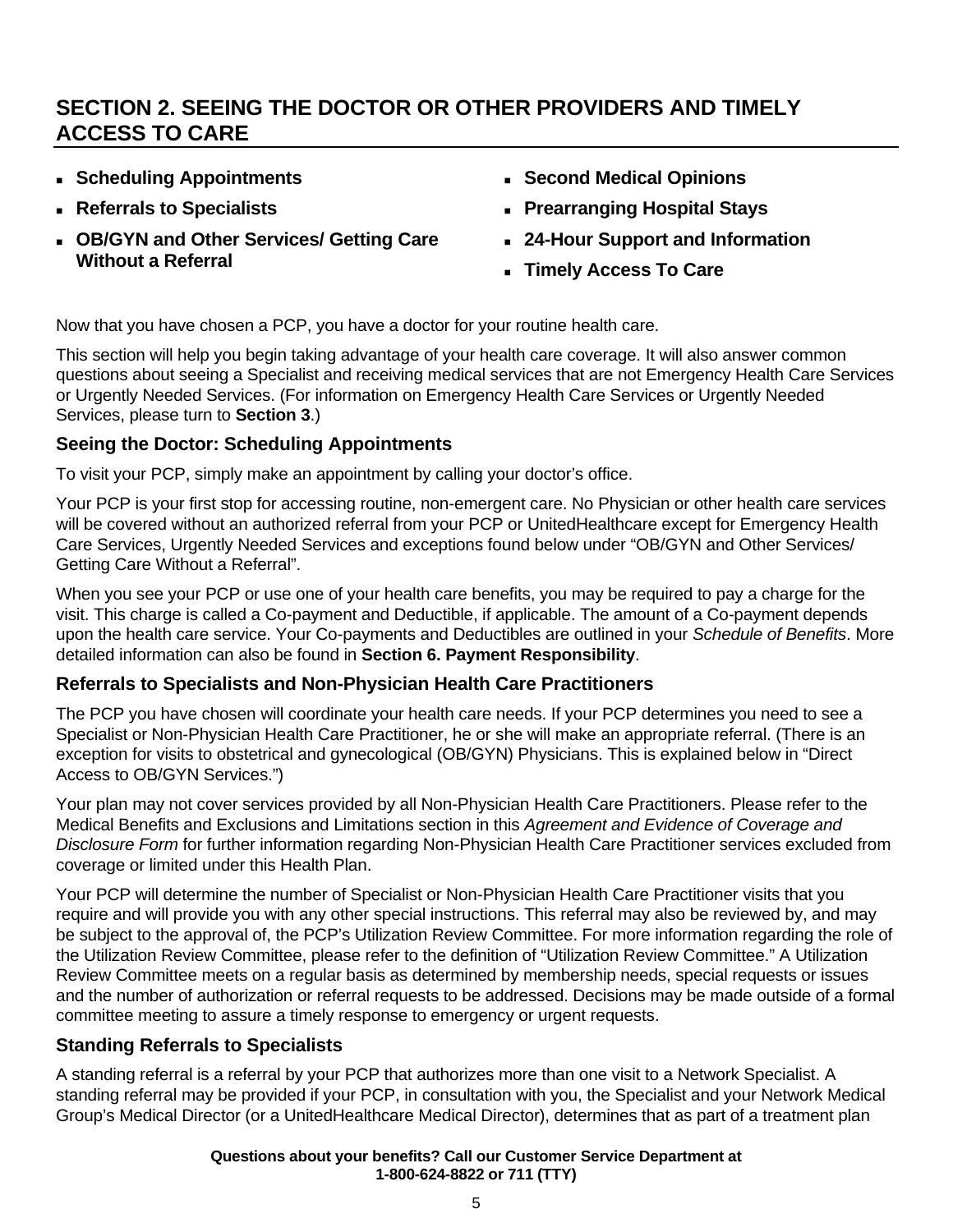you need continuing care from a Specialist. You may request a standing referral from your PCP or UnitedHealthcare. **Please Note:** A standing referral and treatment plan is only allowed if approved by your Network Medical Group or UnitedHealthcare.

Your PCP will specify how many Specialist visits are authorized. The treatment plan may limit your number of visits to the Specialist and the period for which visits are authorized. It may also require the Specialist to provide your PCP with regular reports on your treatment and condition.

# **Extended Referral for Care by a Specialist**

If you have a life-threatening, degenerative or disabling condition or disease that requires specialized medical care over a prolonged period, you may receive an extended specialty referral. This is a referral to a Specialist or specialty care center so the Specialist can oversee your health care. The Physician or center will have the needed experience and skills for treating the condition or disease.

You may request an extended specialty referral by asking your PCP or UnitedHealthcare. Your PCP must then determine if it is Medically Necessary. Your PCP will consult with the Specialist or specialty care center, as well as your Network Medical Group's Medical Director or a UnitedHealthcare Medical Director.

If you require an extended specialty referral, the referral will be made according to a treatment plan approved by your Network Medical Group's Medical Director or a UnitedHealthcare Medical Director. This is done by consulting with your PCP, the Specialist and you.

Once the extended specialty referral begins, the Specialist begins serving as the main coordinator of your care. The Specialist does this in agreement with your treatment plan.

# **OB/GYN and Other Services/ Getting Care Without a Referral**

Women may receive obstetrical and gynecological (OB/GYN) Physician services directly from a Network OB/GYN, family practice Physician, or surgeon shown by your Network Medical Group as providing OB/GYN Physician services. This means you may receive these services without prior authorization or a referral from your PCP. In all cases, however, the doctor must be affiliated with your Network Medical Group.

**Please Remember:** if you visit an OB/GYN or family practice Physician not affiliated with your Network Medical Group without prior authorization or a referral, you will be financially responsible for these services. All OB/GYN inpatient or Hospital Services, except Emergency Health Care Services or Urgently Needed Services, need to be authorized in advance by your Network Medical Group or UnitedHealthcare.

If you would like to receive OB/GYN Physician services, simply do the following:

- Call the telephone number on the front of your Health Plan ID card and request the names and telephone numbers of the OB/GYNs affiliated with your Network Medical Group;
- Contact your Network OB/GYN to schedule an appointment.

After your appointment, your OB/GYN will contact your PCP about your condition, treatment and any needed follow-up care.

UnitedHealthcare also covers important wellness services for our Members. For more information, see Health Education Services in **Section 5. Your Medical Benefits**.

Additionally, for reproductive and sexual health Care Services, prior approval from your PCP or Network Medical Group or the Health Plan is not necessary. Such services include:

- Prevention or treatment of pregnancy.
- Screening, prevention, diagnosis and treatment of an infectious, communicable or sexually transmitted disease, including HIV and HIV testing.
- Abortion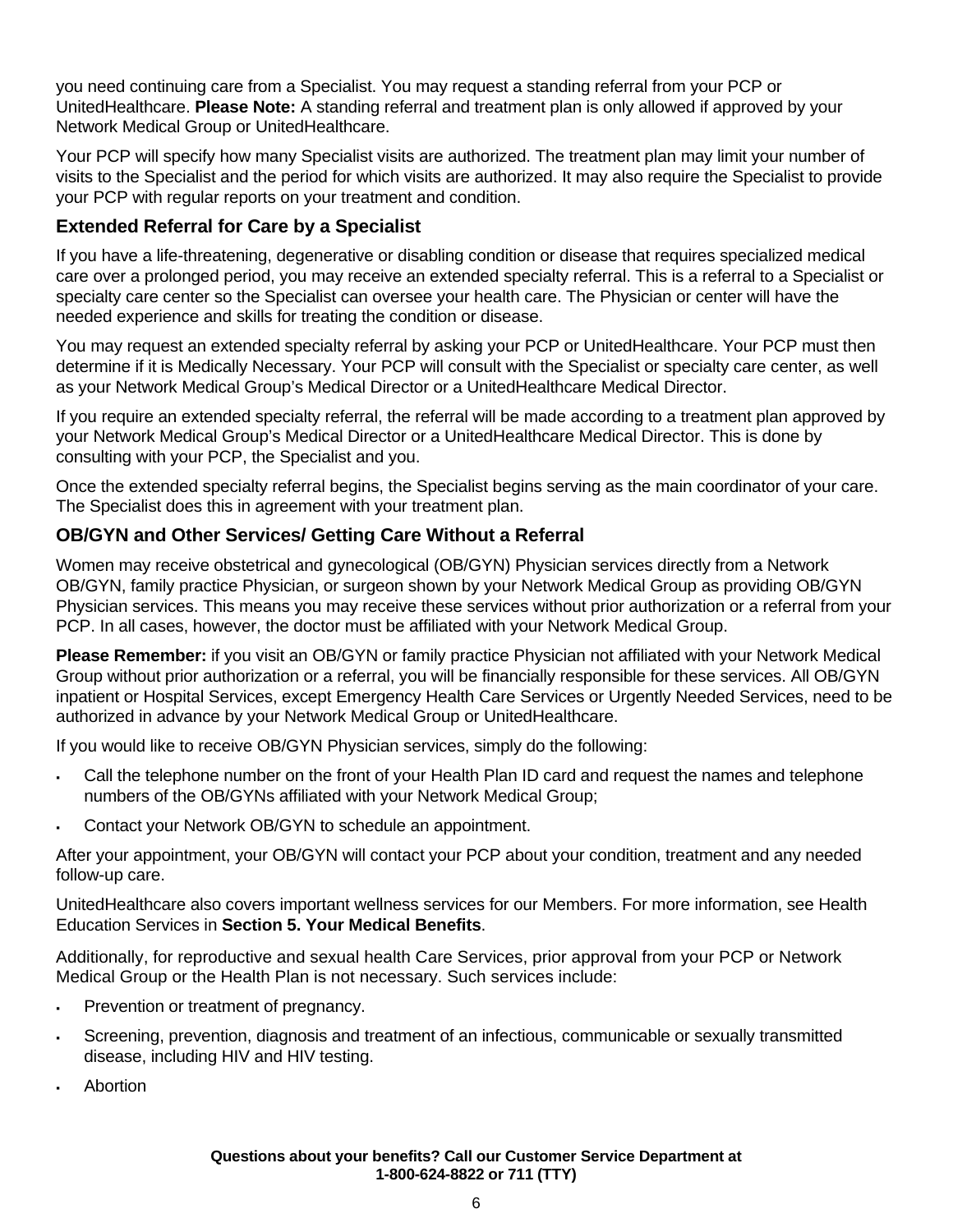- Rape including the medical care related to the diagnosis or treatment of the condition and the collection of medical evidence and may be provided under Section 3. Emergency Health Care Services.
- Sexual assault including the medical care related to the diagnosis or treatment of the condition and the collection of medical evidence.

UnitedHealthcare may establish reasonable provisions governing utilization procedures for obtaining services. Although prior authorization is not needed, you may be able to receive these services from your Network Medical Group.

#### **Second Medical Opinions**

A second medical opinion is a reevaluation of your condition or health care treatment by an appropriately qualified Provider. This Provider must be either a PCP or a Specialist acting within his or her scope of practice and must possess the clinical background needed for examining the illness or condition related to the request for a second medical opinion. Upon completing the examination, the Provider's opinion is included in a consultation report.

Either you or your treating Network Provider may submit a request for a second medical opinion. Requests should be submitted to your Network Medical Group; however, in some cases, the request is submitted to UnitedHealthcare. To find out how you should submit your request, talk to your PCP.

Second medical opinions will be provided or authorized in the following circumstances:

- When you question the reasonableness or necessity of recommended surgical procedures;
- When you question a diagnosis or treatment plan for a condition that threatens loss of life, loss of limb, loss of bodily functions, or substantial impairment (including, but not limited to, a serious chronic condition);
- When the clinical indications are not clear, or are complex and confusing;
- When a diagnosis is in doubt due to conflicting test results;
- When the treating Provider is unable to diagnose the condition;
- When the treatment plan in progress is not improving your medical condition within an appropriate period of time given the diagnosis, and you request a second opinion regarding the diagnosis or continuance of the treatment;
- When you have attempted to follow the treatment plan or consulted with the first Provider and still have serious concerns about the diagnosis or treatment.

Either the Network Medical Group or, if applicable, a UnitedHealthcare Medical Director will approve or deny a request for a second medical opinion. The request will be approved or denied in a timely fashion appropriate to the nature of your condition. For circumstances other than an imminent or serious threat to your health, a second medical opinion request will be approved or denied within five business days after the request is received by the Network Medical Group or UnitedHealthcare.

When there is an imminent and serious threat to your health, a decision about your second opinion will be made within 72 hours after receipt of the request by your Network Medical Group or UnitedHealthcare. An imminent and serious threat includes the potential loss of life, limb or other major bodily function, or where a lack of timeliness would be harmful to your ability to regain maximum function.

If you are requesting a second medical opinion about care given by your PCP, the second medical opinion will be provided by an appropriately qualified health care professional of your choice within the same Network Medical Group. (If your PCP is independently contracted with UnitedHealthcare and not affiliated with any Network Medical Group, you may request a second opinion from a PCP listed in our *Provider Directory*.) If you request a second medical opinion about care received from a Specialist, the second medical opinion will be provided by any Specialist within of your choice from within your Network Medical Group or any medical group within the UnitedHealthcare Provider Network of the same or equivalent specialty.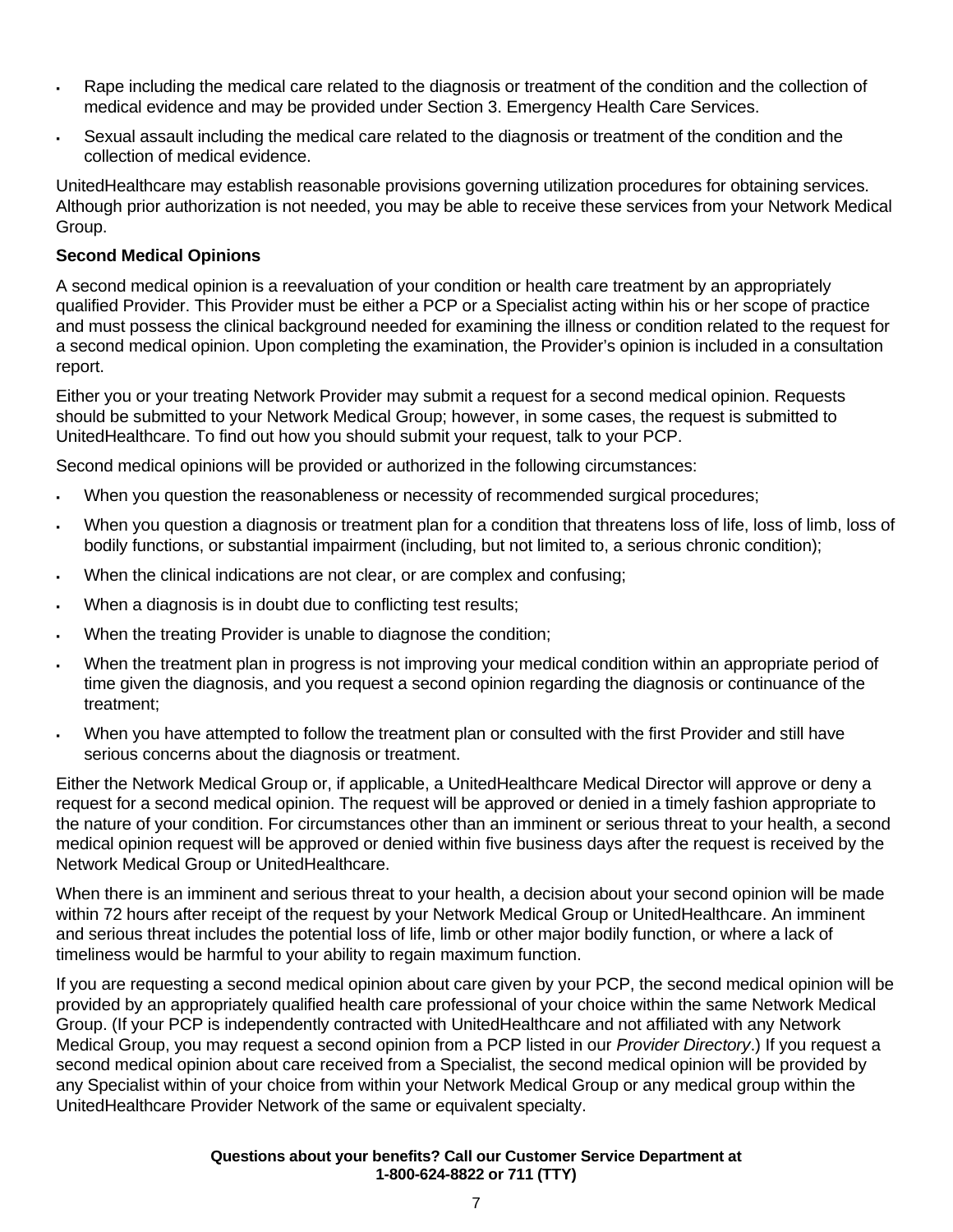The second medical opinion will be documented in a consultation report, which will be made available to you and your treating Network Provider. It will include any recommended procedures or tests that the Provider giving the second opinion believes are appropriate. If this second medical opinion includes a recommendation for a particular treatment, diagnostic test or service covered by UnitedHealthcare – and the recommendation is determined to be Medically Necessary by your Network Medical Group or UnitedHealthcare – the treatment, diagnostic test or service will be provided or arranged by your Network Medical Group or UnitedHealthcare.

#### **For second opinions on Mental Health and Substance-Related and Addictive Disorder issues, please refer to the behavioral health supplement to the Combined Evidence of Coverage and Disclosure Form for USBHPC.**

**Please Note:** The fact that an appropriately qualified Provider gives a second medical opinion and recommends a particular treatment, diagnostic test or service does not necessarily mean that the recommended action is Medically Necessary or a Covered Health Care Service. You will also remain responsible for paying any outpatient office Co-payments or Deductibles to the Provider who gives your second medical opinion.

If your request for a second medical opinion is denied, UnitedHealthcare will notify you in writing and provide the reasons for the denial. You may appeal the denial by following the procedures outlined in **Section 8. Overseeing Your Health Care**. If you get a second medical opinion without prior authorization from your Network Medical Group or UnitedHealthcare, you will be financially responsible for the cost of the opinion.

To receive a copy of the Second Medical Opinion timeline, you may call or write the Customer Service department at:

UnitedHealthcare Customer Service Department P.O. Box 30968 Salt Lake City, UT 84130-0968 1-800-624-8822

# **What is UnitedHealthcare's Case Management Program?**

UnitedHealthcare has licensed registered nurses who, in collaboration with the Member, Member's designated family and the Member's Network Medical Group, may help arrange care for UnitedHealthcare Members experiencing a major illness or recurring hospitalizations. Case Management is a collaborative process that assesses, plans, implements, coordinates, monitors and evaluates options to meet an individual's health care needs based on the health care benefits and available resources. Not every Member will be assigned a case manager.

# **Prearranging Hospital Stays**

Your PCP or Hospitalist will prearrange any Medically Necessary hospital or Facility care, inpatient care provided in a Subacute/Skilled Nursing Facility. If you have been referred to a Specialist and the Specialist determines you need hospitalization, your PCP or Hospitalist will work with the Specialist to prearrange your hospital stay.

Your hospital costs, including semi-private room, tests and office visits, will be covered, minus any required Copayments, as well as any Deductibles. Under normal circumstances, your PCP or Hospitalist will coordinate your admission to a local UnitedHealthcare Network Hospital or Facility; however, if your situation requires it, you could be transported to a regional medical center.

If Medically Necessary, your PCP or Hospitalist may discharge you from the hospital to a Subacute/Skilled Nursing Facility. He or she can also arrange for Home Health Care Visits.

**Please Note:** If a Hospitalist program applies, a Hospitalist may direct your inpatient hospital or facility care in consultation with of your PCP.

# **Hospitalist Program**

If you are admitted to a Network Hospital for a Medically Necessary procedure or treatment, a Hospitalist may coordinate your Health Care Services in consultation with your PCP. A Hospitalist is a dedicated hospital-based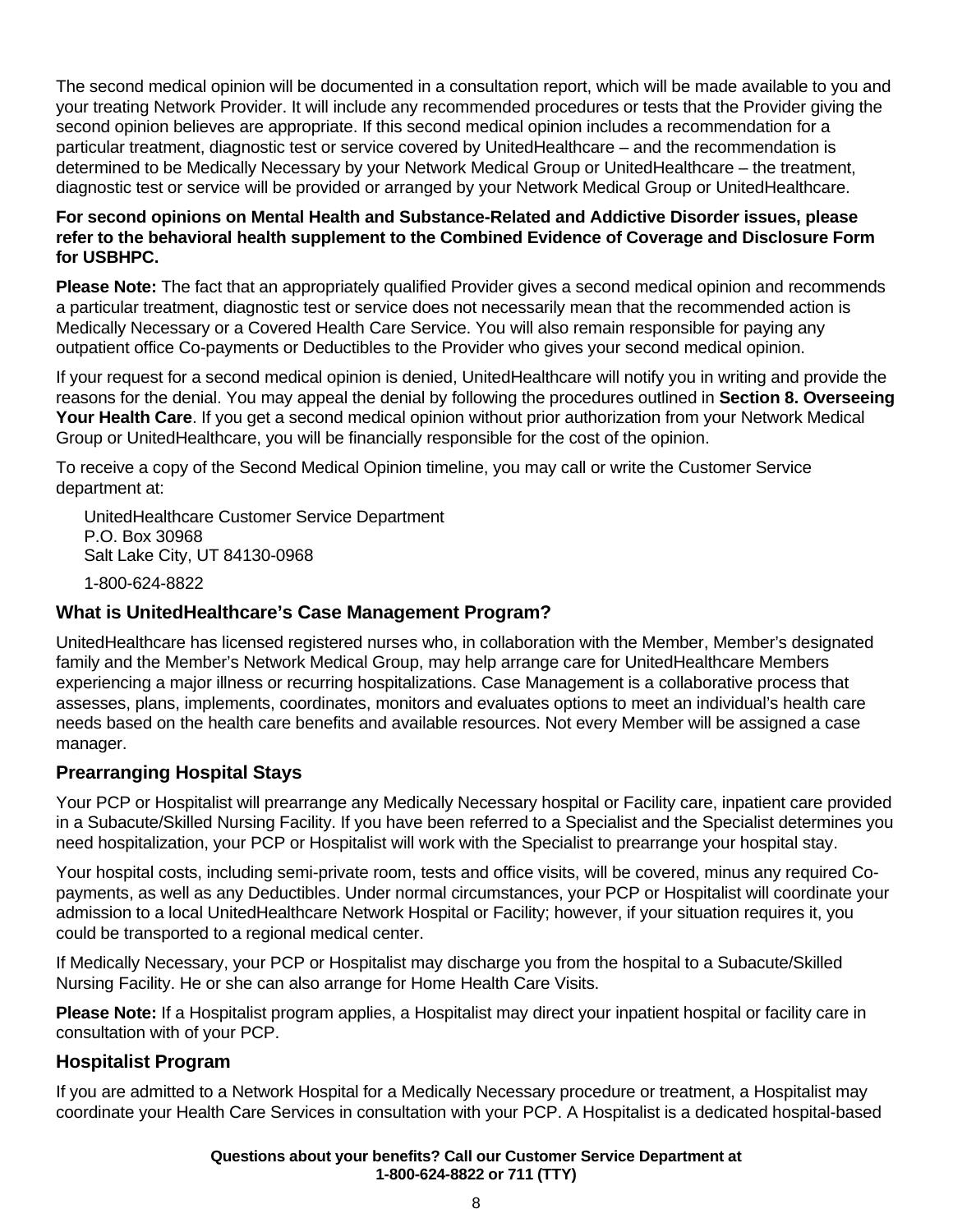Physician who assumes the primary responsibility for managing the process of inpatient care for Members who are admitted to a hospital. The Hospitalist will manage your hospital stay, monitor your progress, coordinate and consult with Specialists, and communicate with you, your family and your PCP. Hospitalists will work together

with your PCP during the course of your hospital stay to ensure coordination and Continuity of Care and to transition your care upon discharge. Upon discharge from the hospital, your PCP will again take over the primary coordination of your health care services.

# **24-Hour Support and Information**

Call the number on the back of your card or log into myuhc.com to get connected with a health professional at any time. Here are some of the ways they can help you:

- Choose appropriate medical care.
- Provide guidance for current symptoms 24/7 (via a clinician).
- Find doctors or hospitals that meet your needs and preferences.
- Locate an urgent care center and other health resources in your area.

To use this convenient service, simply call the toll-free number on the back of your ID card or log into myuhc.com.

*Note:* If you have a medical emergency, call 911 or go to the nearest emergency room.

# **Timely Access To Care**

The purpose of the timely access law is to make sure you get the care you need. Sometimes you need appointments even sooner than the law requires. In this case, your doctor can request that the appointment be sooner.

#### **Sometimes waiting longer for care is not a problem. Your Provider may give you a longer wait time if it would not be harmful to your health. It must be noted in your record that a longer wait time will not be harmful to your health.**

If Medically Necessary care from a provider within the Medical Group cannot be arranged timely, your Medical Group will make alternate arrangements for the required care with an available and accessible out-of-Network provider. You will only be responsible for paying the cost sharing in an amount equal to the cost sharing you would have otherwise paid for that service or a similar service if you had received the Covered Health Care Service from a Network provider.

#### **In-person appointment wait times:**

| <b>Urgent Appointments</b>                                                                          | <b>Wait time</b> |
|-----------------------------------------------------------------------------------------------------|------------------|
| For services that do not need prior authorization                                                   | 48 hours         |
| For services that do need prior authorization                                                       | 96 hours         |
| <b>Non-Urgent Appointments</b>                                                                      | <b>Wait time</b> |
| Primary care appointment                                                                            | 10 business days |
| Specialist appointment                                                                              | 15 business days |
| Appointment with a mental health care Provider (who is not a Physician)                             | 10 business days |
| Appointment for other services to diagnose or treat an injury, illness or<br>other health condition | 15 business days |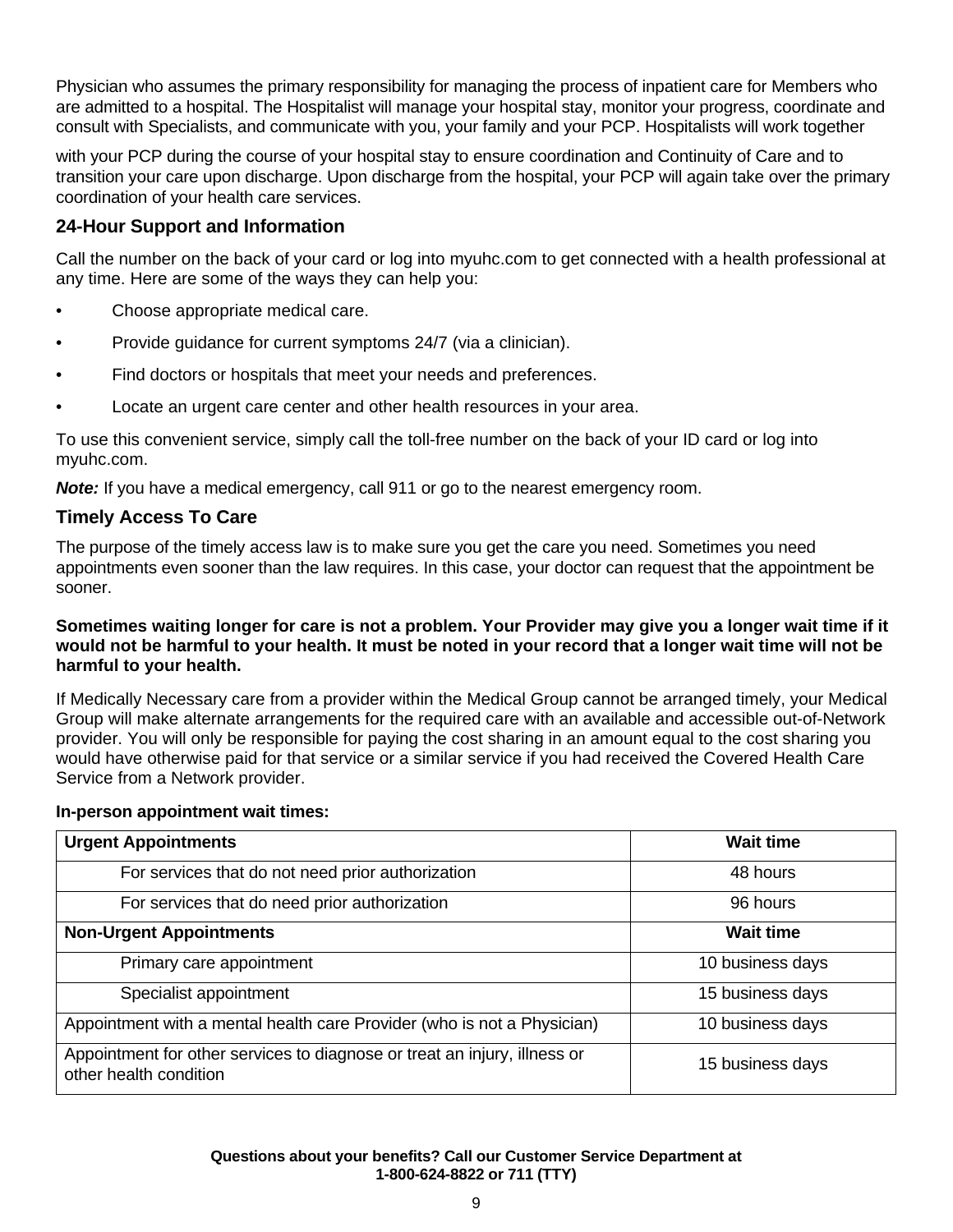#### **Telephone wait times:**

You can call 24-hours-a-day, 7 days a week to talk to a qualified health professional to decide if your health problem is urgent. If someone needs to call you back, they must call you within 30 minutes. Look for the phone number on your Health Plan membership card.

If you call your Health Plan's customer service phone number, someone should answer the phone within 10 minutes during normal business hours.

#### **Important Language Information:**

You may be entitled to the right and services below. These rights apply only under California law. These rights shall be available in the top 15 languages spoken by limited English-proficient individuals in California as determined by the State Department of Health Care Services.

You can get an interpreter in any of the top 15 languages spoken by limited-English-proficient individuals at no cost to help you talk with your doctor or health plan. To get help in your language, please call your health plan at:

UnitedHealthcare of California 1-800-624-8822 / TTY: 711

Language services and the availability of appropriate auxiliary aids and services, including qualified interpreters for individuals with disabilities and information in alternate formats, will be at no charge and provided in a timely manner, when those aids and services are necessary to ensure an equal opportunity to participate for individuals with disabilities. For further assistance, please contact your health plan at 1-800-624- 8822 / TTY: 711.

If you need more help, call the DMHC toll-free telephone number **at 1-888-466-2219**.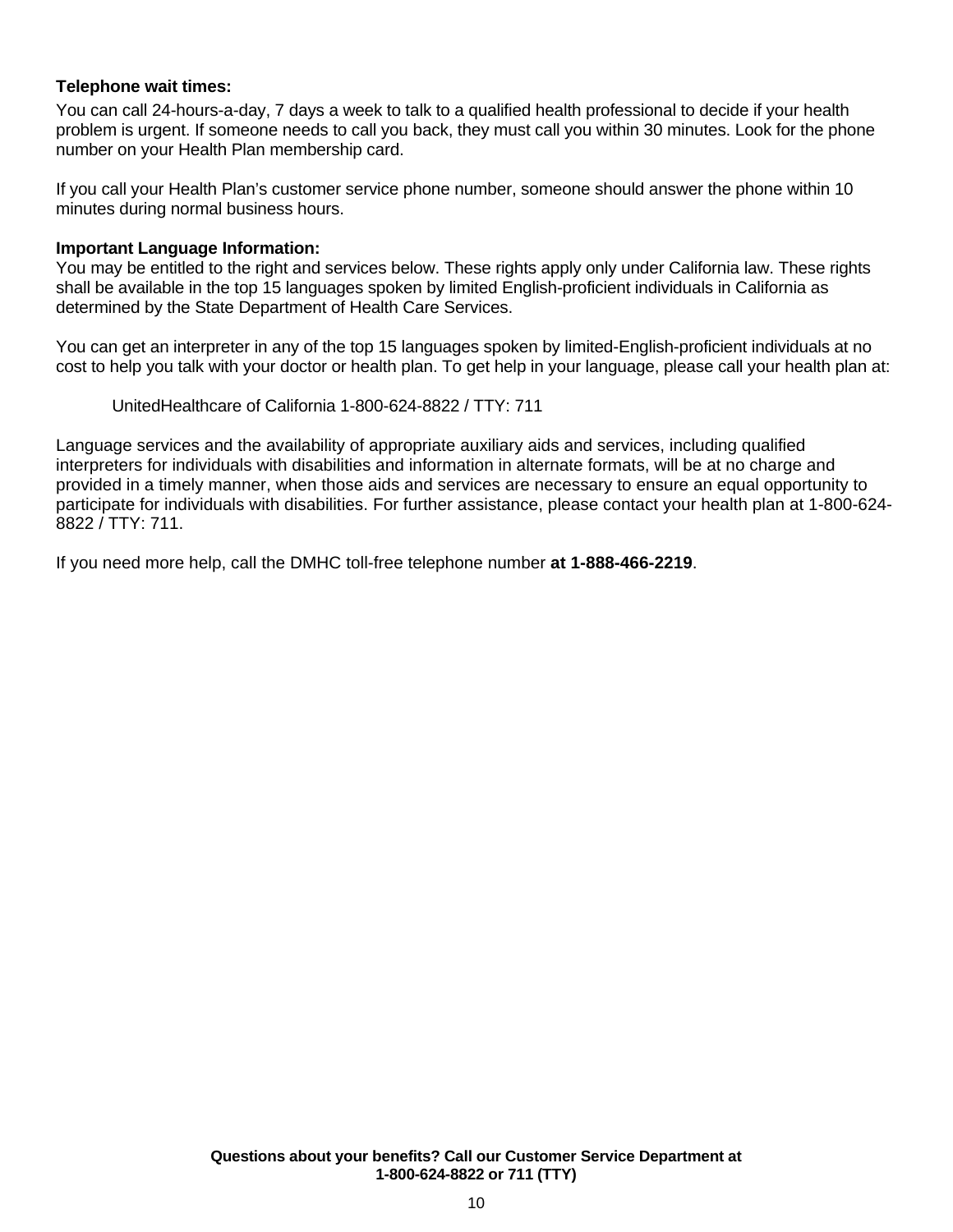# **SECTION 3. EMERGENCY HEALTH CARE SERVICES AND URGENTLY NEEDED SERVICES**

- **What are Emergency Health Care Services?**
- **What to Do When You Require Emergency Health Care Services**
- **What to Do When You Require Urgently Needed Services**
- **Post-stabilization and Follow-up Care**
- **Out-of-Area Services**

UnitedHealthcare provides coverage for Emergency Health Care Services and Urgently Needed Services wherever you are. This section will explain how to get Emergency Health Care Services and Urgently Needed Services. It will also explain what you should do following receipt of these services.

#### **IMPORTANT! IF YOU BELIEVE YOU ARE EXPERIENCING AN EMERGENCY MEDICAL CONDITION, CALL 911 OR GO DIRECTLY TO THE NEAREST HOSPITAL EMERGENCY ROOM FOR TREATMENT.**

# **What are Emergency Health Care Services?**

Emergency Health Care Services are Medically Necessary ambulance or ambulance transport services provided through the 911 emergency response system. It is also the medical screening, exam and evaluation by a Physician, or other personnel – to the extent provided by law – to determine if an Emergency Medical Condition or Psychiatric Emergency Medical Condition exists. If this condition exists, Emergency Health Care Services include the care, treatment and/or surgery by a Physician needed to stabilize or eliminate the Emergency Medical Condition or Psychiatric Emergency Medical Condition within the capabilities of the Facility which includes admission or transfer to a psychiatric unit within a general acute care hospital or an acute psychiatric hospital for the purpose of providing care and treatment needed to relieve or eliminate a Psychiatric Emergency Medical Condition, if in the opinion of the treating Provider, it would not result in material deterioration of the Member's condition.

# **What is an Emergency Medical Condition or a Psychiatric Emergency Medical Condition?**

The State of California defines an Emergency Medical Condition as a medical condition manifesting itself by acute symptoms of sufficient severity (including severe pain) such that the absence of immediate medical attention could reasonably be expected by the Member to result in any of the following:

- Placing the Member's health in serious jeopardy;
- Serious impairment to his or her bodily functions;
- A serious dysfunction of any bodily organ or part; or
- Active labor, meaning labor at a time that either of the following would happen:
	- There is not enough time to effect a safe transfer to another hospital prior to delivery; or
	- A transfer poses a threat to the health and safety of the Member or unborn child.

An Emergency Medical Condition also includes a Psychiatric Emergency Medical Condition which is a mental disorder that manifests itself by acute symptoms of sufficient severity that it renders the patient as being either of the following:

- An immediate danger to himself or herself or others; or
- Unable to provide for, or utilize, food, shelter or clothing, due to the mental disorder.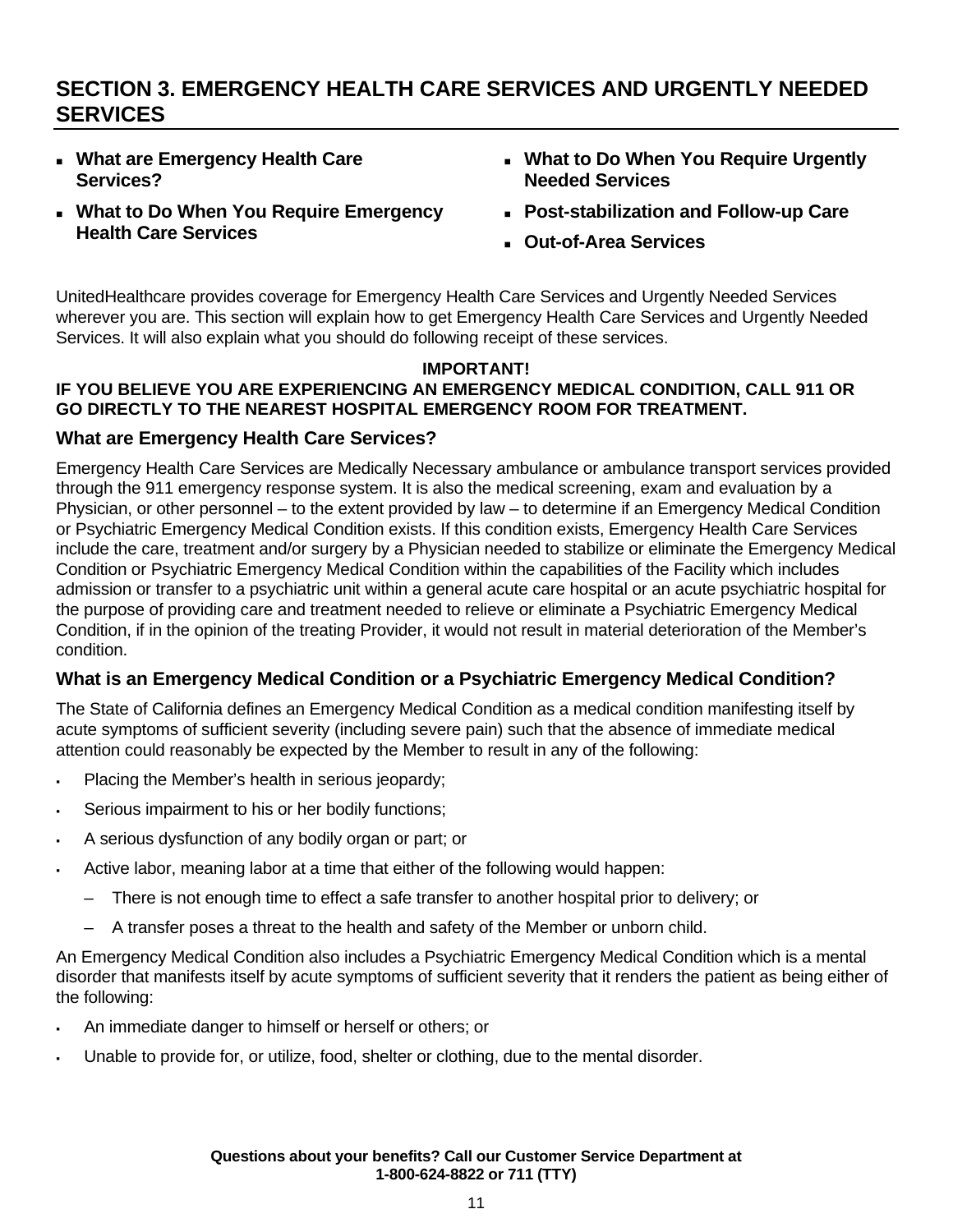# **What to Do When You Require Emergency Health Care Services**

*If you believe you are experiencing an Emergency Medical Condition, call 911 or go directly to the nearest hospital emergency room for treatment.* You do not need to get prior authorization if you reasonably believe Emergency Health Care Services are needed to seek treatment for an Emergency Medical Condition that could cause you harm. Ambulance transport services provided through the 911 emergency response system are covered if you reasonably believe that your medical condition requires emergency ambulance transport services. UnitedHealthcare covers all Medically Necessary Emergency Health Care Services provided to Members in order to stabilize an Emergency Medical Condition.

**You, or someone else on your behalf, must notify UnitedHealthcare or your PCP within 24 hours, or as soon as reasonably possible, following your receipt of Emergency Health Care Services so that your PCP can coordinate your care and schedule any necessary follow-up treatment. When you call, please be prepared to give the name and location of the Facility and a description of the Emergency Health Care Services that you received.** 

# **Post-stabilization and Follow-up Care**

Following the stabilization of an Emergency Medical Condition, the treating health care Provider may believe that you require additional Medically Necessary Hospital (health care) Services prior to your being safely discharged. If the hospital is not part of the contracted Network, the Hospital will contact your Network Medical Group, or UnitedHealthcare, in order to get the timely authorization for these post-stabilization services. If UnitedHealthcare determines that you may be safely transferred, and you refuse to consent to the transfer, the Hospital must provide you written notice that you will be financially responsible for 100 percent of the cost of services provided to you once your emergency condition is stable. Also, if the Hospital is unable to determine your name and contact information at UnitedHealthcare in order to request prior authorization for services once you are stable, it may bill you for such services.

#### **IF YOU FEEL THAT YOU WERE IMPROPERLY BILLED FOR SERVICES THAT YOU RECEIVED FROM AN OUT-OF-NETWORK PROVIDER, PLEASE CALL UNITEDHEALTHCARE AT 1-800-624-8822.**

**Following the stabilization of your Emergency Medical Condition, any Medically Necessary follow-up medical or Hospital Services must be provided or authorized by your PCP in order to be covered by UnitedHealthcare. Regardless of where you are in the world, if you require additional follow-up medical or Hospital Services, please call your PCP or UnitedHealthcare's Out-of-Area unit to request authorization.** *UnitedHealthcare's Out-of-Area unit can be reached during regular business hours (8 a.m. – 5 p.m., Pacific Time) at 1-800-542-8789.*

# **Out-of-Area Services**

UnitedHealthcare arranges for the provision of Covered Health Care Services through its Network Medical Groups and other Network Providers. With the exception of Emergency Health Care Services, Urgently Needed Services, authorized post-stabilization care or other specific services authorized by your Network Medical Group or UnitedHealthcare, when you are away from the geographic area served by your Network Medical Group, you are not covered for any other medical or Hospital Services. If you do not know the area served by your Network Medical Group, please call your PCP or the Network Medical Group's administrative office to inquire.

The out-of-area services that are not covered include, but are not limited to:

- Routine follow-up care to Emergency Health Care Services or Urgently Needed Services, such as treatments, procedures, X-rays, lab work and doctor visits, Rehabilitation Services, Skilled Nursing Care or home health care.
- Maintenance therapy and DME, including, but not limited to, routine dialysis, routine oxygen, routine laboratory testing or a wheelchair to help you while traveling outside the geographic area served by your Network Medical Group.
- Medical care for a known or Long-Term Condition without acute symptoms as defined under "Emergency Health Care Services" or "Urgently Needed Services."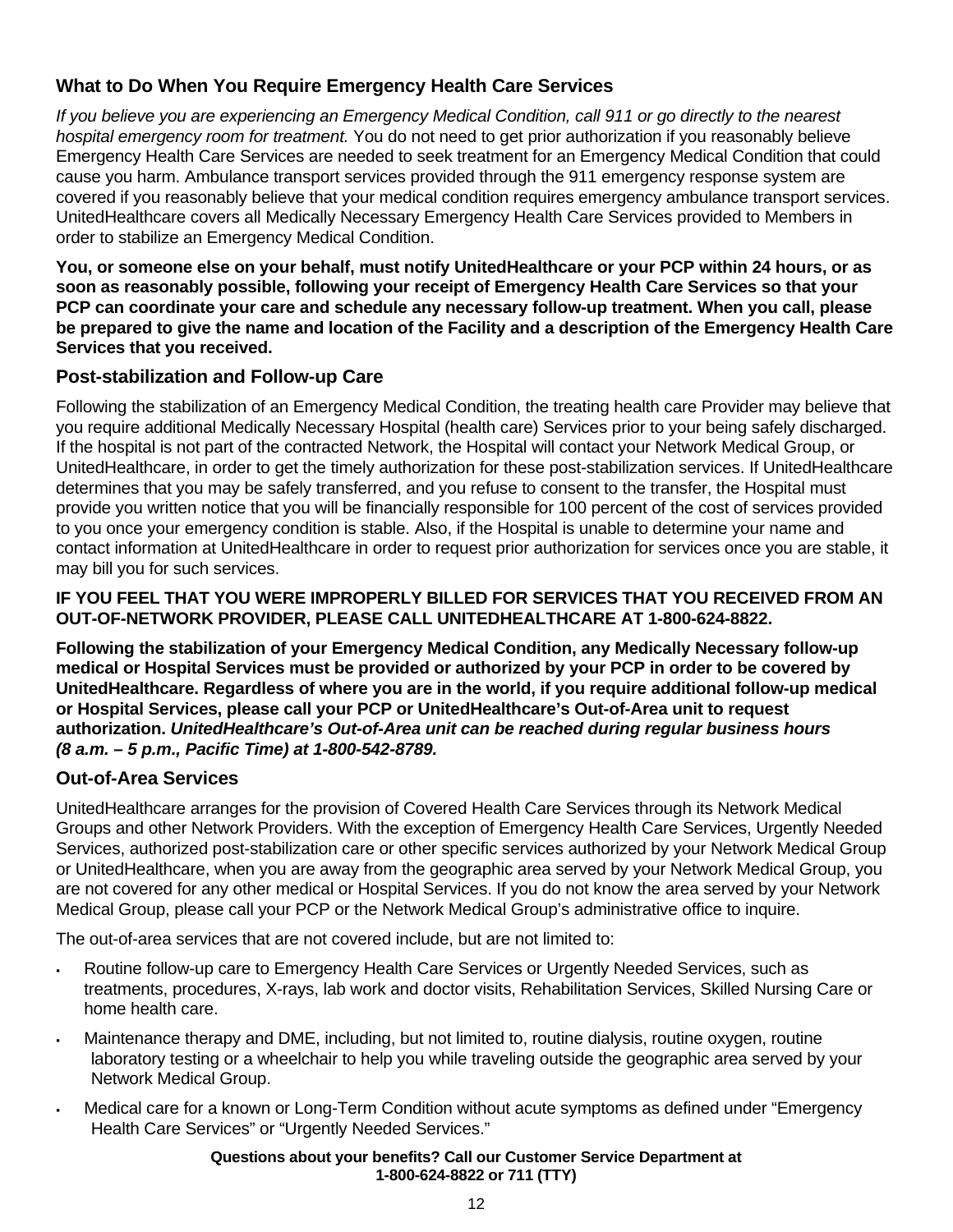Ambulance services are limited to transportation to the nearest Facility with the expertise for treating your condition in or out of the area.

Your Network Medical Group provides 24-hour access to request authorization for out-of-area care. You can also request authorization by calling the UnitedHealthcare Out-of-Area unit during regular business hours (8 a.m. – 5 p.m., Pacific Time) at 1-800-542-8789.

# **What to Do When You Require Urgently Needed Services**

When you are in the geographic area served by your Network Medical Group, you should call your PCP or Network Medical Group. The telephone numbers for your PCP and/or Network Medical Group are on the front of your UnitedHealthcare Health Plan ID card. Help is available 24 hours a day, seven days a week. Identify yourself as a UnitedHealthcare Member and ask to speak to a Physician. If you are calling during non-business hours, and a Physician is not available, ask to have the Physician-on-call paged. A Physician should call you back shortly. Explain your situation and follow any provided instructions. If your PCP or Network Medical Group is temporarily unavailable, you should seek Urgently Needed Services from a licensed medical professional wherever you are located.

**You, or someone else on your behalf, must notify UnitedHealthcare or your Network Medical Group within 24 hours, or as soon as reasonably possible, after the initial receipt of Urgently Needed Services. When you call, please be prepared to give a description of the Urgently Needed Services that you received.** 

# **Out-of-Area Urgently Needed Services**

Urgently Needed Services are Medically Necessary health care services required to prevent the serious deterioration of a Member's health, resulting from an unforeseen illness or injury for which treatment cannot be delayed until the Member returns to the geographic area served by the Member's Network Medical Group.

Urgently Needed Services are required in situations where a Member is temporarily outside the geographic area served by the Member's Network Medical Group and the Member experiences a medical condition that, while less serious than an Emergency Medical Condition, could result in the serious deterioration of the Member's health if not treated before the Member returns to the geographic area served by his or her Network Medical Group or contacts his or her Network Medical Group.

When you are temporarily outside the geographic area served by your Network Medical Group and you believe that you require Urgently Needed Services, you should, if possible, call (or have someone else call on your behalf) your PCP or Network Medical Group as described above in "What to Do When You Require Urgently Needed Services." The telephone numbers for your PCP and/or Network Medical Group are on the front of your UnitedHealthcare Health Plan ID card. Help is available 24 hours a day, seven days a week. Identify yourself as a UnitedHealthcare Member and ask to speak to a Physician. If you are calling during non-business hours, and a Physician is not immediately available, ask to have the Physician-on-call paged. A Physician should call you back shortly. Explain your situation and follow any provided instructions.

If you are unable to contact your PCP or Network Medical Group, you should seek Urgently Needed Services from a licensed medical professional wherever you are located.

**You, or someone else on your behalf, must notify UnitedHealthcare or your Network Medical Group within 24 hours, or as soon as reasonably possible, after the initial receipt of Urgently Needed Services. When you call, please be prepared to give a description of the Urgently Needed Services that you received.** 

# **International Emergency Health Care Services and Urgently Needed Services**

If you are out of the country and require Urgently Needed Services, you should still, if possible, call your PCP or Network Medical Group. Follow the same instructions outlined above. If you are out of the country and experience an Emergency Medical Condition, either use the available emergency response system or go directly to the nearest hospital emergency room. Following receipt of Emergency Health Care Services, please notify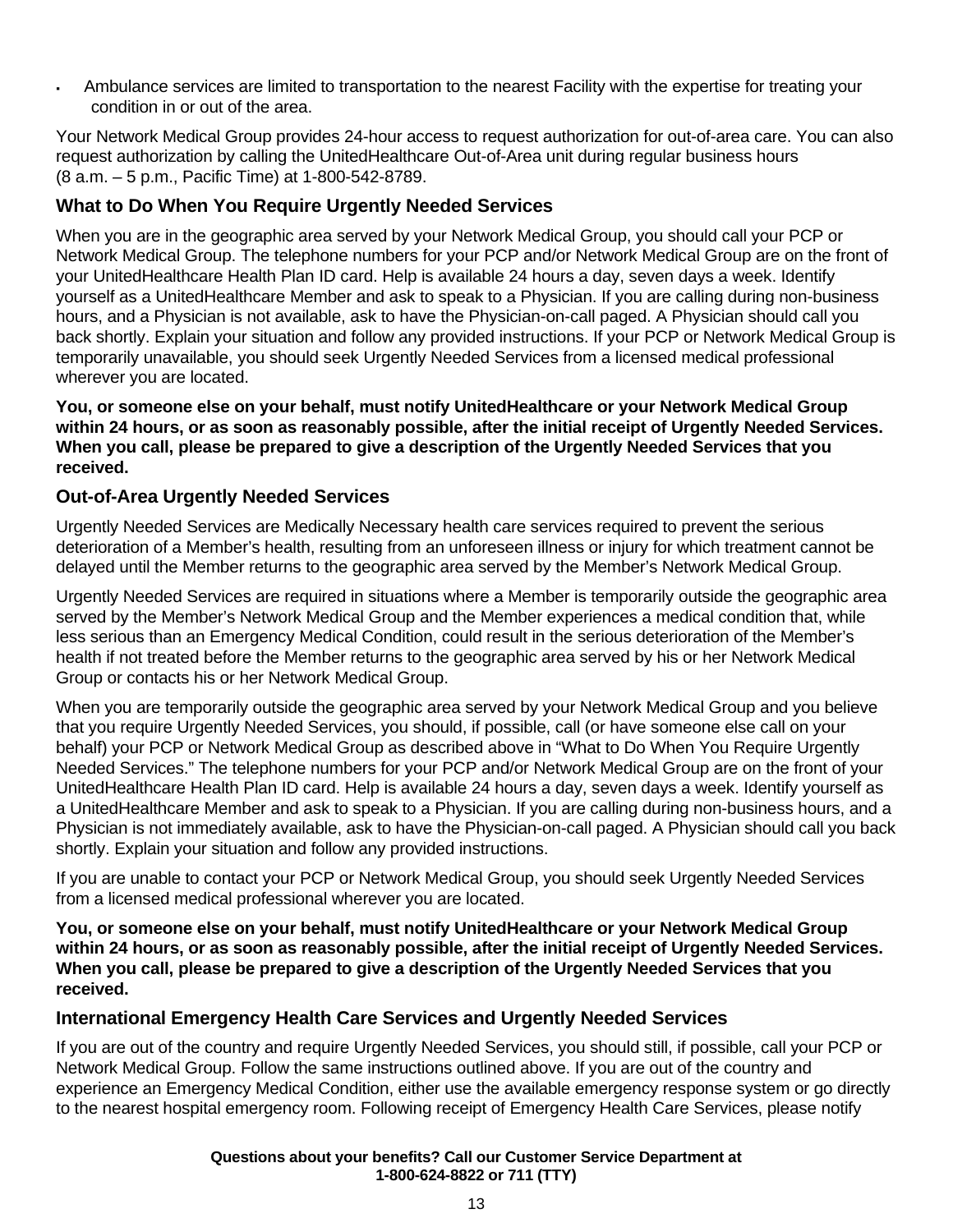your PCP or Network Medical Group within 24 hours, or as soon as reasonably possible, after initially receiving these services.

**Note:** Under certain circumstances, you may need to initially pay for your Emergency Health Care Services or Urgently Needed Services. Please pay for such services and then contact UnitedHealthcare at the earliest opportunity. Be sure to keep all credit card statements, bank statements with copies of checks and receipts from Providers and copies of relevant medical documentation. You will need these to be properly reimbursed. For more information on submitting claims to UnitedHealthcare, please refer to **Section 6** in this *Combined Evidence of Coverage and Disclosure Form*.

#### **ALWAYS REMEMBER**

**Emergency Health Care Services:** Following receipt of Emergency Health Care Services, you, or someone else on your behalf, must notify UnitedHealthcare or your PCP within 24 hours, or as soon as reasonably possible, after initially receiving these services.

**Urgently Needed Services:** When you require Urgently Needed Services inside of the geographic area served by your medical group, you should, if possible, call (or have someone else call on your behalf) your PCP or Network Medical Group. If you are **outside** of the geographic area served by your medical group you should call or have someone on your behalf call your PCP or Network Medical Group, and if you receive medical or Hospital Services, you must notify UnitedHealthcare or your PCP within 24 hours, or as soon as reasonably possible of initially receiving these services.

#### **MEMBERS ARE NOT FINANCIALLY RESPONSIBLE FOR PAYMENT OF EMERGENCY HEALTH CARE SERVICES BEYOND THE CO-PAYMENTS AND DEDUCTIBLES.**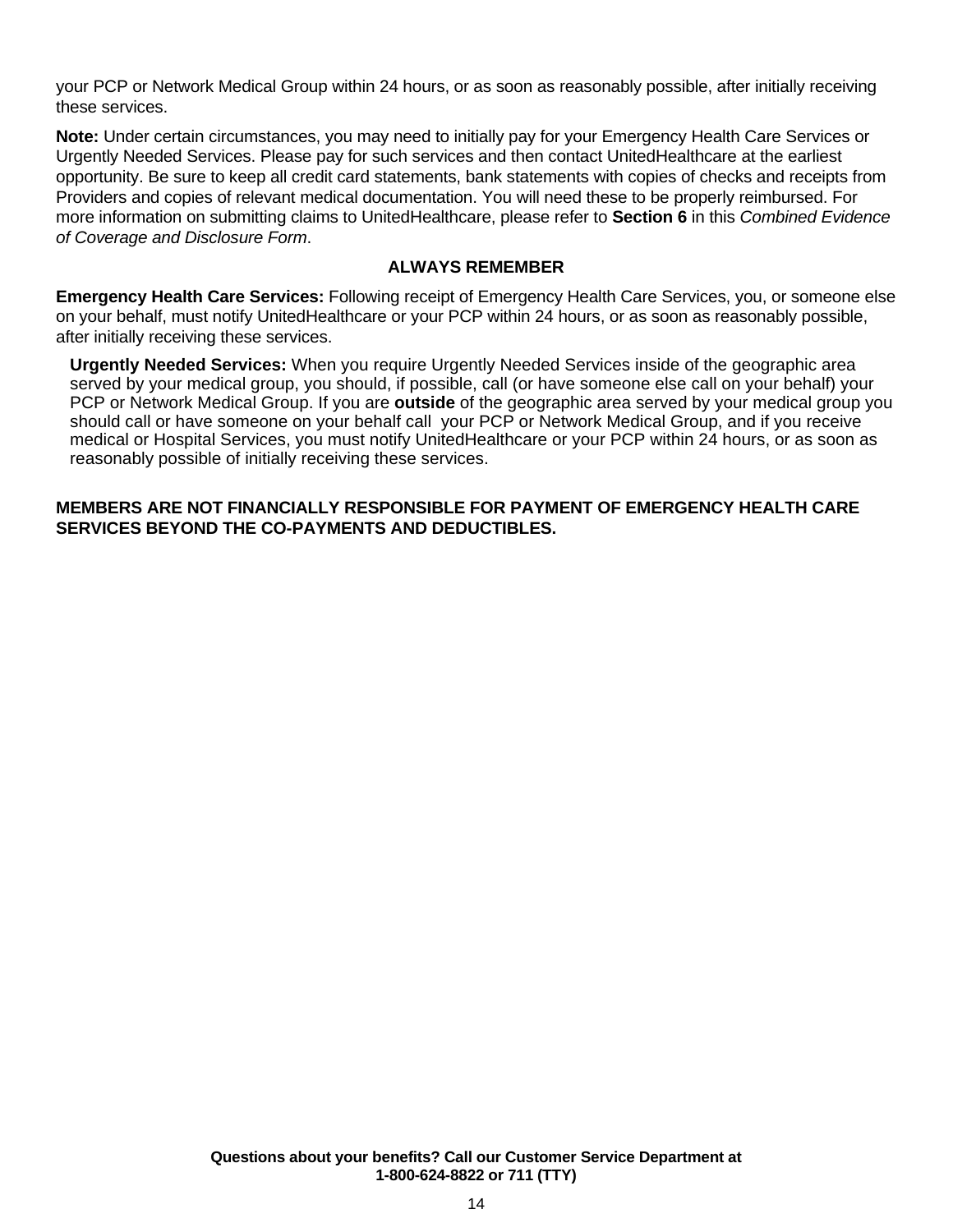# **SECTION 4. CHANGING YOUR DOCTOR OR MEDICAL GROUP**

 **How to Change Your Primary Care Physician or Network Medical Group** 

# **Continuing Care With a Terminated Provider for Members**

 **When We Change Your Network Medical Group** 

This section explains how to change your PCP or Network Medical Group, as well as how we continue your care.

#### **How to Change Your Primary Care Physician or Network Medical Group**

Whether you want to change doctors within your Network Medical Group or transfer out of your Network Medical Group entirely, you should call our Customer Service department.

UnitedHealthcare will approve your request to change doctors within your Network Medical Group if the PCP you have chosen is accepting new patients and meets the other criteria in **Section 1. Getting Started**.

If you call us by the 15th of the current month, your transfer will be effective on the first day of the following month. If you meet the criteria but your request is received after the 15th of the current month, your transfer will be effective the first day of the following month. For example, if you meet the above requirements and you call UnitedHealthcare on June 12th to request a new doctor, the transfer will be effective on July 1st. If you meet the above requirements and you call UnitedHealthcare on June 16th, the transfer will be effective August 1st.

If you wish to transfer out of your Network Medical Group entirely, and you are not an inpatient in a hospital, a Skilled Nursing Facility or other medical institution, receiving radiation or chemotherapy or in the third trimester of pregnancy UnitedHealthcare will approve your request if the PCP within the new Network Medical Group you have chosen is accepting new patients and meets the other criteria in **Section 1. Getting Started**. This includes being located within 30 miles of your Primary Residence or Primary Workplace. The effective date of transfer will be the same as referred to above when requesting a transfer within your Network Medical Group. Some Network Medical Groups only allow new enrollments during the employer's open-enrollment period.

**Please Note:** UnitedHealthcare does not advise that you change your PCP if you are an inpatient in a hospital, a Skilled Nursing Facility or other medical institution or are undergoing radiation or chemotherapy, as a change may negatively impact your coordination of care. UnitedHealthcare may make exceptions subject to review.

If you wish to transfer out of your Network Medical Group and you are an inpatient in a hospital, a Skilled Nursing Facility or other medical institution, the change will not be effective until the first day of the second month following your discharge from the institution.

If you are pregnant and wish to transfer out of your Network Medical Group and your pregnancy has reached the third trimester, to protect your health and the health of your unborn child, UnitedHealthcare does not permit such change until after delivery of your newborn.

If you change your Network Medical Group, authorizations issued by your previous Network Medical Group will not be accepted by your new group. You should request a new referral from your new PCP within your new Network Medical Group, which may require further review by your new Network Medical Group or UnitedHealthcare.

**Please note** that your new Network Medical Group or UnitedHealthcare may refer you to a different Provider than the Provider shown on your original authorization from your previous group.

If you are changing Network Medical Groups, our Customer Service department may be able to help smooth the transition. When UnitedHealthcare's Case Management is involved, the Case Manager is also consulted about the effective date of your Physician change request. At the time of your request, please let us know if you are currently under the care of a Specialist, receiving home health care services or using DME such as a wheelchair, walker, hospital bed or an oxygen-delivery system.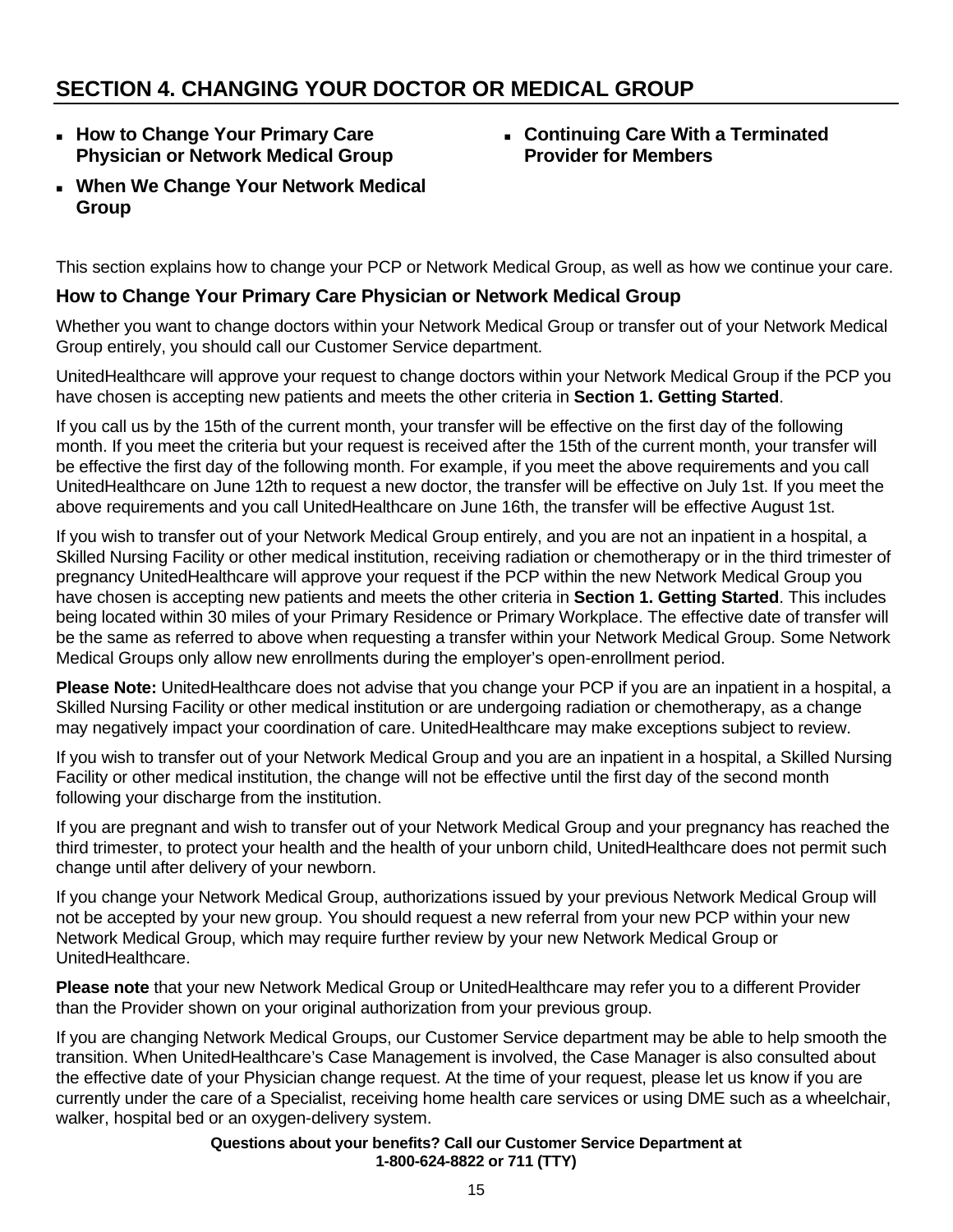# **When We Change Your Network Medical Group**

Under special circumstances, UnitedHealthcare may require that a Member change his or her Network Medical Group. This happens at the request of the Network Medical Group after a material detrimental change in its relationship with a Member. If this happens, we will notify the Member of the effective date of the change, and we will transfer the Member to another Network Medical Group, provided he or she is medically able and there is an alternative Network Medical Group within 30 miles of the Member's Primary Residence or Primary Workplace.

UnitedHealthcare will also notify the Member in the event that the agreement ends between UnitedHealthcare and the Member's Network Medical Group. If this happens, UnitedHealthcare will mail a notice at least 60 days prior to the date of termination. UnitedHealthcare will also assign the Member a new PCP. If the Member would like to choose a different PCP, he or she may do so by calling Customer Service. Upon the effective date of transfer, the Member can begin receiving services from his or her new PCP.

**Please Note:** Except for Emergency Health Care Services and Urgently Needed Services, once an effective date with your new Network Medical Group has been established, a Member must use his or her new PCP or Network Medical Group to authorize all services and treatments. Receiving services elsewhere will result in UnitedHealthcare's denial of benefit coverage.

# **Continuing Care With a Terminated Provider for Members**

Under certain circumstances, you may be eligible to continue receiving care from a terminated Provider to ensure a smooth transition to a new Network Provider and to complete a course of treatment with the same terminated Provider or to maintain the same terminating Provider.

The care must be Medically Necessary, and the cause of Termination by UnitedHealthcare or your Network Medical Group also has to be for a reason other than a medical disciplinary cause, fraud or any criminal activity.

For a Member to continue receiving care from a terminated Provider, the following conditions must be met:

- 1. A request for Continuity of Care services from a terminated Provider must be submitted to UnitedHealthcare within 30 calendar days from the date your Provider is terminated for review and approval;
- 2. The requested treatment must be a Covered Health Care Service under this Health Plan;
- 3. The terminated Provider must agree in writing to be subject to the same contractual terms and conditions that were imposed upon the Provider prior to termination, including, but not limited to, credentialing, hospital privileging, utilization review, peer review and quality assurance requirements, notwithstanding the provisions outlined in the Provider contract related to Continuity of Care;
- 4. The terminated Provider must agree in writing to be compensated at rates and methods of payment similar to those used by UnitedHealthcare or Network Medical Groups/Independent Practice Associations (NMG/IPA) for current Network Providers providing similar services who are not capitated and who are practicing in the same or a similar geographic area as the terminated Provider.

Covered Health Care Services provided by a terminated Provider to a Member who at the time of the Network Provider's contract Termination was receiving services from that Network Provider for one of the Continuity of Care Conditions will be considered complete when:

- 1. The Member's Continuity of Care Condition under treatment is medically stable, and
- 2. There are no clinical contraindications that would prevent a medically safe transfer to a Network Provider as determined by a UnitedHealthcare Medical Director in consultation with the Member, the terminated Network Provider and, as applicable, the Member's receiving Network Provider.

Continuity of Care also applies to Members who are receiving mental health care services from a terminated Mental Health Provider, on the effective termination date. Members eligible for continuity of mental health care services may continue to receive mental health care services from the terminated Mental Health Provider for a reasonable period of time to safely transition care to a Network Mental Health Provider. Please refer to Medical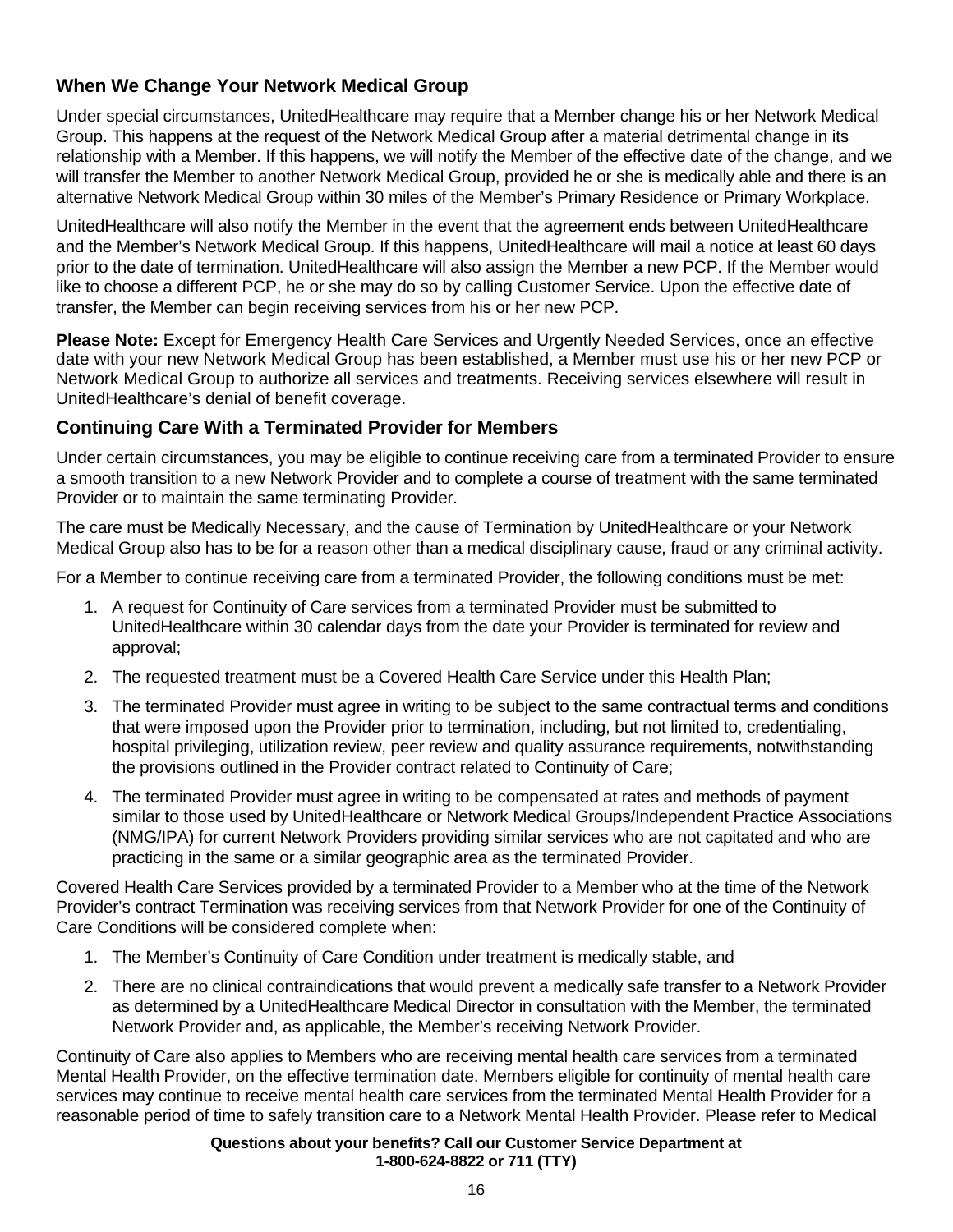Benefits and Exclusions and Limitations in **Section 5. Your Medical Benefits** of the UnitedHealthcare *Combined Evidence of Coverage and Disclosure Form*, and the *Schedule of Benefits* for information. For a description of coverage of mental health care services, please refer to the behavioral health supplement to this *Combined Evidence of Coverage and Disclosure Form* for USBHPC.

All Continuity of Care requests will be reviewed on a case-by-case basis. Reasonable consideration will be given to the severity of the Member's condition and the potential clinical effect of a change in Provider regarding the Member's treatment and outcome of the condition under treatment.

If you are receiving treatment for any of the specified Continuity of Care Conditions as limited and described in **Section 10. Definitions** and believe you qualify for continued care with the terminating Provider, please call the Customer Service department and request the form Request for Continuity of Care Benefits.

Complete and return the form to UnitedHealthcare as soon as possible, but no later than 30 calendar days of the Provider's effective date of termination. Exceptions to the 30-calendar-day time frame will be considered for good cause. The address is:

UnitedHealthcare Attention: Continuity of Care Department Mail Stop: CA124-0181 P.O. Box 30968 Salt Lake City, UT 84130-0968 Fax: 1-888-361-0514

UnitedHealthcare's Health Care Services department will complete a clinical review of your Continuity of Care request for Completion of Covered Health Care Services with the terminated Provider and the decision will be made and communicated in a timely manner appropriate for the nature of your medical condition. Decisions for non-urgent requests will be made within five 5 business days of UnitedHealthcare's receipt of the completed form. You will be notified of the decision by telephone and provided with a plan for your continued care. Written notification of the decision and plan of care will be sent to you, by United States mail, within two business days of making the decision. If your request for continued care with a terminated Provider is denied, you may appeal the decision. (To learn more about appealing a denial, please refer to **Section 8. Overseeing Your Health Care**.)

If you have any questions, would like a description of UnitedHealthcare's continuity of care process, or want to appeal a denial, please contact our Customer Service department.

**Please Note:** It is not enough to simply prefer receiving treatment from a terminated Physician or other terminated Provider. You should not continue care with a terminated Provider without our formal approval. *If you do not receive prior authorization by UnitedHealthcare or your Network Medical Group, payment for routine services performed from a terminated Provider will be your responsibility.*

In the above section Continuity of Care with a terminating Provider, **termination, terminated** or **terminating**  references any circumstance which terminates, non-renews or otherwise ends the arrangement by which the Network Provider routinely provides Covered Health Care Services to UnitedHealthcare Members.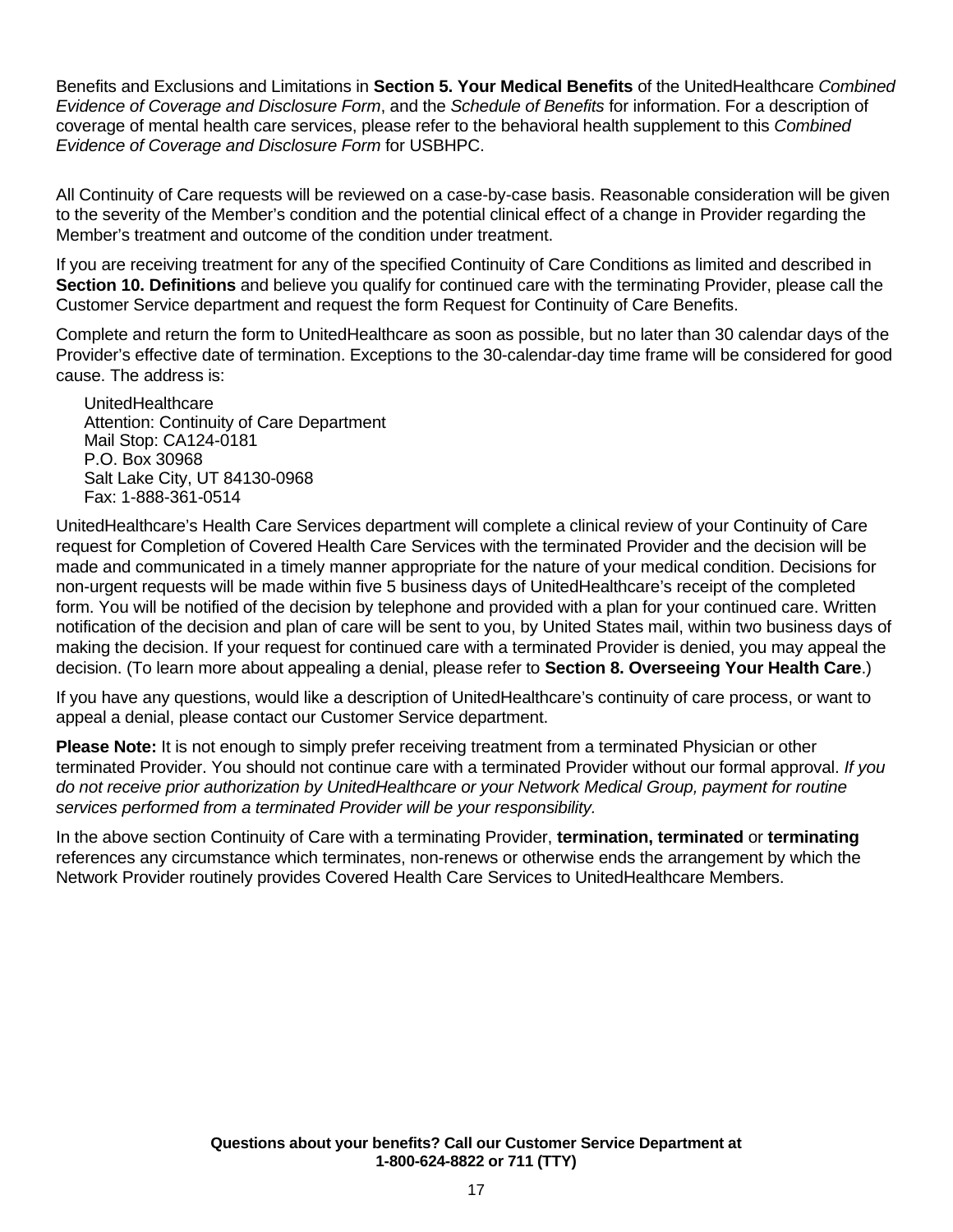# **SECTION 5. YOUR MEDICAL BENEFITS**

- **Inpatient Benefits**
- **Outpatient Benefits**
- **Other Behavioral Health Care Services**
- **Exclusions and Limitations of Benefits**

*This section explains your medical benefits, including what is and is not covered by UnitedHealthcare. You can find some helpful definitions in the back of this document. For any Co-payments or Deductibles that may be*  related to a benefit, you should refer to your Schedule of Benefits, a copy of which is included with this document. *UnitedHealthcare's Commercial HMO Benefit Interpretation Policy Manual and Medical Management Guidelines Manual are available at www.myuhc.com.* 

#### **I. Inpatient Benefits**

**THESE BENEFITS ARE PROVIDED WHEN ADMITTED OR AUTHORIZED BY EITHER THE MEMBER'S NETWORK MEDICAL GROUP OR UNITEDHEALTHCARE. Covered services include those which are Medically Necessary or otherwise required to be covered under the law or otherwise as described below including those for coverage of Serious Emotional Disturbances of a Child or Severe Mental Illness. THE FACT THAT A PHYSICIAN HAS ORDERED A PARTICULAR SERVICE, SUPPLY OR TREATMENT WILL NOT MAKE IT COVERED UNDER THE HEALTH PLAN. A SERVICE, SUPPLY OR TREATMENT MUST BE MEDICALLY NECESSARY, OR OTHERWISE REQUIRED TO BE COVERED UNDER THE LAW, OR AS OTHERWISE DESCRIBED BELOW AND NOT EXCLUDED FROM COVERAGE IN ORDER TO BE A COVERED HEALTH CARE SERVICE.** 

**With the exception of Emergency Health Care Services or Urgently Needed Services, a Member will only be admitted to acute care and Skilled Nursing Care Facilities that are authorized by the Member's Network Medical Group under contract with UnitedHealthcare.** 

- 1. **Blood and Blood Products**  Blood and blood products are covered. Autologous (self-donated), donordirected, and donor-designated blood processing costs are limited to blood collected for a scheduled procedure.
- 2. **Bone Marrow and Stem Cell Transplants**  Non-Experimental/Non-Investigational autologous and allogeneic bone marrow and stem cell transplants and transplant services are covered when the recipient is a Member and the bone marrow or stem cell services are performed at a Designated Facility. The testing of relatives to determine the compatibility of bone marrow and stem cells is limited to immediate blood relatives who are sisters, brothers, parents and natural children. The testing for compatible unrelated donors and costs for computerized national and international searches for unrelated allogeneic bone marrow or stem cell donors take place through a registry are covered when the Member is the intended recipient. A Designated Facility center approved by UnitedHealthcare must conduct the computerized searches. There is no dollar limitation for Medically Necessary donor-related clinical transplant services once a donor is identified.
- 3. **Clinical Trials**  All routine patient care costs incurred during participation in an approved clinical trial for the treatment of:
	- Cancer or other life-threatening disease or condition. For purpose of this benefit, a life-threatening disease or condition is one from which the likelihood of death is probable unless the course of the disease or condition is interrupted.
	- Cardiovascular disease (cardiac/stroke) which is not life threatening, for which, a clinical trial meets the approved clinical trial criteria stated below.
	- Surgical musculoskeletal disorders of the spine, hip and knees, which are not life threatening, for which, a clinical trial meets the approved clinical trial criteria stated below.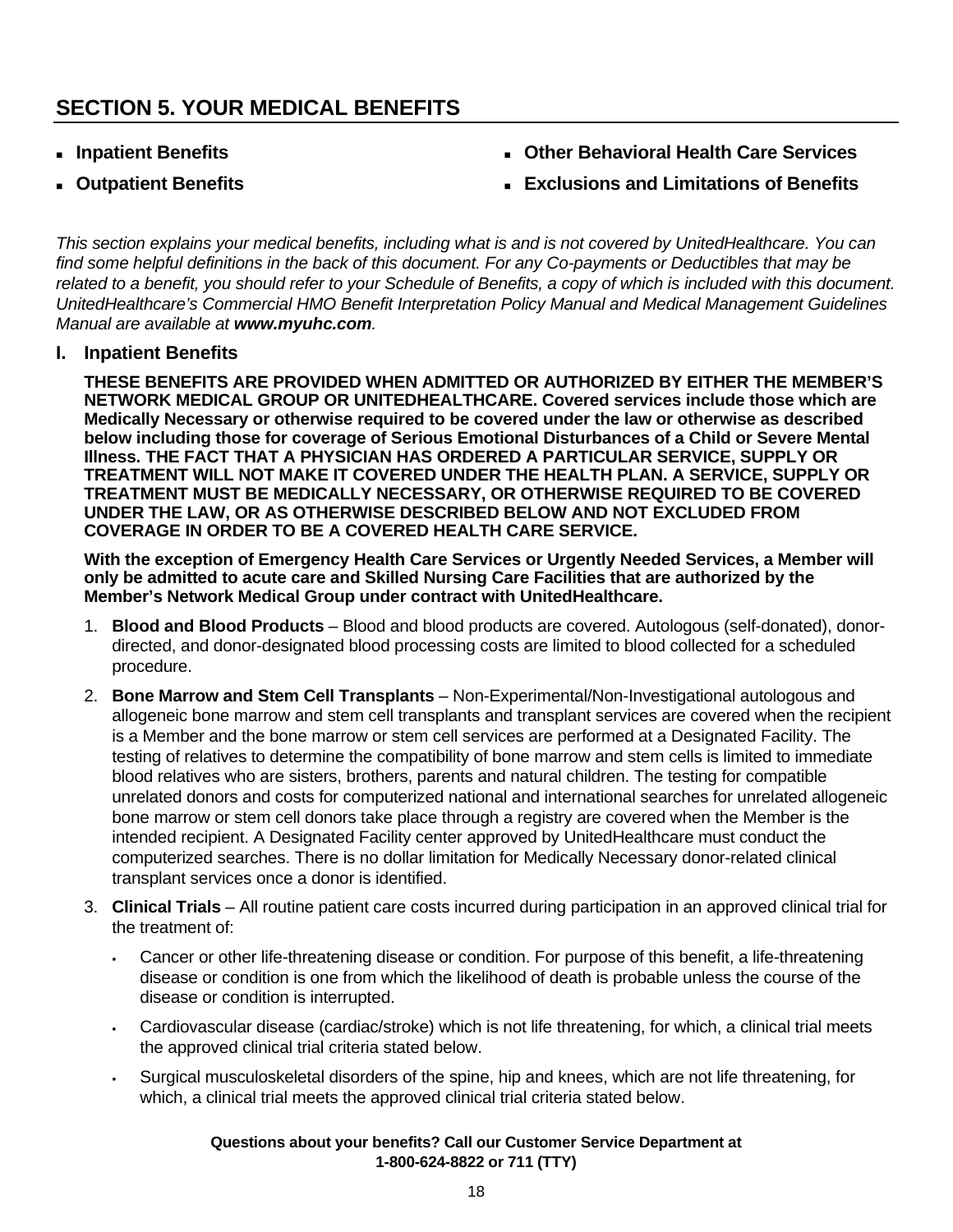A Member is considered a Qualified Individual if the Member is eligible to take part in the approved clinical trial according to the trial's protocol and either a Network treating Physician has concluded that the Member's participation in the trial would be appropriate because the Member meets the trial protocol; or the Member self-refers to the trial and has provided medical and scientific information to establish that participation in the trial is consistent with the trial protocol.

**For the purposes of this benefit, Network treating Physician means a Physician who is treating a** Member as a Network Provider according to an authorization or referral from the Member's Network Medical Group or UnitedHealthcare.

 Routine patient care costs are costs related to the provision of health care services, including drugs, items, devices and services that would otherwise be covered by UnitedHealthcare if those drugs, items, devices and services were not provided in connection with an approved clinical trial program, including:

- Health care services typically provided absent a clinical trial.
- Health care services required solely for the provision of the Investigational drug, item, device or service.
- Health care services required for the clinically appropriate monitoring of the Investigational item or service.
- Health care services provided for the prevention of complications arising from the provision of the Investigational drug, item, device or service.
- Health care services needed for the reasonable and necessary care including the diagnosis and treatment of complications arising from the provision of the Investigational drug, item, device or service, including the diagnosis or treatment of the complications.

For purposes of this benefit, routine patient care costs do not include the costs related to any of the following, which are not covered by UnitedHealthcare:

- The Investigational Service, device or item. The only exceptions to this are:
	- Certain Category B devices.
	- Certain promising interventions for patients with terminal illnesses. Certain promising interventions refer to treatment that is likely safe but where limited and/or conflicting evidence exists regarding its effectiveness.
	- Other items and services that meet specified criteria in agreement with our medical and drug policies.
- Services other than health care services, such as travel, housing, companion expenses and other non-clinical expenses that the Member may require due to the treatment being provided for purposes of the clinical trial.
- Any item or service that is provided solely to meet data collection and analysis needs and that is not used in the clinical management of the Member's care.
- Health care services that, except for the fact that they are being provided in a clinical trial, are otherwise specifically excluded from coverage under UnitedHealthcare.
- Health care services customarily provided by the research sponsor free of charge.

With respect to cancer or other life-threatening diseases or conditions, an approved clinical trial is a Phase I, Phase II, Phase III, or Phase IV clinical trial. It takes place in relation to the prevention, detection or treatment of cancer or other life-threatening disease or conditions that meets any of the following criteria in the bulleted list below.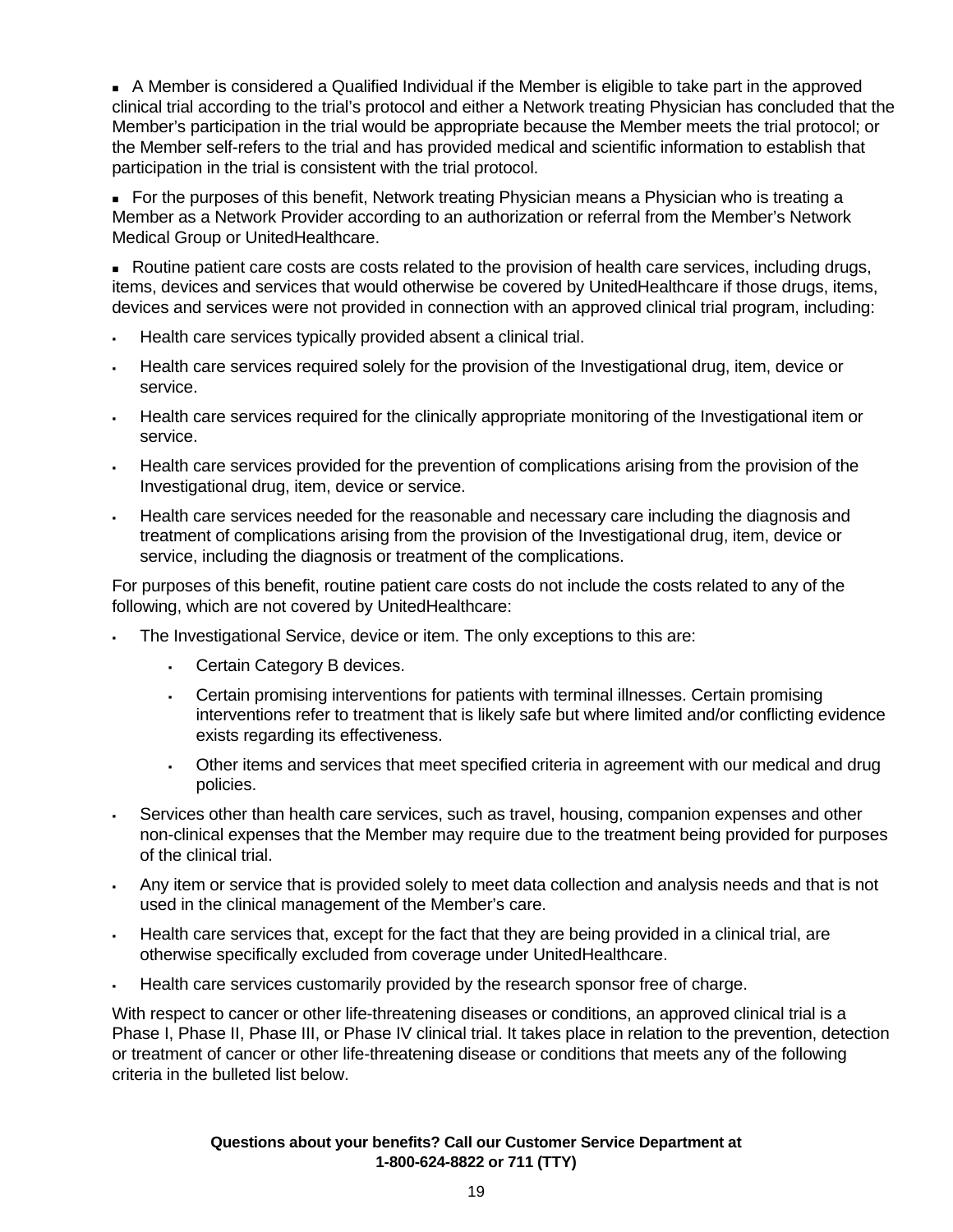With respect to cardiovascular disease or musculoskeletal disorders of the spine, hip and knees and other diseases or disorders which are not life-threatening, an approved clinical trial is a Phase I, Phase II, or Phase III clinical trial. It takes place in relation to the detection or treatment of such non-life-threatening disease or disorder that meets any of the following criteria in the bulleted list below.

- Federally funded trials. The study or investigation is approved or funded by at least one of the following:
	- National Institutes of Health (NIH).
	- Centers for Disease Control and Prevention (CDC);
	- Agency for Healthcare Research and Quality (AHRQ);
	- Centers for Medicare and Medicaid Services (CMS);
	- A cooperative group or center of any of the entities described above or the United States Department of Defense (DOD) or the Veterans Affairs (VA);
	- A qualified non-governmental research entity shown in the guidelines issued by the National Institutes of Health for center support grants.
	- The Department of Veterans Affairs, the Department of Defense or the Department of Energy as long as the study or investigation has been reviewed and approved through a system of peer review that is determined by the Secretary of Health and Human Services to meet both of the following criteria:
		- Comparable to the system of peer review of studies and investigations used by the National Institutes of Health.
		- Ensures unbiased review of the highest scientific standards by qualified persons who have no interest in the outcome of the review.
- The study or investigation takes place under an investigational new drug application reviewed by the U.S. Food and Drug Administration
- The study or investigation is a drug trial that is exempt from having such an investigational new drug application;
- The subject or purpose of the trial must be the review of an item or service that meets the definition of Covered Health Care Service and is not otherwise excluded under the *Agreement*.

A clinical trial with endpoints defined exclusively to test toxicity is not an approved clinical trial.

All services must have prior authorized by UnitedHealthcare's Medical Director or designee. Additionally, services must be provided by a UnitedHealthcare Network Provider in UnitedHealthcare's Service Area. In the event a UnitedHealthcare Network Provider does not offer a clinical trial with the same protocol as the one the Member's Network Treating Physician recommended, the Member may choose a Provider performing a clinical trial with that protocol within the State of California. If there is no Provider offering the clinical trial with the same protocol as the one the Member's treating Network Physician recommended in California, the Member may choose a clinical trial outside the State of California but within the United States of America.

UnitedHealthcare is required to pay for the services covered under this benefit at the rate agreed upon by UnitedHealthcare and a Network Provider, minus any applicable Co-payment or Deductibles. In the event the Member takes part in a clinical trial provided by an Out-of-Network Provider that does not agree to perform these services at the rate UnitedHealthcare negotiates with Network Providers, the Member will be responsible for payment of the difference between the Out-of-Network Provider's billed charges and the rate negotiated by UnitedHealthcare with Network Providers, in addition to any applicable Copayment or Deductibles.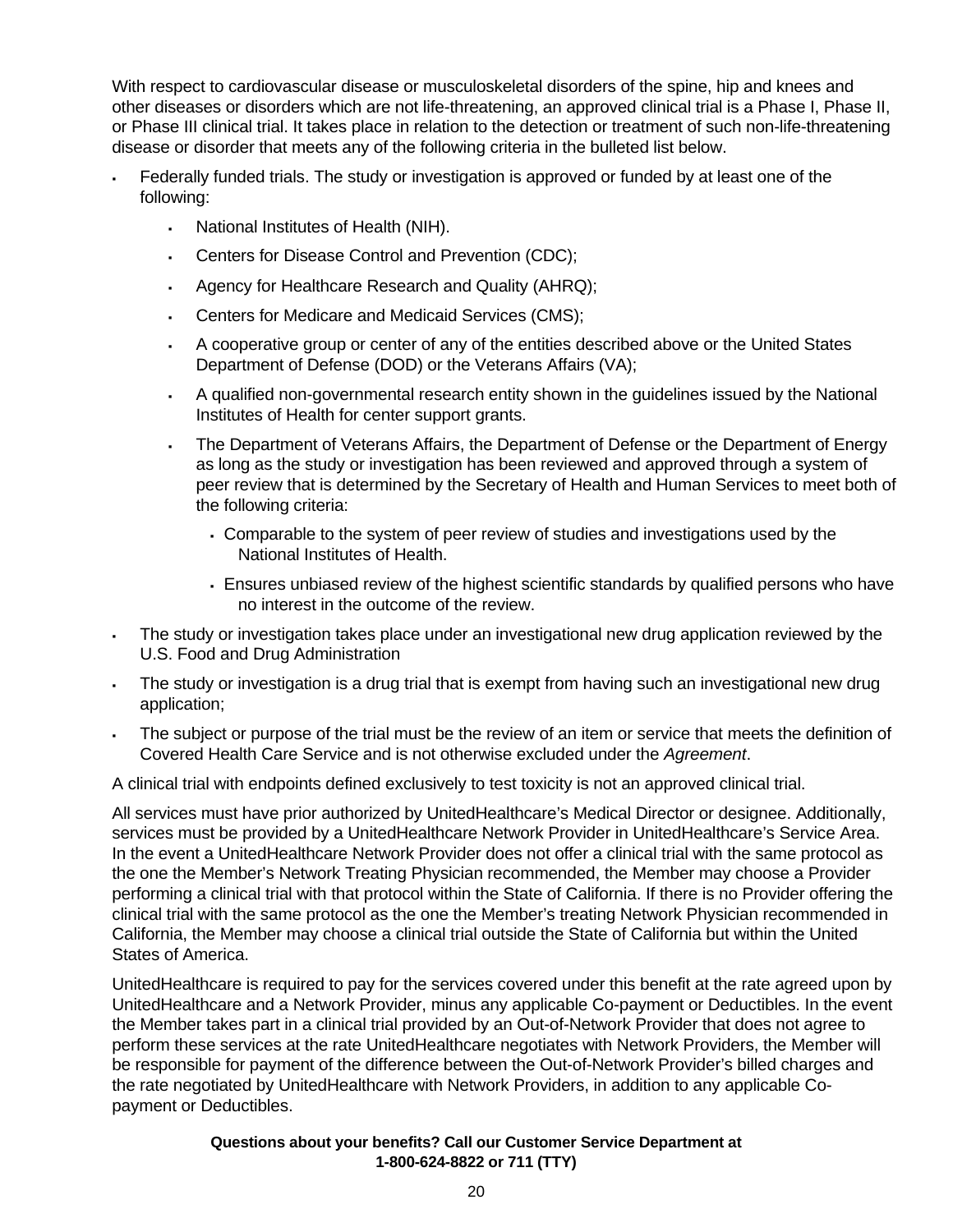Any additional expenses the Member may have to pay beyond UnitedHealthcare's negotiated rate due to using an Out-of-Network Provider do not apply to the Member's Annual Co-payment Limit.

- 4. **Gender Dysphoria -** Prior authorization of medically necessary services must be done by UnitedHealthcare or delegated Providers as determined by UnitedHealthcare. For more information regarding this coverage, please refer to the Benefit Interpretation Policy Manual and Medical Management Guidelines Manual available at **www.myuhc.com**.
- 5. **Hospice Services** Hospice services are covered for Members with a terminal illness, defined as a medical condition resulting in a prognosis of life expectancy of one year or less, if the disease follows its natural course. Hospice services are provided as determined by the plan of care developed by the Member's interdisciplinary team, which includes, but is not limited to, the Member, the Member's PCP, a registered nurse, a social worker and a spiritual caregiver. Hospice services are provided in an appropriately licensed Hospice facility when the Member's interdisciplinary team has determined that the Member's care cannot be managed at home because of acute complications or the temporary absence of a capable primary caregiver.

Hospice services include skilled nursing services, certified Home Health Aide Services and homemaker services under the supervision of a qualified registered nurse; bereavement services; social services/counseling services; medical direction; volunteer services; pharmaceuticals, medical equipment and supplies that are reasonable and needed for the palliation and management of the terminal illness and related conditions; and physical and occupational therapy and speech-language pathology services for purposes of symptom control, or to enable the Member to maintain activities of daily living and basic functional skills.

Inpatient Hospice services are provided in an appropriately licensed Hospice facility when the Member's interdisciplinary team has determined that the Member's care cannot be managed at home because of acute complications or when it is needed to relieve the Family Members or other persons caring for the Member (respite care). Respite care is limited to an occasional basis and to no more than five (5) consecutive days at a time.

- 6. **Inpatient Hospital Benefits/Acute Care**  Medically Necessary inpatient Hospital Services authorized by the Member's Network Medical Group or UnitedHealthcare are covered, including, but not limited to: semi-private room, nursing and other licensed health professionals, or other professionals as authorized under California law, intensive care, operating room, recovery room, laboratory and professional charges by the hospital pathologist or radiologist and other miscellaneous hospital charges for Medically Necessary care and treatment.
- 7. **Inpatient Hospital Mental Health Care Services** Medically Necessary Inpatient Hospital Services, listed below to treat Mental Disorders, are covered under this Health Plan and are provided to you by USBHPC. Mental health services for the diagnosis and treatment of Mental Disorders, including but not limited to, Severe Mental Illness (SMI) and Serious Emotional Disturbances of Child (SED) conditions, and Medically Necessary Behavioral Health Treatment administered by qualified autism service provider, or a qualified autism service professional supervised by a qualified autism service provider, or a qualified autism service paraprofessional supervised by a qualified autism service provider or a qualified autism service professional.
	- Inpatient Mental Health Care Services psychiatric inpatient services, including room and board, drugs and services, including psychiatric inpatient services from licensed mental health Providers including but not limited to psychiatrists and psychologists, provided at an Inpatient Treatment Center, Residential Treatment Center are covered when Medically Necessary, prior authorized by USBHPC, and provided at a Network Facility.
	- Inpatient Physician Services Medically Necessary inpatient psychiatric services, including voluntary psychiatric inpatient services provided by a Network Practitioner acting within the scope of their license while the Member is hospitalized as an inpatient at an Inpatient Treatment Center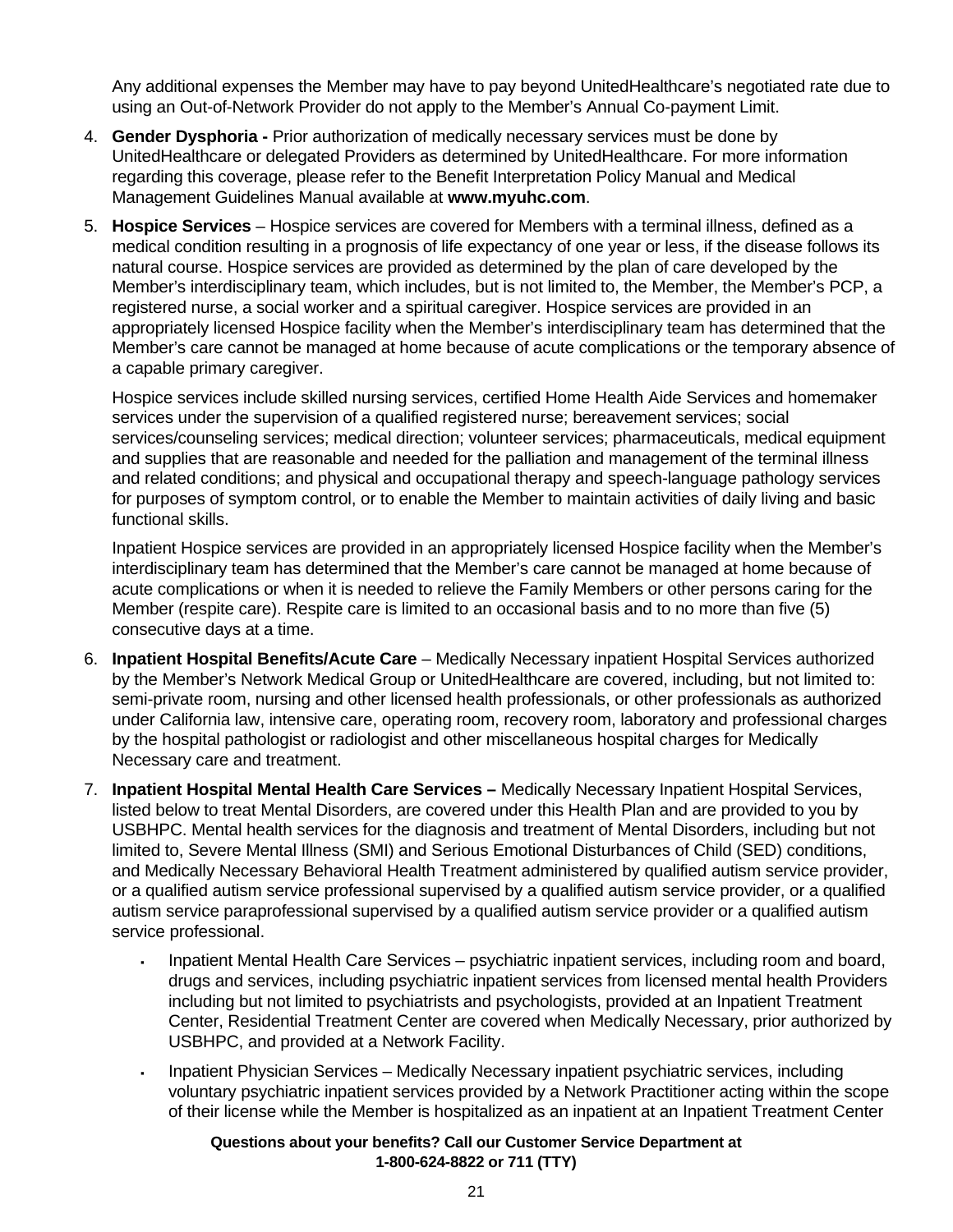or is receiving services at a Network Residential Treatment Center and which have been prior authorized by USBHPC.

 The scope of treatment services for mental health conditions that a plan must cover varies depending on whether the condition is defined as a Severe Mental Illness (SMI), a Serious Emotional Disturbances of a Child (SED), or another type of mental or substance use disorder that is not an SMI or SED. Notwithstanding any exclusions or limitations described in this EOC, all treatment services for an SMI or SED mental health condition shall be covered if and when medically necessary.

 See your behavioral health supplement to this *Combined Evidence of Coverage and Disclosure Form* for USBHPC as to how to obtain prior authorization and for any other further information.

See your *Schedule of Benefits* for any amounts you may have to pay.

- 8. **Inpatient Physician and Specialist Care**  Services from Physicians, including Specialists and other licensed health professionals within, or upon referral from, the Member's Network Medical Group are covered while the Member is hospitalized as an inpatient. A Specialist is a licensed health care professional with advanced training in an area of medicine or surgery.
- 9. **Inpatient Rehabilitation and Habilitation Care**  Rehabilitation and Habilitation Services that must be provided in an inpatient rehabilitation/habilitation Facility are covered. Inpatient rehabilitation/habilitation consists of the combined and coordinated use of physical, occupational, and speech therapy when Medically Necessary and provided by a Network Provider who is a registered physical, speech or occupational therapist, or a healthcare professional under the direct supervision of a licensed physical therapist acting within the scope of his or her license under California law. Medically Necessary treatment for Mental Disorders and Substance-Related and Addictive Disorders are covered. (For a description of coverage of Mental Disorder and Substance-Related and Addictive Disorders, please refer to the behavioral health supplement to this *Combined Evidence of Coverage and Disclosure Form*.)
- 10. **Inpatient Substance-Related and Addictive Disorder Services including Transitional Recovery Services Rendered at a Treatment Center** – Medically Necessary hospitalization for services to treat Substance-Related and Addictive Disorder listed below are covered and are provided to you by USBHPC.
	- Inpatient Substance-Related and Addictive Disorder Services, including Medical Detoxification provided at an Inpatient Treatment Center – Medically Necessary Substance-Related and Addictive Disorder Services, including Medical Detoxification, which have been prior authorized by USBHPC and are provided by a Network Practitioner while the Member is confined in a Network Inpatient Treatment Center or at a Network Residential Treatment Center.
	- Inpatient Physician Care Medically Necessary Substance-Related and Addictive Disorder Services, including Medical Detoxification, provided by a Network Practitioner while the Member is confined at an Inpatient Treatment Center or at a Residential Treatment Center, or is receiving services at a Network Day Treatment Center and which have been prior authorized by USBHPC.
	- Medical Detoxification Medical Detoxification services, including room and board, drugs, dependency recovery services, education and counseling are covered when provided by a Network Practitioner at a Network Inpatient Treatment Center or at a Residential Treatment Center when prior authorized by USBHPC.
	- Substance-Related and Addictive Disorder Services including Transitional Residential Recovery Services Rendered at a Residential Treatment Center – Medically Necessary Substance-Related and Addictive Disorder Services, provided to a Member during confinement at a Network Residential Treatment Center are covered, if provided or prescribed by a Network Practitioner and prior authorized by USBHPC.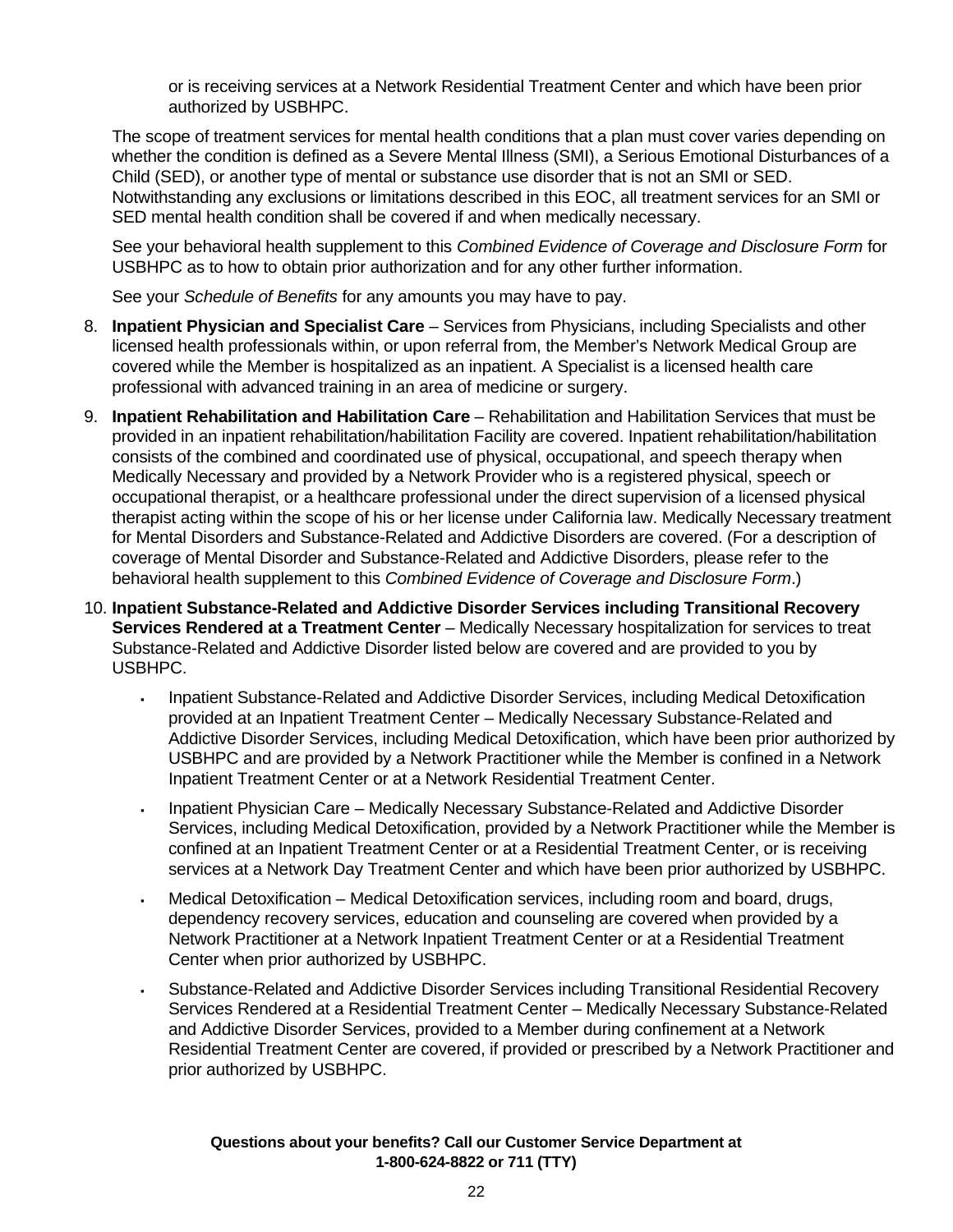The scope of treatment services for mental health conditions that a plan must cover varies depending on whether the condition is defined as a Severe Mental Illness (SMI), a Serious Emotional Disturbances of a Child (SED), or another type of mental or substance use disorder that is not an SMI or SED. Notwithstanding any exclusions or limitations described in this EOC, all treatment services for an SMI or SED mental health condition shall be covered if and when medically necessary.

See your behavioral health supplement to this *Combined Evidence of Coverage and Disclosure Form* for USBHPC as to how to obtain prior authorization and for any other further information.

Coverage for Substance-Related and Addictive Disorder Services is only available if purchased by the Subscriber's Employer Group as a supplemental benefit. See your Schedule of Benefits for Substance-Related and Addictive Disorder Services for coverage, if any, and for any amounts you may have to pay.

- 11. **Mastectomy, Breast Reconstruction After Mastectomy and Complications From Mastectomy**  Medically Necessary mastectomy and lymph node dissection are covered, including prosthetic devices and/or reconstructive surgery to restore and achieve symmetry for the Member incident to the mastectomy. The length of a hospital stay is determined by the attending Physician and surgeon, in consultation with the Member, consistent with sound clinical principles and processes. Coverage includes any initial and subsequent reconstructive surgeries or prosthetic devices for the diseased breast on which the mastectomy was performed. Coverage is provided for surgery and reconstruction of the other breast if, in the opinion of the attending surgeon, this surgery is needed to achieve symmetrical appearance. Medical treatment for any complications from a mastectomy, including lymphedema, is covered.
- 12. **Maternity Care**  Prenatal and maternity care services are covered, including labor, delivery and recovery room charges, delivery by cesarean section, treatment of miscarriage and complications of pregnancy or childbirth. Certain prenatal services are covered as preventive care. Please refer to Preventive Care Services in the outpatient benefits section.
	- Educational courses on childcare and/or prepared childbirth classes are not covered.
	- Alternative birthing center services are covered when provided or arranged by a Network Hospital affiliated with the Member's Network Medical Group.
	- Licensed/Certified nurse midwife services are covered only when available within the Member's Network Medical Group.
	- Elective home deliveries are not covered.

A minimum 48-hour inpatient stay for normal vaginal delivery and a minimum 96-hour inpatient stay following delivery by cesarean section are covered. Coverage for inpatient hospital care may be for a time period less than the minimum hours if the decision for an earlier discharge of the mother and newborn is made by the treating Physician in consultation with the mother. In addition, if the mother and newborn are discharged prior to the 48 or 96 hour minimum time periods, a post-discharge follow-up visit for the mother and newborn will be provided within 48 hours of discharge, when prescribed by the treating Physician.

Maternal mental health condition including but not limited to prenatal or postpartum screening for maternal mental health conditions by a licensed health care practitioner who provides prenatal or postpartum care for a patient is covered. "Maternal mental health condition" means a mental health condition that occurs during pregnancy or during the postpartum period and includes, but is not limited to, postpartum depression.

13. **Morbid Obesity (Surgical Treatment)** – Bariatric surgical procedures are covered when Medically Necessary and prior authorized. We will use evidence-based criteria to determine coverage of bariatric surgery, such as the most recent National Institutes of Health (NIH) guidelines, in determining the Medical Necessity of requests for surgical treatment for morbid obesity. Please refer to your *Schedule of Benefits* for Co-payment/ Deductible information of this benefit or you may call our Customer Service department for additional information.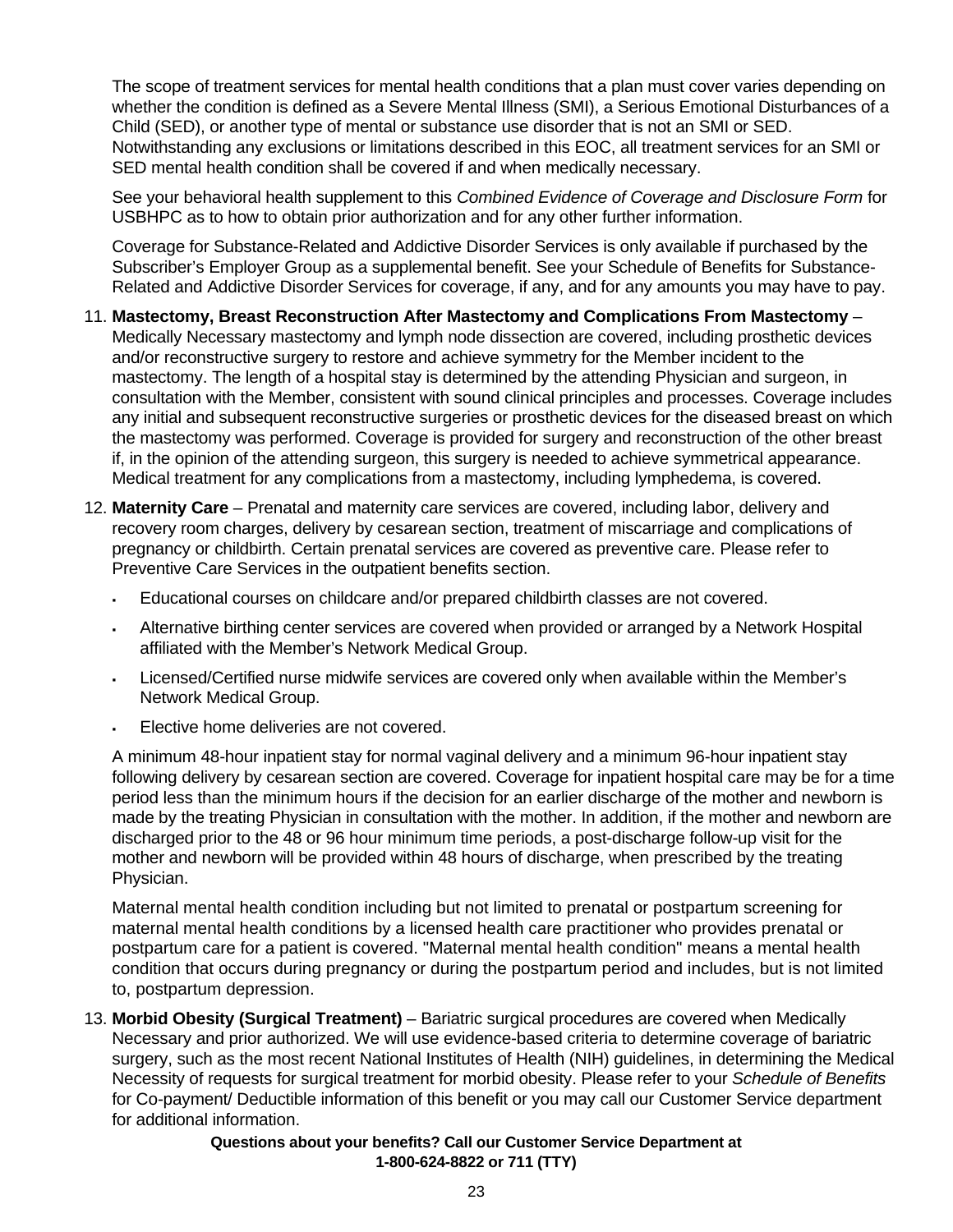- 14. **Newborn Care**  Postnatal Hospital Services are covered, including circumcision and special care nursery. A newborn Co-payment applies in addition to the Co-payment for maternity care, unless the newborn is discharged with the mother within 48 hours of the baby's normal vaginal delivery or within 96 hours of the baby's cesarean delivery. Circumcision is covered for male newborns prior to hospital discharge. See Circumcision under Outpatient Benefits for an explanation of coverage after hospital discharge.
- 15. **Organ Transplant and Transplant Services**  Non-Experimental and Non-Investigational organ transplants and transplant services are covered when the recipient is a Member and the transplant is performed at a Designated Facility. Listing of the Member at a second Designated Facility is a covered benefit unless the Regional Organ Procurement Agency is the same for both facilities.

Organ transplant listing is limited to two Designated Facilities. If the Member is listed at two facilities, UnitedHealthcare will only cover costs related to the transplant surgical procedure (includes donor surgical procedure and services) and post-transplant services at the facility where the transplant is performed. The Member will be responsible for any duplicated diagnostic costs for a transplant evaluation incurred at the second facility. Covered Health Care Services for living donors are limited to Medically Necessary clinical services once a donor is identified. Transportation and other non-clinical expenses of the living donor are excluded and are the responsibility of the Member who is the recipient of the transplant. (See the definition for Designated Facility.)

- 16. **Reconstructive Surgery**  Reconstructive surgery is covered to correct or repair abnormal structures of the body caused by congenital defects, developmental abnormalities, trauma, infection, tumors or disease. It includes Medically Necessary dental or orthodontic services that are an integral part of the reconstructive surgery for cleft palate procedures. Cleft palate means a condition that may include a cleft palate, cleft lip, or other craniofacial anomalies related with a cleft palate. The purpose of reconstructive surgery is to correct abnormal structures of the body to improve function or create a normal appearance to the extent possible. Reconstructive procedures require prior authorization by the Member's Network Medical Group or UnitedHealthcare in agreement with standards of care as practiced by Physicians specializing in reconstructive surgery.
- 17. **Skilled Nursing/Subacute and Transitional Care**  Medically Necessary Skilled Nursing Care and Skilled Rehabilitation and Habilitation Care are covered. The Member's Network Medical Group or UnitedHealthcare will determine where the Skilled Nursing Care and Skilled Rehabilitation and Habilitation Care will be provided. Refer to your *Schedule of Benefits* for the number of days covered under your Health Plan. Subacute and Transitional Care are levels of care provided by a Skilled Nursing Facility to a Member who does not require Hospital acute care, but who requires more intensive licensed Skilled Nursing Facility care than is provided to the majority of the patients in a Skilled Nursing Facility.

Skilled Nursing Facility services will be provided in place of a Hospital stay when Medically Necessary, and when authorized by the Member's PCP, or by the Member's Network Medical Group or by UnitedHealthcare. When the Member is transferred from a Skilled Nursing Facility to an acute Hospital setting, and then back to a Skilled Nursing Facility, the days spent in the acute Hospital are not counted against the benefit limitation as described in your *Schedule of Benefits*.

A benefit period begins on the date the enrollee is admitted to a Hospital or a Skilled Nursing Facility at a skilled level of care. A benefit period ends on the date the enrollee has not been an inpatient in a Hospital or Skilled Nursing Facility, receiving a skilled level of care, for 60 consecutive days. A new benefit period can begin only after any existing benefit period ends. A prior three-day stay in an acute care Hospital is not required to begin a benefit period.

Prescription drugs are covered when provided by the Skilled Nursing Facility and used by the Member during a period of covered Skilled Nursing Facility care. Services or supplies not included in the written treatment plan and Custodial Care are not covered.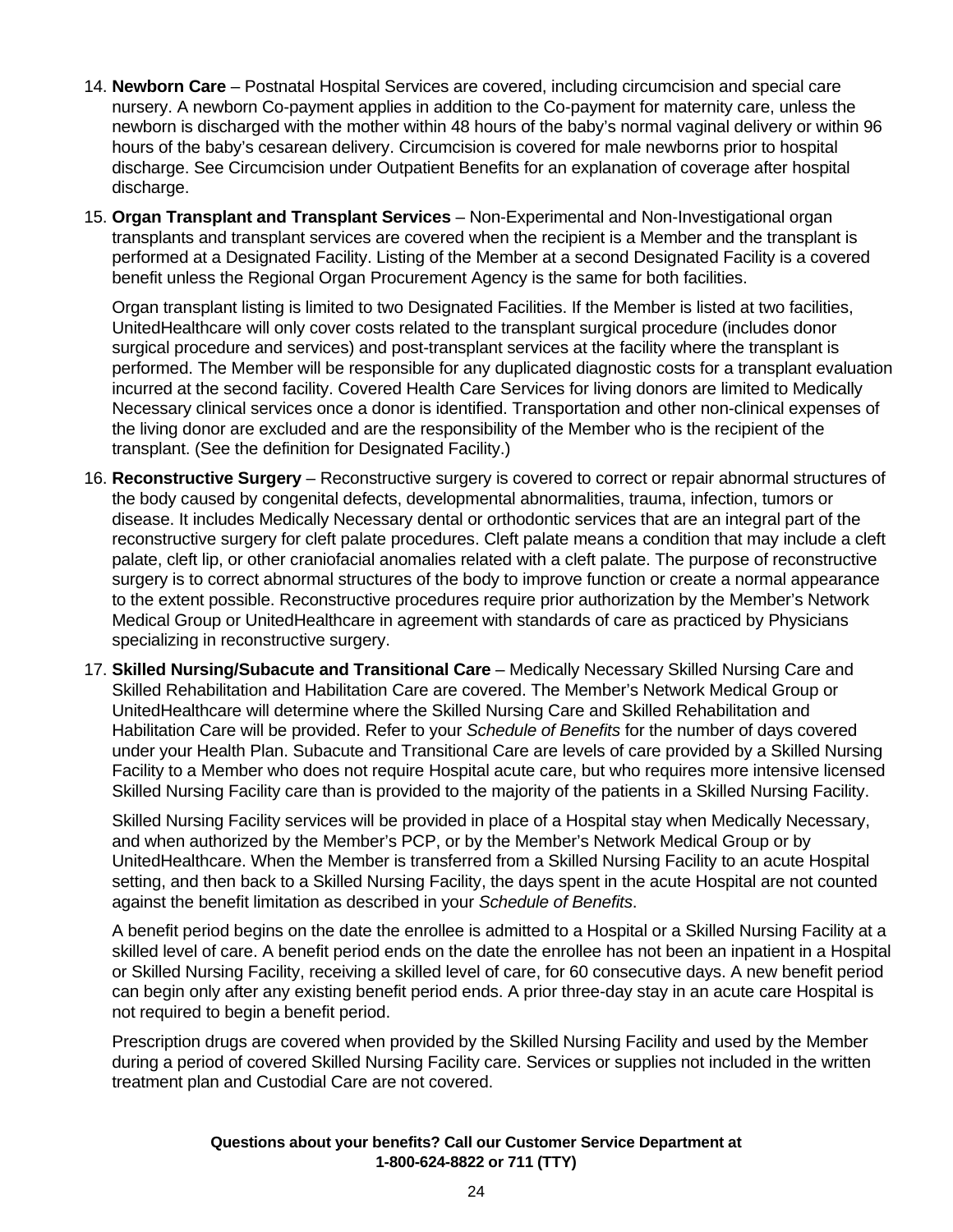Outpatient drugs and prescription medications are available as a supplemental benefit. Please refer to "Drugs and Prescription Medication" (Outpatient) listed in Exclusions and Limitations.

18. **Termination of Pregnancy** – Refer to the *Schedule of Benefits* for the terms of coverage.

#### **II. Outpatient Benefits**

**The following benefits are available on an outpatient basis and must be provided by the Member's Primary Care Physician or authorized by the Member's Network Medical Group or UnitedHealthcare. Covered services include those which are Medically Necessary, or otherwise required to be covered under the law or otherwise as described below including those for coverage of Serious Emotional Disturbances of a Child or Severe Mental Illness. The fact that a Physician has ordered a particular service, supply or treatment will not make it covered under the Health Plan. A service, supply or treatment must be Medically Necessary, or otherwise required to be covered under the law, or as otherwise described below and not excluded from coverage in order to be a Covered Health Care Service.** 

- 1. **Allergy Serum**  Allergy serum, including needles, syringes, and other supplies for the administration of the serum, are covered for the treatment of allergies. Allergy serum, needles and syringes must be obtained through a UnitedHealthcare Network Physician.
- 2. **Allergy Testing Treatment**  Services and supplies are covered, including provocative antigen testing, to determine appropriate allergy treatment. Services and supplies for the treatment of allergies, including allergen/antigen immunotherapy and serum, are covered according to an established treatment plan.
- 3. **Ambulance**  The use of an ambulance (land or air) is covered without prior authorization when the Member reasonably believes there is an emergency medical or psychiatric condition that requires ambulance transport to access Emergency Health Care Services. Such coverage includes, but is not limited to, ambulance or ambulance transport services provided through the 911 emergency response system. Ambulance transportation is limited to the nearest available emergency Facility having the expertise to stabilize the Member's Emergency Medical Condition. Use of an ambulance for a non-Emergency Health Care Services is covered only when it is authorized by the Member's Network Medical Group or UnitedHealthcare.
- 4. **Attention Deficit/Hyperactivity Disorder**  The medical management of Attention Deficit/ Hyperactivity Disorder (ADHD) is covered including the diagnostic evaluation and laboratory monitoring of prescribed drugs. Coverage for Outpatient prescribed drugs is only available if the Subscriber's Employer Group has purchased the supplemental Outpatient Prescription Drug Benefit. This medical benefit does not include family counseling, please refer to **Section 5. Your Medical Benefits** and to the behavioral health supplement to the *Combined Evidence of Coverage and Disclosure Form* for *USBHPC* for terms and conditions of coverage.
- 5. **Blood and Blood Products**  Blood and blood products are covered. Autologous (self-donated), donordirected and donor-designated blood processing costs are limited to blood collected for a scheduled procedure.
- 6. **Bone-Anchored Hearing Aid** Bone-anchored hearing aid is covered only when the Member has either of the following:
	- a. Craniofacial anomalies in which abnormal or absent ear canals prevent the use of a wearable hearing aid, or
	- b. Hearing loss of sufficient severity that it cannot be corrected by a wearable hearing aid.

 Covered Health Care Services are available for a bone anchored hearing aid that is purchased as a result of a written recommendation by a Network Physician.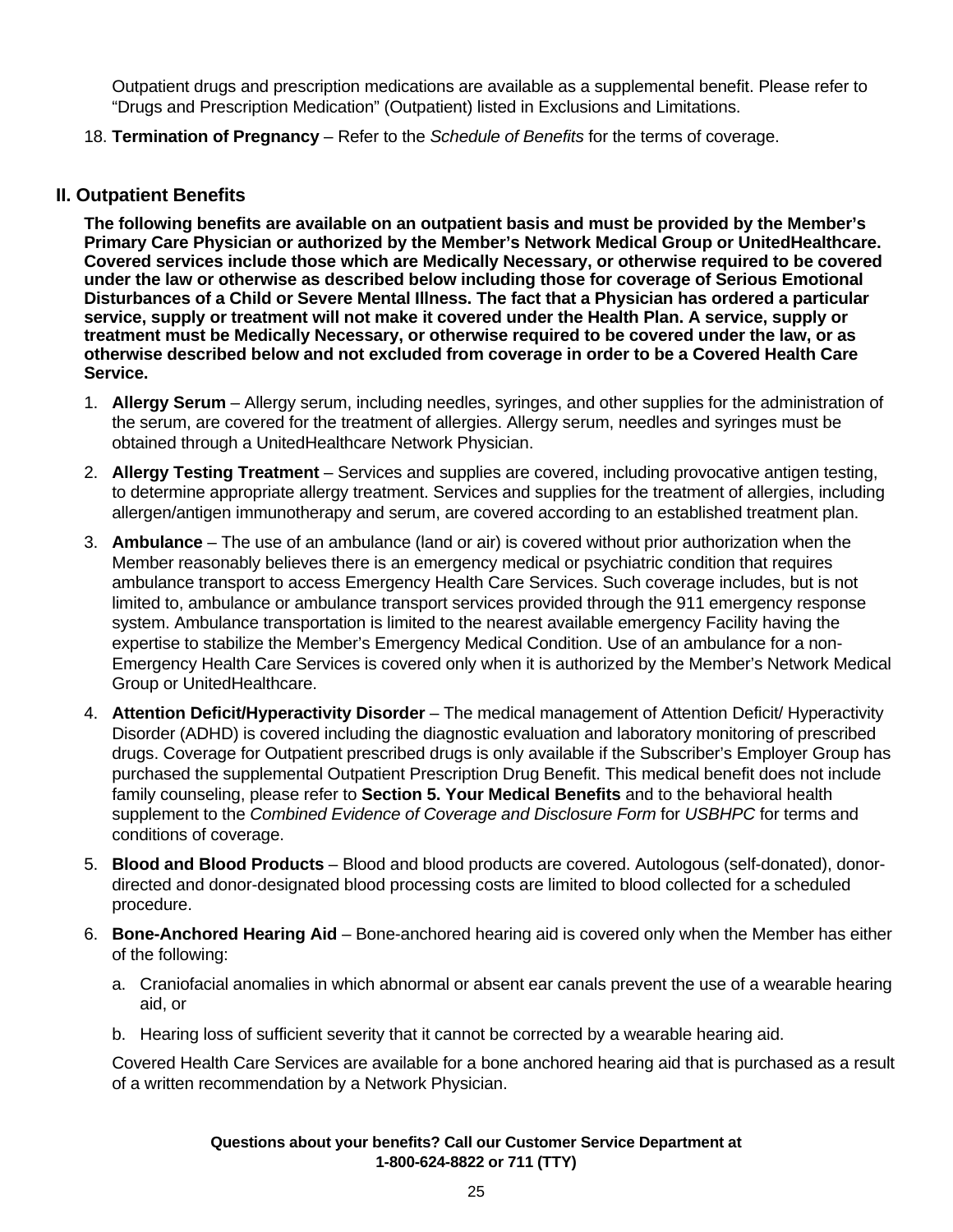**Note:** Bone-anchored hearing aid will **not** be subject to the non-implantable hearing aid limit. There will not be a dollar maximum related to this benefit. Bone-anchored hearing aid will be subject to applicable medical/surgical categories (e.g., inpatient hospital, Physician fees) only for Members who meet the medical criteria shown above. Repairs and/or replacement for the implanted components of a boneanchored hearing aid are not covered, except for malfunctions.

Replacement of external hearing aid components for bone-anchored hearing aids is covered under the DME benefit. External components for bone-anchored hearing aids are either body-worn or worn behind the ear. Examples of external components include an external abutment and a sound processor. Replacement of external hearing aid components is only covered due to malfunction and when the condition of the device or part requires repairs that exceed the cost of replacement. Deluxe model and upgrades that are not Medically Necessary are not covered.

 Please refer to the "Hearing Aid and Hearing Device" benefit description in this section for nonimplantable hearing aid; the *Schedule of Benefits* for applicable Co-payments/Deductibles and to the "Bone-Anchored Hearing Aid" exclusion listed in "Other Exclusions and Limitations".

- 7. **Chiropractic Services –** Please refer to your *Chiropractic Schedule of Benefits*, if any.
- 8. **Clinical Trials**  Please refer to the benefit described above under Inpatient Clinical Trials. Outpatient services Co-payments and/or Deductibles apply for any Clinical Trials services received on an outpatient basis according to the Co-payments for that specific outpatient service. UnitedHealthcare is required to pay for the services covered under this benefit at the rate agreed upon by UnitedHealthcare and a Network Provider, minus any applicable Co-payment or Deductibles. In the event the Member takes part in a clinical trial provided by an Out-of-Network Provider that does not agree to perform these services at the rate UnitedHealthcare negotiates with Network Providers, the Member will be responsible for payment of the difference between the Out-of-Network Provider's billed charges and the rate negotiated by UnitedHealthcare with Network Providers, in addition to any applicable Co-payment, or Deductibles.

 Any additional expenses the Member may have to pay beyond UnitedHealthcare's negotiated rate due to using an Out-of-Network Provider do not apply to the Member's Annual Co-payment Limit.

- 9. **Circumcision**  Circumcision is covered for male newborns prior to hospital discharge. Circumcision is covered after hospital discharge only when:
	- Circumcision was delayed by the Network Provider during first hospitalization. Unless the delay was for medical reasons, the circumcision is covered after discharge only through the 28 day neonatal period, or
	- Circumcision was determined to be medically inappropriate during first hospitalization due to medical reasons (for example, prematurity, congenital deformity, etc.). The circumcision is covered when the Network Provider determines it is medically safe and the circumcision is performed within 90 days from that determination.
	- Circumcision other than noted under the outpatient Circumcision benefit will be reviewed for Medical Necessity by the Network Medical Group or UnitedHealthcare Medical Director or designee.
- 10. **Cochlear Implant Device**  An implantable cochlear device for bilateral, profoundly hearing-impaired persons or prelingual persons who are not benefited from conventional amplification (hearing aids) is covered. Please also refer to "Cochlear Implant Medical and Surgical Services".
- 11. **Cochlear Implant Medical and Surgical Services**  The implantation of a cochlear device for bilateral, profoundly hearing-impaired or prelingual persons who are not benefited from hearing aids is covered. This benefit includes services needed to support the mapping and functional assessment of the cochlear device at the authorized Network Provider. (For an explanation of speech therapy benefits, please refer to Outpatient Medical Rehabilitation and Habilitation Therapy.)
- 12. **Dental Treatment Anesthesia**  See Oral Surgery and Dental Services; Dental Treatment Anesthesia.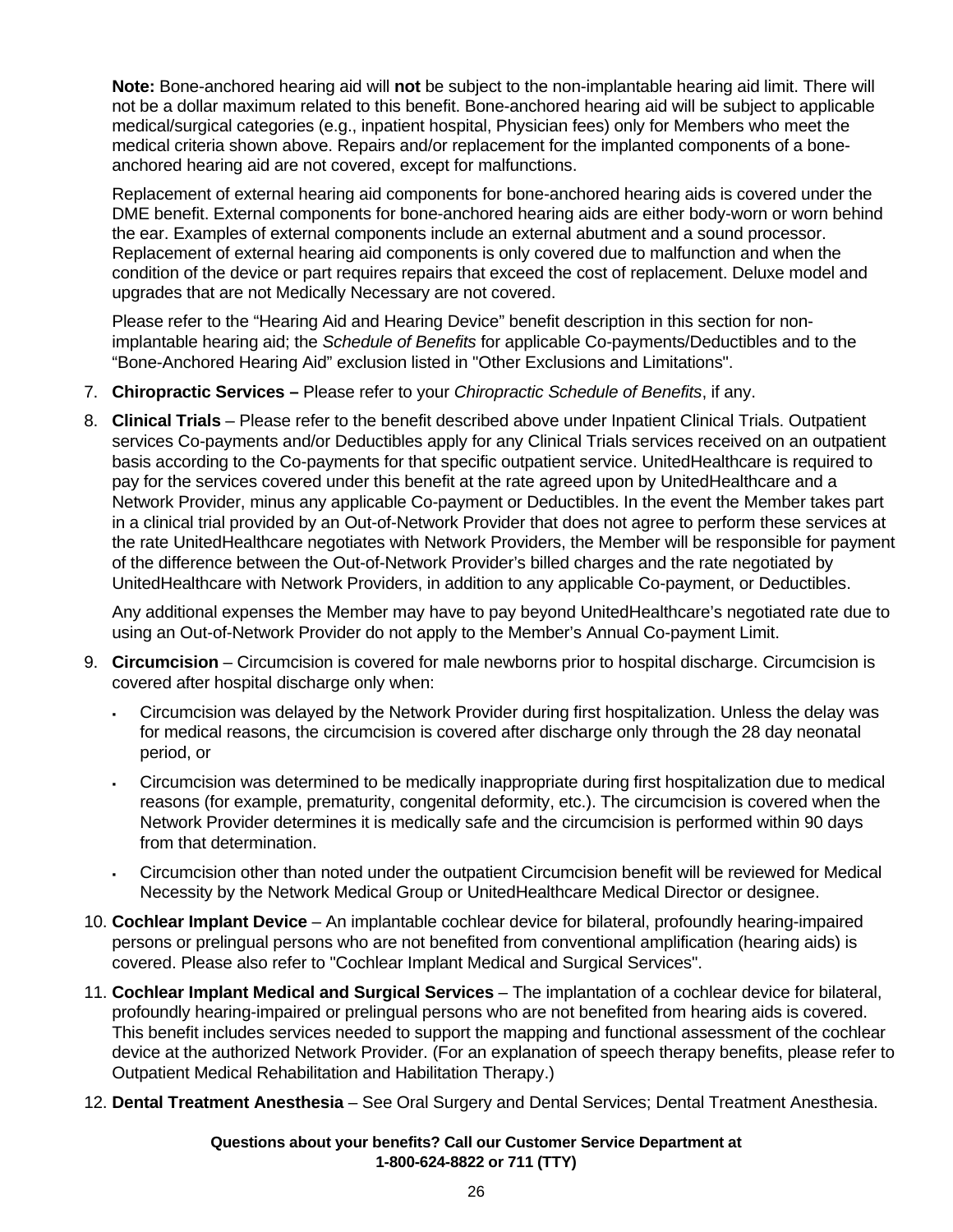- 13. **Diabetic Management and Treatment**  Coverage includes outpatient self-management training, education and medical nutrition therapy services. The diabetes outpatient self-management training, education and medical nutrition therapy services covered under this benefit will be provided by appropriately licensed or registered health care professionals. These services must be provided under the direction of and prescribed by a Network Provider.
- 14. **Diabetic Self-Management Items**  Equipment and supplies for the management and treatment of diabetes are covered, based upon the medical needs of the Member, including, but not necessarily limited to: blood glucose monitors; blood glucose monitors designed to help the visually impaired; strips; lancets and lancet puncture devices; pen delivery systems (for the administration of insulin); insulin pumps and all related necessary supplies; ketone urine testing strips; insulin syringes; podiatry services; and devices to prevent or treat diabetes-related complications. Members must have coverage under a Outpatient Prescription Drug Benefit Supplement for insulin, glucagon and other diabetic medications.

 Visual aids are covered for Members who have a visual impairment that would prohibit the proper dosing of insulin. Visual aids do not include eyeglasses or contact lenses. The Member's Network Provider will prescribe insulin syringes and pen delivery systems, lancets and lancet puncture devices, blood glucose test strips and ketone urine test strips to be filled at a pharmacy that contracts with UnitedHealthcare.

- 15. **Dialysis**  Acute and chronic hemodialysis and peritoneal dialysis services and supplies are covered. Chronic dialysis (peritoneal or hemodialysis) must be authorized by the Member's Network Medical Group or UnitedHealthcare and provided within the Member's Network Medical Group. The fact that the Member is outside the geographic area served by the Network Medical Group will not entitle the Member to coverage for maintenance of chronic dialysis to facilitate travel.
- 16. **Durable Medical Equipment (DME) (Rental, Purchase or Repair)** DME is covered when it is designed to help in the treatment of an injury or illness of the Member, and the equipment is mainly for use in the home (or another location used as the enrollee's home). DME is medical equipment that can exist for a reasonable period of time without significant deterioration. Examples of covered DME include wheelchairs, hospital beds, standard oxygen-delivery systems, equipment for the treatment of asthma (nebulizers, masks, tubing and peak flow meters, the equipment and supplies must be prescribed by and are limited to the amount requested by the Network Physician), standard curved handle or quad cane and replacement supplies, standard or forearm crutches and replacement supplies, dry pressure pad for a mattress, IV pole, enteral pump and supplies, bone stimulator, cervical traction (over the door), phototherapy blankets for treatment of jaundice in newborns, certain dialysis care equipment, brassieres required to hold a breast prosthesis (up to three every 12 months), compression burn garments and lymphedema wraps and garments dialysis equipment and supplies for home hemodialysis and peritoneal dialysis. Outpatient drugs, prescription medications and inhaler spacers for the treatment of asthma are available under the prescription drug benefit if purchased as a supplemental benefit. Please refer to the Pharmacy *Schedule of Benefits*, "Medication Covered by Your Benefit" under "Miscellaneous Prescription Drug Coverage" for coverage.

Ostomy and urological supplies substantially equal to the following:

- a. Ostomy supplies: adhesives; adhesive remover; ostomy belt; hernia belts; catheter; skin wash/cleaner; bedside drainage bag and bottle; urinary leg bags; gauze pads; irrigation faceplate; irrigation sleeve; irrigation bag; irrigation cone/catheter; lubricant; urinary connectors; gas filters; ostomy deodorants; drain tube attachment devices; gloves; stoma caps; colostomy plug; ostomy inserts; urinary and ostomy pouches; barriers; pouch closures; ostomy rings; ostomy face plates; skin barrier; skin sealant; and waterproof and non-waterproof tape.
- b. Urological supplies: adhesive catheter skin attachment; catheter insertion trays with and without catheter and bag; male and female external collecting devices; male external catheter with integral collection chamber; irrigation tubing sets; indwelling catheters; foley catheters; intermittent catheters; cleaners; skin sealants; bedside and leg drainage bags; bedside bag drainage bottle; catheter leg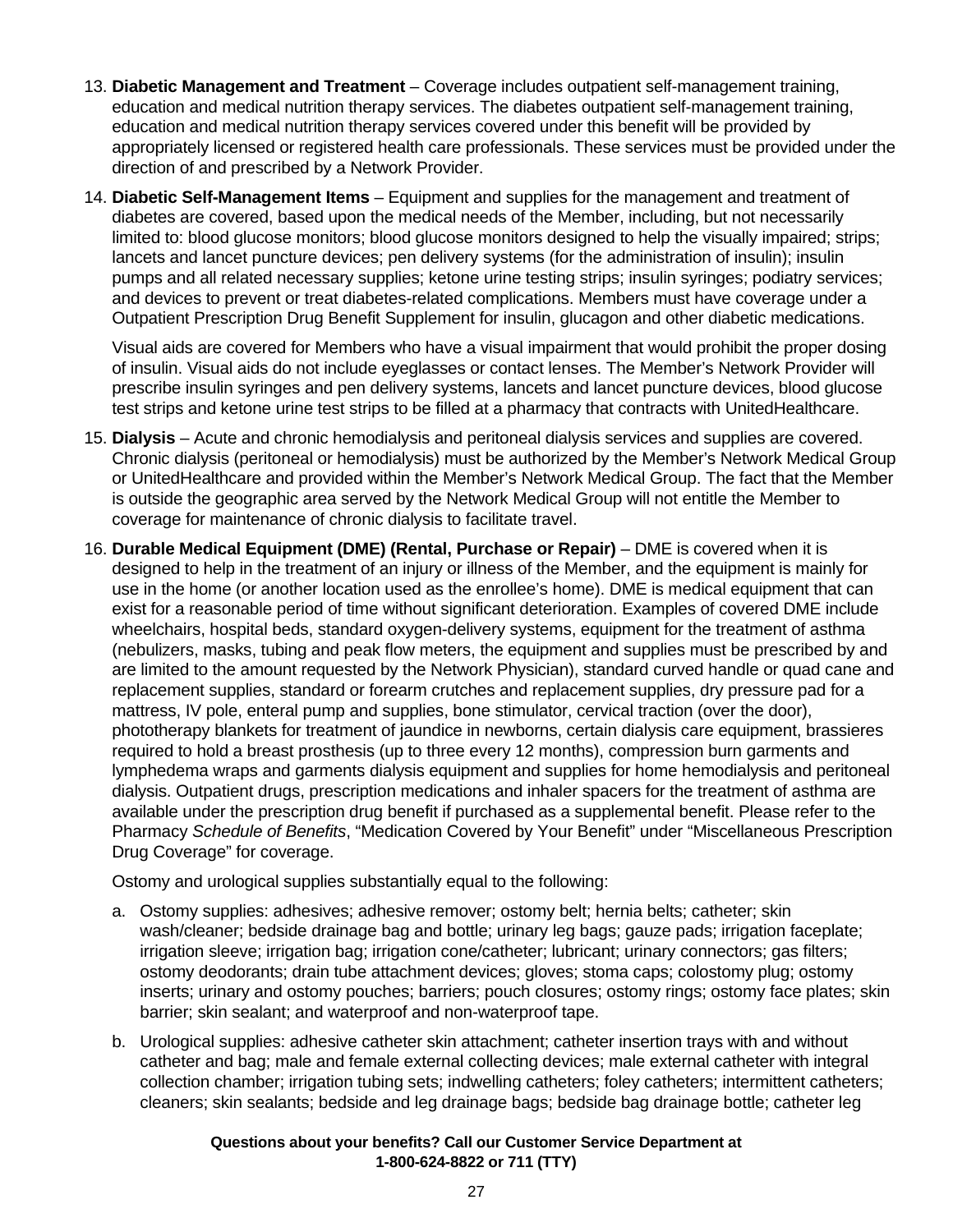straps; irrigation tray; irrigation syringe; lubricating gel; sterile individual packets; tubing and connectors; catheter clamp or plug; penile clamp; urethral clamp or compression device; waterproof and non-waterproof tape; and catheter anchoring device.

- c. Incontinence supplies for Hospice patients: disposable incontinence underpads; adult incontinence garments.
- d. Ostomy and urological supplies required under this section do not include supplies that are comfort, convenience, or luxury equipment or features.

Replacements, repairs and adjustments to DME are limited to normal wear and tear or because of a significant change in the Member's physical condition. The Member's Network Medical Group or UnitedHealthcare has the option to repair or replace DME items. Replacement of lost or stolen DME is not covered. The following equipment and accessories are not covered: Non-Medically Necessary optional attachments and modifications to DME for the comfort or convenience of the Member, accessories for portability or travel, a second piece of equipment with or without additional accessories that is for the same or similar medical purpose as existing equipment and home and/or car modifications to accommodate the Member's condition.

For a detailed listing of covered DME, please contact the UnitedHealthcare Customer Service department at 1-800-624-8822.

Please refer to "Bone-Anchored Hearing Aid" in the "Outpatient Benefits" section and in the "Other Exclusions and Limitations" section for a description of coverage for external hearing aid components subject to the DME benefit and limitations.

17. **Family Planning** – Covered Health Care Services include all Food and Drug Administration (FDA) approved contraceptive methods including drugs, devices, and other products for women, including all FDA-approved contraceptive drugs, devices, and products available over the counter, as prescribed by the Member's Network Provider, voluntary sterilization procedures, and patient education and counseling on contraception and follow-up services related to the drugs, devices, products, and procedures including, but not limited to, management of side effects, counseling for continued adherence, and device insertion and removal.

 Where FDA has approved one or more therapeutic equivalents of a contraceptive drug, device, or product, we are only required to cover at least one therapeutic equivalent without cost sharing. If a contraceptive is prescribed for other than contraceptive purposes, the Co-payment at the applicable prescription drug tier will apply.

- 18. **Footwear**  Specialized footwear, including foot orthotics, custom-made or standard orthopedic shoes are covered for a Member with diabetic foot disease or when an orthopedic shoe is permanently attached to a Medically Necessary orthopedic brace. Replacements, repairs and adjustments to foot orthotics are covered when Medically Necessary and authorized by the Member's Network Medical Group or UnitedHealthcare.
- 19. **Gender Dysphoria** Prior authorization of medically necessary services must be done by UnitedHealthcare or delegated Providers as determined by UnitedHealthcare. For more information regarding this coverage, please refer to the Benefit Interpretation Policy Manual and Medical Management Guidelines Manual available at **www.myuhc.com**.
- 20. **Health Education Services**  Includes wellness programs such as a stop smoking or tobacco cessation program available to enrolled Members. UnitedHealthcare also makes health and wellness information available to Members. For more information about the tobacco cessation program or any other wellness program, contact the Customer Service department at 1-800-624-8822, or visit the UnitedHealthcare website.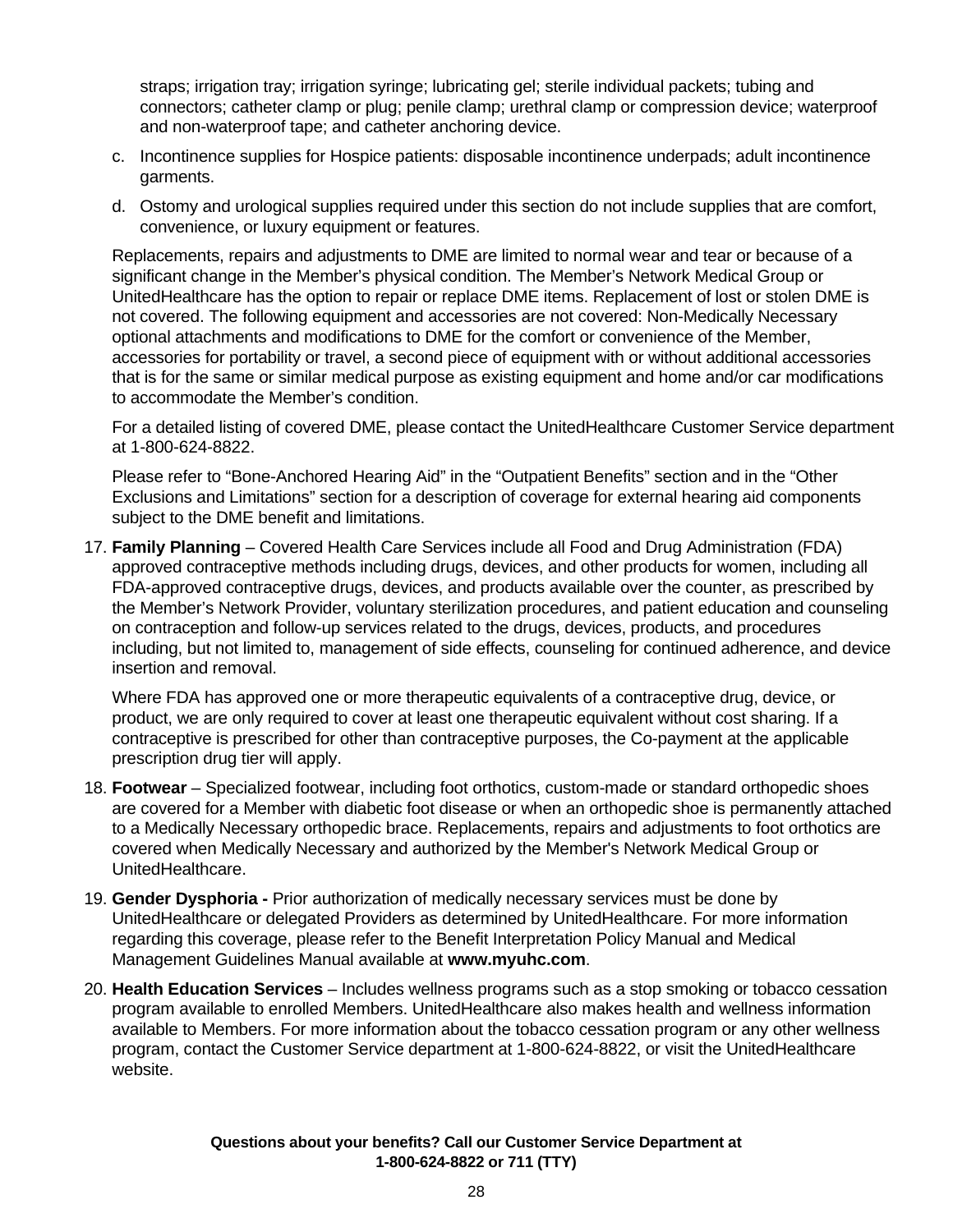The Member's Network Medical Group may offer additional community health programs. These programs are independent of health improvement programs offered by UnitedHealthcare and are not covered. Fees charged will not apply to the Member's Co-payment limit.

21. **Hearing Aids and Hearing Devices/ Exams** – Hearing aids required for the correction of a hearing impairment, a reduction in the ability to perceive sound which may range from slight to complete deafness are covered. Hearing aids are electronic amplifying devices designated to bring sound more effectively into the ear. A hearing aid consists of a microphone, amplifier and receiver.

 Covered Health Care Services are available for a hearing aid that is purchased due to a written recommendation by a Network Physician. Covered Health Care Services are provided for the hearing aid and for charges for associated fitting and testing.

 Non-implantable hearing aid benefit will be limited to one hearing aid including repairs and replacements per hearing impaired ear every 3 years.

 Please refer to the *Schedule of Benefits* for any applicable Co-payments, and Deductible Amounts limit and benefit limitations in the Hearing Aid and Hearing Device listed in Other Exclusions and Limitations. For implantable hearing aid, refer to Bone-Anchored Hearing Aid in this section.

- 22. **Home Health Care Visits**  A Member is eligible to receive Home Health Care Visits if the Member:
	- is confined to the home (home is wherever the Member makes his or her home but does not include acute care, rehabilitation or Skilled Nursing Facilities);
	- needs Medically Necessary skilled nursing visits or needs physical, speech or occupational therapy; and
	- the Home Health Care Visits are provided under a plan of care established and periodically reviewed and ordered by a UnitedHealthcare Network Provider. "Skilled Nursing Services" means the services provided directly by or under the direct supervision of licensed nursing personnel, including the supportive care of a Home Health Aide. Skilled nursing visits may be provided by a registered nurse or licensed vocational nurse.

If a Member is eligible for Home Health Care Visits in agreement with the authorized treatment plan, the following Medically Necessary Home Health Care Visits may be included, but are not limited to:

- a. Skilled nursing visits;
- b. Home Health Aide Services visits that provide supportive care in the home which are reasonable and necessary to the Member's illness or injury;
- c. Physical, occupational, or speech therapy that is provided on a per visit basis;
- d. Medical supplies, DME; and
- e. Infusion therapy medications and supplies and laboratory services as prescribed by a Network Provider to the extent such services would be covered by UnitedHealthcare had the Member remained in the hospital, rehabilitation or Skilled Nursing Facility.
- f. Drugs, medications and related pharmaceutical services are covered for those Members enrolled in UnitedHealthcare's Outpatient Prescription Benefit. Outpatient prescription drugs are available as a supplemental benefit. Please refer to your *Schedule of Benefits*.

If the Member's Network Medical Group determines that Skilled Nursing Service needs are more extensive than the services described in this benefit, the Member will be transferred to a Skilled Nursing Facility to obtain services. UnitedHealthcare, in consultation with the Member's Network Medical Group, will determine the appropriate setting for delivery of the Member's Skilled Nursing Services.

 Please refer to the *Schedule of Benefits* for any applicable Co-payments/Deductibles and benefit limitations.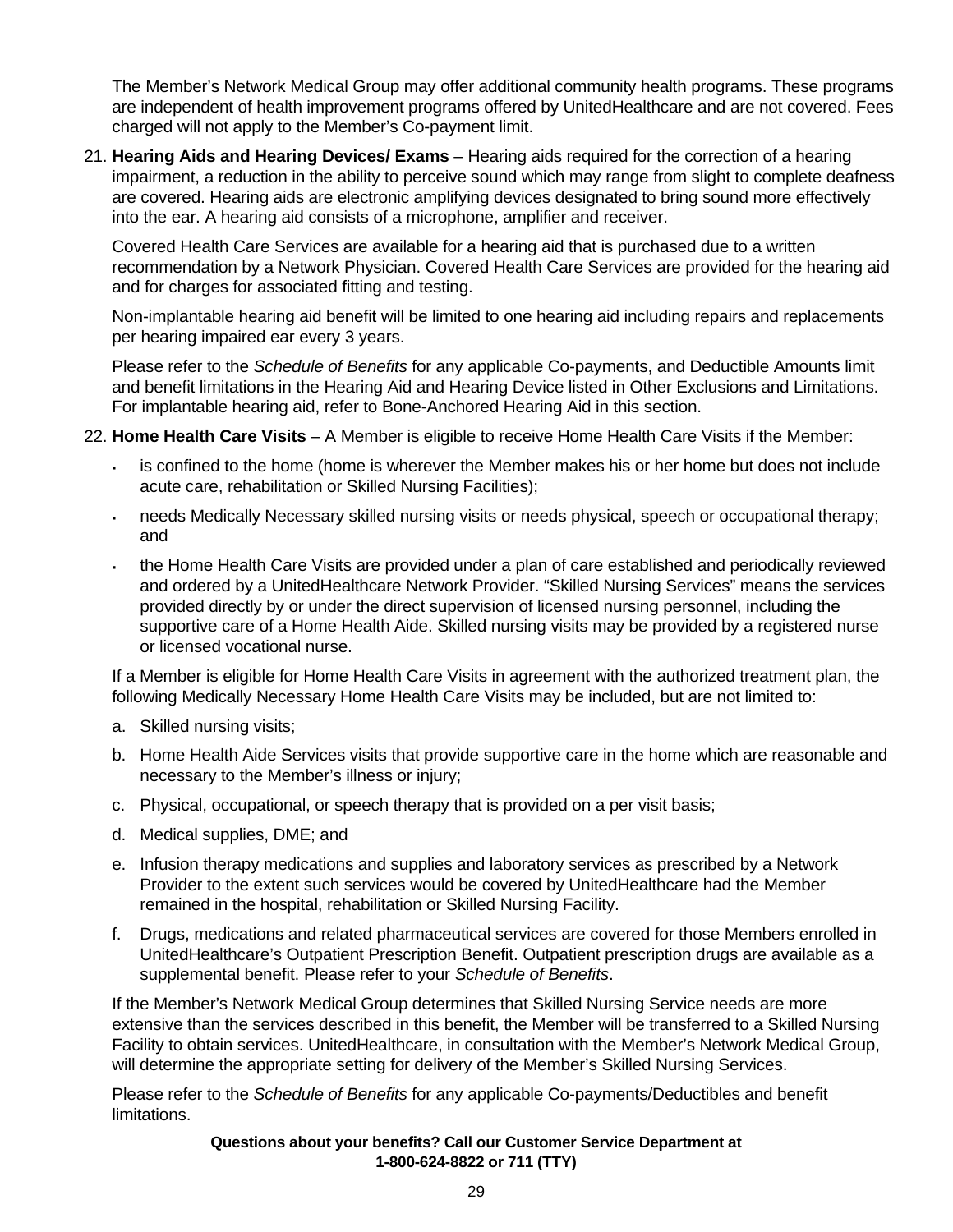Please refer to the *Schedule of Benefits* for any applicable Co-payments and benefit limitations.

23. **Hospice Services** – Hospice services are covered for Members with a terminal illness, defined as a medical condition resulting in a prognosis of life expectancy of one year or less, if the disease follows its natural course. Hospice services are provided according to the plan of care developed by the Member's interdisciplinary team, which includes, but is not limited to, the Member, the Member's PCP, a registered nurse, a social worker and a spiritual caregiver.

Hospice services include skilled nursing services, certified Home Health Aide Services and homemaker services under the supervision of a qualified registered nurse; bereavement services; social services/counseling services; medical direction; volunteer services; pharmaceuticals, medical equipment and supplies that are reasonable and necessary for the palliation and management of the terminal illness and related conditions; physical and occupational therapy and speech-language pathology services for purposes of symptom control, or to enable the Member to maintain activities of daily living and basic functional skills.

 Covered Hospice services are available in the home on a 24-hour basis when Medically Necessary, during periods of crisis, when a Member requires continuous care to achieve palliation or management of acute medical symptoms. Inpatient Hospice services are provided in an appropriately licensed Hospice facility when the Member's interdisciplinary team has determined that the Member's care cannot be managed at home because of acute complications or when it is needed to relieve the Family Members or other persons caring for the Member (respite care). Respite care is limited to an occasional basis and to no more than 5 consecutive days at a time.

24. **Infertility Services** – Please refer to the *Schedule of Benefits* for coverage, if any. Coverage for Infertility Services is only available if purchased by the Subscriber's Employer Group as a supplemental benefit. If the Member's Health Plan includes an Infertility Services supplemental benefit, a supplement to the *Combined Evidence of Coverage and Disclosure Form* will be provided to the Member.

#### 25. **Injectable Drugs (Outpatient Injectable Medications and Self-Injectable Medications)** –

- **Infusion Therapy** Infusion therapy refers to the therapeutic administration of drugs or other prepared or compounded substances by the Intravenous route (includes chemotherapy). Infusion therapy is covered when provided as part of a treatment plan authorized by the Member's PCP, Network Medical Group or UnitedHealthcare. The infusions must be administered in the Member's home, Network Physician's office or in an institution, such as a board and care, Custodial Care, or assisted living facility, which is not a hospital or institution mainly engaged in providing Skilled Nursing Services or Rehabilitation Services.
- **Outpatient Injectable Medications**  Outpatient injectable medications (except insulin) include those drugs or preparations which are not usually self-administered, and which are given by the Intramuscular or Subcutaneous route. Outpatient injectable medications (except insulin) are covered when administered as part of a Physician's office visit and when not otherwise limited or excluded (e.g., insulin, certain immunizations, infertility drugs, birth control, or off-label use of covered injectable medications). Outpatient injectable medications must be obtained through a Network Provider, the Member's Network Medical Group or UnitedHealthcare-Designated Pharmacy and may require prior authorization by UnitedHealthcare. Please refer to Preventive Care Services in the outpatient benefits section for a description of immunizations covered as preventive care.
- **Self-Injectable Medications** Self-injectable medications (except insulin) are defined as those drugs which are either generally self-administered by the Subcutaneous route regardless of the frequency of administration, or by the Intramuscular route at a frequency of one or more times per week. Selfinjectable medications (except insulin) are covered when prescribed by a Network Provider, as authorized by the Member's Network Medical Group or by UnitedHealthcare. Self-injectable medications must be obtained through a Network Provider, through the Member's Network Medical Group or UnitedHealthcare-Designated Pharmacy/specialty injectable vendor and may require prior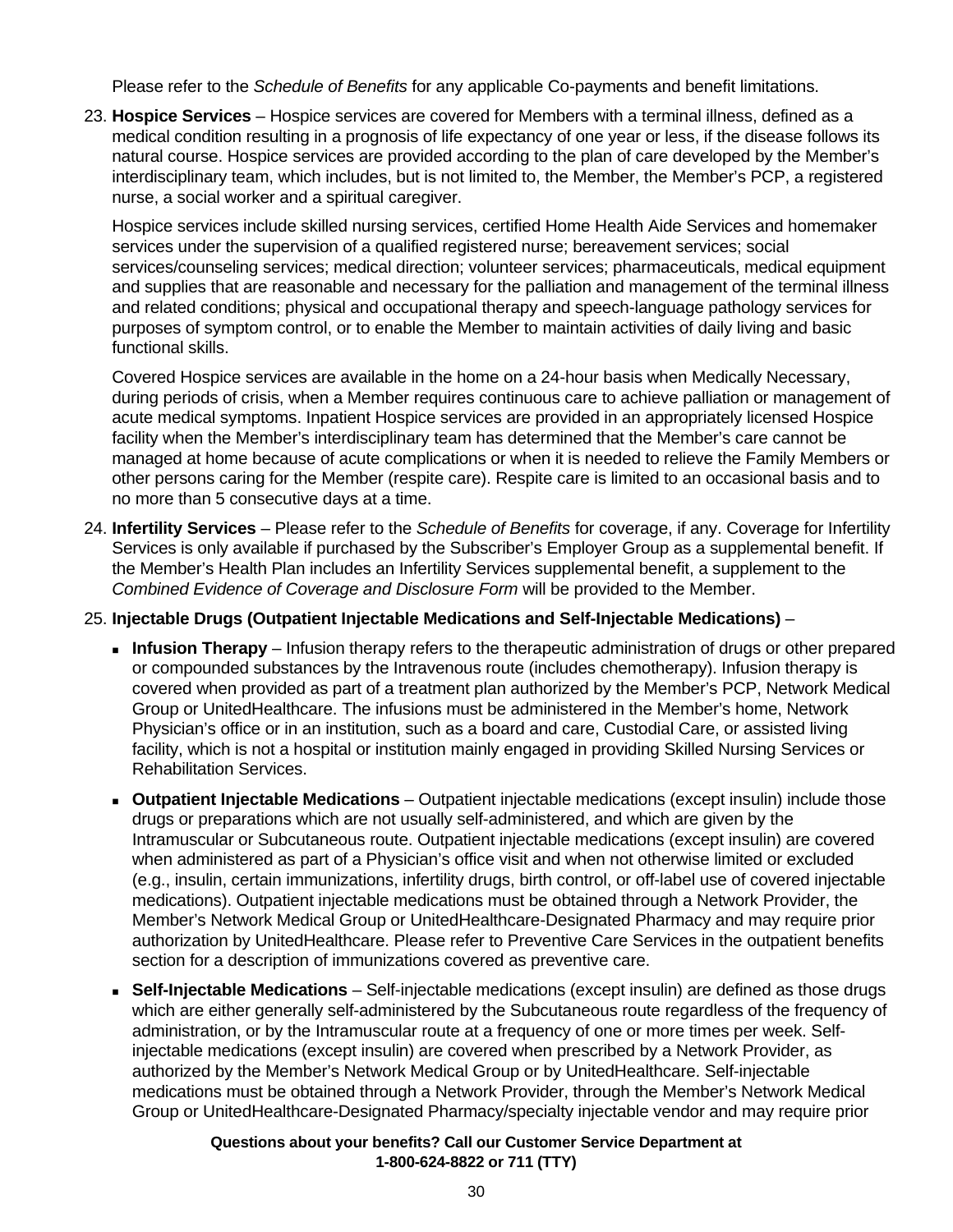authorization by UnitedHealthcare. A separate Co-payment applies to all self-injectable medications for a 30-day supply (or for the prescribed course of treatment if shorter), whether self-administered or injected in the Physician's office, and is applied in addition to any office visit Co-payment or Deductible.

- 26. **Laboratory Services**  Medically Necessary diagnostic and therapeutic laboratory services are covered.
- 27. **Maternity Care, Tests and Procedures/ Maternal Mental Health** Physician visits, laboratory services (including the California Prenatal Screening Program), and radiology services are covered for prenatal and postpartum maternity care. Nurse-midwife services are covered when available within, and authorized by, the Member's Network Medical Group.

Prenatal diagnosis of fetal genetic disorders including tests for specific genetic disorders for which genetic counseling is available are covered.

When certain laboratory services are performed as prenatal preventive screening, as defined by the United Services Preventive Services Task Force (USPSTF) with an "A" or "B" recommendation and the Department of Health and Human Services (HHS). Covered Health Care Services are provided under "Preventive Care Services" in the outpatient benefits section.

 Maternal mental health condition including but not limited to prenatal or postpartum screening for maternal mental health conditions by a licensed health care practitioner who provides prenatal or postpartum care for a patient is covered. "Maternal mental health condition" means a mental health condition that occurs during pregnancy or during the postpartum period and includes, but is not limited to, postpartum depression.

- 28. **Medical Supplies and Materials**  Medical supplies and materials needed to treat an illness or injury are covered when used or provided while the Member is treated in the Network Provider's office, during the course of an illness or injury, or stabilization of an injury or illness, under the direct supervision of the Network Provider. Examples of items commonly provided in the Network Provider's office to treat the Member's illness or injury are gauzes, ointments, bandages, slings and casts.
- 29. **Mental Health Care Services**  Services to diagnose and treat Mental Disorders and Medically Necessary Behavioral Health Treatment including but not limited to those listed below are covered under this Health Plan and are provided to you by USBHPC.

Outpatient mental health care services – Medically Necessary Mental Health Care Services provided by a Network Practitioner including individual and group mental health evaluation and treatment and services for the purpose of monitoring drug therapy. Certain outpatient services that require prior authorization by USBHPC, when Medically Necessary are Outpatient Electro-Convulsive Treatment, Partial Hospitalization/ Day Treatment and Intensive Outpatient Treatment; Behavioral Health Treatment for PDD/ Autism including Applied Behavior Analysis (ABA) and other evidence-based behavior intervention programs; and Psychological Testing when necessary to diagnose and evaluate a Mental Disorder and authorized. Such services must be provided at the office of the Network Practitioner or at a Network Outpatient Treatment Center. Intensive Psychiatric Treatment Programs may include Partial Hospitalization/ Day Treatment and Intensive Outpatient Treatment as intensive outpatient care.

- Behavioral Health Treatment for Pervasive Developmental Disorder ("PDD") or Autism Prior authorization required; Professional services and treatment programs, including applied behavior analysis and evidence-based behavior intervention programs that develop or restore, to the limit extent practicable, the functioning of a Covered Person with pervasive developmental disorder or autism, and that meet the criteria required by California law. Please refer to **Section 10, Definitions**, for a description of the required criteria.
- Intensive Psychiatric Treatment Programs when provided at a Network Facility or Day Treatment Center, prior authorization is required. These programs include:
	- Short-term hospital-based intensive outpatient care (Partial Hospitalization/ Day Treatment and Intensive Outpatient Treatment)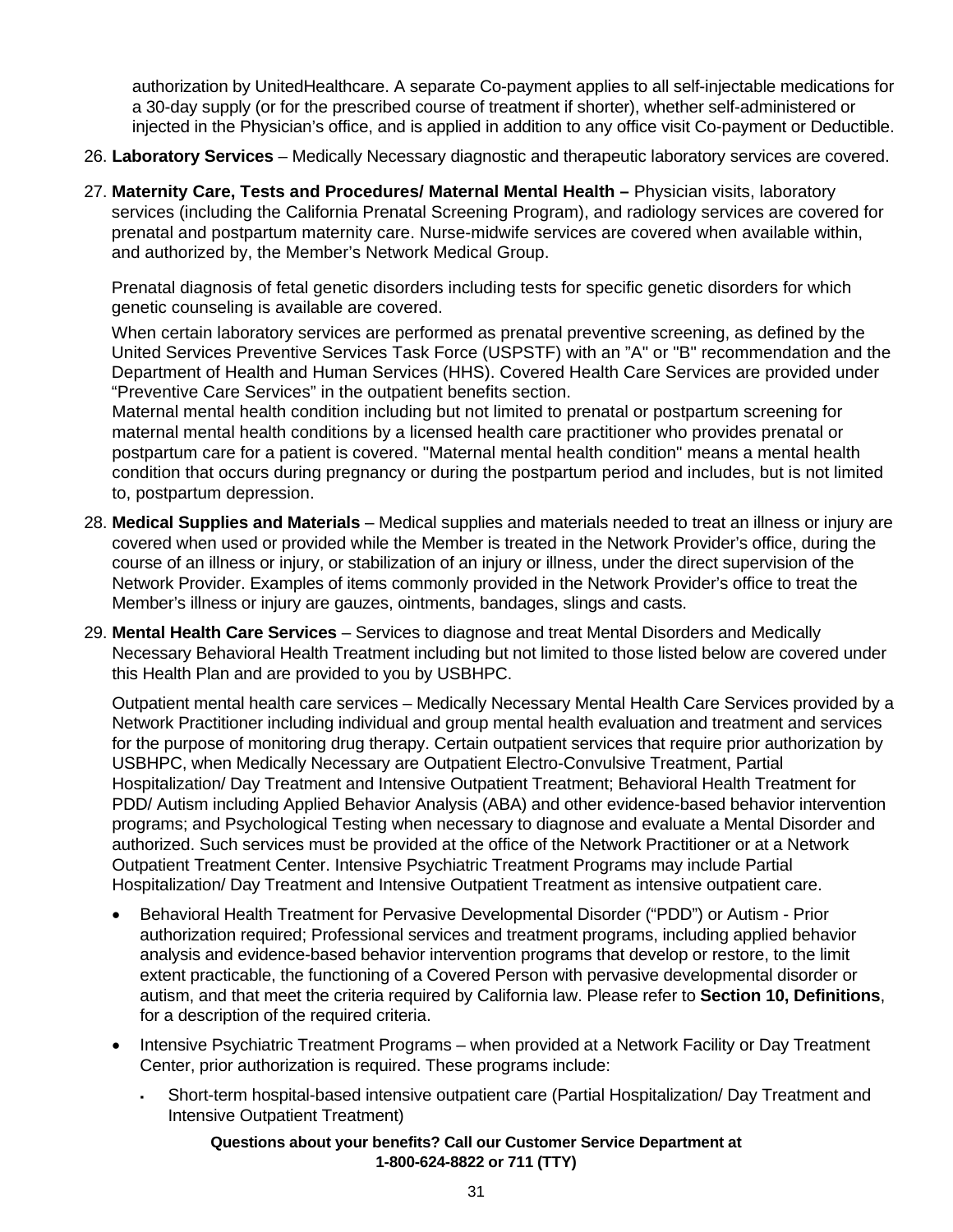- Short-term multidisciplinary treatment in an intensive outpatient psychiatric treatment program
- Short-term treatment in a crisis residential program in licensed psychiatric treatment facility with 24-hour-a-day monitoring by clinical staff for stabilization of an acute psychiatric crisis
- Psychiatric observation for an acute psychiatric crisis

 Prescribed medications are covered as described in the *Outpatient Prescription Drug Benefit* supplement to this *Combined Evidence of Coverage and Disclosure Form*.

The scope of treatment services for mental health conditions that a plan must cover varies depending on whether the condition is defined as a Severe Mental Illness (SMI), a Serious Emotional Disturbances of a Child (SED), or another type of mental or substance use disorder that is not an SMI or SED. Notwithstanding any exclusions or limitations described in this EOC, all treatment services for an SMI or SED mental health condition shall be covered if and when medically necessary.

See your behavioral health supplement to this *Combined Evidence of Coverage and Disclosure Form* for USBHPC as to how to obtain prior authorization and for any other further information.

 See your *Schedule of Benefits* for any amounts including Co-payments and Deductibles you may have to pay.

- 30. **OB/GYN Physician Care**  See "Physician OB/GYN Care."
- 31. **Oral Surgery and Dental Services**  Emergency Health Care Services for stabilizing an acute injury to sound natural teeth, the jawbone or the surrounding structures and tissues are covered. Coverage is limited to treatment provided within 48 hours of injury or as soon as the Member is medically stable. Other covered oral surgery and dental services include:
	- Oral surgery or dental services provided by a Physician or dental professional for treatment of primary medical conditions. Examples include, but are not limited to:
		- Biopsy and excision of cysts or tumors of the jaw, treatment of malignant neoplastic disease(s) and treatment of temporomandibular joint syndrome (TMJ);
		- Biopsy of gums or soft palate;
		- Oral or dental exam performed on an inpatient or outpatient basis as part of a comprehensive work-up prior to transplantation surgery;
		- Preventive fluoride treatment prior to an aggressive chemotherapeutic or radiation therapy protocol. Fluoride trays and/or bite guards used to protect the teeth from caries and possible infection during radiation therapy;
		- Reconstruction of a ridge that is performed as a result of and at the same time as the surgical removal of a tumor (for other than dental purposes);
		- Reconstruction of the jaw when Medically Necessary (e.g., radical neck or removal of mandibular bone for cancer or tumor);
		- Reconstructive surgery due to congenital defect such as cleft lip and cleft palate. Refer to "Reconstructive Surgery" procedure.
		- Ridge augmentation or alveoplasty are covered when determined to be Medically Necessary based on state cosmetic reconstructive surgery law and jawbone surgery law;
		- Setting of the jaw or facial bones;
		- Tooth extraction prior to a major organ transplant or radiation therapy of neoplastic disease to the head or neck;
		- Treatment of maxillofacial cysts, including extraction and biopsy.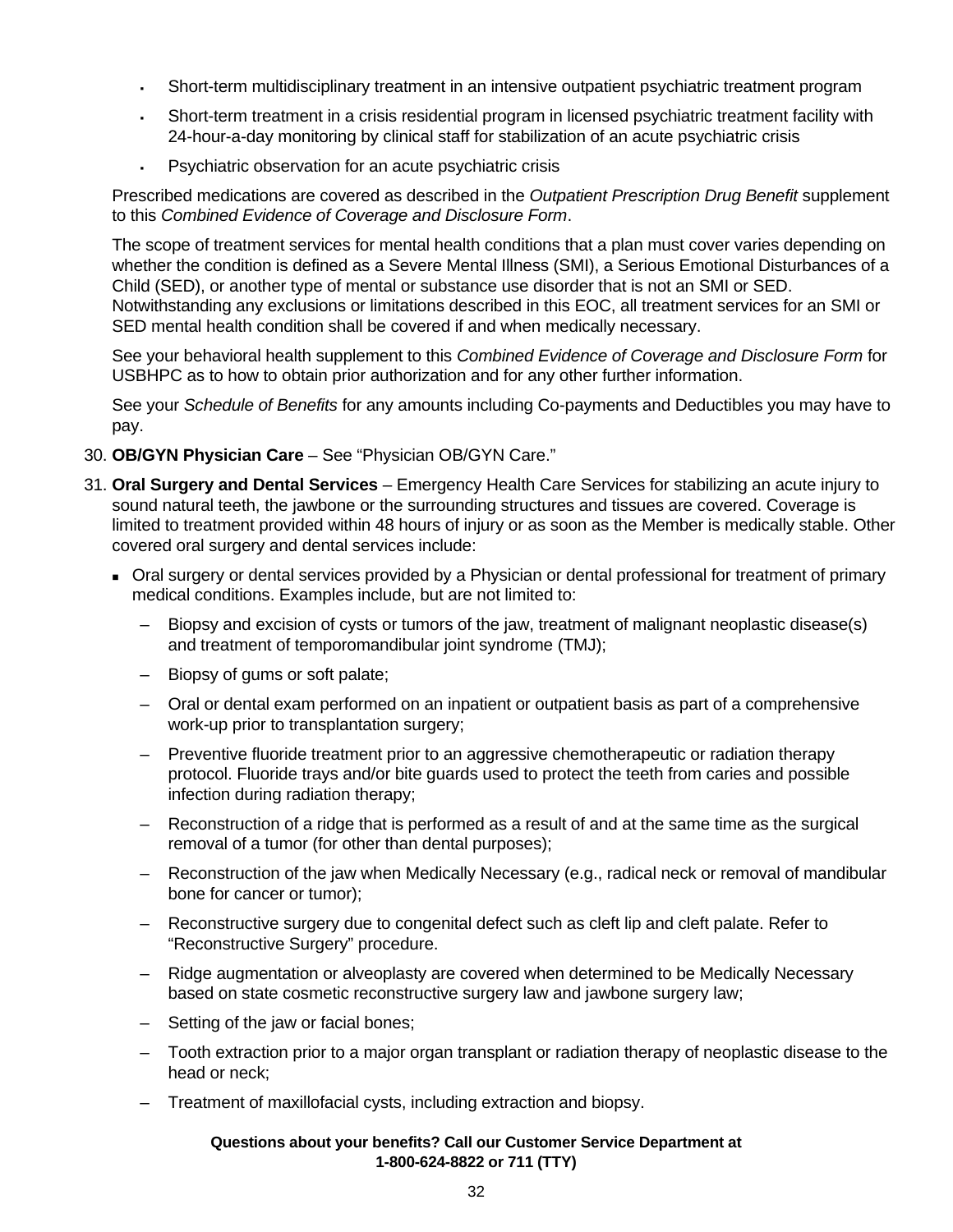Dental Services beyond emergency treatment to stabilize an acute injury including, but not limited to, crowns, fillings, dental implants, caps, dentures, braces, dental appliances and orthodontic procedures are not covered. Charges for the dental procedure(s) beyond emergency treatment to stabilize an acute injury, including, but not limited to, professional fees of the dentist or oral surgeon, X-ray and laboratory fees or related dental supplies provided in connection with the care, treatment, filling, removal or replacement of teeth or structures directly supporting the teeth, dental services include those for crowns, root canals, replacement of teeth, complete dentures, gold inlays, fillings, and other dental services specific to the replacement of teeth or structures directly supporting the teeth and other dental services specific to the treatment of the teeth are not covered except for services covered by UnitedHealthcare under this outpatient benefit, "Oral Surgery and Dental Services."

- 32. **Oral Surgery and Dental Services: Dental Treatment Anesthesia**  Anesthesia and related Facility charges for dental procedures provided in a hospital or outpatient surgery center are covered when:
	- a. the Member's clinical status or underlying medical condition requires use of an outpatient surgery center or inpatient setting for the provision of the anesthesia for a dental procedure(s) that ordinarily would not require anesthesia in a hospital or outpatient surgery center setting; and
	- b. one of the following criteria is met:
		- The Member is under 7 years of age;
		- The Member is developmentally disabled, regardless of age; or
		- The Member's health is compromised and general anesthesia is Medically Necessary, regardless of age.

The Member's dentist must get prior authorization from the Member's Network Medical Group or UnitedHealthcare before the dental procedure is provided.

 Dental anesthesia in a dental office or dental clinic is not covered. Charges for the dental procedure(s) itself, including, but not limited to, professional fees of the dentist or oral surgeon, X-ray and laboratory fees or related dental supplies provided in connection with the care, treatment, filling, removal or replacement of teeth or structures directly supporting the teeth, are not covered except for services covered by UnitedHealthcare under the outpatient benefit, Oral Surgery and Dental Services.

33. **Outpatient Habilitative Services and Devices –** For purposes of this benefit, habilitative services means health care services and devices that help a person keep, learn or improve skills and functioning for daily living. Examples include therapy for a child who is not walking or talking at the expected age.

Services include:

- **Individual and group outpatient physical, occupational, and speech therapy related to pervasive** developmental disorder or autism.
- All other individual and group outpatient physical, occupational, and speech therapy.
- Cognitive habilitation therapy
- Physical, occupational, and speech therapy provided in an organized, multidisciplinary rehabilitation day-treatment program, a skilled nursing facility; and in an inpatient hospital (including treatment in an organized multidisciplinary rehabilitation program).

 Habilitative services must be performed by a Physician, a licensed therapy Provider, or qualified autism service Provider or other Provider licenses, certified, or otherwise authorized under state law to perform the service, and within the Provider's scope of practice. Benefits under this section include habilitative services provided in a Physician's office or on an outpatient basis at a Hospital or Alternate Facility. Habilitative services provided in a Member's home by a home health agency are provided as described under *Home Health Care Visits*. Habilitative services provided in a Member's home other than by a home health agency are provided as described under this section.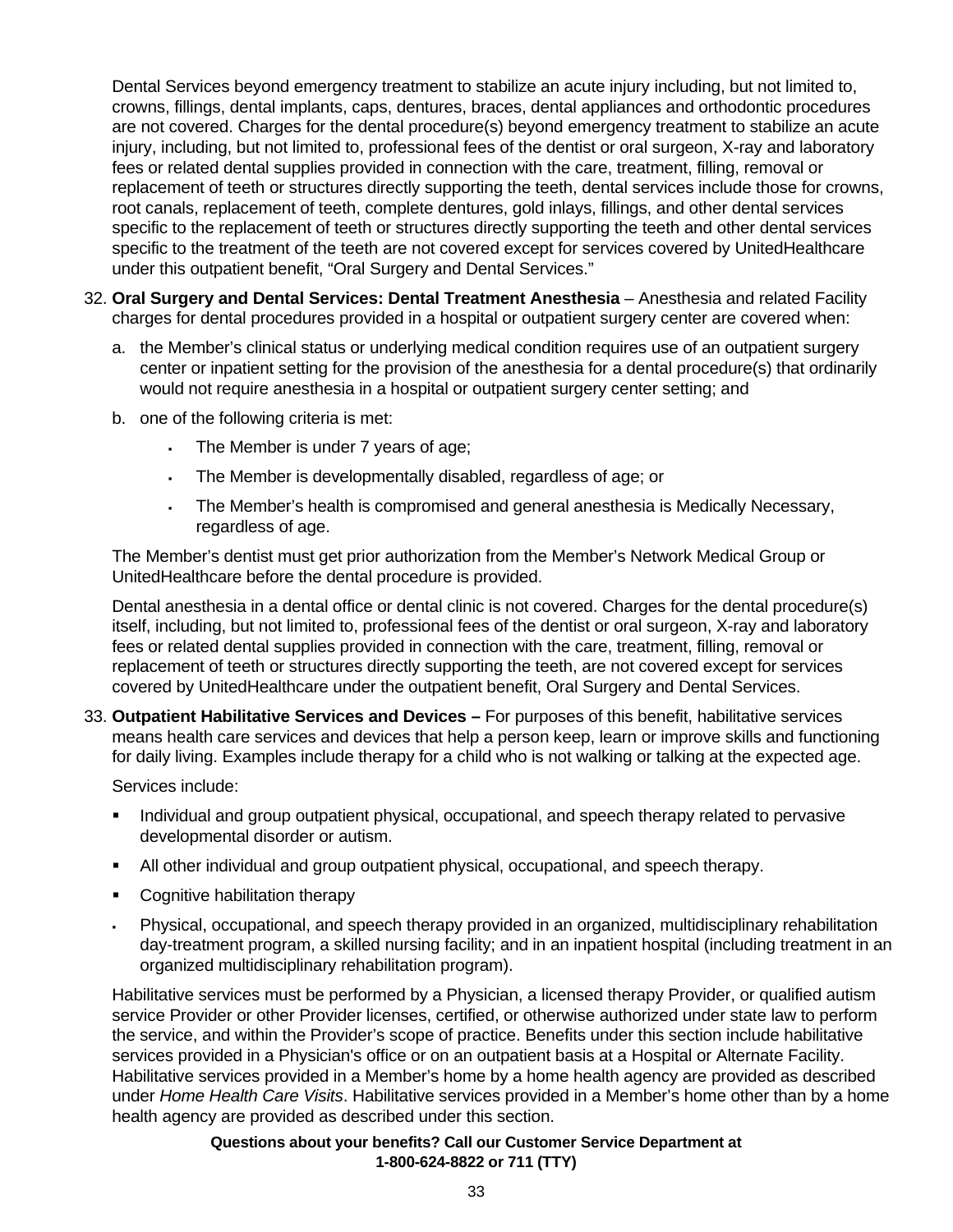Benefits can be discontinued when the treatment goals and objectives are achieved or no longer appropriate.

 Benefits for Durable Medical Equipment and prosthetic devices, when used as a component of habilitative services, are described under *Durable Medical Equipment (Rental, Purchase or Repair)* and*; Prosthetics and Corrective Appliances/Orthotics.*

 Benefits for habilitative services provided during an Inpatient Stay are a medical benefit as described under Skilled Nursing Facility/Subacute Transitional Care and Inpatient Rehabilitation and Habilitation Care.

 Benefits, terms, and conditions for behavioral health treatment for pervasive developmental disorder or autism are described under Inpatient Mental Health Care Services and Outpatient Mental Health Care Services.

#### 34. **Outpatient Rehabilitation Services and Devices** - Services include:

- Individual and group outpatient physical, occupational, and speech therapy related to pervasive developmental disorder or autism.
- All other individual and group outpatient physical, occupational, and speech therapy.
- **Pulmonary rehabilitation therapy**
- Cardiac rehabilitation
- Post-cochlear implant aural therapy
- Cognitive rehabilitation therapy
- Physical, occupational, and speech therapy provided in an organized, multidisciplinary rehabilitation day-treatment program, a skilled nursing facility; and in an inpatient hospital (including treatment in an organized multidisciplinary rehabilitation program).

 Rehabilitation services must be performed by a Physician, a licensed therapy Provider, or qualified autism service Provider or other Provider licenses, certified, or otherwise authorized under state law to perform the service, and within the Provider's scope of practice. Benefits under this section include rehabilitation services provided in a Physician's office or on an outpatient basis at a Hospital or Alternate Facility. Rehabilitative services provided in a Member's home by a home health agency are provided as described under *Home Health Care Visits*. Rehabilitative services provided in a Member's home other than by a home health agency are provided as described under this section.

 Benefits can be discontinued when the treatment goals and objectives are achieved or no longer appropriate.

 Benefits for inpatient rehabilitative services provided during an Inpatient Stay are a medical benefit as described under *Skilled Nursing Facility/Subacute Transitional Care* and *Inpatient Rehabilitation and Habilitation Care*.

 Benefits, terms, and conditions for behavioral health treatment for pervasive developmental disorder or autism are described under Inpatient Mental Health Care Services and Outpatient Mental Health Care Services.

- 35. **Outpatient Services** Medically Necessary services, treatments or procedures performed in a hospital outpatient services department setting or a free-standing facility that is not a certified ambulatory surgical center or outpatient surgery department of an acute hospital are covered. Examples include, but are not limited to: endoscopies, hyperbaric oxygen and wound care.
- 36. **Outpatient Surgery**  Short-stay, same-day or other similar outpatient surgery facilities and professional Physician/ surgeon fees and outpatient visits are covered.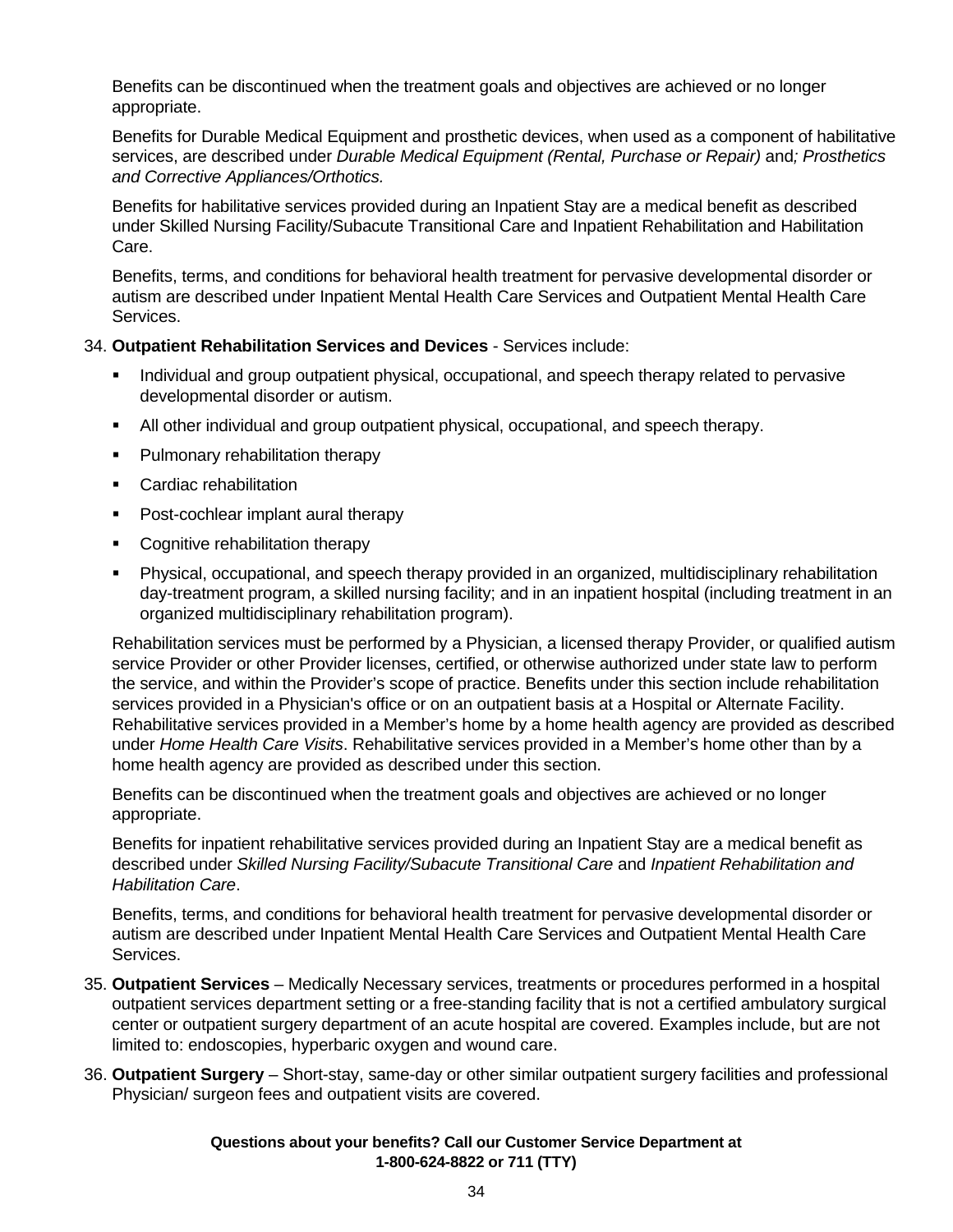- 37. **Phenylketonuria (PKU) Testing and Treatment**  Testing for Phenylketonuria (PKU) is covered to prevent the development of serious physical or mental disabilities or to promote normal development or function as a result of PKU enzyme deficiency. PKU includes those formulas and special food products that are part of a diet prescribed by a Network Physician and managed by a health care professional in consultation with a Physician who specializes in the treatment of metabolic disease and who takes part in or is authorized by UnitedHealthcare, provided that the diet is deemed Medically Necessary to prevent the development of serious physical or mental disabilities or to promote normal development or function as a consequence of PKU. Special food products do not include food that is naturally low in protein but may include a special low-protein formula specifically approved for PKU and special food products that are specially formulated to have less than one gram of protein per serving.
- 38. **Physician Care (PCP and Specialist)**  Diagnostic, consultation and treatment services provided by the Member's PCP are covered. Services of a Specialist are covered upon referral by Member's Network Medical Group or UnitedHealthcare. A Specialist is a licensed health care professional with advanced training in an area of medicine or surgery.
- 39. **Physician OB/GYN Care**  The Member may obtain obstetrical and gynecological Physician services directly from an OB/GYN, Family Practice Physician or surgeon (designated by the Member's Network Medical Group as providing OB/GYN services) affiliated with the Member's Network Medical Group.
- 40. **Preventive Care Services**  Preventive Care Services means Covered Health Care Services provided on an outpatient basis at a Network Physician's office or a Network Hospital that encompasses medical services that have been demonstrated by clinical evidence to be safe and effective in either the early detection of disease or in the prevention of disease, have been proven to be related to beneficial health outcomes and include the following as required under applicable law:
	- Evidence-based items or services that have in effect a rating of A or B in the current recommendations of the United States Preventive Services Task Force (USPSTF).
	- Immunizations that have in effect a recommendation from the Advisory Committee on Immunization Practices of the Centers for Disease Control and Prevention.
	- With respect to infants, children and adolescents, evidence-informed preventive care and screenings provided for in the comprehensive guidelines supported by the Health Resources and Services Administration and the Periodicity Schedule of the Bright Futures Recommendations for Pediatric Preventive Health Care and Uniform Panel of the Secretary's Advisory Committee on Heritable Disorders in Newborns and Children.
	- With respect to women, such additional preventive care and screenings as provided for in comprehensive guidelines supported by the Health Resources and Services Administration, including well-woman visits (including routine prenatal obstetrical office visits); gestational diabetes screening; human papillomavirus (HPV) DNA testing for women 30 years and older every 3 years; counseling for sexually transmitted infections; counseling and screening for human immune-deficiency virus (HIV); FDA-approved contraceptive methods and counseling; breastfeeding support and counseling; breast pump purchase of personal pump and supplies; and screening and counseling for interpersonal and domestic violence.

Preventive screening services include but are not limited to the following:

- **Breast Cancer Screening and Diagnosis**  Services are covered for the screening and diagnosis of breast cancer. Screening and diagnosis will be covered consistent with generally accepted medical practice and scientific evidence, upon referral by the Member's PCP. Mammography for screening or diagnostic purposes is covered as authorized by the Member's Network nurse practitioner, Network nurse midwife or Network Provider.
- **Colorectal Screening**  Routine screening beginning at age 50 for men and women at average risk with interval determined by method. Potential screening options include: home Fecal Occult Blood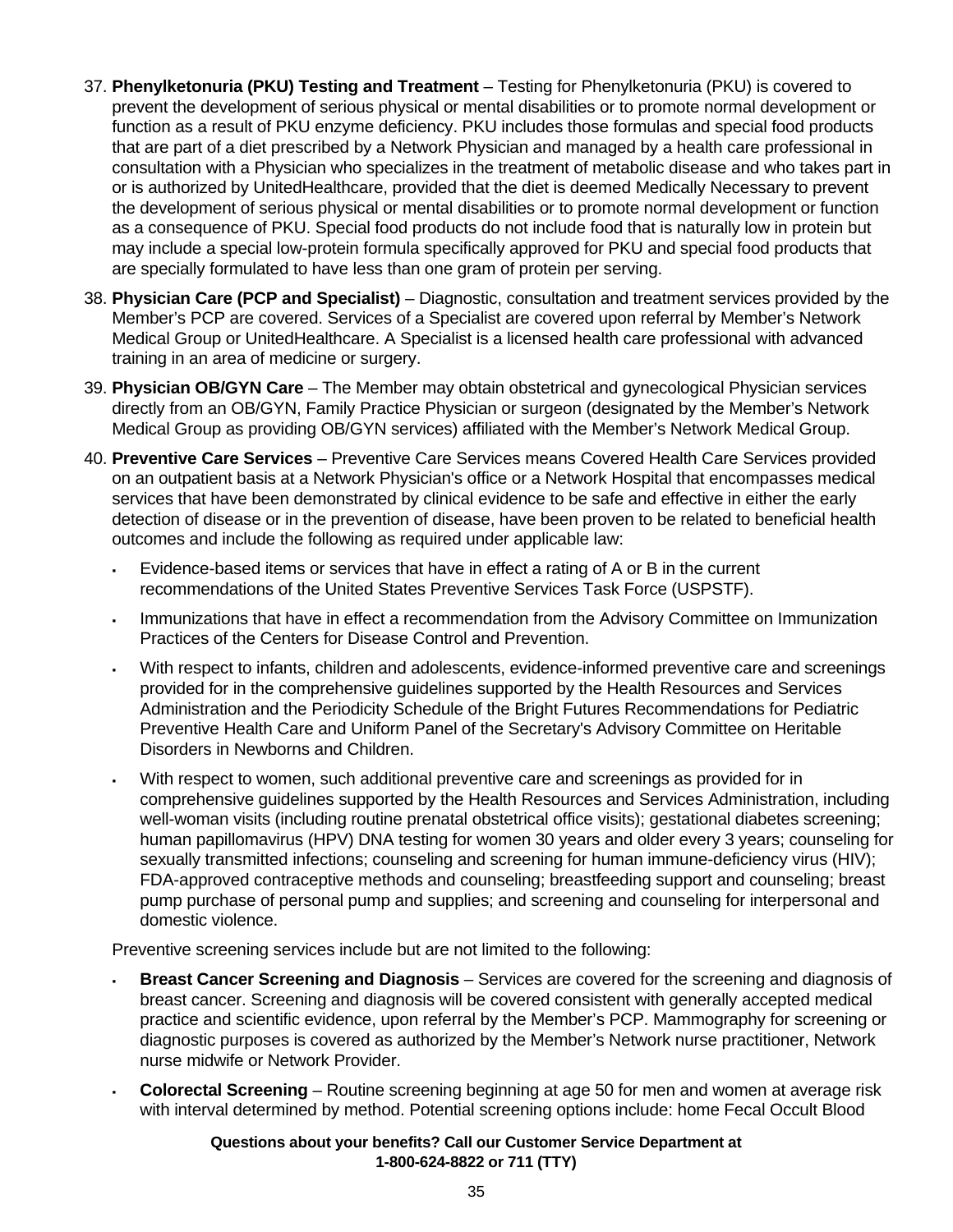test (FOBT), flexible sigmoidoscopy, the combination of home FOBT and flexible sigmoidoscopy, colonoscopy, or double-contrast barium enema.

- **Hearing Screening**  Routine hearing screening by a Network health professional is covered to determine the need for hearing correction. Hearing screening tests for Members are covered in agreement with American Academy of Pediatrics (Bright Futures) recommendations.
- **Human Immunodeficiency Virus (HIV)** Services for human immunodeficiency virus (HIV) testing, regardless whether the testing is related to a primary diagnosis.
- **Newborn Testing** Covered tests include, but are not limited to, phenylketonuria (PKU), Sickle cell disease, and congenital hypothyroidism.
- **Prostate Screening** Evaluations for the screening and diagnosis of prostate cancer is covered (including, but not limited to, prostate-specific antigen testing and digital rectal examination). These screenings are provided when consistent with good professional practice.
- **Tobacco Screening** Routine screening of tobacco use. For those who use tobacco products, at least two tobacco cessation attempts per year. For this purpose, covering a cessation attempt includes coverage for:
	- Five Tobacco cessation counseling sessions of at least ten minutes each (including telephone counseling, group counseling and individual counseling) without prior authorization; and
	- All Food and Drug Administration (FDA)-approved tobacco cessation medications (including both prescription and over-the-counter medications) for a 90-day treatment plan when prescribed by a health care Provider without prior authorization. Please refer to the Outpatient Prescription Drug Benefit Supplement to the Combined Evidence of Coverage and Disclosure Form for the covered tobacco cessation drugs (both over the counter and prescription).
	- Tobacco cessation medications (both over the counter and prescription) covered at zero cost share when prescribed and prior authorized. In addition, you must take part in tobacco cessation counseling sessions as described above. Please call Customer Service for more information.
- **Vision Screening**  Annual routine eye health assessment and screening by a Network Provider are covered to determine the health of the Member's eyes and the possible need for vision correction. An annual retinal exam is covered for Members with diabetes.
- **Well-Baby/Child Adolescent Care** –Preventive health care services are covered (including immunizations) when provided by the child's Network Medical Group.
- **Well-Woman Care**  Medically Necessary obstetrical and gynecological services, including a Pap smear (cytology) and routine prenatal obstetrical office visits are covered. The Member may receive obstetrical and gynecological Physician services directly from an OB/GYN or Family Practice Physician or surgeon (designated by the Member's Network Medical Group as providing OB/GYN services) affiliated with Member's Network Medical Group.
- 41. **Prosthetics and Corrective Appliances/Orthotics**  Prosthetics (except for bionic or myoelectric as explained below) are covered when Medically Necessary as determined by the Member's Network Medical Group or UnitedHealthcare. Prosthetics are durable, custom-made devices designed to replace all or part of a permanently inoperative or malfunctioning body part or organ. Examples of covered prosthetics include the first contact lens in an eye following a surgical cataract extraction and removable, non-dental prosthetic devices such as a limb that does not require surgical connection to nerves, muscles or other tissue, prostheses to replace all or part of an external facial body part that has been removed or impaired due to disease, injury, or congenital defect.

Coverage includes fitting and adjustment of these devices, their repair or replacement (unless due to loss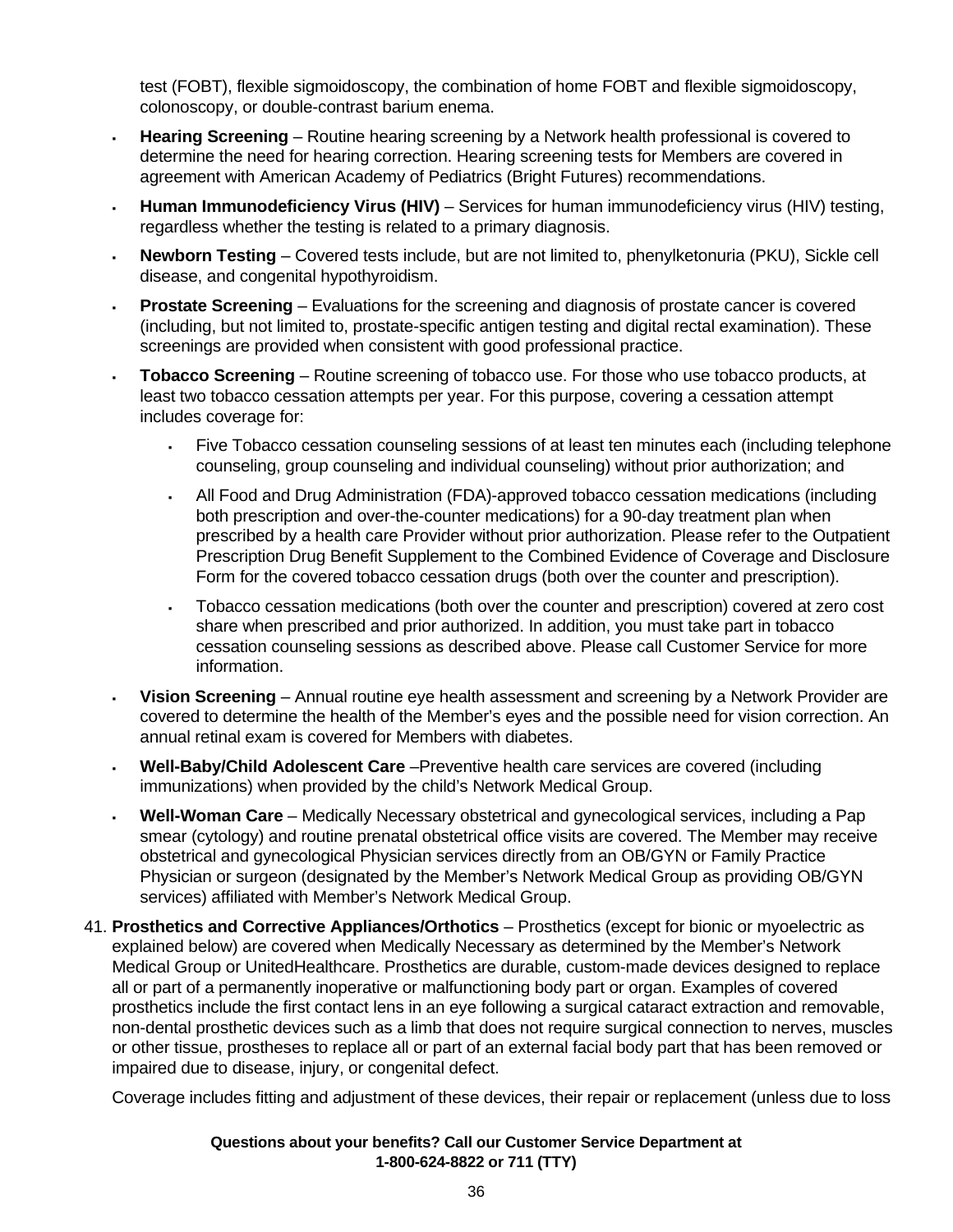or misuse), and services to determine whether the enrollee needs a prosthetic or orthotic device.

Custom-made or custom-fitted corrective appliances/ orthotics are covered when Medically Necessary as determined by the Member's Network Medical Group or UnitedHealthcare. Corrective appliances/ orthotics are devices that are designed to support a weakened body part. These appliances are manufactured or custom-fitted to an individual Member.

- Bionic, myoelectric, microprocessor-controlled, and computerized prosthetics are not covered.
- Deluxe upgrades that are not Medically Necessary are not covered.
- Replacements, repairs and adjustments to both corrective appliances/ orthotics and prosthetics are covered when Medically Necessary. Repair or replacement must be authorized by the Member's Network Medical Group or UnitedHealthcare.
- An artificial larynx or electronic speech aid is covered post-laryngectomy or for a Member with permanently inoperative larynx condition.

Refer to Footwear in Outpatient Benefits and Foot Orthotics/Footwear in Other Exclusions and Limitations.

 For a detailed listing of covered DME, and prosthetic and corrective appliances, please call our Customer Service department at 1-800-624-8822.

#### 42. **Radiation Therapy (Standard and Complex) –**

- Standard photon beam radiation therapy is covered.
- Complex radiation therapy is covered. This therapy requires specialized equipment, as well as specially trained or certified personnel to perform the therapy. Examples include but are not limited to: brachytherapy (radioactive implants) and conformal photon beam radiation and IMRT. Gamma knife procedures and stereotactic radiosurgery procedures are covered as outpatient surgeries for the purpose of determining Co-payments or Deductibles. (Please refer to your *Schedule of Benefits* for applicable Co-payment/ Deductible, if any.)
- 43. **Reconstructive Surgery**  Reconstructive surgery is covered to correct or repair abnormal structures of the body caused by congenital defects, developmental abnormalities, trauma, infection, tumors or disease. It includes Medically Necessary dental or orthodontic services that are an important part of the reconstructive surgery for cleft palate procedures. Cleft palate means a condition that may include cleft palate, cleft lip, or other craniofacial anomalies related with cleft palate. The purpose of reconstructive surgery is to improve function or create a normal appearance to the extent possible. Reconstructive procedures require prior authorization by the Member's Network Medical Group or UnitedHealthcare in agreement with standards of care as practiced by Physicians specializing in reconstructive surgery.
- 44. **Refractions**  Routine testing every 12 months is covered to determine the need for corrective lenses (refractive error), including a written prescription for eyeglass lenses. (Coverage for frames and lenses may be available if the Member's Health Plan includes a supplemental vision benefit.) Coverage under this benefit also includes 1 pair of eyeglasses when prescribed following cataract surgery with an intraocular lens implant. Eyeglasses must be obtained through Network Medical Group.
- 45. **Substance-Related and Addictive Disorder Services –** Services to treat Substance-Related and Addictive Disorder, including but not limited to those listed below, are covered under this Health Plan and are provided by USBHPC.
	- Outpatient Substance-Related and Addictive Disorder Services Medically Necessary Substance-Related and Addictive Disorder services provided by a Network Practitioner at a Network Outpatient or Day Treatment Center and prior authorized, or at the office of a Network Practitioner including: Outpatient evaluation and treatment for chemical dependency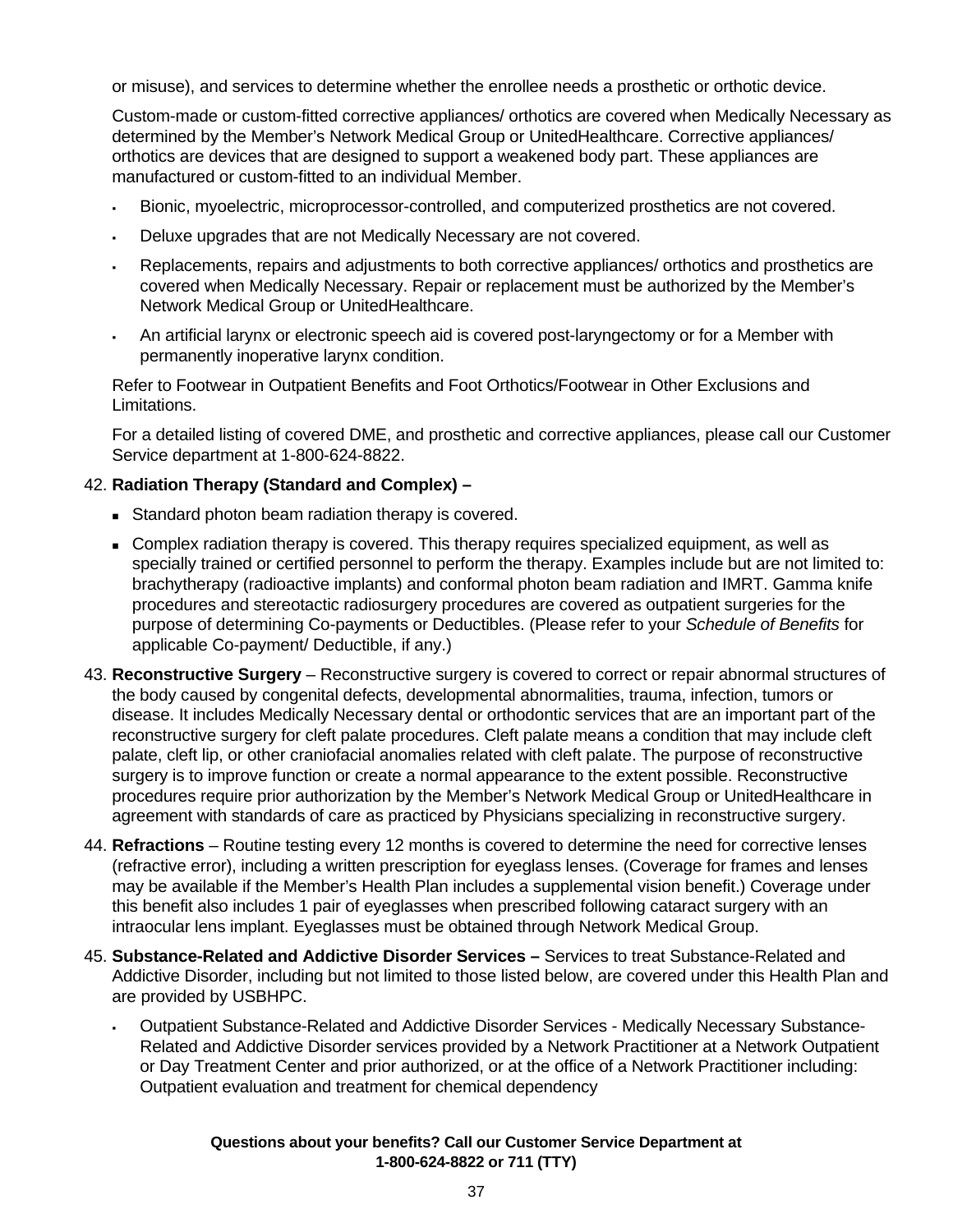- day treatment programs including partial hospitalization
- intensive outpatient programs
- individual and group Substance-Related and Addictive Disorder counseling, and
- Medical Detoxification
- Outpatient Physician Care Medically Necessary Substance-Related and Addictive Disorder Services provided by a Network Practitioner, and prior authorized by USBHPC, e.g. Intensive Outpatient Program Treatment, Partial Hospitalization/ Day Treatment and Outpatient Treatment extending beyond 45 minutes. Such services must be provided at the office of the Network Practitioner or at a Network Outpatient or Day Treatment Center.
- Methadone Maintenance Treatment Medically Necessary methadone maintenance treatment is covered when prior authorized by USBHPC and provided at facilities licensed to provide such treatment.

 Prescribed medications are covered as described in the *Outpatient Prescription Drug Benefit* supplement to this *Combined Evidence of Coverage and Disclosure Form.*

 The scope of treatment services for mental health conditions that a plan must cover varies depending on whether the condition is defined as a Severe Mental Illness (SMI), a Serious Emotional Disturbances of a Child (SED), or another type of mental or substance use disorder that is not an SMI or SED. Notwithstanding any exclusions or limitations described in this EOC, all treatment services for an SMI or SED mental health condition shall be covered if and when medically necessary.

 See your behavioral health supplement to this *Combined Evidence of Coverage and Disclosure Form* for USBHPC as to how to obtain prior authorization and for any other further information.

 Please refer to the *Schedule of Benefits* for coverage, if any. Coverage for Substance-Related and Addictive Disorder Services is only available if purchased by the Subscriber's Employer Group as a supplemental benefit. See your *Schedule of Benefits* for Substance-Related and Addictive Disorder Services for any amounts you may have to pay.

- 46. **Standard X-rays** Standard X-rays are covered for the diagnosis of an illness or injury, or to screen for certain defined diseases. Standard X-rays are defined to include conventional plain film X-rays, oral and rectal contrast gastrointestinal studies (such as upper GIs, barium enemas, and oral cholecystograms), mammograms, obstetrical ultrasounds, and bone mineral density studies (including ultrasound and DEXA scans). See Specialized Scanning and Imaging Procedures in Outpatient Benefits for coverage and examples of specialized scanning and imaging procedures.
- 47. **Specialized Scanning and Imaging Procedures** Specialized scanning and imaging procedures are covered for the diagnosis and ongoing medical management of an illness or injury. Specialized procedures are defined to include those which, unless specifically classified as Standard X-rays (see Standard X-rays, item # 46, in Outpatient Benefits*)*, are digitally processed, or computer-generated, or which require contrast administered by injection or infusion. Examples of specialized scanning and imaging procedures include, but are not limited to, the following scanning and imaging procedures: CT, PET, SPECT, MRI, MRA, EMG, and nuclear scans, angiograms (includes heart catheterization), arthrograms, and myelograms, and non-obstetrical ultrasounds.
- 48. **Telehealth Services** Benefits are available for Covered Health Care Services received through Telehealth. No in-person contact is required between a licensed health care Provider and a Member before payment is made for Covered Health Care Services appropriately provided through Telehealth, subject to all terms and conditions under the Health Plan.

 Prior to the delivery of Covered Health Care Services via Telehealth, the health care Provider at the originating site shall verbally inform the Member that Telehealth may be used and obtain verbal consent from the Member for this use. The verbal consent shall be documented in the Member's medical record.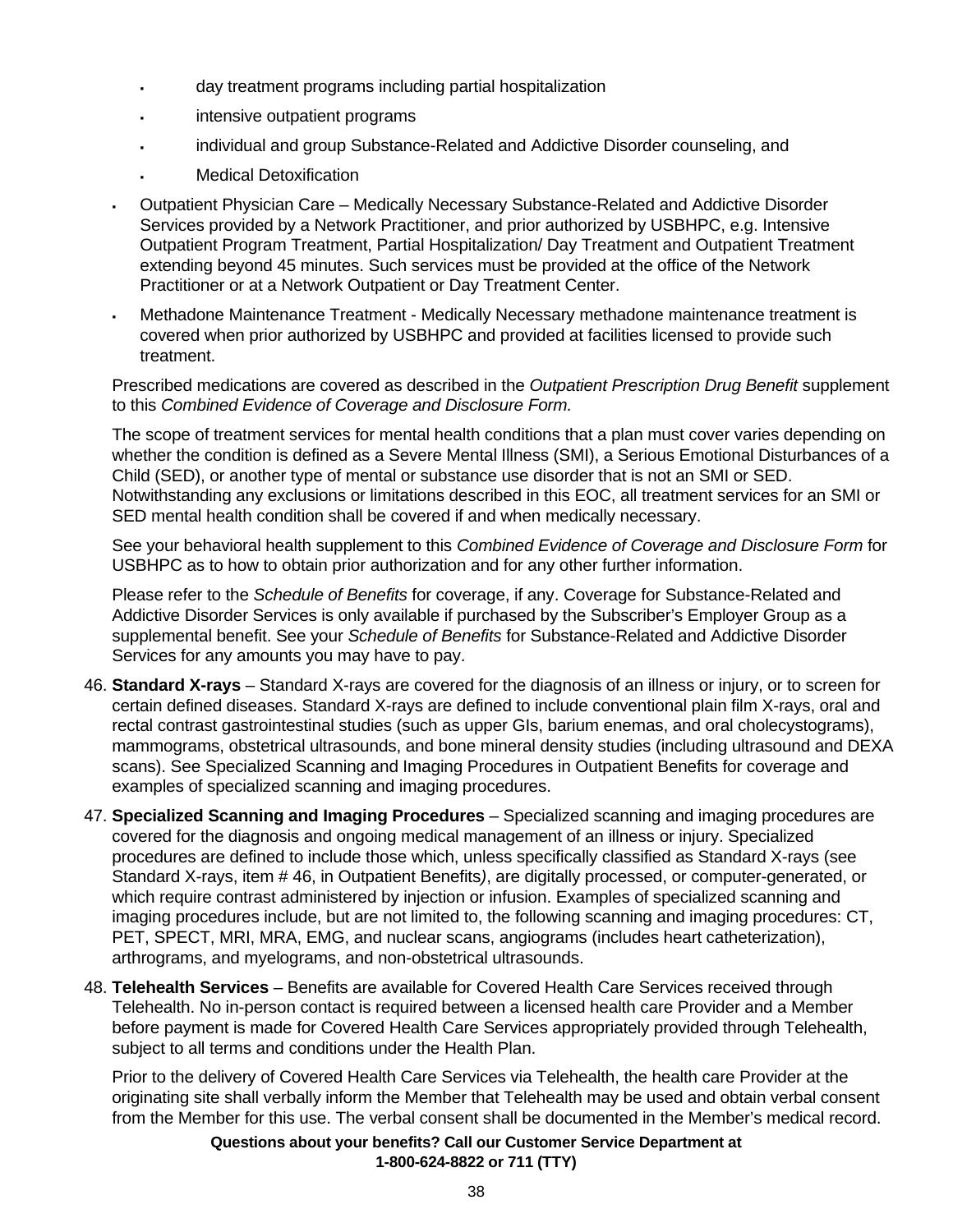UnitedHealthcare will not require the use of Telehealth services when the health care Provider has determined that it is not appropriate. The appropriate use of Telehealth services is determined by the treating Physician health care Provider according to his or her arrangement with UnitedHealthcare.

49. **Virtual Visits** – Virtual Visits include the diagnosis and treatment of low acuity medical conditions for Members through the use of interactive audio and video telecommunication and transmissions, and audio-visual communication technology. Virtual visits provide communication of medical information in real-time between the patient and a distant Physician or health Specialist, through use of interactive audio and video communications equipment outside of a medical facility (for example, from home or from work).

 Benefits are available only when services are delivered through a Designated Virtual Network Provider. You can find a Designated Virtual Network Provider in the brochure by going to www.myuhc.com or see your employer to obtain a copy of the brochure or by calling Customer Care at the telephone number on your ID card.

 Please Note: Not all medical conditions can be appropriately treated through virtual visits. The Designated Virtual Network Provider will identify any condition for which treatment by in-person Physician contact is necessary.

 Benefits under this section do not include email, or fax and standard telephone calls, or for telehealth/ telemedicine visits that occur within medical facilities (CMS defined originating facilities).

### **III. Other Behavioral Health Services**

1. **Ambulance –** Use of an ambulance (land or air) for Emergencies, including, but not limited to, ambulance or ambulance transport services provided through the 911 Emergency response system is covered without prior authorization when the Member reasonably believes that the behavioral health condition requires Emergency Health Care Services that require ambulance transport services.

 Use of an ambulance or a psychiatric transport service for a non-Emergency is covered only when specifically authorized by USBHPC and if:

- USBHPC or a Network Practitioner determines the Member's condition requires the use of services that only a licensed ambulance (or psychiatric transport van) can provide; and
- The use of other means of transportation would endanger the Member's health.
- These services are covered only when the vehicle transports the Member to or from covered Behavioral Health Care Services.
- 2. **Laboratory Services**  Diagnostic and therapeutic laboratory services are covered when ordered by a Network Practitioner in connection with the Medically Necessary diagnosis and treatment of Mental Disorder and/or Substance-Related and Addictive Disorder.
- 3. **Inpatient Prescription Drugs**  Inpatient prescription drugs are covered only when prescribed by a USBHPC Network Practitioner for treatment of a Mental Disorder or Substance-Related and Addictive Disorder while the Member is confined to an Inpatient Treatment Center or, in the case of treatment of Substance-Related and Addictive Disorder a Residential Treatment Center.
- 4. **Injectable Psychotropic Medications** Injectable psychotropic medications are covered if prescribed by a USBHPC Network Practitioner for treatment of a Mental Disorder.
- 5. **Psychological and Neuropsychological Testing** Medically Necessary psychological testing is covered when authorized/ prior authorized by USBHPC and provided by a Network Practitioner who has the appropriate training and experience to administer such tests. neuropsychological testing does not require prior authorization unless required by the Health Plan.

#### **IV. Exclusions and Limitations of Benefits**

Unless described as a Covered Health Care Service in **Section 5. Your Medical Benefits** and the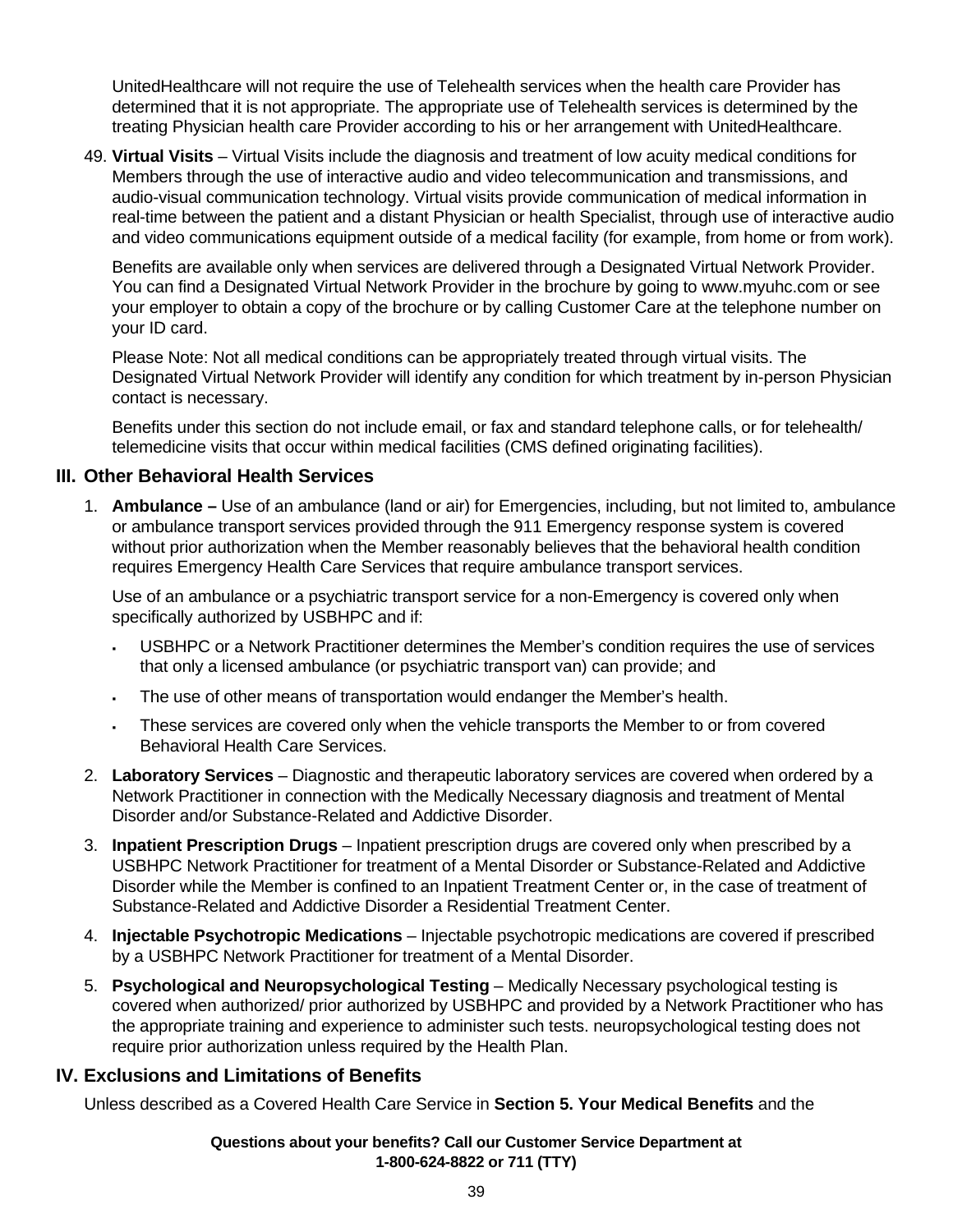behavioral health supplement, the following services and benefits described below are excluded from coverage or limited under this Health Plan. Any supplement must be an attachment to this *Combined Evidence of Coverage and Disclosure Form*. (Note: Additional exclusions and limitations may be included with the explanation of your benefits in the additional materials.) For a list of other exclusions for behavioral health care services, please see your behavioral health supplement to the *Combined Evidence of Coverage and Disclosure Form* for USBHPC.

#### **General Exclusions**

- 1. Services that are provided without authorization from the Member's Network Medical Group or UnitedHealthcare (except for Emergency Health Care Services or Urgently Needed Services described in this *Combined Evidence of Coverage and Disclosure Form*, and for obstetrical and gynecological Physician services obtained directly from an OB/GYN, family practice Physician or surgeon designated by the Member's Network Medical Group as providing OB/GYN services) are not covered, except for Emergency Health Care Services and out-of-area Urgently Needed Services.
- 2. Services obtained from Out-of-Network Providers or Network Providers who are not affiliated with the Member's Network Medical Group without authorization from UnitedHealthcare or the Network Medical Group are not covered, except for Emergency Health Care Services and out-of-area Urgently Needed Services.
- 3. Services provided prior to the Member's effective date of enrollment or after the effective date of disenrollment are not covered.
- 4. UnitedHealthcare does not cover the cost of services provided in preparation for a non-Covered Health Care Service where such services would not otherwise be Medically Necessary. Additionally, UnitedHealthcare does not cover the cost of routine follow-up care for non-Covered Health Care Services (as recognized by the organized medical community in the State of California). UnitedHealthcare will cover Medically Necessary services directly related to non-Covered Health Care Services when complications exceed routine follow-up care.
- 5. Services performed by immediate relatives or members of your household are not covered.
- 6. Services obtained outside the Service Area are not covered except for Emergency Health Care Services or Urgently Needed Services.

# **Other Exclusions and Limitations**

- 1. **Acupuncture and Acupressure**  Acupuncture and acupressure are not covered. This exclusion does not apply to authorized Medically Necessary services to treat Severe Mental Illness (SMI) or Serious Emotional Disturbances of a Child (SED). (Coverage for acupuncture and acupressure may be available if purchased by the Subscriber's employer as a supplemental benefit. If the Member's Health Plan includes acupuncture and acupressure supplemental benefit, a brochure describing it will be enclosed with these materials.)
- 2. Air Conditioners, Air Purifiers and Other Environmental Equipment Air conditioners, air purifiers and other environmental equipment are not covered.
- 3. **Ambulance**  Ambulance service is not covered when used only for the Member's convenience or when another available form of transportation would be more appropriate. Wheelchair transportation services (e.g., a private vehicle or taxi fare are also not covered).

 Please refer to "Ambulance" in the Outpatient Benefits section and Organ Transplants in the Other Exclusions and Limitations section.

4. **Artificial Hearts** – Artificial hearts are considered Experimental and are, therefore, not covered.

 A Member may be entitled to an expedited external, independent review of UnitedHealthcare's coverage determination regarding Experimental or Investigational therapies as described in **Section 8**.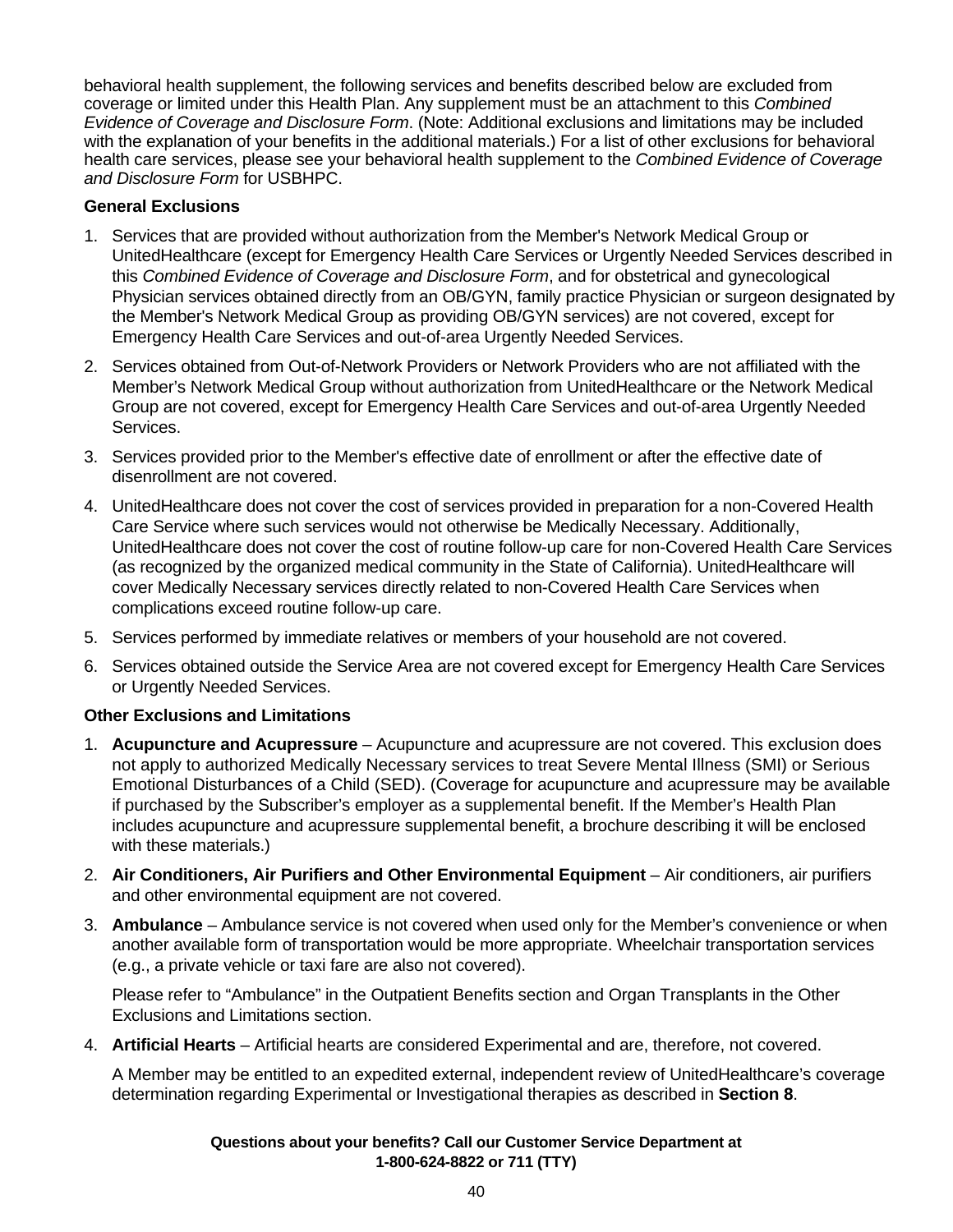5. **Bariatric Surgery –** Bariatric surgery will only be covered when Medically Necessary for the treatment of Morbid Obesity. We will use evidence-based criteria to determine coverage of bariatric surgery, such as the most recent National Institutes of Health (NIH) guidelines, in determining the Medical Necessity of requests for surgical treatment for morbid obesity. UnitedHealthcare evaluation encourages a multidisciplinary team approach that includes medical, surgical, psychological, and nutritional expertise for those who are seeking surgical weight-loss. After surgery, the Member takes part in a multidisciplinary program of diet, exercise, and behavior modification.

 Surgical treatments for morbid obesity and services related to this surgery are subject to prior approval by UnitedHealthcare's Medical Director or designee. Please also see Weight Alteration Program (Inpatient or Outpatient).

- 6. **Behavior Modification**  Behavior modification is not covered. Behavior modification is used in behavioral programs to designate methods for conditioning behavior by joining a behavior with a reinforcement to reward the person if they implement a desired behavior or if they stop undesired behavior. Behavior modification can also involve incurring an unpleasant consequence for undesired behavior. Behavior modification may involve setting goals for desired behavior; goals are specific, measurable, attainable, and age-and developmental stage-appropriate. Play therapy services are covered only when they are authorized, part of a Medically Necessary treatment plan, require the direct supervision of a licensed physical therapist or a Network Qualified Autism Service Provider, and are provided by a Network Provider acting within the scope of his or her license or as authorized under California law. This exclusion does not apply or exclude medically necessary behavior health therapy services for treatment of pervasive developmental disorders (PDD) or Autism.
- 7. **Biofeedback**  Biofeedback services are not covered except when Medically Necessary for the treatment of urinary incontinence, fecal incontinence or constipation for Member with organic neuromuscular impairment and part of an authorized treatment plan.
- 8. **Bloodless Surgery--** Surgical procedures performed without blood transfusions or blood products, including Rho(D) Immune Globulin for members are covered when Medically Necessary and prior authorization is obtained.
- 9. **Bone-Anchored Hearing Aid**  Bone-anchored hearing aid is not covered except when either of the following applies:
	- a. For Members with craniofacial anomalies in which abnormal or absent ear canals preclude the use of a wearable hearing aid, or
	- b. For Members with hearing loss of sufficient severity that it cannot be adequately remedied by a wearable hearing aid.

 Repairs and/or replacement for the implanted components of a bone-anchored hearing aid for a Member who meets the above coverage criteria are not covered, other than for malfunctions. Replacement of external hearing aid components for bone-anchored hearing aids is covered under the DME benefit. External components for bone-anchored hearing aids are either body-worn or worn behind the ear. Examples of external components include an external abutment and a sound processor. Replacement of external hearing aid components is only covered due to malfunction and when the condition of the device or part requires repairs that exceed the cost of replacement. Deluxe model and upgrades that are not Medically Necessary are not covered.

10. **Bone Marrow and Stem Cell Transplants** – Autologous or allogeneic bone marrow or stem cell transplants are not covered when they are Experimental or Investigational unless required by an external, independent review panel as described in **Section 8** of this *Combined Evidence of Coverage and Disclosure Form* under the caption, "Independent Medical Review Procedures." The testing for compatible unrelated donors and costs for computerized national and international searches for unrelated allogeneic bone marrow or stem cell donors take place through a registry are covered when the Member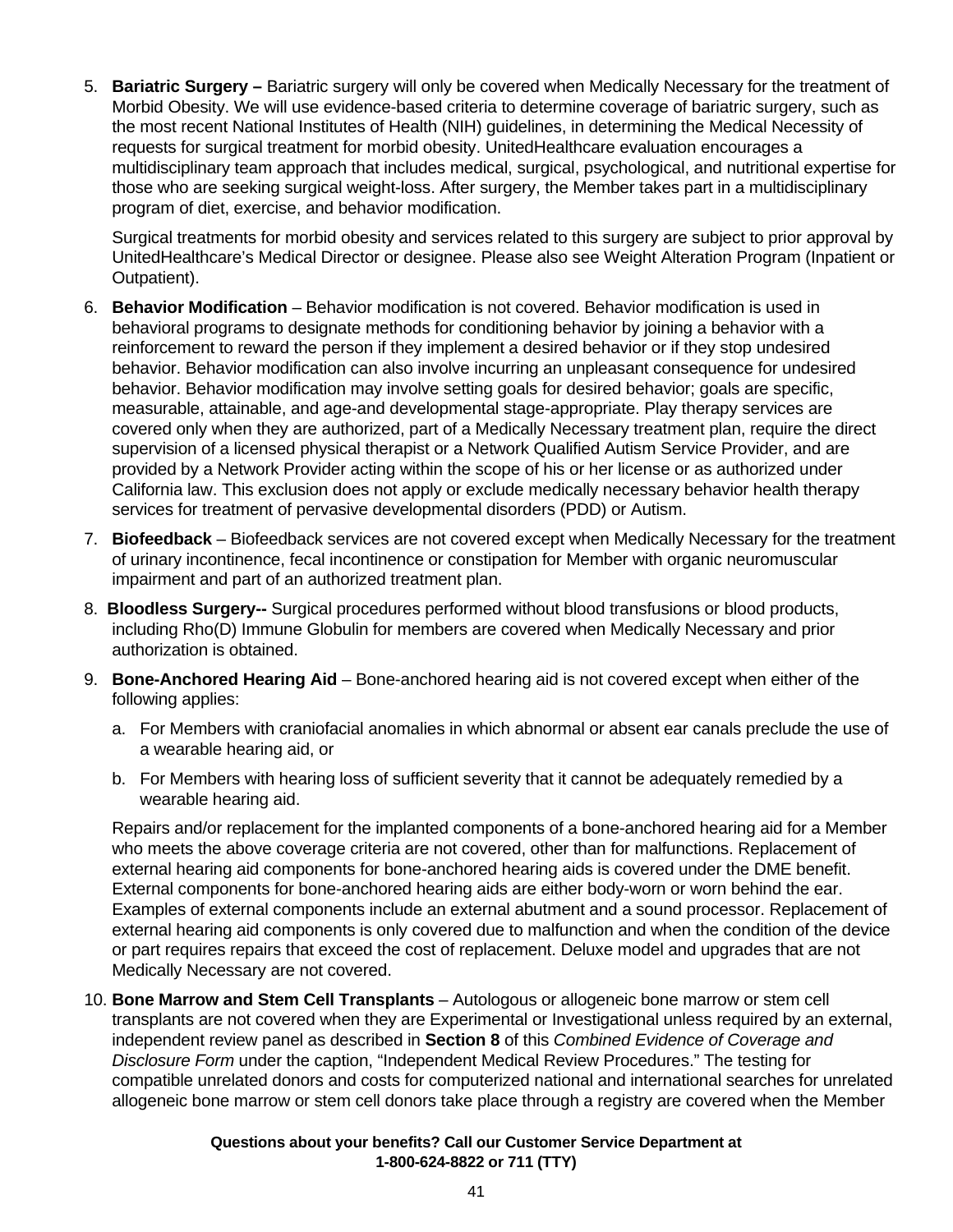is the intended recipient. Unrelated donor searches must be performed at a UnitedHealthcare-approved transplant center. (See Designated Facility in **Definitions**.)

- 11. **Breast Pumps**  Covered Health Care Services are limited to one breast pump in conjunction with childbirth. The breast pump must be obtained from a Network Provider as determined by the Member's Network Medical Group or by UnitedHealthcare. If more than one breast pump can meet the Member's needs, Covered Health Care Services are available only for the most cost-effective pump that meets the Member's needs. The Member's Network Medical Group or UnitedHealthcare will determine the following:
	- Which pump is the most cost-effective
	- Timing of a purchase.
- 12. **Chiropractic Care**  Care and treatment provided by a chiropractor are not covered. (Coverage for chiropractic care may be available if purchased by the Subscriber's employer as a supplemental benefit. If your Health Plan includes a chiropractic care supplemental benefit, a brochure describing it will be enclosed with these materials.)
- 13. **Communication Devices**  Computers, personal digital assistants and any speech-generating devices (except artificial larynxes) are not covered. For a detailed listing of covered DME and prosthetic and corrective appliances, please call our Customer Service department at 1-800-624-8822.
- 14. **Complementary and Alternative Medicine**  Complementary and Alternative Medicine are not covered unless purchased by your Group as a supplemental benefit. Religious nonmedical health care is not covered. (See the definition for "Complementary and Alternative Medicine.")
- 15. **Cosmetic Services and Surgery**  Cosmetic surgery and cosmetic services are not covered. Cosmetic surgery and cosmetic services are defined as surgery and services performed to alter or reshape normal structures of the body in order to improve appearance. Drugs, devices and procedures related to cosmetic surgery or cosmetic services are not covered.
- 16. **Custodial Care**  Custodial Care is not covered except for those services provided by an appropriately licensed Hospice agency or appropriately licensed Hospice facility incident to a Member's terminal illness as described in the explanation of Hospice services in the Medical Benefits section of this *Combined Evidence of Coverage and Disclosure Form*. Custodial Care does not require the continuing attention of trained medical or paramedical personnel. This exclusion does not apply to authorized Medically Necessary covered services provided to a Member residing in a Custodial Care facility. This exclusion does not apply to authorized Medically Necessary services to treat Severe Mental Illness (SMI) or Serious Emotional Disturbances of a Child (SED).
- 17. **Dental Care, Dental Appliances and Orthodontics**  Except as otherwise provided under the outpatient benefit captioned, Oral Surgery and Dental Services, dental care, dental appliances and orthodontics are not covered. Dental care means all services required for prevention and treatment of diseases and disorders of the teeth, including, but not limited to: oral exams, X-rays, routine fluoride treatment, plaque removal, tooth decay, routine tooth extraction, dental embryonal tissue disorders, periodontal disease, crowns, fillings, dental implants, caps, dentures, braces and orthodontic procedures. (Coverage for dental care may be available if purchased by the Subscriber's employer as a separate benefit. If your Health Plan includes a dental care separate benefit, a brochure describing it will be enclosed with these materials.)
- 18. **Dental Treatment Anesthesia**  Dental treatment anesthesia provided or administered in a dentist's office is not covered. Charges for the dental procedure(s) itself, including, but not limited to, professional fees of the dentist or oral surgeon, X-ray and laboratory fees or related dental supplies provided in connection with the care, treatment, filling, removal or replacement of teeth or structures directly supporting the teeth, are not covered except for services covered by UnitedHealthcare under the outpatient benefit, Oral Surgery and Dental Services.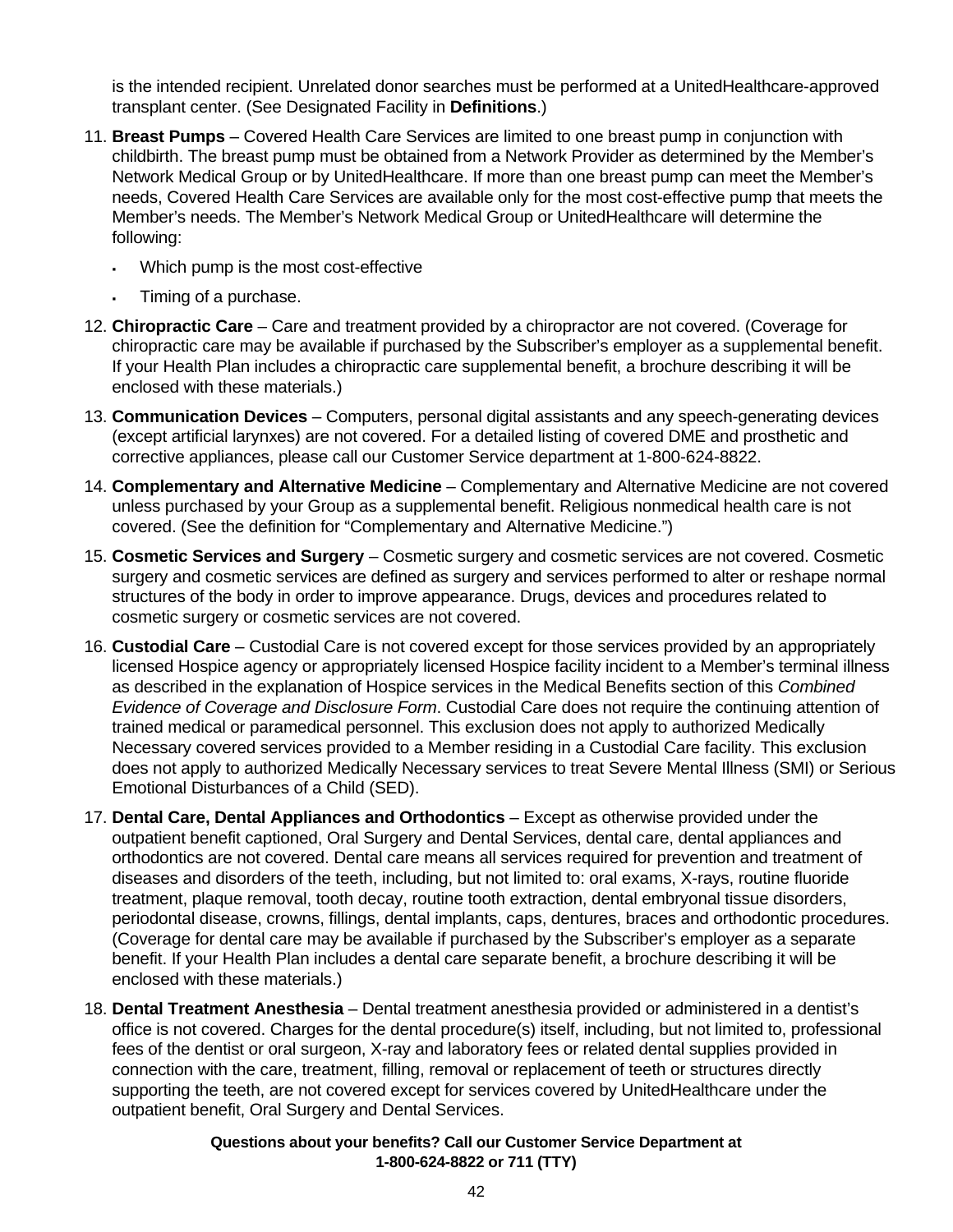- 19. **Dialysis**  Chronic dialysis (peritoneal or hemodialysis) is not covered outside of the Member's Network Medical Group. The fact that the Member is outside the geographic area served by the Network Medical Group will not entitle the Member to coverage for maintenance of chronic dialysis to facilitate travel.
- 20. **Disabilities Connected to Military Services**  Treatment in a government Facility for a disability connected to military service that the Member is legally entitled to receive through a federal governmental agency and to which Member has reasonable access is not covered.
- 21. **Drugs and Prescription Medication (Outpatient)**  Outpatient drugs and prescription medications are not covered; however, coverage for prescription medications may be available as a supplemental benefit. If your Health Plan includes a supplemental benefit, a brochure will be enclosed with these materials. Infusion drugs, infusion therapy, and prescribed contraceptive drugs required by Federal law are not considered Outpatient drugs for the purposes of this exclusion. Refer to "Injectable Drugs", "Family Planning" and "Infusion Therapy" in the outpatient benefits section for benefit coverage. Pen devices for the delivery of medication, other than insulin or as required by law, are not covered.
- 22. **Durable Medical Equipment**  Replacements, repairs and adjustments to DME are limited to normal wear and tear or because of a significant change in the Member's physical condition. Replacement of lost or stolen DME is not covered. The following equipment and accessories are not covered: Non-Medically Necessary optional attachments and modifications to DME for the comfort or convenience of the Member, accessories for portability or travel, a second piece of equipment with or without additional accessories that is for the same or similar medical purpose as existing equipment and home and/or car modifications to fit the Member's physical condition. For a detailed listing of covered DME, please call our UnitedHealthcare Customer Service department at 1-800-624-8822.

 Please refer to "Bone-Anchored Hearing Aid" in the "Outpatient Benefits" section and in the "Other Exclusions and Limitations" section for a description of coverage for external hearing aid components subject to the DME benefit and limitations.

23. **Educational Services for Developmental Delays and Learning Disabilities** – Educational services for Developmental Delays and Learning Disabilities are not Covered Health Care Services. Educational skills for educational advancement to help students achieve passing marks and advance from grade to grade are not covered. The Plan does not cover tutoring, special education/instruction required to help a child to make academic progress: academic coaching, teaching Members how to read; educational testing or academic education during residential treatment. Teaching academic knowledge or skills for the purpose of increasing your current levels of knowledge or learning ability to levels that would be expected from a person of your age are not covered.

UnitedHealthcare refers to *American Academy of Pediatrics, Policy Statement – Learning Disabilities, Dyslexia and Vision: A Subject Review* for a description of Educational Services.

We do not cover any of the following:

- Items and services to increase academic knowledge or skills;
- Special education (teaching to meet the educational needs of a person with an intellectual disability, Learning Disability, or Developmental delay). A Learning Disability is a condition where there is a meaningful difference between a person's current level of learning ability and the level that would be expected for a person of that age. A Developmental Delay is a delayed attainment of age appropriate milestones in the areas of speech-language, motor, cognitive, and social development. This exclusion does not apply to Covered Health Care Services when they are authorized, part of a Medically Necessary treatment plan, provided under the supervision of a licensed or certified health care professional and are provided by an authorized provider acting within the scope of his or her license or as authorized under California law;
- Teaching and support services to increase academic performance;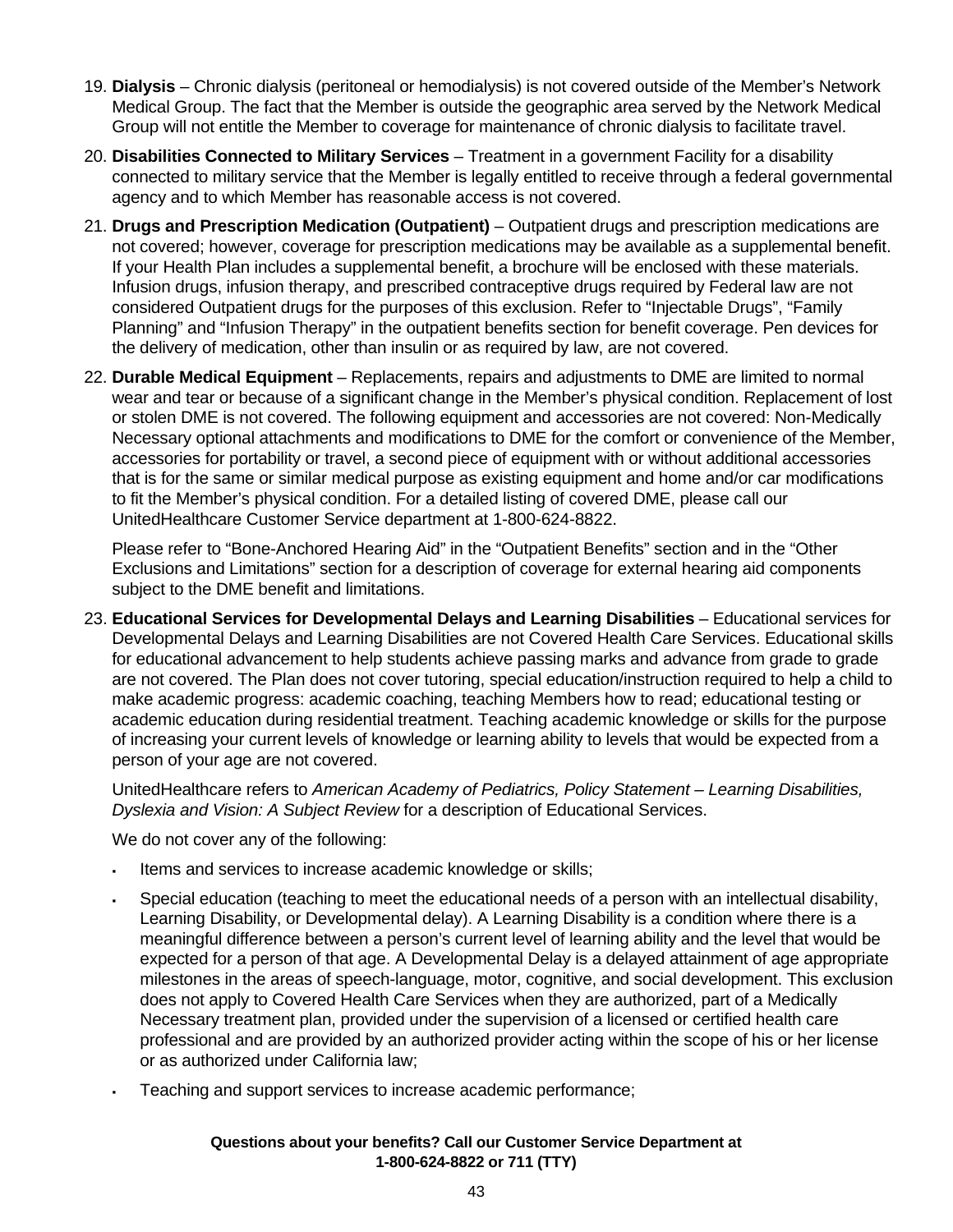- Academic coaching or tutoring for skills such as grammar, math, and time management;
- Speech training that is not Medically Necessary, and not part of an approved treatment plan, and not provided by or under the direct supervision of a Network Provider acting within the scope of his or her license under California law that is intended to address speech impediments;
- Teaching how to read, whether or not the Member has dyslexia;
- Educational testing;
- Teaching (or any other items or services related to) activities such as art, dance, horse riding, music, or swimming, or teaching you how to play. Play therapy services are covered only when they are authorized, part of a Medically Necessary treatment plan, require the supervision of a licensed physical therapist or a Qualified Autism Service Provider, and are provided by an authorized provider acting within the scope of his or her license or as authorized under California law. This exclusion does not apply to authorized Medically Necessary services to treat autism spectrum disorders or pervasive developmental disorders or any other Severe Mental Illness (SMI) or Serious Emotional Disturbances of a Child (SED).
- 24. **Elective Enhancements**  Procedures, technologies, services, drugs, devices, items, and supplies for elective, non-Medically Necessary improvements, alterations, enhancements or augmentation of appearance, skills, performance capability, physical or mental attributes, or competencies are not covered. This exclusion includes, but is not limited to, elective improvements, alterations, enhancements, augmentation, or genetic manipulation related to hair growth, aging, athletic performance, intelligence, height, weight, or cosmetic appearance.
- 25. **Enteral Feeding**  Enteral Feedings (food and formula) and the accessories and supplies are not covered. Formulas and special food products for phenylketonuria (PKU) are covered as described under the outpatient benefit captioned "Phenylketonuria (PKU) Testing and Treatment." Pumps and tubing are covered under the "DME" outpatient benefit. This exclusion does not apply to authorized Medically Necessary services to treat a Severe Mental Illness (SMI) or Serious Emotional Disturbances of a Child (SED).
- 26. **Exercise Equipment and Services**  Exercise equipment or any charges for activities, instructions or facilities normally intended or used for developing or maintaining physical fitness are not covered. This includes, but is not limited to, charges for physical fitness instructors, health clubs or gyms or home exercise equipment or swimming pools, even if ordered by a health care professional.
- 27. **Experimental and/or Investigational Procedures, Items and Treatments**  Experimental and/or investigational procedures, items and treatments are not covered unless required by an external, independent review panel as described in **Section 8** of this *Combined Evidence of Coverage and Disclosure Form*. Unless otherwise required by federal or state law, decisions as to whether a particular treatment is Experimental or Investigational and therefore not a covered benefit are determined by a UnitedHealthcare Medical Director, or his or her designee. For the purposes of this *Combined Evidence of Coverage and Disclosure Form*, procedures, studies, tests, drugs or equipment will be considered Experimental and/or Investigational if any of the following criteria/guidelines is met:
	- It cannot lawfully be marketed without the approval of the U.S. Food and Drug Administration (FDA) and such approval has not been granted at the time of its use or proposed use.
	- It is a subject of a current investigation of new drug or new device application on file with the FDA.
	- It is the subject of an ongoing clinical trial (Phase I, II or the research arm of Phase III) as defined in regulations and other official documents issued by the FDA and Department of Health and Human Services (DHHS).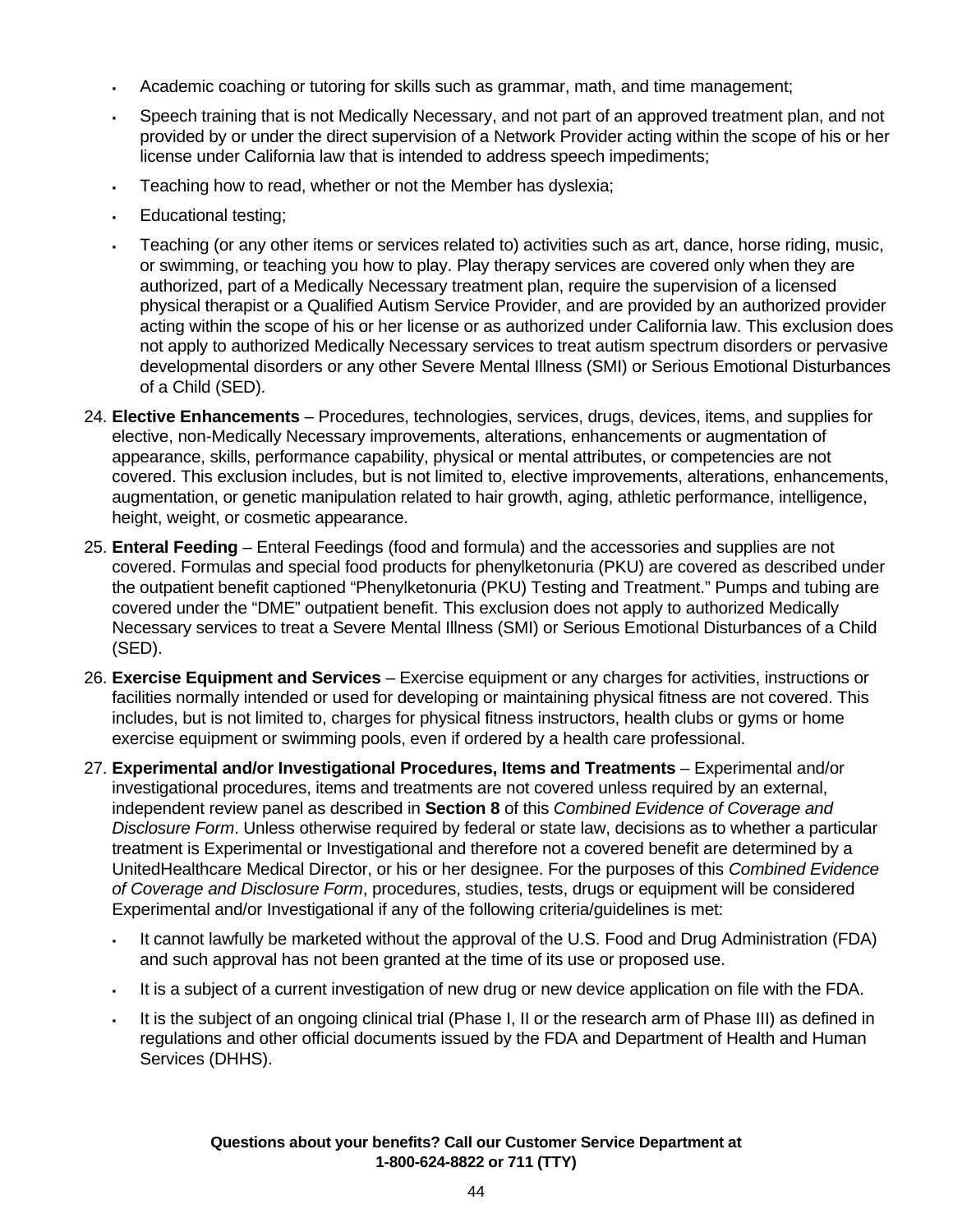- It is being provided according to a written protocol that describes among its objectives the determination of safety, efficacy, toxicity, maximum-tolerated dose or effectiveness in comparison to conventional treatments.
- Other facilities studying substantially the same drug, device, medical treatment or procedures refer to it as experimental or as a research project, a study, an invention, a test, a trial or other words of similar effect.
- The predominant opinion among experts as expressed in published, authoritative medical literature is that usage should be confined to research settings.
- It is not Experimental or Investigational itself according to the above criteria, but would not be Medically Necessary except for its use in conjunction with a drug, device or treatment that is Experimental or Investigational (e.g., lab tests or imaging ordered to evaluate the effectiveness of an Experimental therapy).

The sources of information to be relied upon by UnitedHealthcare in determining whether a particular treatment is Experimental or Investigational, and therefore not a covered benefit under this Health Plan, include, but are not limited to, the following:

- The Member's medical records;
- The protocol(s) according to which the drug, device, treatment or procedure is to be delivered;
- Any informed consent document the Member, or his or her representative, has executed or will be asked to execute, in order to receive the drug, device, treatment or procedure;
- The published authoritative medical and scientific literature regarding the drug, device, treatment or procedure;
- Expert medical opinion;
- Opinions of other agencies or review organizations, e.g., ECRI Health Technology Assessment Information Services, HAYES New Technology Summaries or MCMC Medical Ombudsman;
- Regulations and other official actions and documents issued by agencies such as the FDA, DHHS and Agency for Health Care Policy and Research (AHCPR).

 A Member with a life-threatening or seriously debilitating condition may be entitled to an expedited external, independent review of UnitedHealthcare's coverage determination regarding Experimental or Investigational therapies as described in **Section 8. Overseeing Your Health Care**, "Experimental or Investigational Treatment Decisions."

- 28. **Eyewear and Corrective Refractive Procedures**  Corrective lenses and frames, contact lenses and contact lens fitting and measurements are not covered (except for the treatment of keratoconus aphakia and aniridia, as a corneal bandage, and one pair after each cataract extraction). Surgical and laser procedures to correct or improve refractive error are not covered. (Coverage for frames and lenses may be available if the Subscriber's employer purchased a vision supplemental benefit. If your Health Plan includes a vision supplemental benefit, a brochure describing it will be enclosed with these materials.) Routine screenings for glaucoma are limited to Members who meet the medical criteria.
- 29. **Family Planning**  Family planning benefits, other than those specifically listed in the Family Planning outpatient benefit and in the *Schedule of Benefits* that accompanies this document, are not covered.
- 30. **Follow-up Care: Emergency Health Care Services or Urgently Needed Services**  Services following discharge after receipt of Emergency Health Care Services or Urgently Needed Services, including, but not limited to, treatments, procedures, x-rays, lab work, Physician visits, rehabilitation and Skilled Nursing Care, are not covered without the Network Medical Group's or UnitedHealthcare's authorization. The fact that the Member is outside the Service Area and that it is inconvenient for the Member to obtain the required services from the Network Medical Group will not entitle the Member to coverage.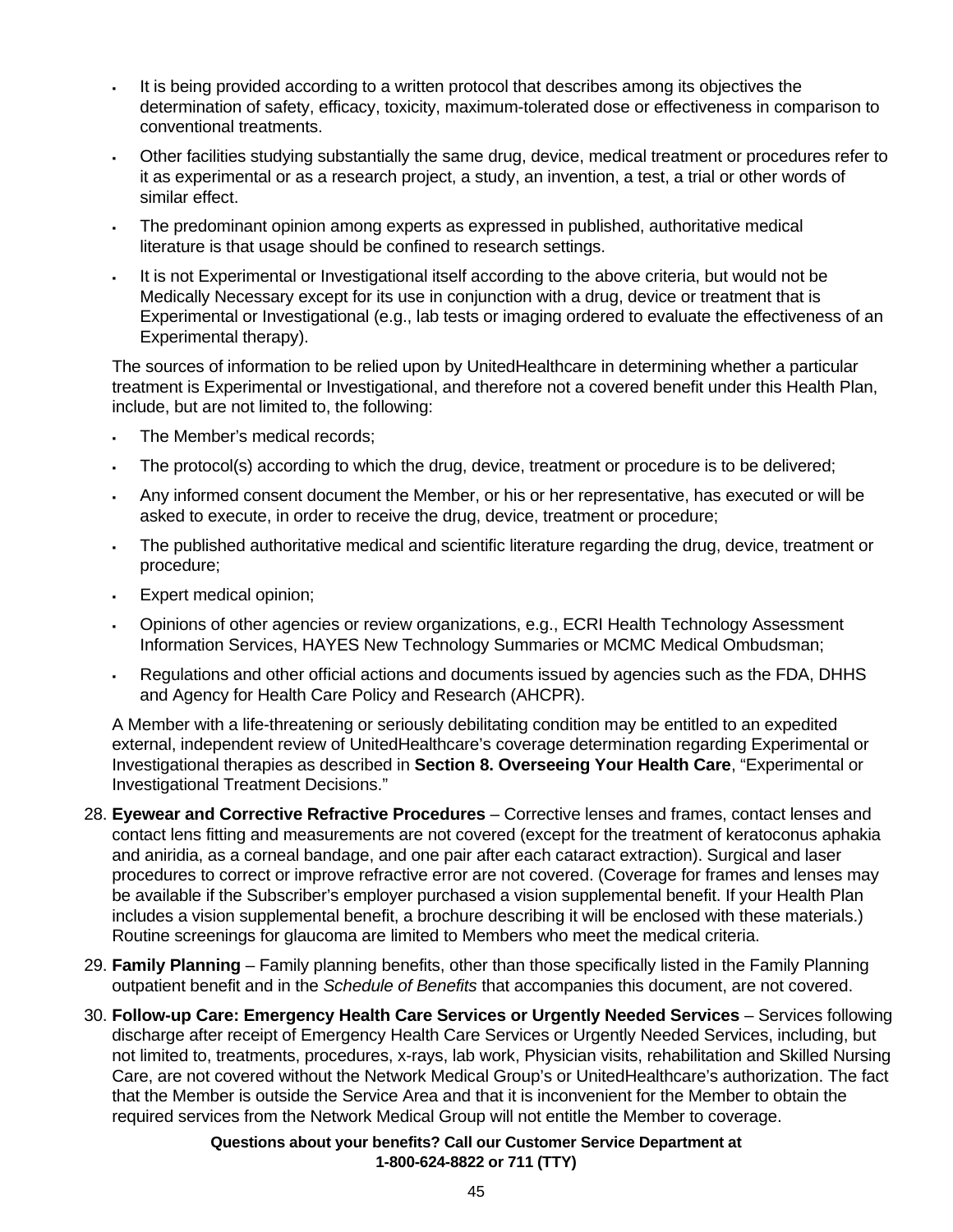- 31. **Foot Care**  Except as Medically Necessary, routine foot care, including, but not limited to, removal or reduction of corns and calluses and clipping of toenails, is not covered.
- 32. **Foot Orthotics/Footwear**  Specialized footwear, including foot orthotics and custom-made or standard orthopedic shoes is not covered, except for Members with diabetic foot disease or when an orthopedic shoe is permanently attached to a Medically Necessary orthopedic brace. (Coverage for specialized footwear for foot disfigurement may be available if the Subscriber's employer purchased a footwear supplemental benefit. If your Health Plan includes a footwear supplemental benefit, a brochure describing it will be enclosed with these materials.) Replacements, repairs and adjustments to foot orthotics are covered when Medically Necessary and authorized by the Member's Network Medical Group or UnitedHealthcare.
- 33. **Genetic Testing, Treatment or Counseling**  Non-Medically Necessary screening of newborns, children or adolescents to determine carrier status for inheritable disorders when there would not be an immediate medical benefit or when results would not be used to begin medical interventions/treatment while a newborn, a child or adolescent. Members who have no clinical evidence or family history of a genetic abnormality.

 Refer to Preventive Care Services and Maternity Care, Tests, Procedures, and Genetic Testing" in the "Outpatient Benefits section for coverage of amniocentesis and chorionic villus sampling.

34. **Government Services and Treatment** – Any services that the Member receives from a local, state or federal governmental agency are not covered, except when coverage under this Health Plan is expressly required by federal or state law or as noted below:

 **Services While Confined or Incarcerated** – Services required for injuries or illnesses experienced while under arrest, detained, imprisoned, incarcerated or confined according to federal, state or local law are not covered. However, UnitedHealthcare will reimburse Members their out-of-pocket expenses for services received while confined/incarcerated, or, if a juvenile, while detained in any Facility, if the services were provided or authorized by your PCP or Network Medical Group in agreement with the terms of this Health Plan or were Emergency Health Care Services or Urgently Needed Services. This exclusion does not restrict UnitedHealthcare's liability with respect to expenses for Covered Health Care Services solely because the expenses were incurred in a state or county hospital; however, UnitedHealthcare's liability with respect to expenses for Covered Health Care Services provided in a state hospital is limited to the rate UnitedHealthcare would pay for those Covered Health Care Services if provided by a Network Hospital.

- 35. **Hearing Aids and Hearing Devices**  Hearing aids, including repairs and replacements, are covered up to the limits described in the *Schedule of Benefits*. Replacement of a hearing aid is only covered when the condition of the device or part requires repairs that exceed the cost of a replacement hearing aid. Hearing aids or hearing devices are limited to one hearing aid (including repair or replacement) per hearing impaired ear every three years.
- 36. **Hospice Services**  Hospice services are not covered for:
	- a. Members who do not meet the definition of terminally ill. Terminal illness is defined as a medical condition resulting in a prognosis of life expectancy of one year if the disease follows its natural course.
	- b. Hospice services that are not reasonable and necessary for the management of a terminal illness (e.g., care provided in a non-certified Hospice program).

 **Note:** Hospice services provided by an Out-of-Network Hospice agency are not covered except in certain circumstances in counties in California in which there are no Network Hospice agencies and only when prior authorized and arranged by UnitedHealthcare or the Member's Network Medical Group.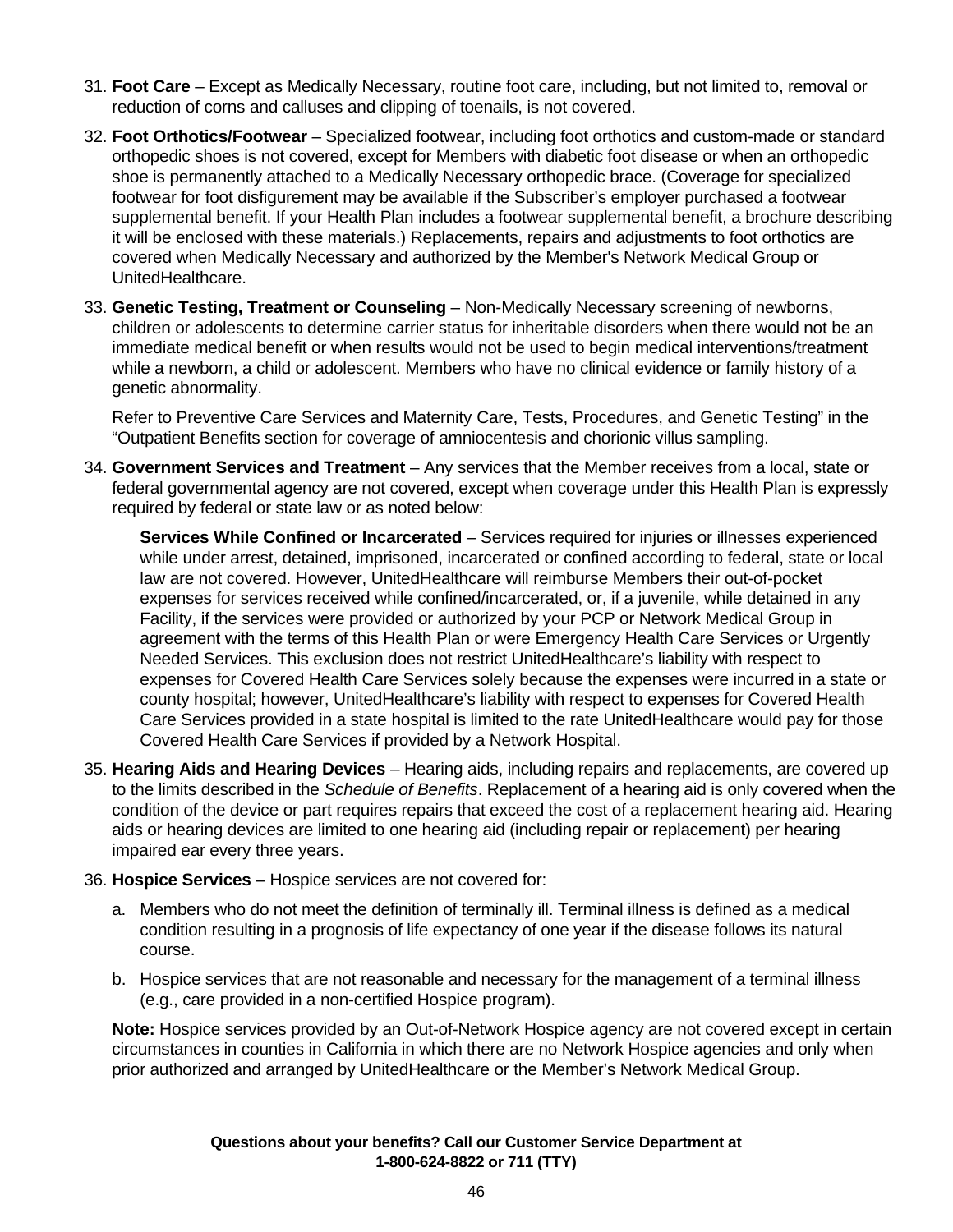- 37. **Human Growth Hormone**  Human growth hormone injections for the treatment of idiopathic short stature are covered only when determined Medically Necessary by a UnitedHealthcare Medical Director or designee.
- 38. **Immunizations**  Immunizations and vaccines solely for international travel and/or required for work, insurance, school, marriage, adoption, immigration, camp, volunteer work, licensure, certification or registration, sports or recreational activities are not covered, except as otherwise recommended by the national advisory organizations referenced in the section, "Outpatient Benefits", "Preventive Care Services." Routine boosters and immunizations must be obtained through the Member's Network Medical Group.
- 39. **Implants**  The following implants and services are not covered:
	- Surgical implantation or removal of breast implants for nonmedical reasons.
	- Replacement of breast implants when the first surgery was done for nonmedical reasons, such as for cosmetic breast augmentation mammoplasty or after cosmetic breast reduction mammoplasty.

 UnitedHealthcare will cover Medically Necessary services directly related to non-Covered Health Care Services when complications exceed routine follow-up care.

- 40. **Infertility Reversal**  Reversals of sterilization procedures are not covered.
- 41. **Infertility Services**  Infertility services are not covered unless purchased by the Subscriber's Employer Group. Please refer to your *Schedule of Benefits*. The following services are excluded under the UnitedHealthcare Health Plan: ovum transplants, ovum or ovum bank charges, except Medically Necessary iatrogenic infertility preservation, sperm or sperm bank charges and the Medical or Hospital

 Services incurred by surrogate mothers who are not UnitedHealthcare Members are not covered. Medical and Hospital Infertility Services for a Member whose fertility is impaired due to an elective sterilization, including surgery, medications and supplies, are not covered.

- 42. **Institutional Services and Supplies**  Except for skilled nursing services provided in a Skilled Nursing Facility, any services or supplies provided by a facility that is mainly a place of rest, a place for the aged, a nursing home or any similar institution, regardless of affiliation or denomination, are not covered. (Skilled nursing services are covered as described in this *Combined Evidence of Coverage and Disclosure Form* in the sections titled, "Inpatient Benefits" and "Outpatient Benefits.") Members residing in these facilities are eligible for Covered Health Care Services that are determined to be Medically Necessary by Member's Network Medical Group or UnitedHealthcare, and are provided by Member's PCP or authorized by Member's Network Medical Group or UnitedHealthcare.
- 43. **Maternity Care, Tests and Procedures**  Elective home deliveries are not covered. Educational courses or child care and/or prepared childbirth classes are not covered.
- 44. **Mental Health and Nervous Disorders**  Mental health care services are not covered except for diagnosis and treatment of Mental Disorders as described in **Section 5. Your Medical Benefits** and as defined in **Section 10. Definitions**. Educational services for Developmental Delays and Learning Disabilities are not health care services and are not covered. (For information regarding excluded Educational Services, please refer to Educational Services.)
- 45. **Non-Physician Health Care Practitioners**  This Health Plan may not cover services of all Non-Physician Health Care Practitioners except as may be Medically Necessary for the treatment of Severe Mental Illness or Serious Emotional Disturbances of a Child. Network Qualified Autism Service Providers, Network Qualified Autism Service Professionals, Network Qualified Autism Service Paraprofessionals are covered when criteria are met as authorized by your Network Medical Group or UnitedHealthcare. Treatment by other Non-Physician Health Care Practitioners other than as shown in **Section 5: Your Medical Benefits**, Outpatient Benefits may be available if purchased as a supplemental benefit. (For coverage of Mental Disorder, refer to Inpatient and Outpatient Benefits, Mental Health Care Services.)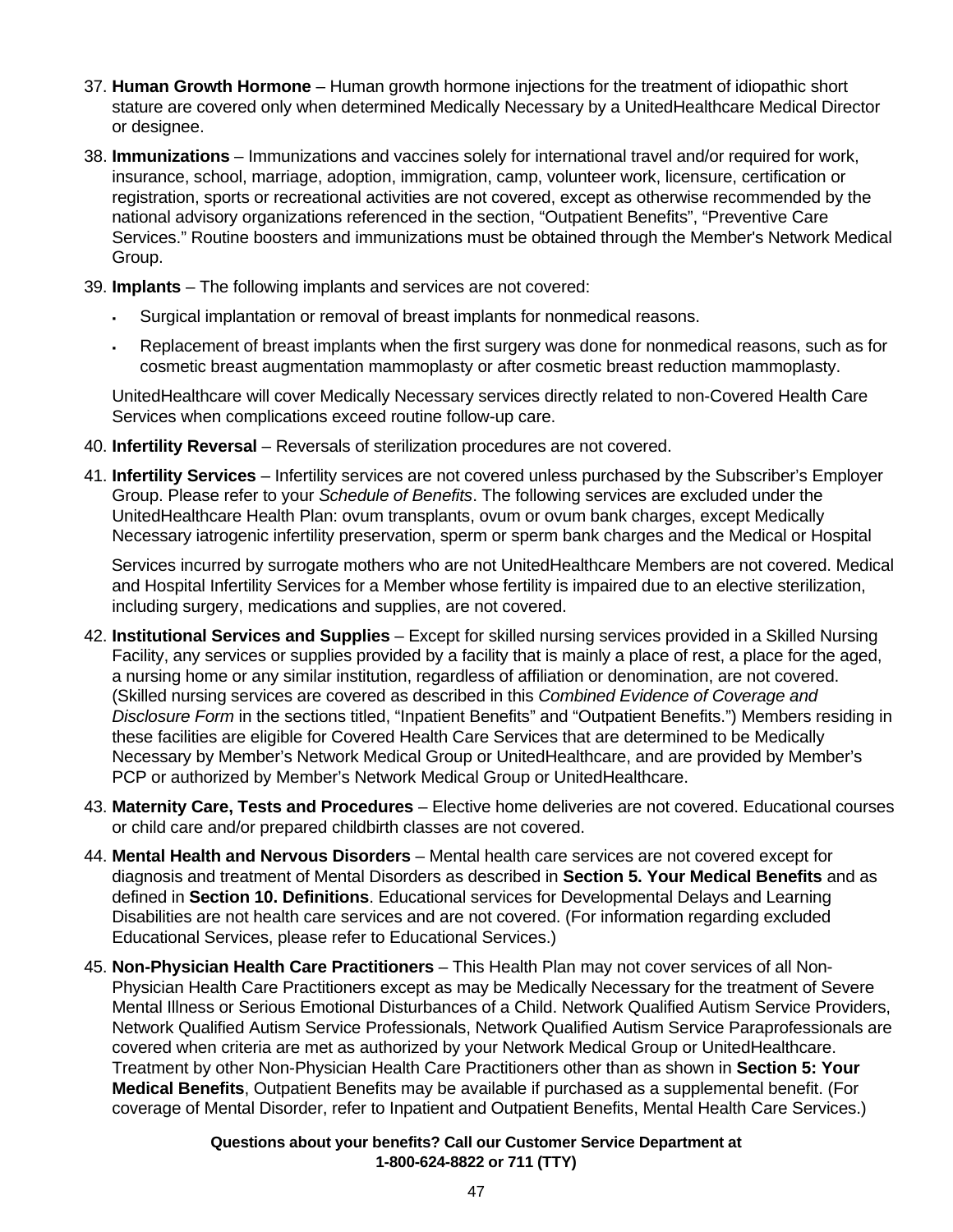- 46. **Nurse Midwife Services**  Licensed/Certified nurse-midwife services are covered only when available within the Member's Network Medical Group. Elective home deliveries are not covered.
- 47. **Nursing Services, Private Duty**  Private-Duty Nursing Services are not covered. Private-Duty Nursing Services include nursing services for recipients who require more individual and continuous care than is available from a visiting nurse or routinely provided by the nursing staff of the hospital or skilled nursing facility.
- 48. **Nutritional Supplements or Formulas**  Formulas, food, vitamins, herbs and dietary supplements are not covered, except as described under the outpatient description of Phenylketonuria (PKU) Testing and Treatment or Enteral and Parenteral Nutrition. This exclusion does not apply to authorized Medically Necessary services to treat Severe Mental Illness (SMI) or Serious Emotional Disturbances of a Child (SED).
- 49. **Off-Label Drug Use**  Off-label drug use, which means the use of a drug for a purpose that is different from the use for which the drug has been approved by the FDA, including off-label self-injectable drugs, is not covered except as follows: If the self-injectable drug is prescribed for off-label use, the drug and its administration is covered only when the following criteria are met:
	- The drug is approved by the FDA;
	- The drug is prescribed by a Network Provider for the treatment of a life-threatening condition or for a chronic and seriously debilitating condition;
	- The drug is Medically Necessary to treat the condition;
	- The drug has been recognized for treatment of the life-threatening or chronic and seriously debilitating condition by one of the following:
		- a. The American Hospital Formulary Service's Drug Information,
		- b. One of the following compendia, if recognized by the federal Centers for Medicare and Medicaid Services as part of an anticancer chemotherapeutic regimen:
			- (i) The Elsevier Gold Standard's Clinical Pharmacology;
			- (ii) The National Comprehensive Cancer Network Drug and Biologics Compendium;
			- (iii) The Thomson Micromedex DRUGDEX, or
		- c. two (2) articles from major peer reviewed medical journals that present data supporting the proposed off-label drug use or uses as generally safe and effective unless there is clear and convincing contradictory evidence presented in a major peer-reviewed medical journal.

 Nothing in this section shall prohibit UnitedHealthcare from use of a Formulary, Co-payment or Deductible, and or the use of a technology assessment panel or similar mechanism as a means for appropriately controlling the utilization of a drug that is prescribed for a use that is different than the use for which the drug has been approved for marketing by the FDA. Benefits will also include Medically Necessary Covered Health Care Services related to the administration of a drug subject to the conditions of this *Combined Evidence of Coverage and Disclosure Form* and the supplements of this document.

- 50. **Oral Surgery and Dental Services**  Dental services, including, but not limited to, crowns, fillings, dental implants, caps, dentures, braces and orthodontic procedures, are not covered except for Medically Necessary dental or orthodontic services that are an integral part of the reconstructive surgery for cleft palate procedures. Refer to "Reconstructive Surgery" procedure.
- 51. **Oral Surgery and Dental Services: Dental Treatment Anesthesia**  Dental anesthesia in a dental office or dental clinic is not covered. Professional fees of the dentist are not covered. (Please see Dental Care, Dental Appliances and Orthodontics and Dental Treatment Anesthesia.)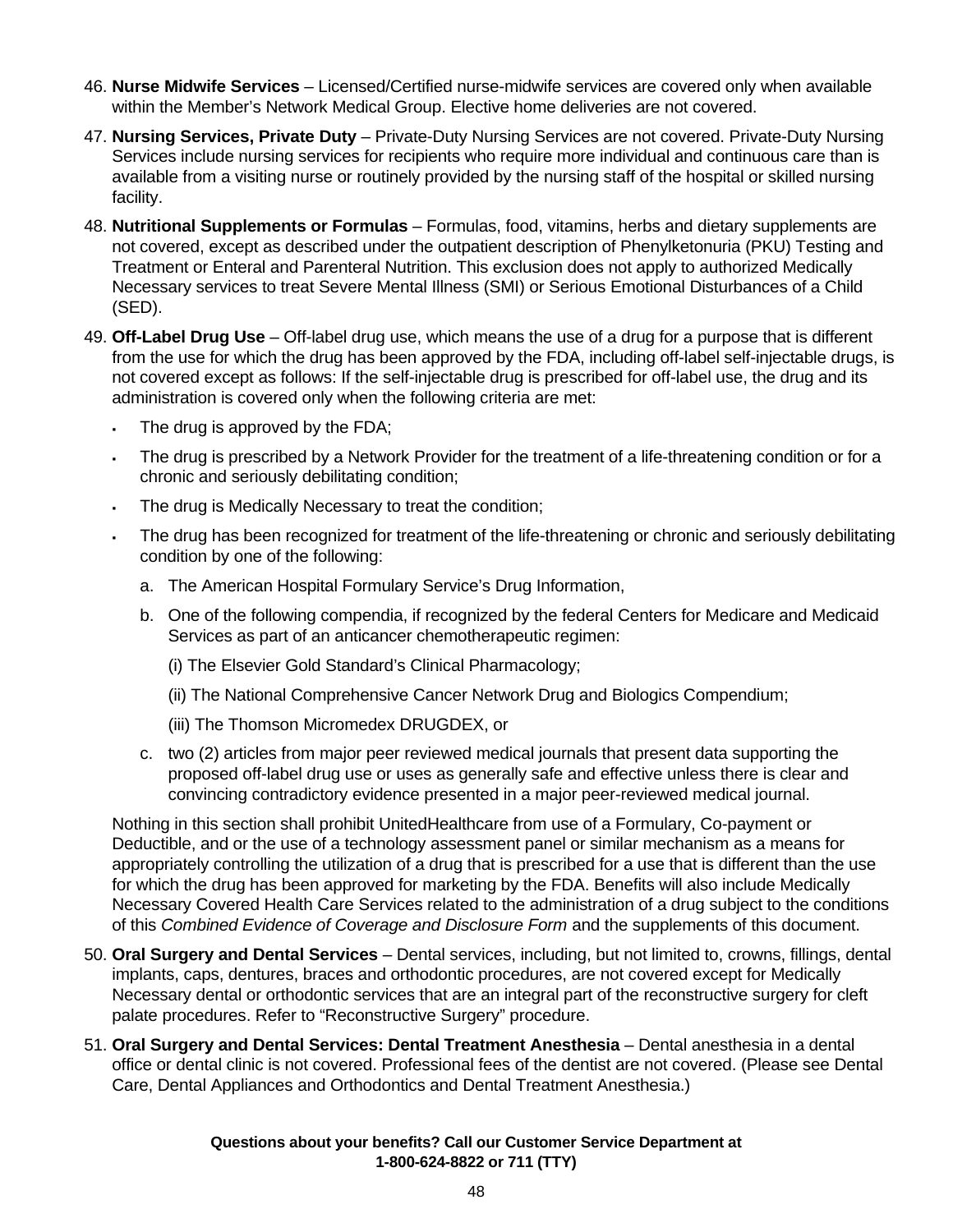- 52. **Organ Donor Services**  Medical and Hospital Services, as well as other costs of a donor or prospective donor, are only covered when the recipient is a Member. The testing of blood relatives to determine compatibility for donating organs is limited to sisters, brothers, parents and natural children. The testing for compatible unrelated donors and costs for computerized national and international searches for unrelated allogeneic bone marrow or stem cell donors take place through a registry are covered when the Member is the intended recipient. Donor searches are only covered when performed by a Provider included in the Designated Facility.
- 53. **Organ Transplants**  All organ transplants must be prior authorized by UnitedHealthcare and performed in a Designated Facility.
	- Transportation is limited to the transportation of the Member and one escort to a Designated Facility greater than 60 miles from the Member's Primary Residence as prior authorized by UnitedHealthcare. Transportation and other non-clinical expenses of the living donor are excluded and are the responsibility of the Member who is the recipient of the transplant. (See the definition for Designated Facility.)
	- Food and housing are not covered unless the Designated Facility is located more than 60 miles from the Member's Primary Residence, in which case food and housing are limited to \$125 a day to cover both the Member and escort, if any (excludes alcohol and tobacco) as prior authorized by UnitedHealthcare. Food and housing expenses are not covered for any day a Member is not receiving Medically Necessary transplant services.
	- Listing of the Member at a second Designated Facility is a covered benefit unless the Regional Organ Procurement Agency (the agency that obtains the organ) is the same for both facilities. Organ transplant listing is limited to two Designated Facilities. If the Member is listed at two facilities, UnitedHealthcare will only cover the costs related to the transplant surgical procedure (includes donor surgical procedure and services) and post-transplant services at the facility where the transplant is performed. The Member is responsible for any duplicated diagnostic costs for a transplant review incurred at the second facility. (See the definition for Regional Organ Procurement Agency under Designated Facility.)
	- Artificial heart implantation and non-human organ transplantation are considered Experimental and are therefore excluded. Please refer to the exclusion titled, Experimental and/or Investigational Procedures, Items and Treatment and to the Independent Medical Review process outlined in **Section 8**.
- 54. **Pain Management**  Pain management services are covered for the treatment of long term and acute pain only when they are received from a Network Provider and authorized by UnitedHealthcare or its designee.
- 55. **Phenylketonuria (PKU) Testing and Treatment**  Food products naturally low in protein are not covered.
- 56. **Physical or Psychological Examinations**  Physical or psychological exams for court hearings, travel, premarital, pre-adoption, employment or other non-health reasons are not covered. Court-ordered or other statutorily allowed psychological review, testing, and treatment are not covered. This exclusion does not apply to authorized Medically Necessary services to treat Severe Mental Illness (SMI) or Serious Emotional Disturbances of a Child (SED). (For a description of mental health care services, please refer to **Section 5 Your Medical Benefits** and to the behavioral health supplement to this *Combined Evidence of Coverage and Disclosure Form* for USBHPC.)
- 57. **Private Rooms and Comfort Items**  Personal or comfort items, and non-Medically Necessary private rooms during Inpatient Hospitalization are not covered.
- 58. **Prosthetics and Corrective Appliances/Non-Foot Orthotics**  Replacement of prosthetics or corrective appliances/ orthotics is covered when determined Medically Necessary by the Member's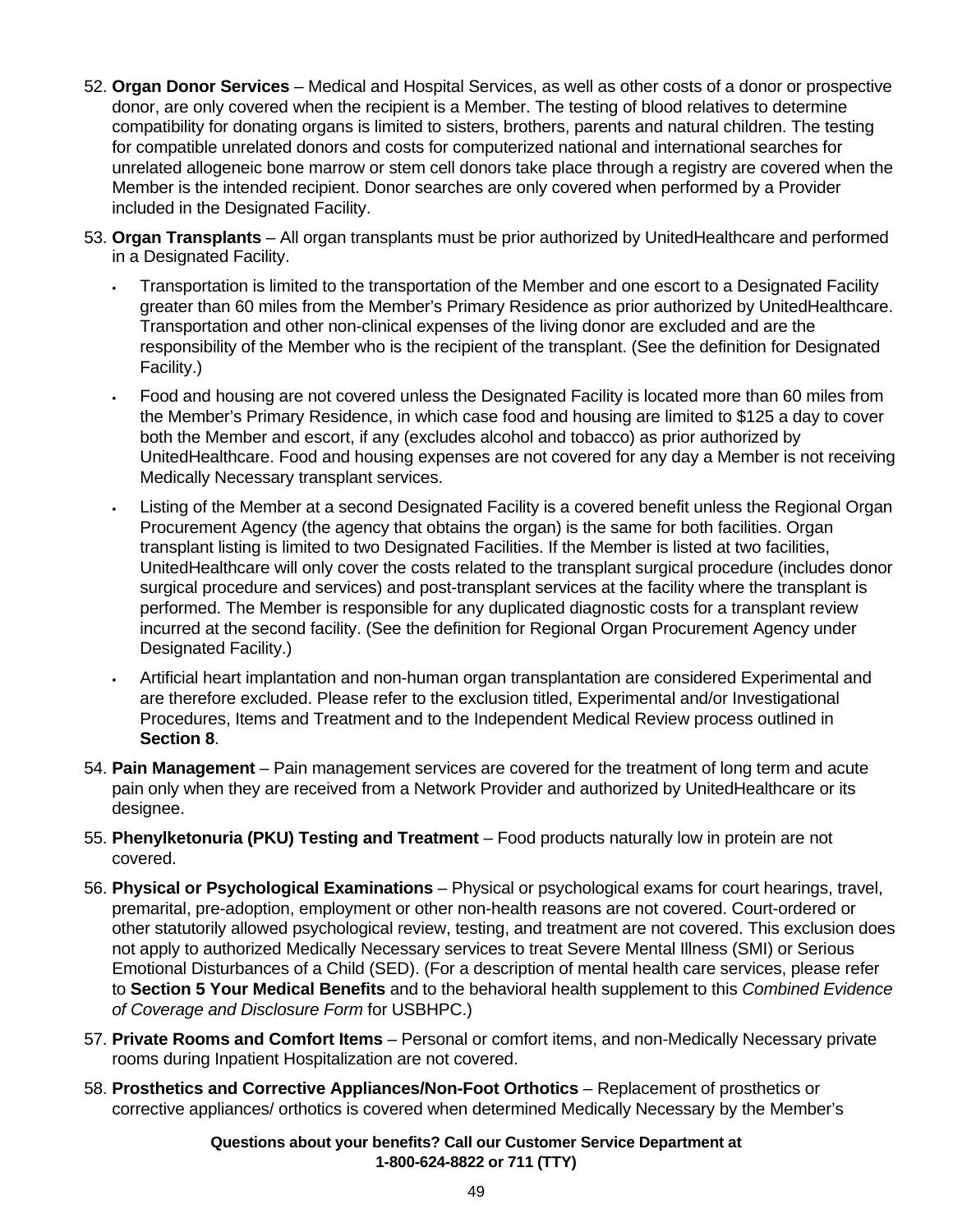Network Medical Group or UnitedHealthcare. Bionic, myoelectric, microprocessor-controlled, and computerized prosthetics are not covered. Deluxe upgrades that are not Medically Necessary are not covered. For a detailed listing of covered DME and prosthetics and corrective appliances, please call our Customer Service department at 1-800-624-8822.

- 59. **Pulmonary Rehabilitation Programs**  Pulmonary rehabilitation programs are covered only when determined to be Medically Necessary by a UnitedHealthcare Medical Director or designee.
- 60. **Reconstructive Surgery**  Reconstructive surgeries are not covered under the following circumstances:
	- When there is another more appropriate surgical procedure that has been offered to the Member; or
	- When only a minimal improvement in the Member's appearance is expected to be achieved.

 Prior authorizations for proposed reconstructive surgeries will be reviewed by Physicians specializing in such reconstructive surgery who are competent to evaluate the specific clinical issues involved in the care requested.

- 61. **Recreational, Lifestyle, or Hypnotic Services**  Recreational, lifestyle, or hypnotic services, and related testing are not covered except as provided in this paragraph. Recreational therapy services are only covered when they are authorized, part of a Medically Necessary treatment plan, provided by an authorized provider who is a registered physical, speech or occupational therapist or a health care professional under the supervision of a licensed physical therapist acting within the scope of his or her license or as authorized under California law or as Medically Necessary for the treatment of Severe Mental Illness or Serious Emotional Disturbances of a Child. See "Inpatient Rehabilitation Care" under "Inpatient Benefits" and Outpatient Medical Rehabilitation and Habilitation Therapy under "Outpatient Benefits" for an explanation of coverage of physical, occupational and speech therapy.
- 62. **Rehabilitation Services and Therapy**  Rehabilitation services and therapy will be provided only as Medically Necessary and are provided by an authorized provider acting within the scope of his or her license or as authorized under California law and are either limited or not covered as listed below. This exclusion does not apply to authorized Medically Necessary services to treat Severe Mental Illness (SMI) or Serious Emotional Disturbances of a Child (SED).
	- **Speech, occupational or physical therapy are not covered when medical or mental health** documentation does not support the Medical Necessity because of the Member's inability to progress toward the treatment plan goals or when a Member has already met the treatment goals.
	- Cognitive Habilitation and Rehabilitation Therapy is limited to neuropsychological testing by a Provider acting within the scope of his or her license or as authorized under California law and the Medically Necessary treatment of functional deficits due to a traumatic brain injury or cerebral vascular insult or when provided as part of an authorized autism behavioral health treatment plan. This benefit is limited to outpatient habilitation and rehabilitation limitation, if any and inpatient only when a Member also meets criteria for inpatient medical rehabilitation and Habilitative Services.
	- Developmental Testing beyond the first diagnosis is limited to Medically Necessary testing for medical conditions, pervasive developmental disorders and autism.
	- Exercise programs are only covered when they are part of an authorized treatment plan and require the supervision of a licensed physical therapist and are provided by an authorized provider acting within his or her license or as authorized under California law.
	- Activities that are solely recreational, social or for general fitness, such as gyms and dancing classes, are not covered.
	- Aquatic/pool therapy is not covered unless it is part of an authorized treatment plan and is provided by a licensed physical therapist who is a Network Provider acting within the scope of his or her license or as authorized under California law.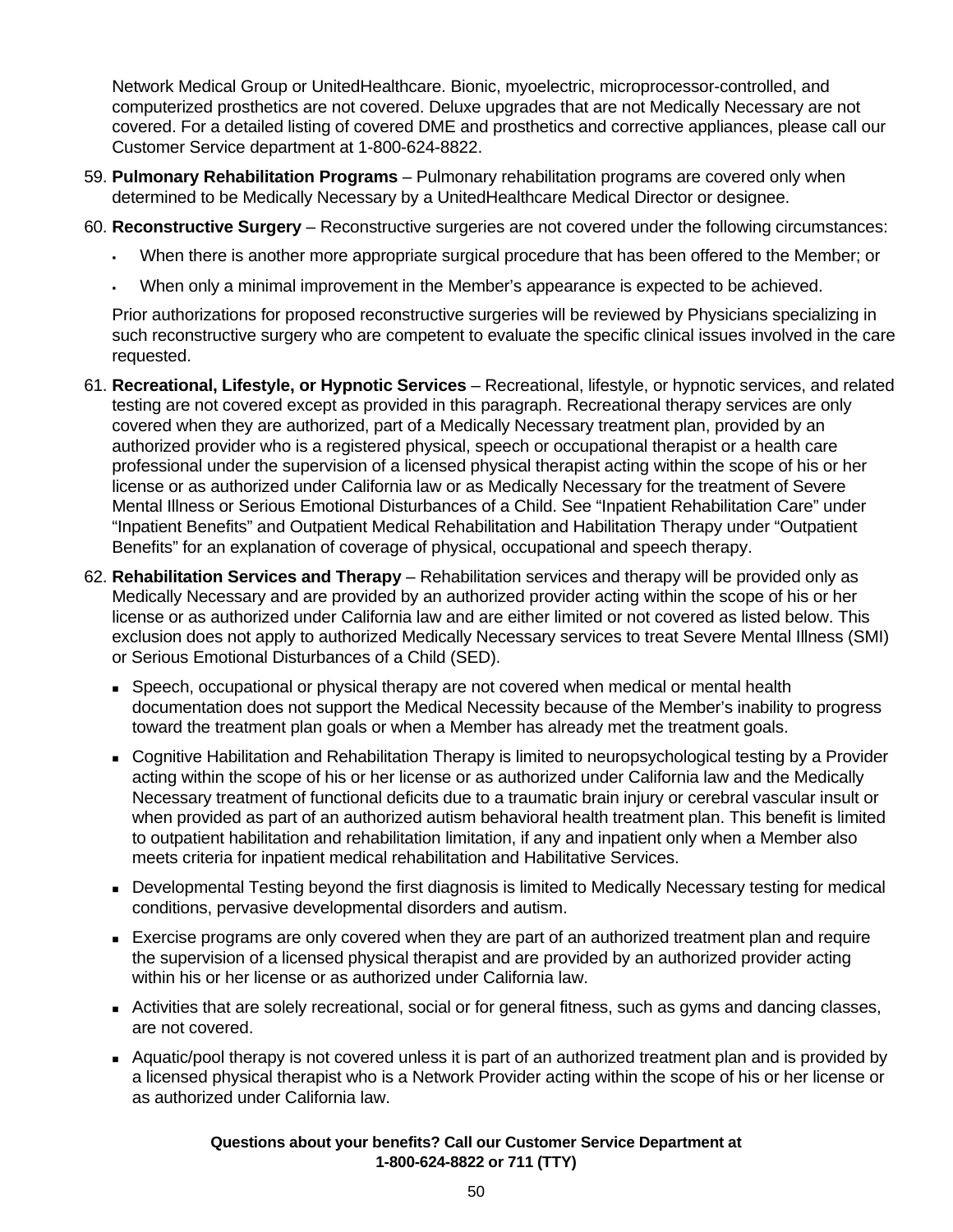Massage therapy is not covered except if it is part of a physical therapy treatment plan and covered under Inpatient Hospital, Outpatient Services, Home Health Care, Hospice Services, or Skilled Nursing Care in this Evidence of Coverage.

The following Rehabilitation Services, special evaluations and therapies are not covered:

- Biofeedback (except when Medically Necessary for the treatment of urinary incontinence, fecal incontinence or constipation for Members with organic neuromuscular impairment when part of an authorized treatment plan.)
- Cognitive Behavioral Therapy, unless Medically Necessary and provided by a Network Provider acting within the scope of his or her license or as authorized under California law.
- **Hypnotherapy**
- Psychological and Neuropsychological Testing unless Medically Necessary to diagnose and treat an illness, including Mental Disorders or injury.
- **Vocational Habilitation and Rehabilitation.**

(Please refer to **Section 10** for definitions of capitalized terms.)

- 63. **Reproduction Services**  including, but not limited to: sperm preservation in advance of hormone treatment or gender dysphoria surgery, cryopreservation of the fertilized embryos, oocyte preservation, surrogate parenting, donor eggs, donor sperm and host uterus.
- 64. **Respite Care**  Respite care is not covered, unless part of an authorized Hospice plan and is needed to relieve the primary caregiver in a Member's residence. Respite care is covered only on an occasional basis, not to exceed five consecutive days at a time.
- 65. **Reversal of genital surgery or reversal of surgery**  Reversal of genital surgery or reversal of surgery to revise secondary sex characteristics is not covered.
- 66. **Routine Laboratory Testing Out-of-Area**  Routine laboratory tests are not a covered benefit while the Member is outside of the geographic area served by the Member's Network Medical Group. Although it may be Medically Necessary, out-of-area routine laboratory testing is not considered an Urgently Needed Service because it is not unforeseen and is not considered an Emergency Health Care Service.
- 67. **Sexual Dysfunction or Inadequacy Medications**  Sexual dysfunction or inadequacy medications/drugs, procedures, services, and supplies, including penile implants/prosthesis except testosterone injections for documented low testosterone levels are not covered.
- 68. **Sperm preservation in advance of hormone treatment or gender surgery**
- 69. **Substance-Related and Addictive Disorder** Services Substance-Related and Addictive Disorder Services are not covered unless purchased by the subscriber's employer as a supplemental benefit. See **Section 5. Your Medical Benefits**, for a description of coverage, if any.
- 70. **Surgical or cross-gender hormone treatment for Members under 18 years of age is reviewed on a case-by-case basis by UnitedHealthcare.**
- 71. **Surgical treatment not prior authorized by UnitedHealthcare or designee**
- 72. **Surrogacy**  Infertility and maternity services for non-Members are not covered.
- 73. **Third-Party Liability**  Expenses incurred due to liable third parties are not covered, as described in the section, UnitedHealthcare's Right to the Repayment of a Debt as a Charge Against Recoveries From Third Parties Liable for a Member's Health Care Expenses.
- 74. **Transportation** Transportation is not a covered benefit except for ambulance transportation as defined in this Combined Evidence of Coverage and Disclosure Form.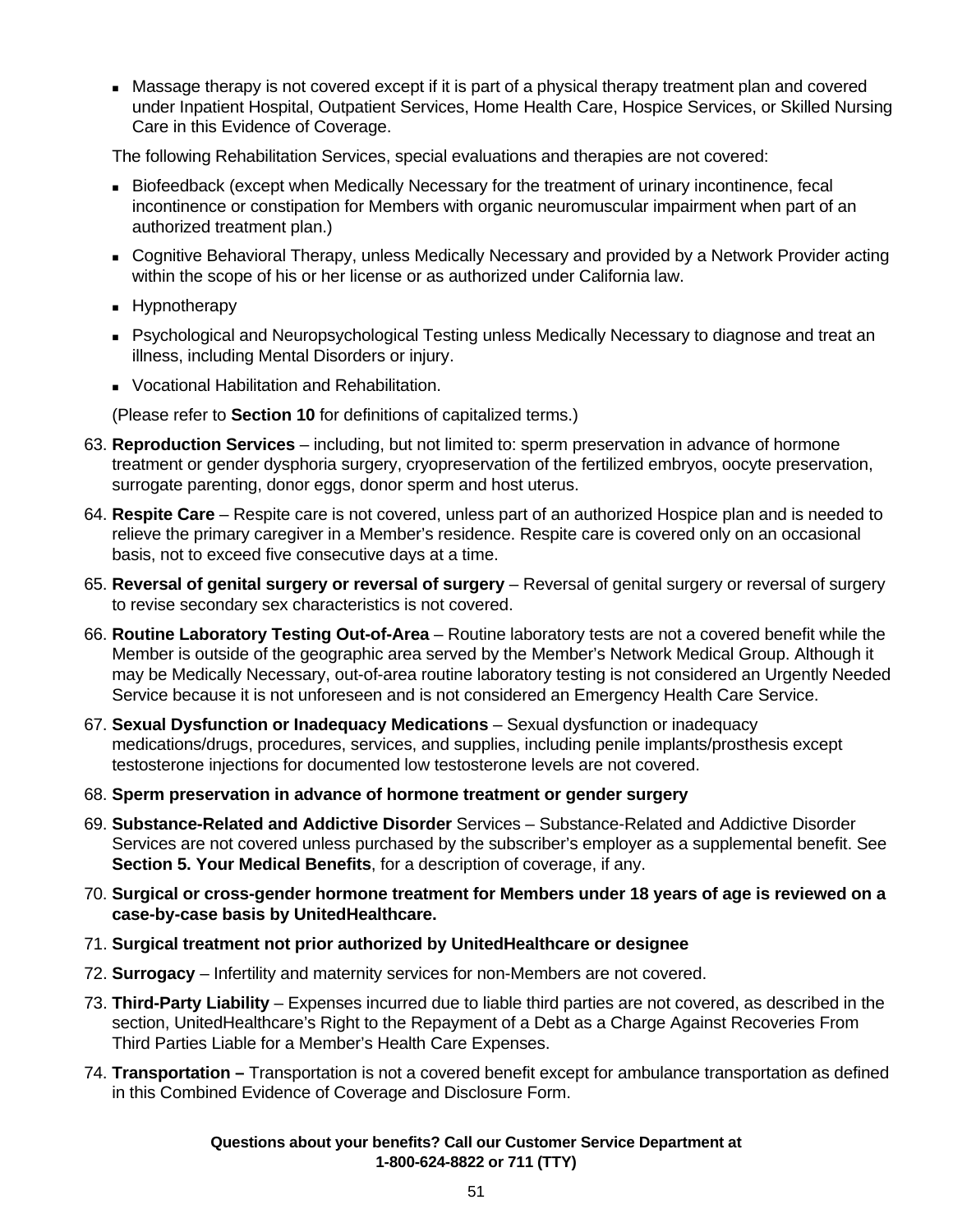Also see Organ Transplants listed in Other Exclusions and Limitations. Additionally, you can refer to the Benefit Interpretation Policy Manual as to transportation relating to Gender Dysphoria.

- 75. **Treatment received outside the United States –** Surgery or non-surgical treatment for gender dysphoria performed outside of the United States is not covered.
- 76. **Vision Care**  See "Eyewear and Corrective Refractive Procedures" listed in "Other Exclusions and Limitations."
- 77. **Vision Training**  Vision therapy rehabilitation and ocular training programs (orthoptics) are not covered.
- 78. **Visual Aids** Visual aids are not covered, except as shown under the outpatient benefit for Diabetic Self-Management Items. Electronic and non-electronic magnification devices are not covered. (Coverage for frames and lenses may be available if the Subscriber's employer purchased a vision supplemental benefit.)
- 79. **Weight Alteration Programs (Inpatient or Outpatient)**  Weight loss or weight gain programs are not covered except as noted in this paragraph. These programs include, but are not limited to, dietary reviews, counseling, exercise, behavioral modification, food and food supplements, vitamins and other nutritional supplements. Also excluded are non-authorized weight loss program laboratory tests related to monitoring weight loss or weight gain, except as described under inpatient benefits Morbid Obesity (Surgical Treatment). This exclusion does not apply to authorized Medically Necessary services to treat Severe Mental Illness (SMI) or Serious Emotional Disturbances of a Child (SED). For further information on benefits, please refer to **Section 5: Your Medical Benefits** and to the behavioral health supplement of your *Combined Evidence of Coverage and Disclosure Form* for USBHPC under Mental Disorders to treat SMI/ SED conditions.

 For all adults, the United States Preventive Services Task Force recommends screening for obesity. Providers should offer or refer patients with a body mass index of 30 kg/m2 or higher to intensive, multicomponent behavioral interventions. Services performed in a Network Physician's office are described under Preventive Care Services in **Section 5: Your Medical Benefits**.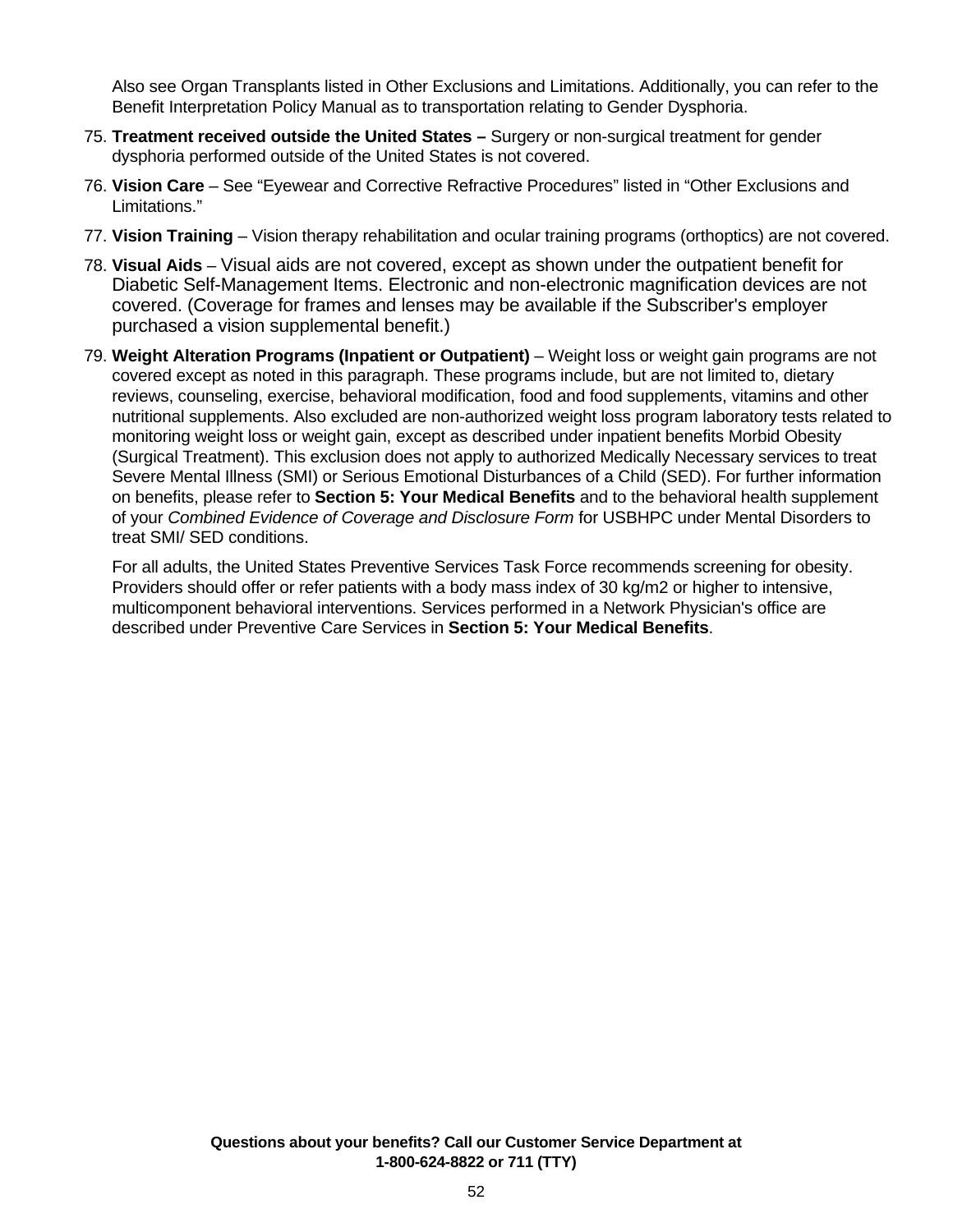# **SECTION 6. PAYMENT RESPONSIBILITY**

- **What are Premiums and Co-payments**
- **What to Do if You Get a Bill**
- **Coordinating Benefits**
- **Medicare Eligibility**
- **Workers' Compensation Eligibility**
- **Other Benefit Coordination Issues**

This section explains these and other health care expenses. It also explains your responsibilities when you are eligible for Medicare or workers' compensation coverage and when UnitedHealthcare needs to coordinate your benefits with another plan.

# **What are Premiums?**

Premiums are fees an Employer Group pays to cover the basic costs of your health care package. An Employer Group usually pays these Premiums on a monthly basis. Often the Subscriber shares the cost of these Premiums with deductions from his or her salary.

If you are the Subscriber, you should already know if you are contributing to your Premium payment; if you are not sure, contact your Employer Group's health benefits representative. He or she will know if you are contributing to your Premium, as well as the amount, method and frequency of this contribution.

# **What are Co-payments?**

You may be responsible for paying a charge when you receive a Covered Health Care Service. This charge is called a Co-payment and is outlined in your *Schedule of Benefits*. If you review your *Schedule of Benefits*, you will see that the amount of the Co-payment depends on the service, as well as the Provider from whom you choose to receive your care.

**For HSAs only:** If you intend to use this Health Plan with a Health Savings Account (HSA), you must open an HSA with a financial institution qualified under applicable federal law and Internal Revenue Service Rules. Please seek professional guidance from your tax or financial advisor.

# **What is a Calendar Year Deductible?**

The Calendar Year Deductible is the amount incurred for a Covered Health Care Service that you are responsible for paying each Calendar Year before benefits are payable under the *Combined Evidence of Coverage and Disclosure Form*. The amounts applied towards the Calendar Year Deductible are based upon the Health Plan's contracted rate. The Deductible is waived for certain Covered Health Care Services. Please refer to the *Schedule of Benefits* for detailed information on the Deductible amount and Covered Health Care Services subject to the Deductible. If your coverage includes a Deductible, we will not cover certain services until you meet the Deductible each Calendar Year. The Calendar Year Deductible is in addition to any Co-payment responsibility. The Calendar Year Deductible applies to the Annual Out of Pocket Limit. If you feel you have surpassed your annual Deductible amount, you may submit all of your health care receipts for Covered Health Care Services that are subject to the Deductible to the address provided below along with a letter of explanation.

# **Individual/Family Deductible**

When the amount incurred for Covered Health Care Services for all Family Members accrue to the amount indicated on the *Schedule of Benefits*, no additional Calendar Year Deductible will apply to the other Family Members for the rest of that Calendar Year.

All Health Plans have an Embedded Individual/Family Deductible.: The individual deductible is embedded in the family deductible. When an individual Member of a family unit satisfies the Individual Deductible for the Calendar Year, no further Deductible will be required for that individual Member for the remainder of the Calendar Year.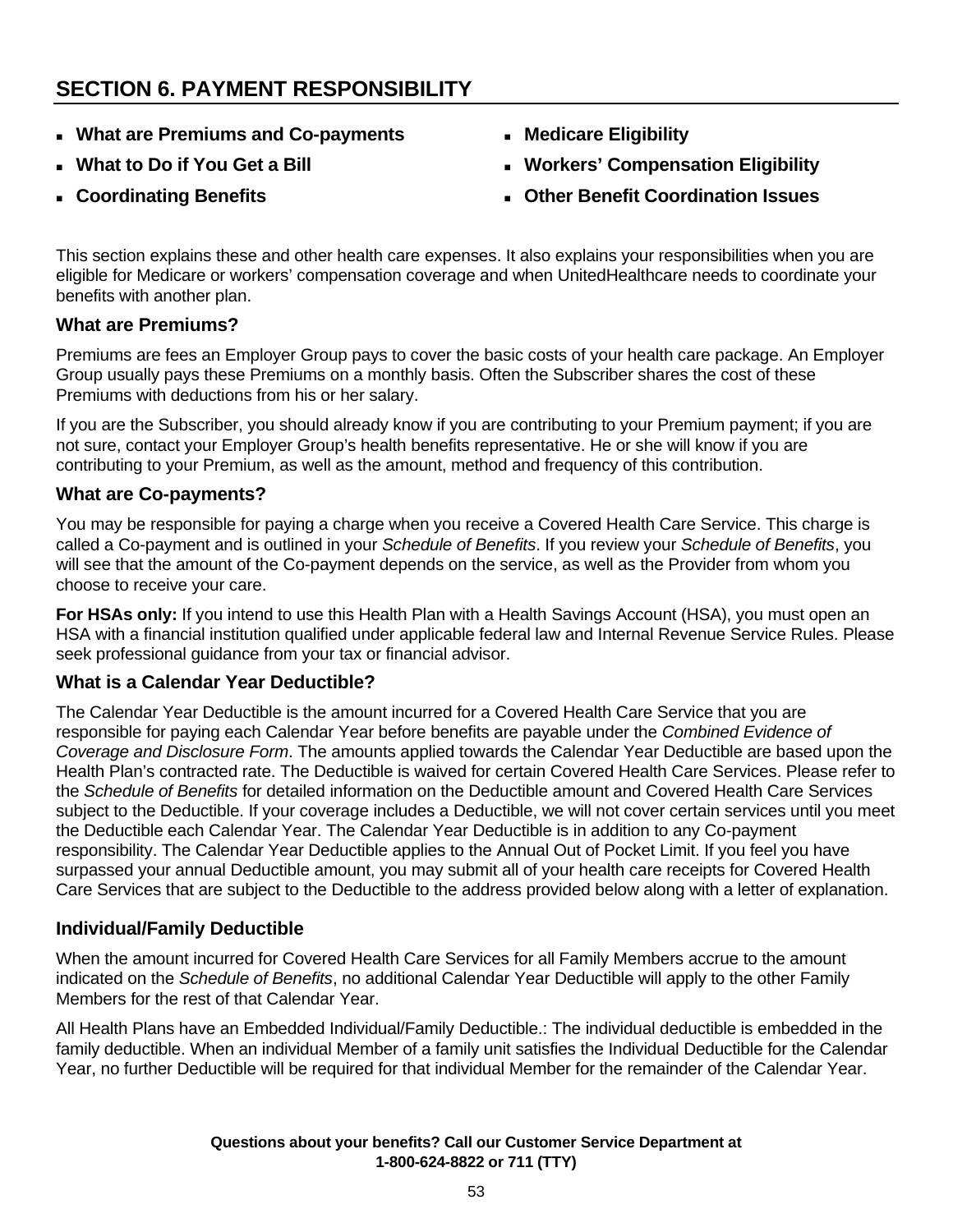The remaining family Members will continue to pay full Member charges for services that are subject to the deductible until the Member satisfies the Individual Deductible or until the family, as a whole, meets the Family Deductible.

# **Annual Co-payment Limit**

For certain Covered Health Care Services, there is a limit placed on the total amount you pay for Co-payments during a calendar year. This limit is called your Annual Co-payment Limit, and when you reach it, for the remainder of the calendar year, you will not pay any additional Co-payments for these Covered Health Care Services. Co-payments paid for certain Covered Health Care Services are not applicable to a Member's Annual Co-payment Limit; these services are shown in the *Schedule of Benefits*.

When an individual Member meets the Annual Co-payment Limit, no further Co-payments are required for the year for that individual.

**Note:** Co-payments for certain types of Covered Health Care Services do not apply toward the Out-of-Pocket Limit and will require a Co-payment even after the Out-of-Pocket Limit has been met. The Annual Out-of-Pocket Limit includes Co-payments for UnitedHealthcare benefits including behavioral health, prescription drugs and, if purchased, acupuncture benefits. It does not include standalone, separate and independent Dental, Vision and Chiropractic benefit plans offered to groups.

# **What If You Get a Bill?**

If you are billed for a Covered Health Care Service provided or authorized by your PCP or Network Medical Group or if you receive a bill for Emergency or Urgently Needed Services, you should do the following:

- 1. Call the Provider, then let them know you have received a bill in error and you will be forwarding the bill to UnitedHealthcare.
- 2. Give the Provider your UnitedHealthcare Health Plan information, including your name and UnitedHealthcare Member number.
- 3. Forward the bill to:

UnitedHealthcare of California Claims Department P.O. Box 30968 Salt Lake City, UT 84130-0968

Include your name, your UnitedHealthcare Health Plan ID number and a brief note that indicates you believe the bill is for a Covered Health Care Service. The note should also include the date of service, the nature of the service and the name of the Provider who authorized your care. No claim form is required. If you need additional help, call our Customer Service department.

**Please Note:** Your Provider will bill you for services that are not covered by UnitedHealthcare or have not been properly authorized. You may also receive a bill if you have exceeded UnitedHealthcare's coverage limit for a benefit.

# **What is a** *Schedule of Benefits***?**

Your *Schedule of Benefits* is printed separately from this document and lists the Covered Health Care Services unique to your Health Plan. It also includes your Co-payments/Deductibles, as well as the Annual Co-payment Limit and other important information. If you need help understanding your *Schedule of Benefits*, or need a new copy, please call our Customer Service department.

# **Bills From Out-of-Network Providers**

If you receive a bill for a Covered Health Care Service from a Physician who is not one of our Network Providers, and the service was prior authorized and you have not exceeded any applicable benefit limits, UnitedHealthcare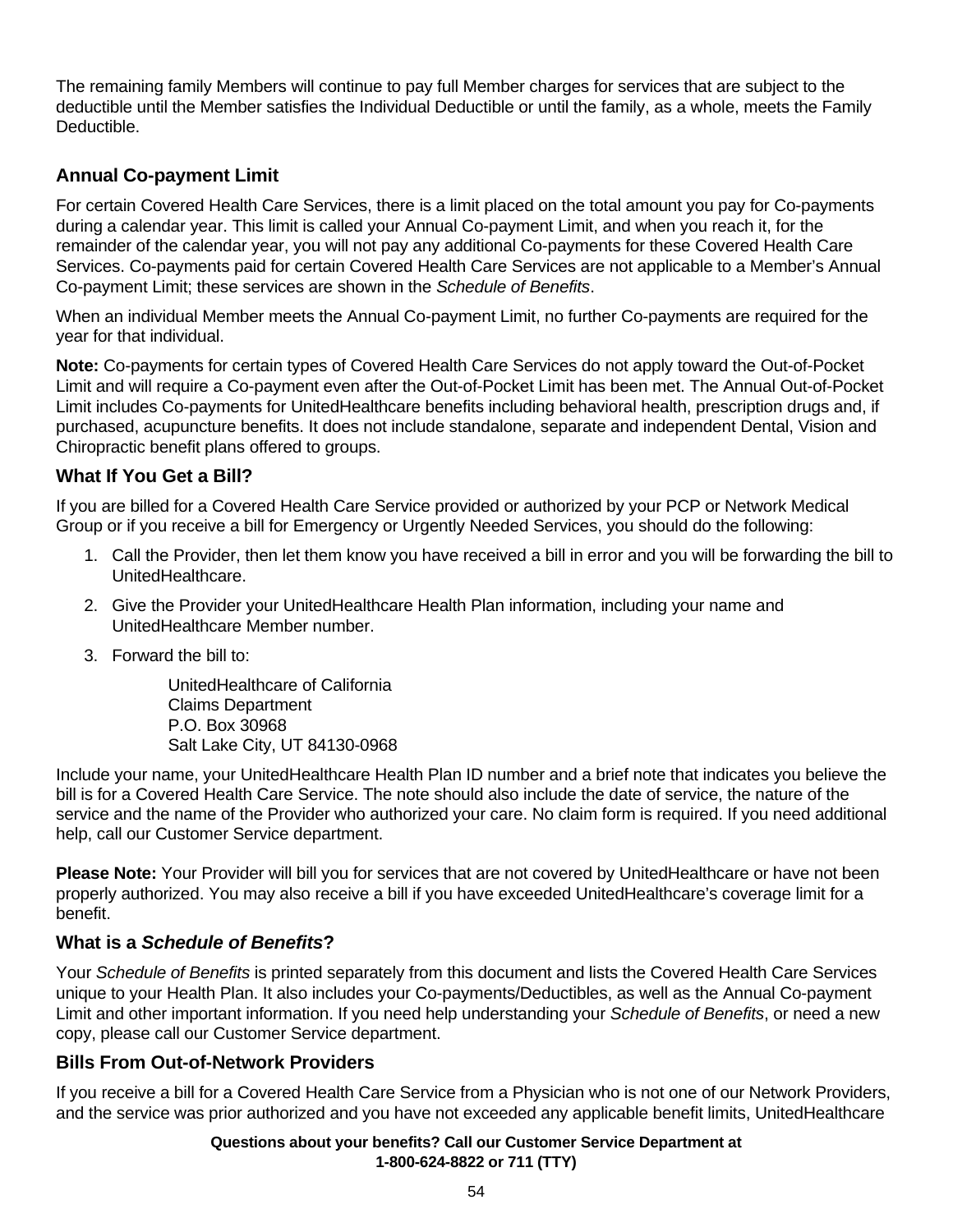will pay for the service, less the applicable Co-payment/Deductible. (Prior authorization is not required for Emergency Health Care Services and Urgently Needed Services. See **Section 3. Emergency Health Care and Urgently Needed Services**.) Out-of-Network Providers may not send you a bill for Emergency Health Care Services. You are only required to pay the Co-payment/Deductible amount shown in your *Schedule of Benefits*. You may also submit a bill to us if an Out-of-Network Provider has refused payment directly from UnitedHealthcare.

If you receive Covered Health Care Services in a Network contracting health care facility but from an Out-of-Network individual health professional, you are only required to pay the Co-payment/Deductible amount specified in your Schedule of Benefits. A Network "contracting health facility" includes, but not limited to, a licensed hospital; ambulatory surgery center or other outpatient setting, lab, radiology or imaging center. You should not be billed more than the amounts shown on your Schedule of Benefits.

You should file a claim within 90 days, or as soon as reasonably possible, of receiving any services and related supplies. Forward the bill to:

UnitedHealthcare of California Claims Department P.O. Box 30968 Salt Lake City, UT 84130-0968

Include your name, UnitedHealthcare Health Plan ID number and a brief note that indicates your belief that you have been billed for a Covered Health Care Service. The note should also include the date of service, the nature of the service and the name of the Provider who authorized your care. No claim form is required.

UnitedHealthcare will make a determination within 30 working days from the date UnitedHealthcare receives a claim containing all information reasonably needed to decide the claim. UnitedHealthcare will not pay any claim that is filed more than 180 calendar days from the date the services or supplies were provided. UnitedHealthcare also will not pay for excluded services or supplies unless authorized by your PCP, your Network Medical Group or directly by UnitedHealthcare.

Any payment assumes you have not exceeded your benefit limits. If you have reached or exceeded any applicable benefit limit, these bills will be your responsibility.

# **How Do You Avoid Unnecessary Bills?**

Always obtain your care under our direction, your Network Medical Group, or your PCP. By doing this, you only will be responsible for paying any related Co-payments and for charges in excess of your benefit limitations. Except for Emergency Health Care Services or Urgently Needed Services, if you receive services not authorized by UnitedHealthcare or your Network Medical Group, you may be responsible for payment. This is also true if you receive any services not covered by your Health Plan. (Services not covered by your Health Plan are included in **Section 5. Your Medical Benefits**.)

# **Your Billing Protection**

All our Members have rights that protect them from being charged for Covered Health Care Services in the event a Network Medical Group does not pay a Provider, a Provider becomes insolvent, or a Provider breaches its contract with UnitedHealthcare. In none of these instances may the Network Provider send you a bill, charge you, or have any other recourse against you for a Covered Health Care Service. However, this provision does not prohibit the collection of Co-payment/Deductible amounts as outlined in the *Schedule of Benefits*.

In the event of a Provider's insolvency, UnitedHealthcare will continue to arrange for your benefits. If for any reason UnitedHealthcare is unable to pay for a Covered Health Care Service on your behalf (for instance, in the

unlikely event of UnitedHealthcare's insolvency or a natural disaster), you are not responsible for paying any bills as long as you received proper authorization from your UnitedHealthcare Network Provider. You may, however, be responsible for any properly authorized Covered Health Care Services from an Out-of-Network Provider or Emergency Health Care Services or Urgently Needed Services from an Out-of-Network Provider.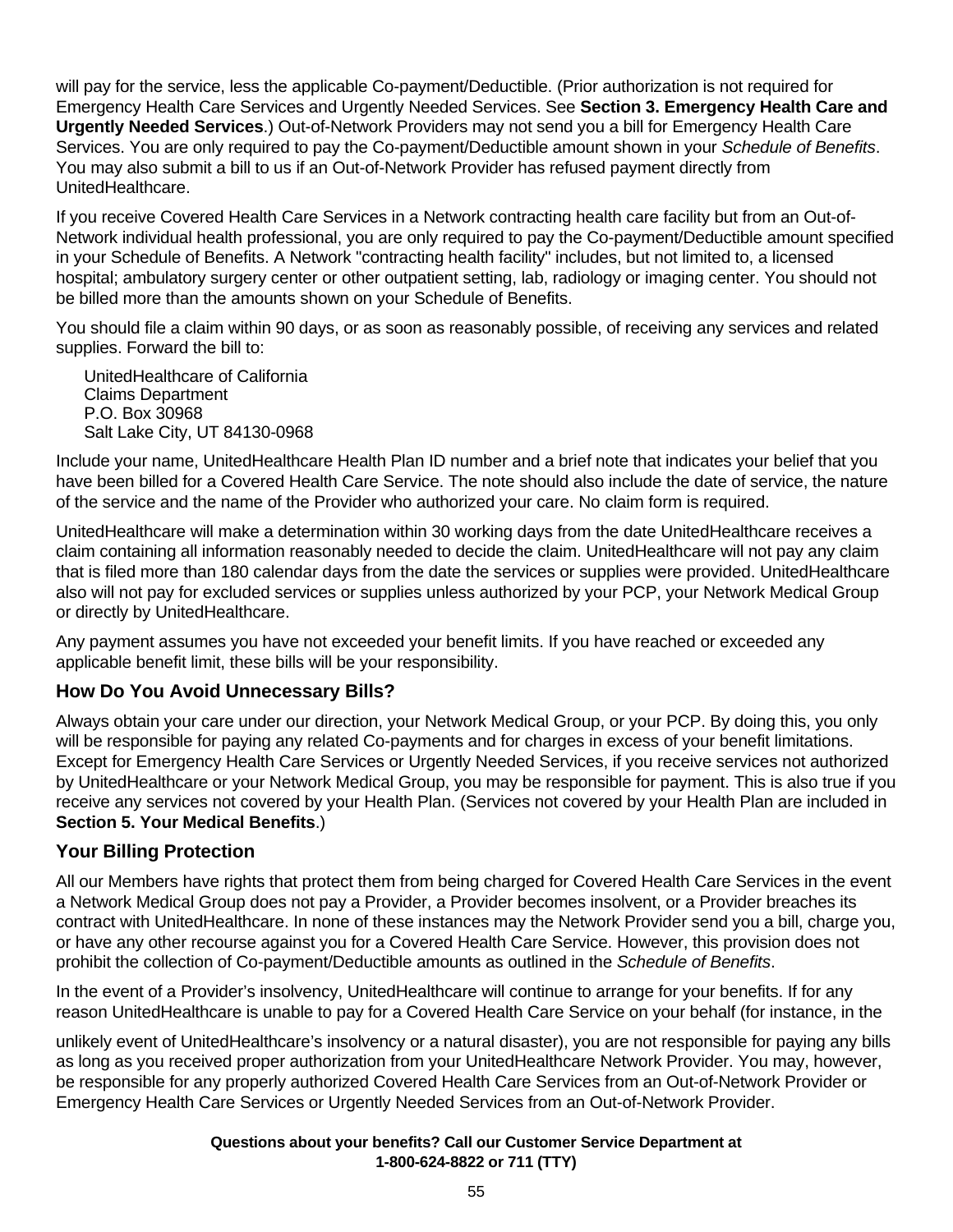**Note:** If you receive a bill because an Out-of-Network Provider refused to accept payment from UnitedHealthcare, you may not be billed for authorized services for anything except your Copayments/Deductibles. Please call Customer Services for assistance or submit a claim for reimbursement. See above: Bills From Out-of-Network Providers.

# **Coordination of Benefits**

Coordination of Benefits (COB) is a process, regulated by law, which determines the financial responsibility for payment when a person has group health care coverage under more than one plan. "Plan" is defined below. COB is designed to provide maximum coverage for medical and Hospital Services at the lowest cost by avoiding excessive or duplicate payments.

The objective of COB is to ensure that all group Health Plans that provide coverage to an individual will pay no more than 100 percent of the allowable expense for services that are received. This payment will not exceed total expenses incurred or the reasonable cash value of those services and supplies when the group Health Plan provides benefits in the form of services rather than cash payments.

### **UnitedHealthcare's COB activities will not interfere with your medical care.**

The order of benefit determination rules below determine which Health Plan will pay as the Primary Plan. The Primary Plan that pays first pays without regard to the possibility that another plan may cover some expenses. A Secondary Plan pays after the Primary Plan and may reduce the benefits it pays so that payments from all group plans do not exceed 100 percent of the total allowable expense. Allowable Expense is defined below.

### **Definitions**

The following definitions only apply to coverage provided under this explanation of Coordination of Benefits.

- A. A **Plan** is any of the following that provides benefits or services for medical or dental care or treatment.
	- 1. **Plan** includes: group insurance, closed panel (HMO, POS, PPO or EPO) coverage or other forms of group or group-type coverage (whether insured or uninsured); hospital indemnity benefits in excess of \$200 per day; medical care components of group long-term care contracts, such as Skilled Nursing Care; or other governmental benefits, as permitted by law (Medicare is not included as a Plan as defined here; however, UnitedHealthcare does coordinate benefits with Medicare. Please refer to **Section 6**, Important Rules for Medicare and Medicare-Eligible Members.
	- 2. **Plan** does not include: non-group coverage of any type, including, but not limited to, individual or family insurance; amounts of hospital indemnity insurance of \$200 or less per day; school accident-type coverage; benefits for nonmedical components of group long-term care policies; Medicare supplement policies, a state plan under Medicaid; and coverage under other governmental plans, unless permitted by law.

Each contract for coverage under (1) above is a separate Plan. However, if the same carrier provides coverage to Members of a group under more than one group contract each of which provide for different types of coverage (for example, one covering dental services and one covering medical services), the separate contracts are considered parts of the same plan and there is no COB among those separate contracts. However, if a Plan has two parts and COB rules apply only to one of the two, each of the parts is treated as a separate Plan.

B. **Primary Plan or Secondary Plan** – The order of benefit determination rules determine whether this Plan is a Primary Plan or Secondary Plan when compared to another Plan covering the person.

When this Plan is primary, its benefits are determined before those of any other Plan and without considering any other Plan's benefits. When this Plan is secondary, its benefits are determined after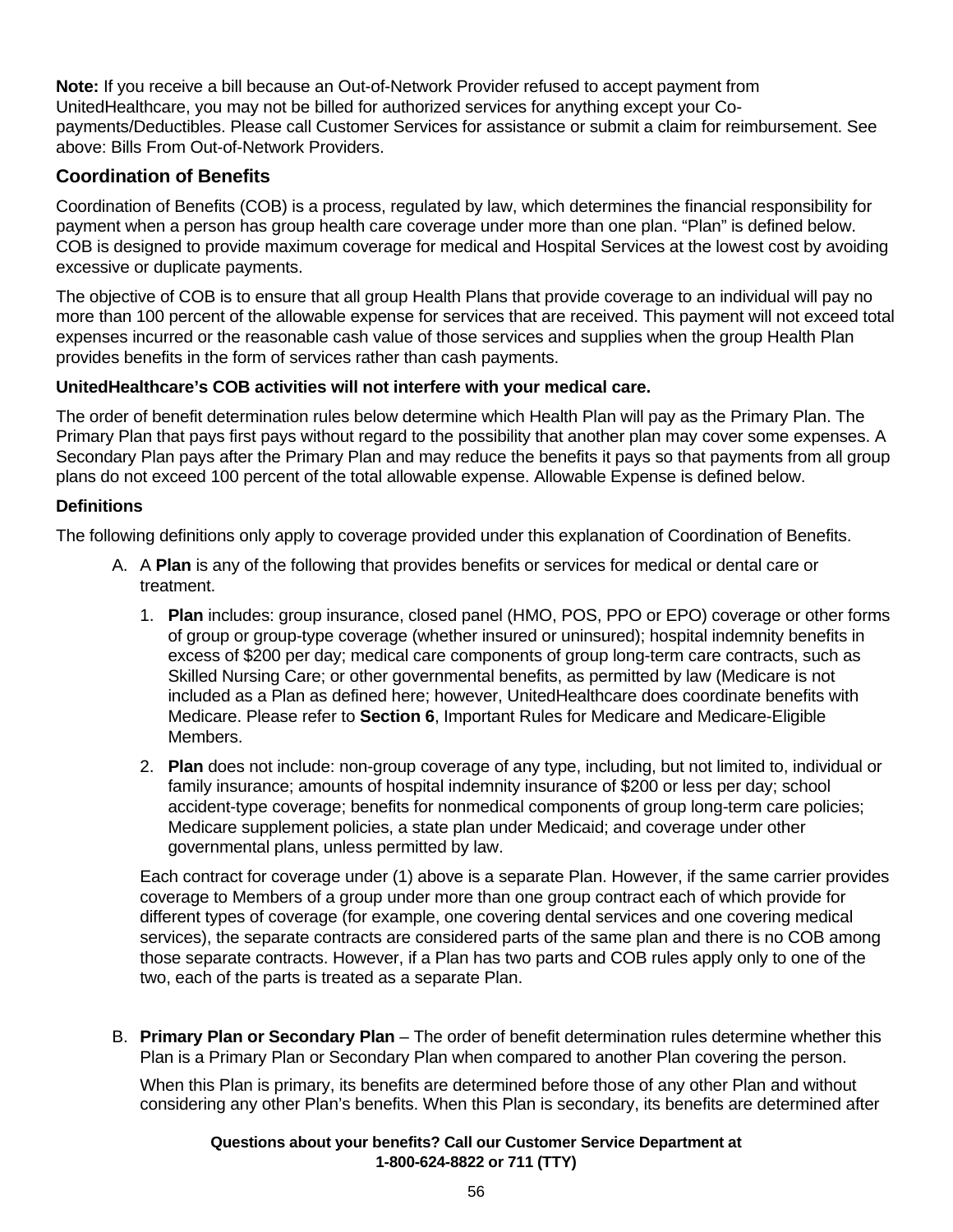those of another Plan and may be reduced because of the Primary Plan's benefits.

- C. **Allowable Expense** means a health care service or expense, including Deductibles and Copayments, that is covered at least in part by any of the Plans covering the person. When a plan provides benefits in the form of services (for example, an HMO), the reasonable cash value of each service will be considered an Allowable Expense and a benefit paid. An expense or service that is not covered by any of the plans is not an Allowable Expense. The following are examples of expenses or services that are **not** Allowable Expenses:
	- 1. If a covered person is confined in a private hospital room, the difference between the cost of a semi-private room in the hospital and the private room (unless the patient's stay in a private hospital room is Medically Necessary) is not an Allowable Expense.
	- 2. If a person is covered by two or more Plans that compute their benefit payments on the basis of usual and customary fees, any amount in excess of the highest of the usual and customary fees for a specific benefit is not an Allowable Expense.
	- 3. If a person is covered by two or more Plans that provide benefits or services on the basis of negotiated fees, an amount in excess of the highest of the negotiated fees is not an Allowable Expense.
	- 4. If a person is covered by one Plan that calculates its benefits or services on the basis of usual and customary fees and another Plan that provides its benefits or services on the basis of negotiated fees, the Primary Plan's payment arrangements shall be the allowable expense for all plans.
	- 5. The amount a benefit is reduced by the Primary Plan because a covered person does not comply with the Plan provisions. Examples of these provisions are precertification of admissions and preferred Provider arrangements.
- D. **Claim Determination Period** means a calendar year or that part of the calendar year during which a person is covered by this Plan.
- E. **Closed Panel Plan** is a plan that provides health benefits to covered persons primarily in the form of services through a panel of Providers that have contracted with or are employed by the Plan, and that limits or excludes benefits for services provided by other Providers, except in cases of emergency or referral by a panel Member.
- F. **Custodial Parent** means a parent awarded custody by a court decree. In the absence of a court decree, it is the parent with whom the child resides more than one half of the calendar year without regard to any temporary visitation.

#### **Order of Benefit Determination Rules**

If the Member is covered by another group Health Plan, responsibility for payment of benefits is determined by the following rules. These rules indicate the order of payment responsibility among UnitedHealthcare and other applicable group Health Plans be establishing which plan is primary, secondary and so on:

- A. The Primary Plan pays or provides its benefits as if the Secondary Plan or Plans did not exist.
- B. A Plan that does not contain a coordination of benefits provision is always primary. There is one exception: Coverage that is obtained by virtue of membership in a group that is designed to supplement a part of a basic package of benefits may provide that the supplementary coverage shall be excess to any other parts of the plan provided by the contract holder. Examples of these types of situations are major medical coverages that are superimposed over base plan hospital and surgical benefits, and insurance type coverages that are written in connection with a closed panel plan to provide out-of-Network benefits.
- C. A Plan may consider the benefits paid or provided by another Plan in determining its benefits only when it is secondary to that other Plan.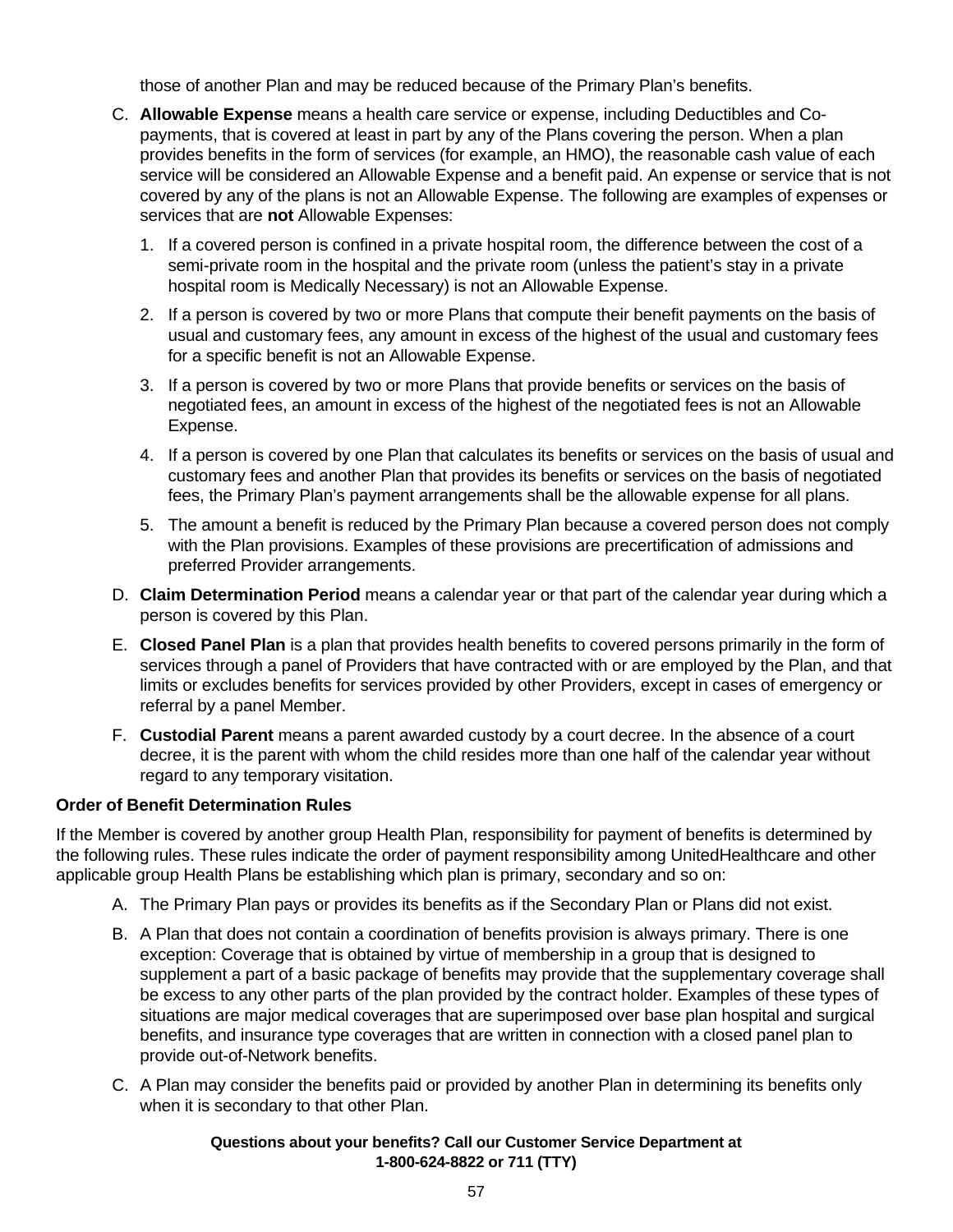- D. The first of the following rules that describes which Plan pays its benefits before another Plan is the rule that will apply.
	- 1. **Subscriber (Non-Dependent) or Dependent.** The Plan that covers the person other than as a Dependent, for example as an Eligible Employee, Member, Subscriber or retiree, is primary, and the plan that covers the person as a Dependent is secondary.
	- 2. **Child Covered Under More Than One Plan.** The order of benefits when a child is covered by more than one plan is:
		- a. **Birthday Rule.** The Primary Plan is the Plan of the parent whose birthday is earlier in the year if:
			- . The parents are married;
			- The parents are not separated (whether or not they ever have been married); or
			- A court decree awards joint custody without specifying that one party has the responsibility to provide health care coverage.

If both parents have the same birthday, the plan that covered either of the parents longer is primary.

- b. If the specific terms of a court decree state that one of the parents is responsible for the child's health care expenses or health care coverage, that Plan is primary if the parent has enrolled the child in the Plan and provided the Plan with a copy of the court order as required in the "Eligibility" section of this *Combined Evidence of Coverage and Disclosure Form*. This rule applies to Claim Determination Periods or plan years, commencing after the Plan is given notice of the court decree.
- c. If the parents are not married and/or are separated (whether or not they ever have been married) or are divorced, the order of benefits is:
	- The Plan of the Custodial Parent;
	- The Plan of the legal spouse or Domestic Partner of the Custodial Parent;
	- The Plan of the non-Custodial Parent; and then
	- The Plan of the legal spouse of the non-Custodial Parent.
- 3. **Active or Inactive Eligible Employee.** The Plan that covers a person as an Eligible Employee who is neither laid off nor retired (or his or her Dependent) is primary in relation to a Plan that covers the person as a laid-off or retired Eligible Employee (or his or her Dependent). If the other Plan does not have this rule, and if, as a result, the Plans do not agree on the order of benefits, this rule is ignored. Coverage provided an individual by one Plan as a retired worker and by another Plan as a Dependent of an actively working legal spouse or Domestic Partner will be determined under the rule labeled  $D(1)$ .
- 4. **COBRA Continuation Coverage.** If a person whose coverage is provided under a right of continuation provided by federal (COBRA) or state law (similar to COBRA (Cal-COBRA)) also is covered under another Plan, the Plan covering the person as an Eligible Employee, Member, Subscriber or retiree (or as that person's Dependent) is primary, and the continuation coverage is secondary. If the other Plan does not have this rule, and if, as a result, the Plans do not agree on the order of benefits, this rule is ignored.
- 5. **Longer or Shorter Length of Coverage.** If the preceding rules do not determine the order of payment, the Plan that covered the person as an Eligible Employee, Member, Subscriber or retiree for the longer period is primary.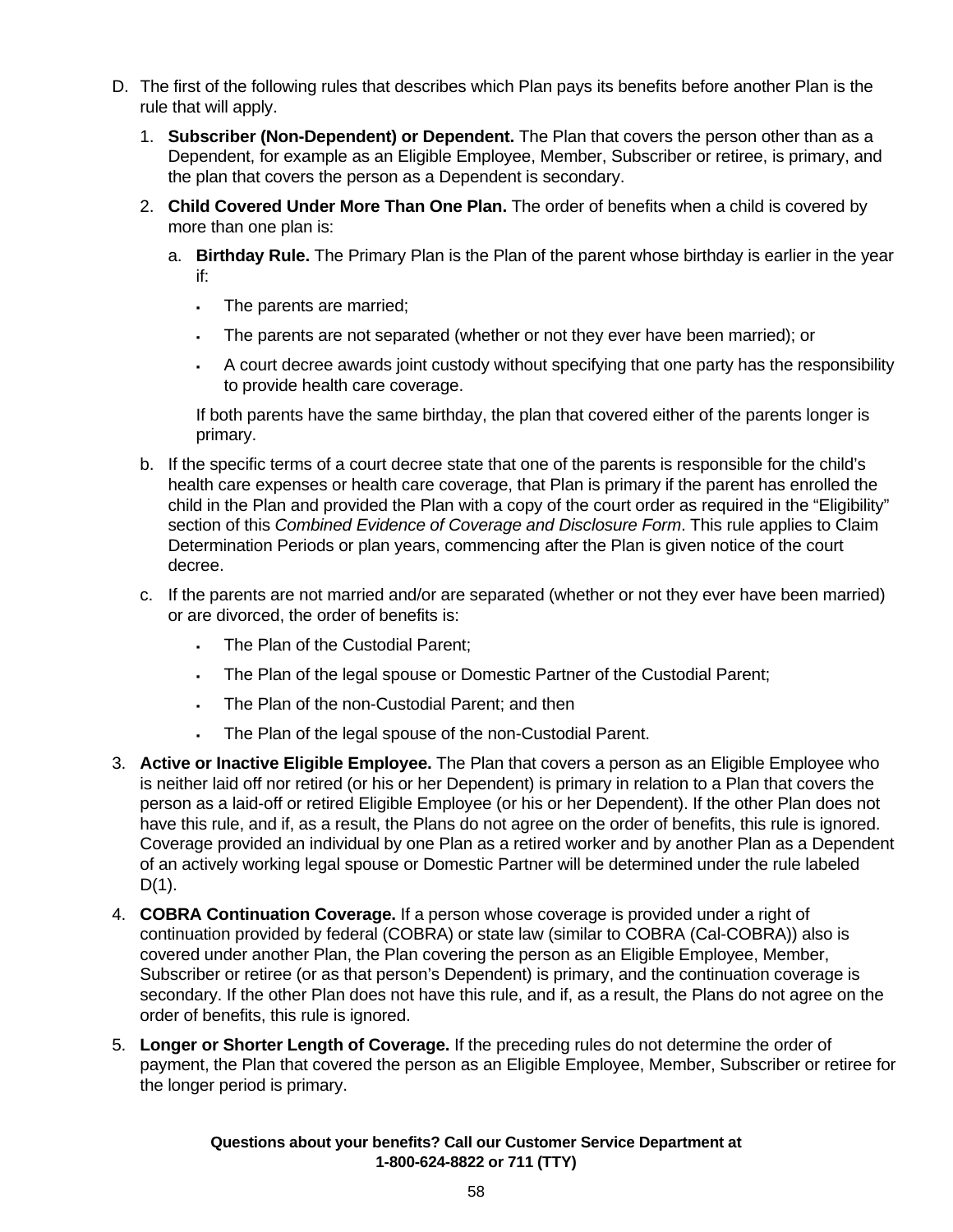### **Effect on the Benefits of This Plan**

- When this Plan is secondary, it may reduce its benefits so that the total benefits paid or provided by all Plans during a Claim Determination Period are not more than 100 percent of total Allowable Expenses.
- If a covered person is enrolled in two or more Closed Panel Plans and if, for any reason, including the person's having received services from a non-panel Provider, benefits are not payable by one Closed Panel Plan, COB shall not apply between that Plan and other Closed Panel Plans.

#### **Right to Receive and Release Needed Information**

Certain facts about health care coverage and services are needed to apply these COB rules and to determine benefits payable under this Plan and other Plans.

UnitedHealthcare may obtain the facts it needs from, or give them to, other organizations or persons for the purpose of applying these rules and determining benefits payable under this Plan and other Plans covering the person claiming benefits. Each person claiming benefits under this Plan must give UnitedHealthcare any facts it needs to apply those rules and determine benefits payable. UnitedHealthcare may use and disclose a Member's protected health information for the purposes of carrying out treatment, payment or health care operations, including, but not limited to, diagnoses payment of health care services provided, billing, claims management or other administrative functions of UnitedHealthcare, without obtaining the Member's consent, in agreement with state and federal law.

#### **UnitedHealthcare's Right to Pay Others**

A "payment made" under another Plan may include an amount that should have been paid under this Plan. If this happens, UnitedHealthcare may pay that amount to the organization that made that payment. That amount will then be treated as though it were a benefit paid under this Plan. UnitedHealthcare will not have to pay that amount again. The term payment made includes providing benefits in the form of services, in which case payment made includes providing benefits in the form of services, in which case, payment made means the reasonable cash value of the benefits provided in the form of services.

#### **Right of Recovery**

If the amount of the payments made by UnitedHealthcare is more than it should have paid under this COB provision, UnitedHealthcare may recover the excess from one or more of the persons it has paid or for whom it has paid or for any other person or organization that may be responsible for the benefits or services provided for the covered person. The amount of payments made includes the reasonable cash value of any benefits provided in the form of services.

#### **Important Rules for Medicare and Medicare-Eligible Members**

You must let UnitedHealthcare know if you are enrolled, or eligible to enroll, in Medicare (Part A and/or Part B coverage). UnitedHealthcare is typically primary (that is, UnitedHealthcare's benefits are determined before those of Medicare) to Medicare for some initial period of time, as determined by the Medicare regulations.

You can become entitled to Medicare three different ways: because of age, disability, or end stage renal disease (ESRD).

If you have group health insurance through a plan that either you or your legal spouse received through an Employer Group that you are actively working at, and you are enrolled in Medicare, the group health insurance is primary over Medicare. However, there are three exceptions to this rule:

- 1. Employer Group with less than 20 Eligible Employees;
- 2. Disabled individual and enrolled in a health plan with less than 100 eligible employees; or
	- 3. Members who are entitled to Medicare due to End Stage Renal Disease (ESRD) after the mandated 18-month period.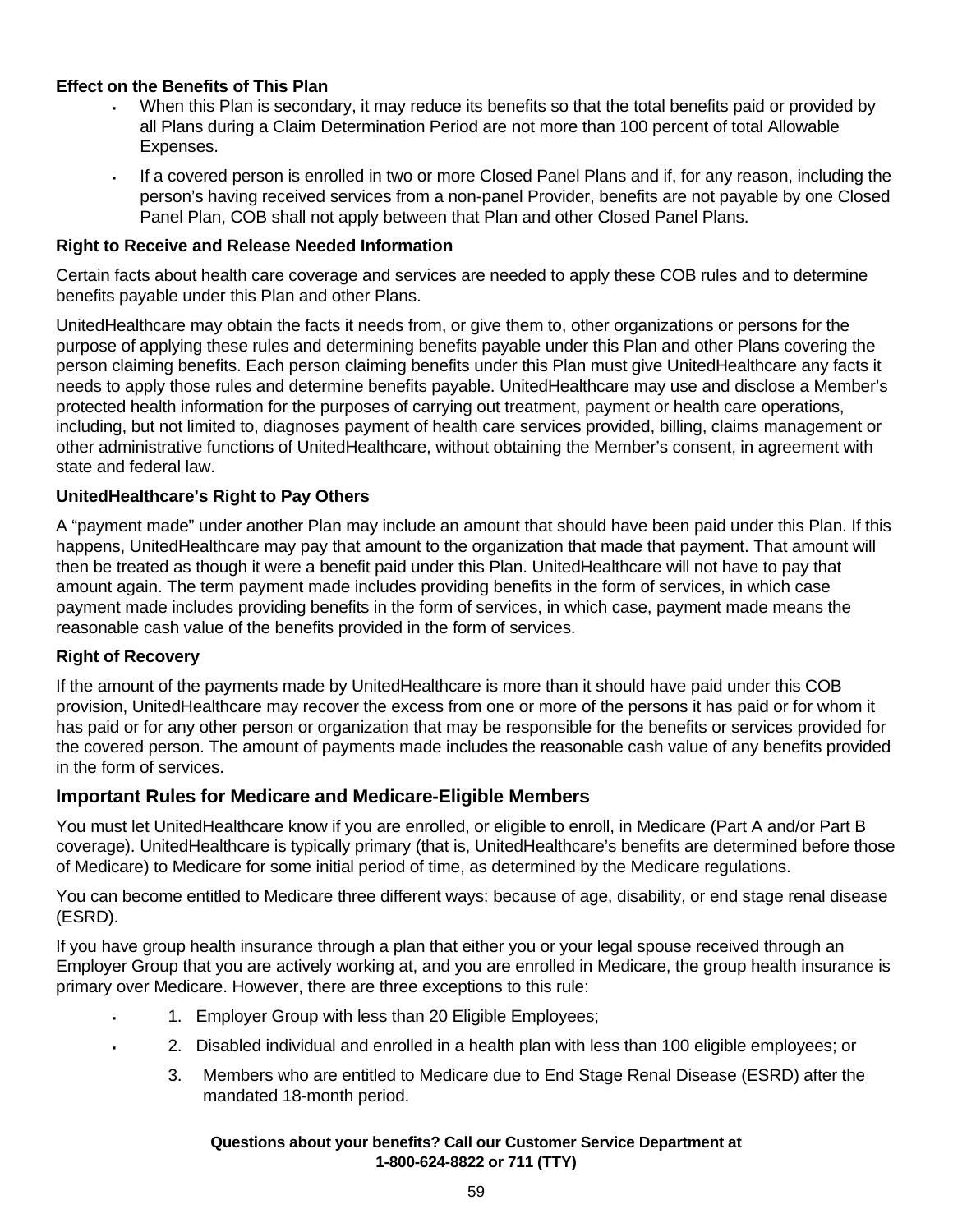If you have questions about the coordination of Medicare benefits, contact your Employer Group or our Customer Service department. For questions regarding Medicare eligibility, contact your local Social Security office.

# **Workers' Compensation**

UnitedHealthcare will not provide or arrange for benefits, services or supplies required due to a work-related injury or illness. This applies to injury or illness resulting from occupational accidents or sickness covered under any of the following: the California Workers' Compensation Act, occupational disease laws, employer's liability or federal, state or municipal law, To recover benefits for a work-related illness or injury, the Member must pursue his or her rights under the Workers' Compensation Act or any other law that may apply to the illness or injury. This includes filing an appeal with the Workers' Compensation Appeals Board.

If for any reason UnitedHealthcare provides or arranges for benefits, services or supplies that are otherwise covered under the Workers' Compensation Act, the Member is required to reimburse UnitedHealthcare for the benefits, services or supplies provided or arranged for, at Prevailing Rates, after receiving a monetary award, whether by settlement or judgment. The Member must also hold any settlement or judgment collected due to a workers' compensation action in trust for UnitedHealthcare. This award will be the lesser of the amount the Member recovers or the reasonable value of all services and benefits provided to him or her or on his or her behalf by UnitedHealthcare for each incident. If the Member receives a settlement from workers' compensation coverage that includes payment of future medical costs, the Member must reimburse UnitedHealthcare for any future medical expenses related to this judgment if UnitedHealthcare covers those services.

When a legitimate dispute exists as to whether an injury or illness is work-related, UnitedHealthcare will provide or arrange for benefits until such dispute is resolved, if the Member signs an agreement to reimburse UnitedHealthcare for 100 percent of the benefits provided.

UnitedHealthcare will not provide or arrange for benefits or services for a work-related illness or injury when the Member fails to file a claim within the filing period allowed by law or fails to comply with other applicable provisions of law under the Workers' Compensation Act. Benefits will not be denied to a Member whose employer has not complied with the laws and regulations governing workers' compensation insurance, provided that such Member has sought and received Medically Necessary Covered Health Care Services under this Health Plan.

# **Third-Party Liability – Expenses Incurred Due to Liable Third Parties Are Not Covered**

Health care expenses incurred by a Member for which a third party or parties or a third party's (parties') insurance company (collectively, "liable third party") is liable or legally responsible by reason of negligence, a wrongful intentional act or the breach of any legal obligation on the part of such third party are expressly excluded from coverage under this Health Plan. However, in all cases, UnitedHealthcare will pay for the arrangement or provision of health care services for a Member that would have been Covered Health Care Services except that they were required due to a liable third party, in exchange for the agreement as expressly described in the section of the *Combined Evidence of Coverage and Disclosure Form* captioned, UnitedHealthcare's Right to the Repayment of a Debt as a Charge Against Recoveries From Third Parties Liable for a Member's Health Care Expenses.

### **UnitedHealthcare's Right to the Repayment of a Debt as a Charge Against Recoveries From Third Parties Liable for a Member's Health Care Expenses**

Expenses incurred by a Member for which a third party or parties or a third party's (parties') insurance company (collectively, "liable third party") is liable or legally responsible by reason of negligence, a wrongful intentional act or the breach of any legal obligation on the part of such third party are expressly excluded from coverage under this Health Plan. However, in all cases, UnitedHealthcare will pay for the arrangement or provision of health care services for a Member that would have been Covered Health Care Services except that they were required due to a liable third party, in exchange for the following agreement:

If a Member is injured by a liable third party, the Member agrees to give UnitedHealthcare, or its representative, agent or delegate, a security interest in any money the Member actually recovers from the liable third party by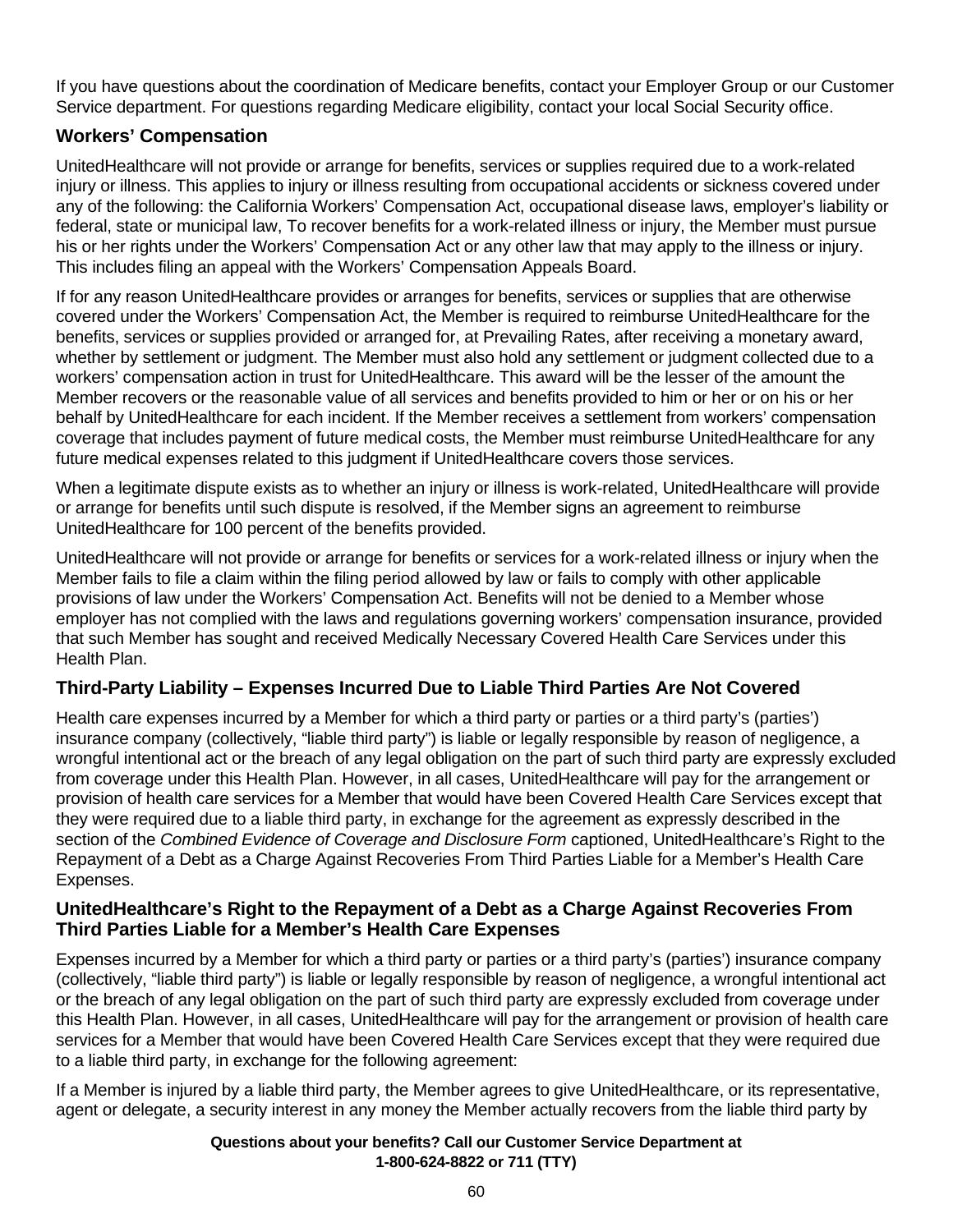way of any final judgment, compromise, settlement or agreement, even if such money becomes available at some future time.

If the Member does not pursue, or fails to recover (either because no judgment is entered or because no judgment can be collected from the liable third party), a formal, informal, direct or indirect claim against the liable third party, then the Member will have no obligation to repay the Member's debt to UnitedHealthcare, which debt shall include the cost of arranging or providing otherwise Covered Health Care Services to the Member for the care and treatment that was necessary because of a liable third party.

The security interest the Member grants to UnitedHealthcare, its representative, agent or delegate applies only to the actual proceeds, in any form, that stem from any final judgment, compromise, settlement or agreement relating to the arrangement or provision of the Member's health care services for injuries caused by a liable third party.

# **Non-Duplication of Benefits With Automobile, Accident or Liability Coverage**

If you are receiving benefits as a result of automobile, accident or liability coverage, UnitedHealthcare will not duplicate those benefits. It is your responsibility to take whatever action is necessary to receive payment under automobile, accident or liability coverage when such payments can reasonably be expected and to notify UnitedHealthcare of such coverage when available. UnitedHealthcare will provide Covered Health Care Services over and above your automobile, accident or liability coverage, if the cost of your health care services exceeds such coverage.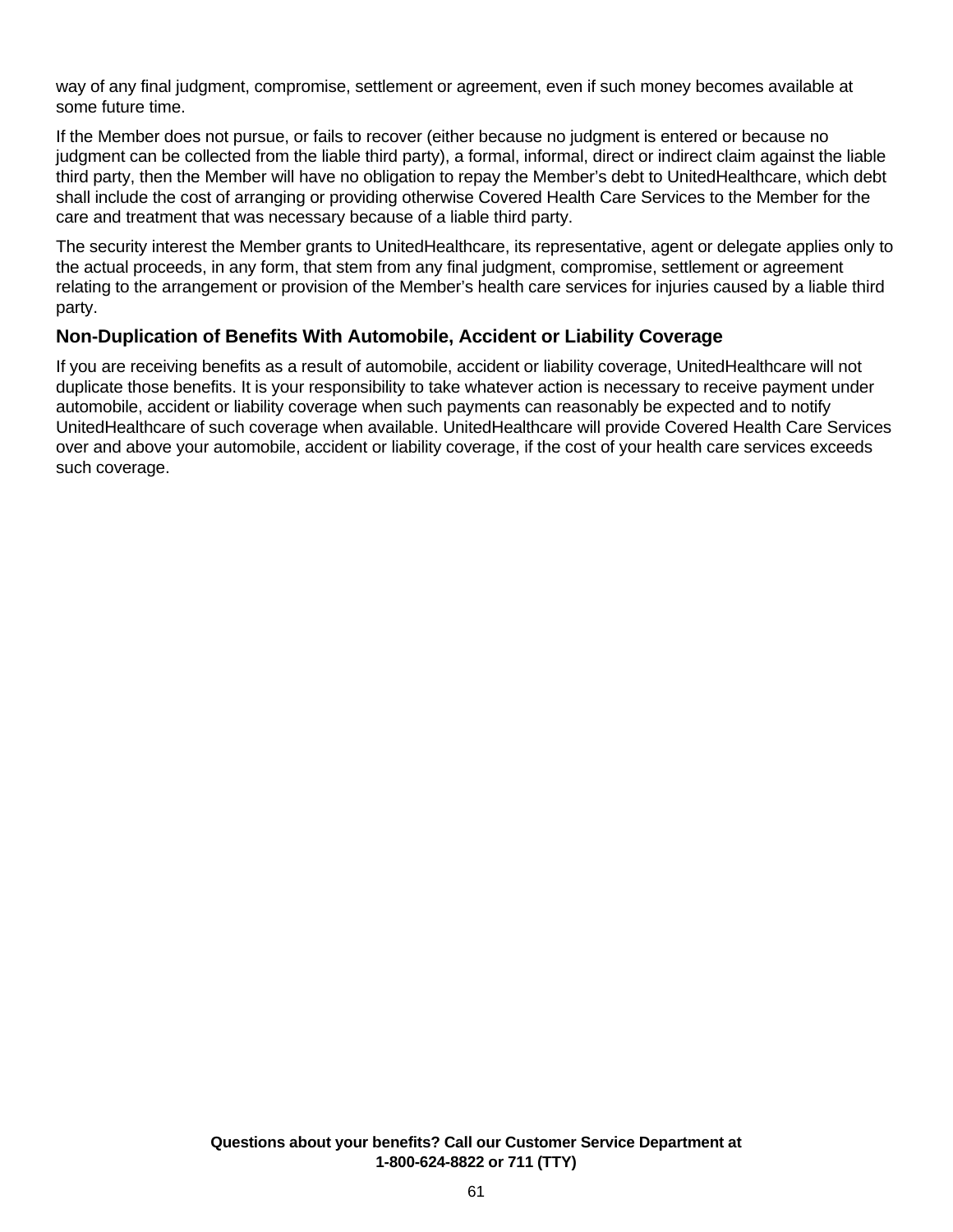# **SECTION 7. MEMBER ELIGIBILITY**

- **Who is a UnitedHealthcare Member? Requirements**
- **Updating Your Enrollment Information**
- **Termination of Enrollment**
- **Coverage Options Following Termination**

**Late Enrollment** 

**Adding Family Members** 

This section describes how you become a UnitedHealthcare Member, as well as how you can add Family Members to your coverage. It will also answer other questions about eligibility, such as when late enrollment is permitted. In addition, you will learn ways you may be able to extend your UnitedHealthcare coverage when it would otherwise terminate.

# **Who is a UnitedHealthcare Member?**

There are two kinds of UnitedHealthcare Members: Subscribers and enrolled Family Members (also called Dependents). The Subscriber is the person who enrolls through his or her employer-sponsored health benefits plan. The Employer Group, in turn, has signed a Group Agreement with UnitedHealthcare.

The following Family Members are eligible to enroll in UnitedHealthcare:

- 1. The Subscriber's legal spouse or Domestic Partner,
- 2. The biological children of the Subscriber or the Subscriber's legal spouse or the Domestic Partner (stepchildren) who are under the Limiting Age established by the employer (for an explanation of "Limiting Age," see **Definitions**);
- 3. Children who are legally adopted or placed for adoption with the Subscriber, the Subscriber's legal spouse or the Domestic Partner who are under the Limiting Age established by the employer;
- 4. Children for whom the Subscriber, the Subscriber's legal spouse or Domestic Partner has assumed permanent legal guardianship. Legal evidence of the guardianship, such as a certified copy of a court order, must be furnished to UnitedHealthcare upon request; and
- 5. Children for whom the Subscriber, the Subscriber's legal spouse or Domestic Partner is required to provide health insurance coverage pursuant to a qualified medical child support order assignment order, or medical support order, in this section.

Your Dependent children cannot be denied enrollment and eligibility due to the following:

- Was born to a single person or unmarried couple;
- Is not claimed as a Dependent on a federal income tax return;
- Does not reside with the Subscriber or within the UnitedHealthcare Service Area.

#### **Who is Eligible for Coverage?**

All Members must meet all eligibility requirements established by the Employer Group and UnitedHealthcare. UnitedHealthcare's eligibility requirements are:

- Have a Primary Residence within California;
- Have a Primary Residence or Primary Workplace within the Health Plan's Service Area;
- Choose a PCP within 30 miles of his or her Primary Residence or Primary Workplace (except children enrolled as a result of a qualified medical child support order);
- Meet any other eligibility requirements established by the Employer Group, such as exhaustion of a waiting period before an employee can enroll in UnitedHealthcare. Employers will also establish the "Limiting Age," the age limit for providing coverage to children.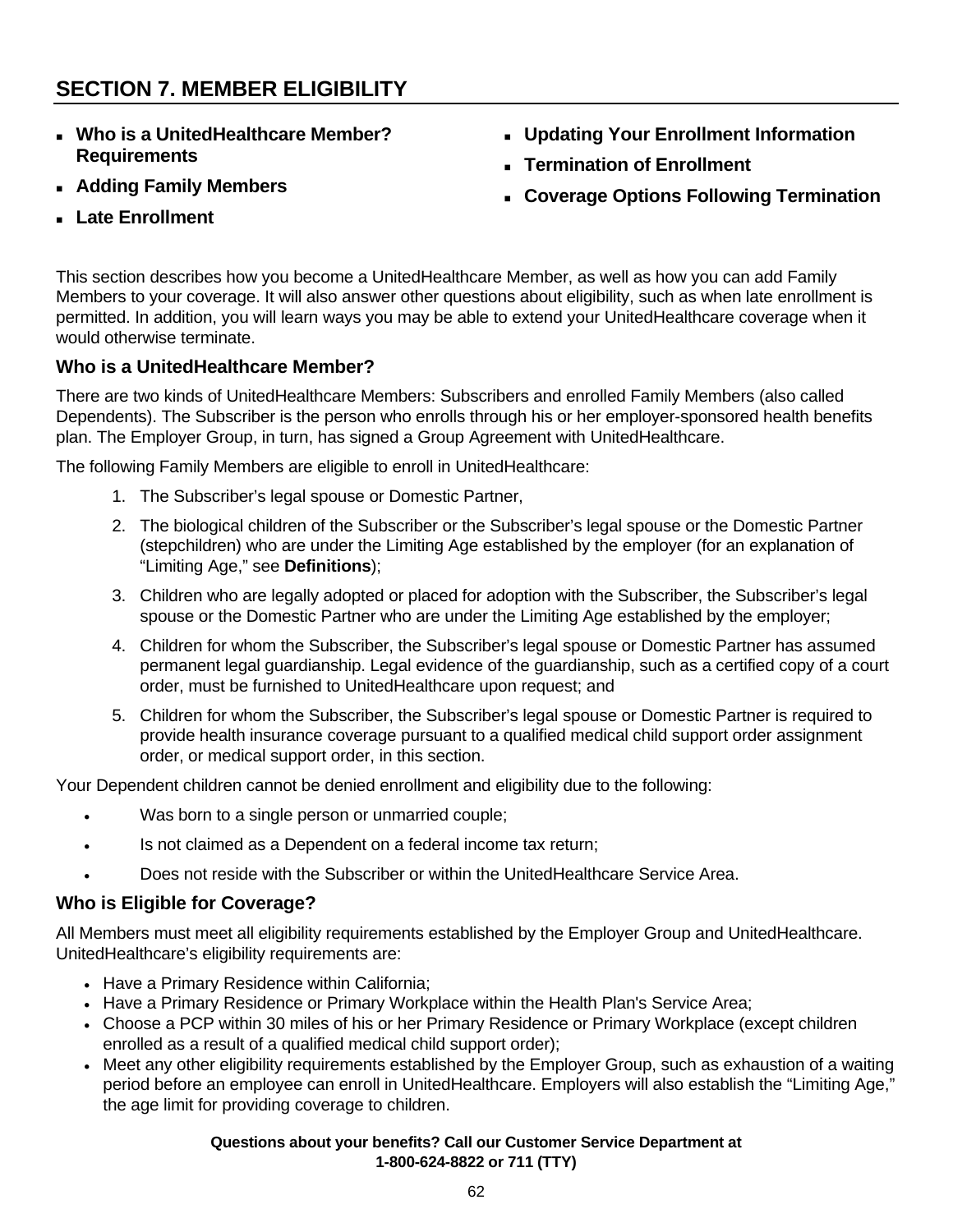Eligible Family Members must enroll in UnitedHealthcare at the same time as the Subscriber or risk not being eligible to enroll until the employer's next Open Enrollment Period, as explained below. Circumstances which allow for enrollment outside the Open Enrollment Period are also explained below. All applicants for coverage must complete and submit to UnitedHealthcare all applications, medical review questionnaires or other forms or statements that UnitedHealthcare may reasonably request.

Enrollment is the completion of a UnitedHealthcare enrollment form (or a nonstandard enrollment form approved by UnitedHealthcare) by the Subscriber on his or her own behalf or on the behalf of any eligible Family Member. Enrollment is conditional upon acceptance by UnitedHealthcare, the existence of a valid Employer Group Agreement, and the timely payment of applicable Health Plan Premiums. UnitedHealthcare may in its discretion and subject to specific protocols accept enrollment data through an electronic submission.

### **Effective Date of Coverage for New Subscribers and Family Members to Be Added Outside Open Enrollment**

Coverage for a newly enrolled Subscriber and his or her eligible Family Members begins on the date agreed to by the Employer Group or under the terms of the signed Group Agreement provided we receive the completed enrollment form and any required Health Plan Premium within 30 days of the date the Subscriber becomes eligible to enroll in the Health Plan.

The effective date of enrollment when adding Family Members outside of the initial or Open Enrollment Period is explained below. (**Please Note:** UnitedHealthcare enrolls applicants in the order that they become eligible and up to our capacity for accepting new Members.)

# **What is a Service Area?**

UnitedHealthcare is licensed by the California Department of Managed Health Care to arrange for medical and Hospital Services in certain geographic areas of California. These service areas are defined by ZIP Codes. Please call our Customer Service department for information about UnitedHealthcare's Service Area.

# **Open Enrollment**

Most Members enroll in UnitedHealthcare during the "Open Enrollment Period" established by the Employer Group. This is the period of time established by the employer when its Eligible Employees and their eligible Family Members may enroll in the employer's health benefits plan. An Open Enrollment Period usually occurs once a year, and enrollment is effective based on a date agreed upon by the employer and UnitedHealthcare.

# **Adding Family Members to Your Coverage**

The Subscriber's legal spouse or Domestic Partner and eligible children may apply for coverage with UnitedHealthcare during the employer's Open Enrollment Period. If you are declining enrollment for yourself or your Dependents (including your legal spouse or Domestic Partner) because of other health plan insurance or group health plan coverage, you may be able to enroll yourself and your Dependents in UnitedHealthcare if you and your Dependents lose eligibility for that other coverage (or if the Employer Group stops contributing toward your or your Dependents' other coverage). However, you must request enrollment within 30 days after your or your Dependents' other coverage ends (or after the Employer Group stops contributing toward your or your Dependents' other coverage). In addition, if you have a new Dependent as a result of marriage, birth, adoption or placement for adoption, you may be able to enroll yourself and your Dependents during a special enrollment period. However, you must request enrollment within 30 days after the marriage, birth, adoption or placement for adoption. (Guardianship is not a qualifying event for other Family Members to enroll). Under the following circumstances, new Family Members may be added outside the Open Enrollment Period. To obtain more information, contact our Customer Service department.

1. **Getting Married.** When a new legal spouse or child becomes an eligible Family Member as a result of marriage, coverage begins on the date of the marriage if we receive a completed application to enroll a legal spouse or child eligible as a result of marriage within 30 days of the marriage.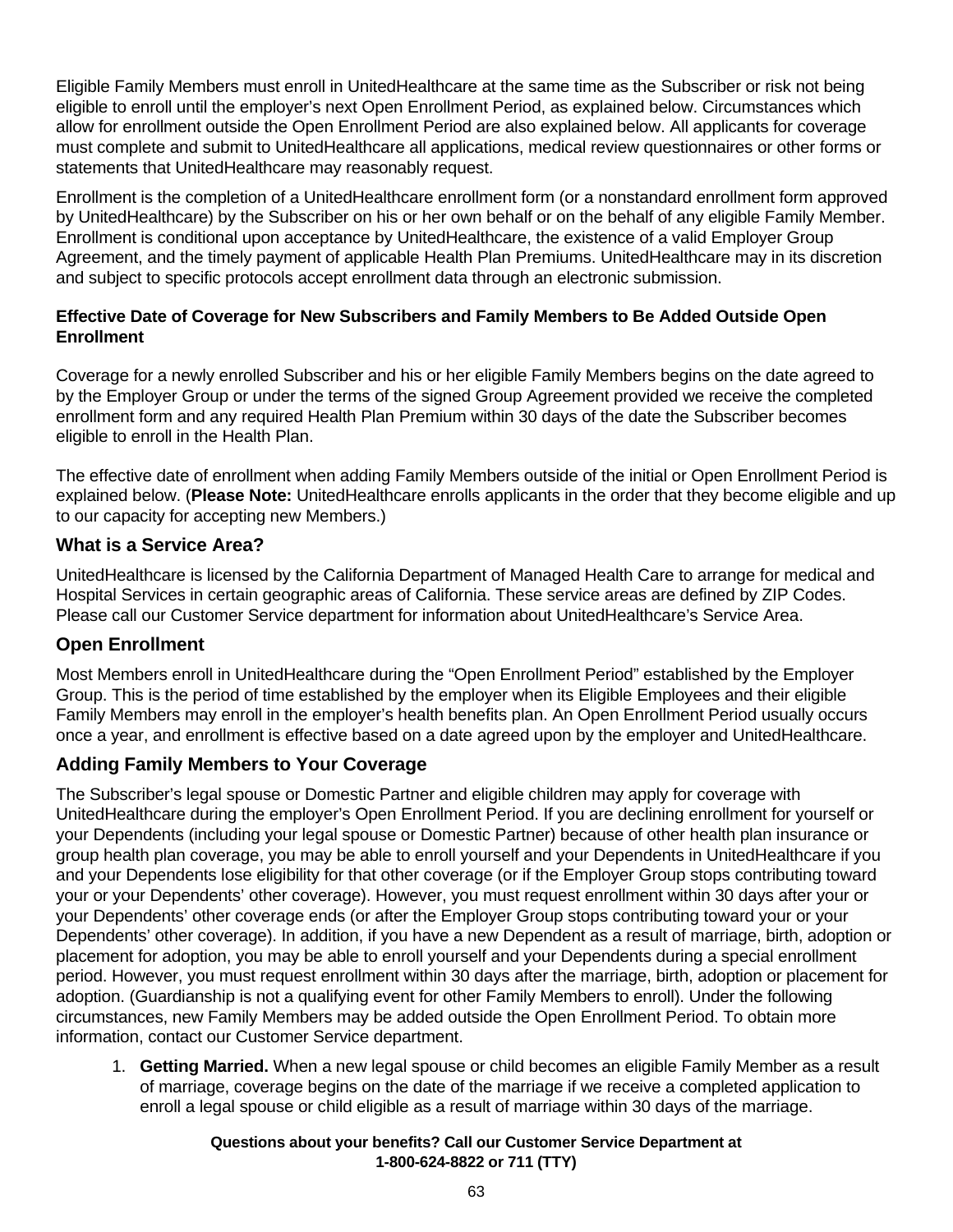- 2. **Domestic Partnership.** When a new Domestic partner or Domestic Partner's child becomes an eligible Family Member as a result of a domestic partnership, coverage begins on the date of the domestic partnership. An application to enroll a Domestic Partner or child eligible as a result of a domestic partnership must be made within 30 days of the domestic partnership.
- 3. **Having a Baby**. Newborns are covered from the moment of birth for the first 30 days of life. In order for coverage to continue beyond the first 30 days of life, an application or Change Request Form must be submitted to UnitedHealthcare within 31 days to add the newborn child. If you do not enroll the newborn child during the special enrollment period, the newborn is covered for only 31 days (including the date of birth).
- 4. **Adoption or Placement for Adoption.** Subscriber may enroll an adopted child if Subscriber obtains an adoptive placement from a recognized county or private agency, or if the child was adopted as documented by a health Facility minor release form, a medical authorization form or a relinquishment form, granting Subscriber, Subscriber's legal spouse or Domestic Partner the right to control the health care for the adoptive child. or absent such a document, on the date there exists evidence of the Subscriber's legal spouse's or Domestic Partner's right to control the health care of the child placed for adoption. For adopted children, coverage is effective on the date of adoption or placement for adoption. An application must be received within 30 days of the adoption placement.
- 5. **Guardianship.** To enroll a Dependent child for whom the Subscriber, Subscriber's legal spouse or Domestic Partner has assumed legal guardianship, the Subscriber must submit a Change Request Form to UnitedHealthcare along with a certified copy of a court order granting guardianship within 30 days of when the Subscriber, Subscriber's legal spouse or Domestic Partner assumed legal guardianship. Coverage will be retroactively effective to the date the Subscriber assumed legal guardianship.

# **Qualified Medical Child Support Order**

A Member (or a person otherwise eligible to enroll in UnitedHealthcare) may enroll a child who is eligible to enroll in UnitedHealthcare upon presentation of a request by a District Attorney, State Department of Health Services or a court order to provide medical support for such a Dependent child without regard to any enrollment period restrictions.

A person having legal custody of a child or a custodial parent who is not a UnitedHealthcare Member may ask about obtaining Dependent coverage as required by a court or administrative order, including a Qualified Medical Child Support Order, by calling UnitedHealthcare's Customer Service department. A copy of the court or administrative order must be included with the enrollment application. Information including, but not limited to, the Health Plan ID card, *Combined Evidence of Coverage and Disclosure Form* or other available information, including notice of termination, will be provided to the custodial parent, caretaker and/or District Attorney. Coverage will begin on the date of the court or administrative order provided we receive the completed enrollment form with the court or administrative order attached and any required Health Plan Premium.

Except for Emergency and Urgently Needed Services, to receive coverage, all care must be provided or arranged in the UnitedHealthcare Service Area by the designated Network Medical Group, as selected by the custodial parent or person having legal custody.

# **Continuing Coverage for Disabled Dependents**

Certain Dependents who would otherwise lose coverage under the Health Plan due to their attainment of the Limiting Age established by the Employer Group may extend their coverage under the following circumstances:

A Dependent residing outside of the Service Area must maintain a permanent address inside the Service Area and must select a Network Medical Group within 30 miles of that address. All health care coverage must be provided or arranged for in the Service Area by the designated Network Medical Group, except for Emergency and Urgently Needed Services. A Dependent does not include anyone who is also enrolled as a Subscriber. No one can be a Dependent of more than one Subscriber.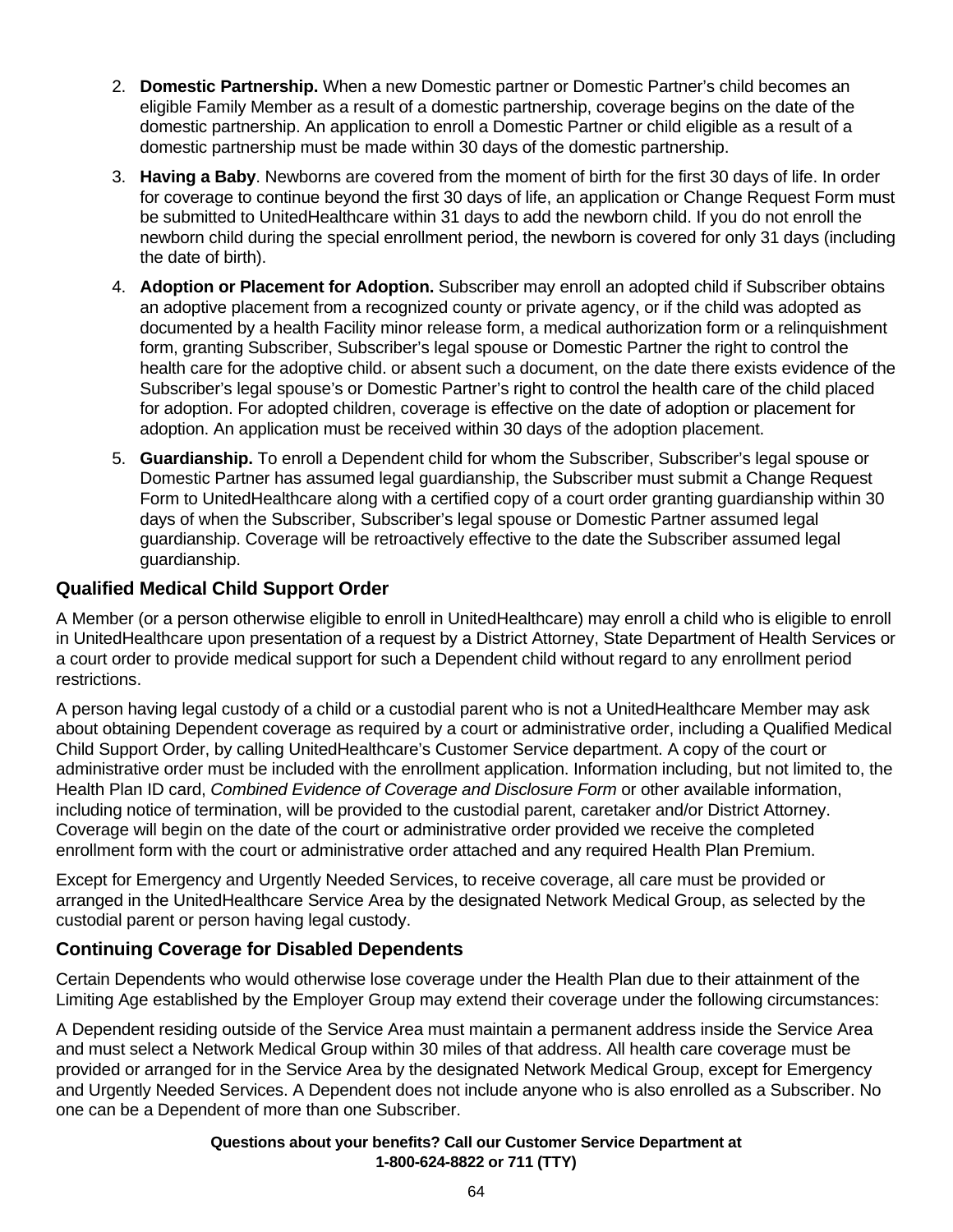# **Continuing Coverage for Certain Disabled Dependents**

Unmarried enrolled Dependents who attain the Limiting Age may continue enrollment in the Health Plan beyond the Limiting Age if the unmarried Dependent meets all of the following:

- 1. The unmarried Dependent is incapable of self-sustaining employment by reason of a physically or mentally disabling injury, illness or condition; and
- 2. The unmarried Dependent is chiefly Dependent upon the Subscriber for support and maintenance.

At least 90 days prior to a disabled Dependent reaching the Limiting Age, UnitedHealthcare will send notice to you, the Subscriber, that coverage for the disabled Dependent will terminate at the end of the Limiting Age unless proof of such incapacity and dependency is provided to UnitedHealthcare by the Member within 60 days of receipt of notice. UnitedHealthcare shall determine if the disabled Dependent meets the conditions above prior to the disabled Dependent reaching the Limiting Age. Otherwise, coverage will continue until UnitedHealthcare makes a determination.

UnitedHealthcare may require ongoing proof of a Dependent's incapacity and dependency, but not more frequently than annually after the two-year period following the Dependent's attainment of the Limiting Age. This proof may include supporting documentation from a state or federal agency or a written statement by a licensed psychologist, psychiatrist or other Physician to the effect that such disabled Dependent is incapable of selfsustaining employment by reason of physical or mental disabling injury, illness or condition.

If you are enrolling a disabled child for new coverage, UnitedHealthcare may request initial proof of incapacity and dependency of the child, and then yearly, to ensure that the child continues to meet the conditions above. You, as the Subscriber, must provide UnitedHealthcare with the requested information within 60 days of receipt of the request. The child must have been covered as a dependent of the Subscriber or legal spouse under a previous health plan at the time the child reached the age limit.

# **Late Enrollment**

In addition to a special enrollment period due to the addition of a new legal spouse, Domestic Partner or child, there are certain circumstances when employees and their eligible Family Members may enroll outside of the employer's Open Enrollment Period. These circumstances include:

- 1. The eligible employee (on his or her own behalf, or on behalf of any eligible Family Members) declined in writing to enroll in UnitedHealthcare when they were first eligible because they had other health care coverage; and
- 2. UnitedHealthcare cannot produce a written statement from the Employer Group or eligible employee stating that prior to declining coverage, the eligible employee (on his or her own behalf, or on behalf of any eligible Family Members) was provided with, and signed, acknowledgment of, an explicit written notice in boldface type specifying that failure to elect coverage with UnitedHealthcare during the initial enrollment period permits the Company to impose, beginning on the date the eligible employee (on his or her behalf, or on behalf of any eligible Dependents) elects coverage under the Health Plan, an exclusion of coverage under the Health Plan for a period of 12 months unless the eligible employee or Family Member can demonstrate that he or she meets the requirements for late enrollment.
- 3. The other health care coverage is no longer available due to:
	- a. The employee or eligible Family Member has exhausted COBRA continuation coverage under another group Health Plan; or
	- b. The termination of employment or reduction in work hours of a person through whom the employee or eligible Family Member was covered; or
	- c. The termination of the other Health Plan coverage; or
	- d. The cessation of an employer's contribution toward the employee or eligible Family Member coverage; or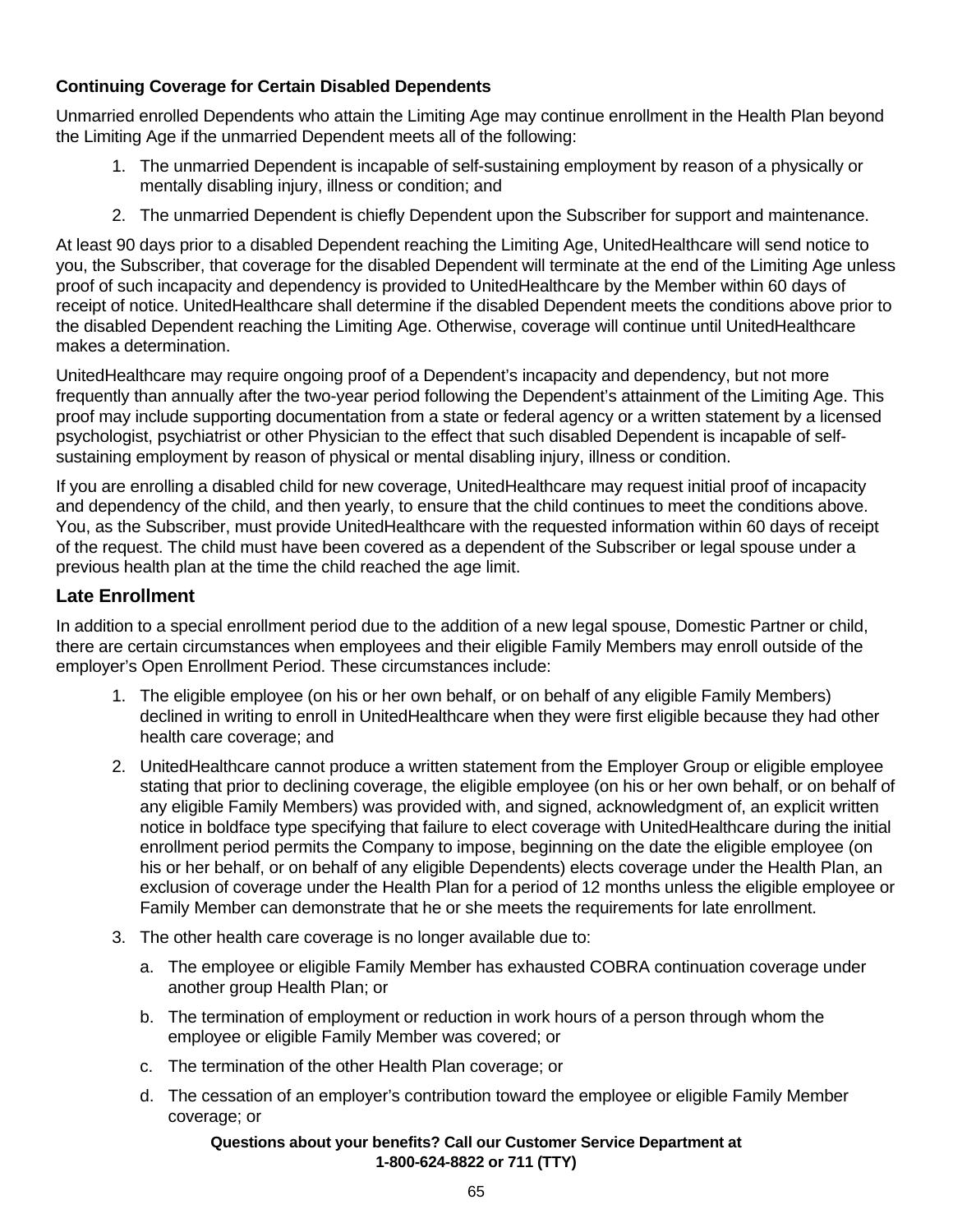- e. The death, divorce or legal separation of a person through whom the employee or eligible Family Member was covered;
- f. The loss of coverage under the Healthy Families Program as a result of exceeding the program's income or age limits, or loss of no share-of-cost Medi-Cal coverage; or
- g. The employee or eligible Family Member incurs a claim that would exceed a lifetime limit on all benefits; or
- h. The employee or eligible Family Member previously declined coverage under the Health Plan, but the employee or eligible Family Member becomes eligible for a premium assistance subsidy under Medicaid or Children's Health Insurance Program (CHIP), or the AIM Program. Coverage will begin only if we receive the completed enrollment application and any required Health Plan Premiums within 60 days of the date of the determination of subsidy eligibility; or
- i. The employee or eligible Family Member loses eligibility under Medicare or Children's Health Insurance Program (CHIP), the AIM Program, or the Medi-Cal program. Coverage will begin only if we receive the completed enrollment application and any required Health Plan Premiums within 60 days of the date coverage ended.
- 4. The Court has ordered health care coverage be provided for your legal spouse or minor child.

If the employee or an eligible Family Member meets these conditions, the employee must request enrollment with UnitedHealthcare no later than 30 days following the termination of the other Health Plan coverage. UnitedHealthcare may require proof of loss of the other coverage, except for Dependent child special enrollment period. Enrollment will be effective on the date agreed to by the Employer Group under the terms of the signed Group Agreement or the first day of the month following receipt by UnitedHealthcare of a completed request for enrollment. This paragraph does not apply to the Dependent Child Special Enrollment Period.

# **Notifying You of Changes in Your Plan**

Amendments, modifications or termination of the Group Agreement by either the Employer Group or UnitedHealthcare do not require the consent of a Member. UnitedHealthcare may amend or modify the Health Plan, including the applicable Premiums, at any time after sending written notice to the Employer Group 60 days prior to the effective date of any amendment or modification. Your Employer Group may also change your Health Plan benefits during the contract year. In accordance with UnitedHealthcare's Group Agreement, the Employer Group is obliged to notify employees who are UnitedHealthcare Members of any such amendment or modification.

# **Updating Your Enrollment Information**

Please notify your employer and UnitedHealthcare of any changes to the information you provided on the enrollment application within 31 days of the change. This includes changes to your name, address, telephone number, marital status or the status of any enrolled Family Members. For reporting changes in marital and/or Dependent status, please see "Adding Family Members to Your Coverage." If you wish to change your PCP or Network Medical Group, you may contact UnitedHealthcare's Customer Service department at 1-800-624-8822 or 711 (TTY).

## **Renewal and Reinstatement (Renewal Provisions)**

Your Employer Group's Group Agreement with UnitedHealthcare renews automatically, on a yearly basis, subject to all terms of the Group Agreement. UnitedHealthcare or your Employer Group may change your Health Plan benefits and Premium at renewal. If the Group Agreement is terminated by UnitedHealthcare, reinstatement is subject to all terms and conditions of the Group Agreement. In accordance with UnitedHealthcare's Group Subscriber Agreement, the Employer Group is required to notify employees who are UnitedHealthcare Members of any such amendment or modification.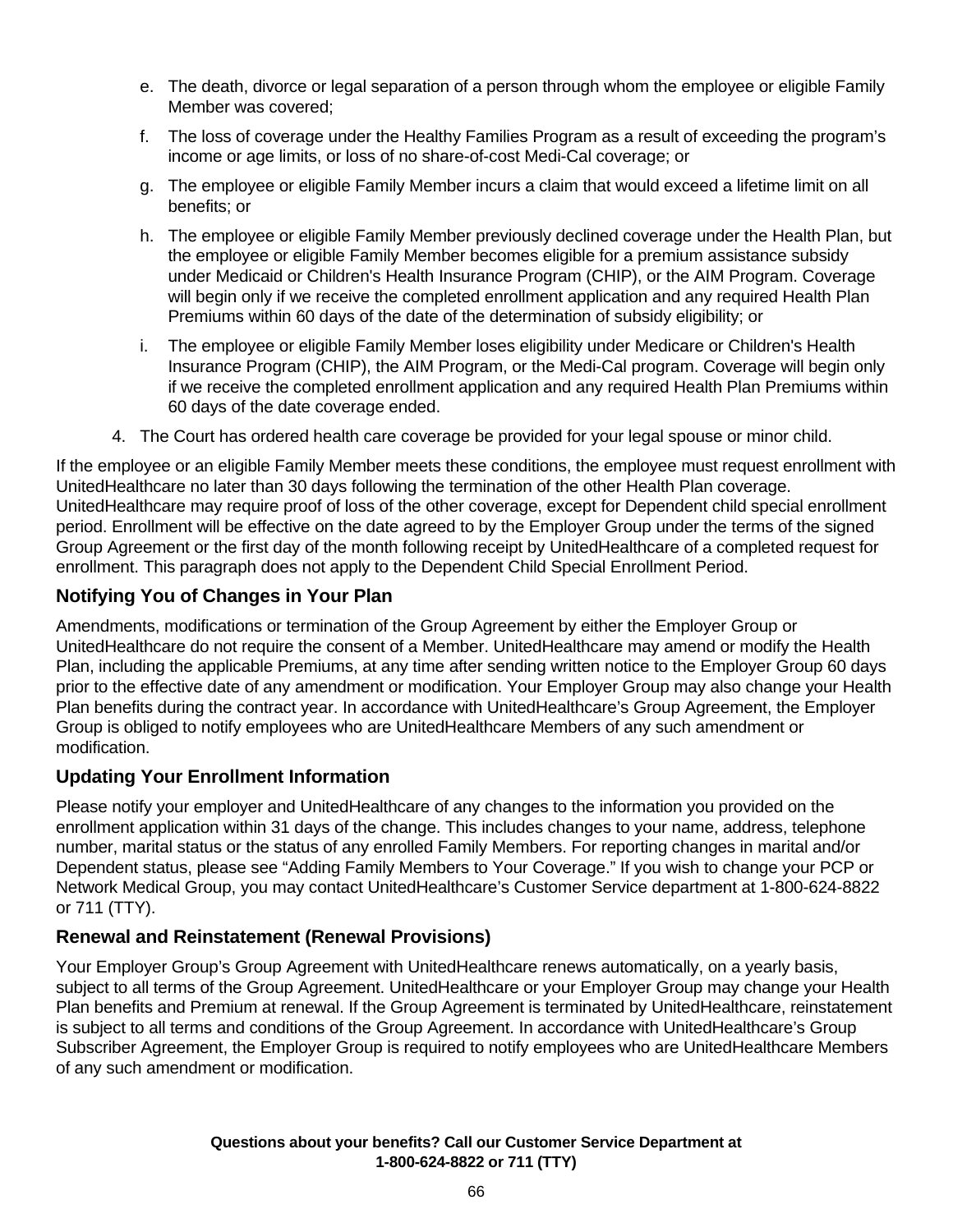# **About Your UnitedHealthcare Health Plan ID Card**

Your UnitedHealthcare Health Plan ID card is important for identifying you as a Member of UnitedHealthcare. Possession of this card does not entitle a Member to services or benefits under this Health Plan. A Member should show this card each time he or she visits a PCP or upon referral, any other Network Provider.

**Important Note:** Any person using this card to receive benefits or services for which he or she is not entitled will be charged for such benefits or services. If any Member permits the use of his or her ID card by any other person, UnitedHealthcare may immediately terminate that Member's membership.

## **Termination of Benefits**

Usually, your enrollment in UnitedHealthcare terminates when the Subscriber or enrolled Family Member is no longer eligible for coverage under the employer's health benefits plan. In most instances, your Employer Group determines the date in which coverage will terminate. Coverage can be terminated, however, because of other circumstances as well, which are described below.

Continuing coverage under this Health Plan is subject to the terms and conditions of the employer's Group Agreement with UnitedHealthcare.

When the Group Agreement between the Employer Group and UnitedHealthcare is terminated, all Members covered under the Group Agreement become ineligible for coverage on the date of termination. If the Group Agreement is terminated by UnitedHealthcare for nonpayment of Premiums, coverage for all Members covered under the Group Agreement will be terminated at the end of the 30-day grace period. The grace period begins after the last day of paid coverage. UnitedHealthcare will continue to provide coverage during the grace period. According to the terms of the Group Agreement, the Employer Group is responsible for notifying you if and when the Group Agreement is terminated, except in the event the Group Agreement is terminated for the nonpayment of Health Plan Premiums. In that circumstance, UnitedHealthcare will notify you directly of such termination.

# **Termination and Rescission of Coverage**

UnitedHealthcare has the right to terminate your coverage under this Health Plan in the following situations:

**For Nonpayment of Premiums.** Your coverage may be terminated if the Employer Group failed to pay the required Premiums. UnitedHealthcare will mail your Employer a notice at least 30 days before any cancellation of coverage. This Prospective Notice of Cancellation will provide information to your employer regarding the consequences of your employer's failure to pay the Premiums due within 30 days of the date the notice was mailed.

If payment is not received from your employer within 30 days of the date the Prospective Notice of Cancellation is mailed, UnitedHealthcare will cancel the Group contract and mail you a Notice Confirming Termination of Coverage, which will provide you with the following information:

- That the Group contract has been cancelled for nonpayment of Premiums.
- The specific date and time when your Group coverage ended.
- The Plan telephone number you can call to obtain additional information, including whether your Employer obtained reinstatement of the Group contract. This confirmation of reinstatement will be available on request 16 days after the date the Notice Confirming Termination of Coverage is mailed.
- An explanation of your options to purchase continuation coverage, including coverage effective as of the retroactive termination date so you can avoid a break in coverage, and the deadline by which you must elect to purchase such continuation coverage, which will be 63 days after the date the Plan mails you the Notice Confirming Termination of Coverage.

## **Reinstatement of the Contract after Cancellation due to Nonpayment of Premiums**

If the Group contract is cancelled for the group's nonpayment of Premiums, the Plan will permit reinstatement of the Group contract once during any 12-month period if the group pays the amounts owed within 30 days of the date of the Notice Confirming Termination.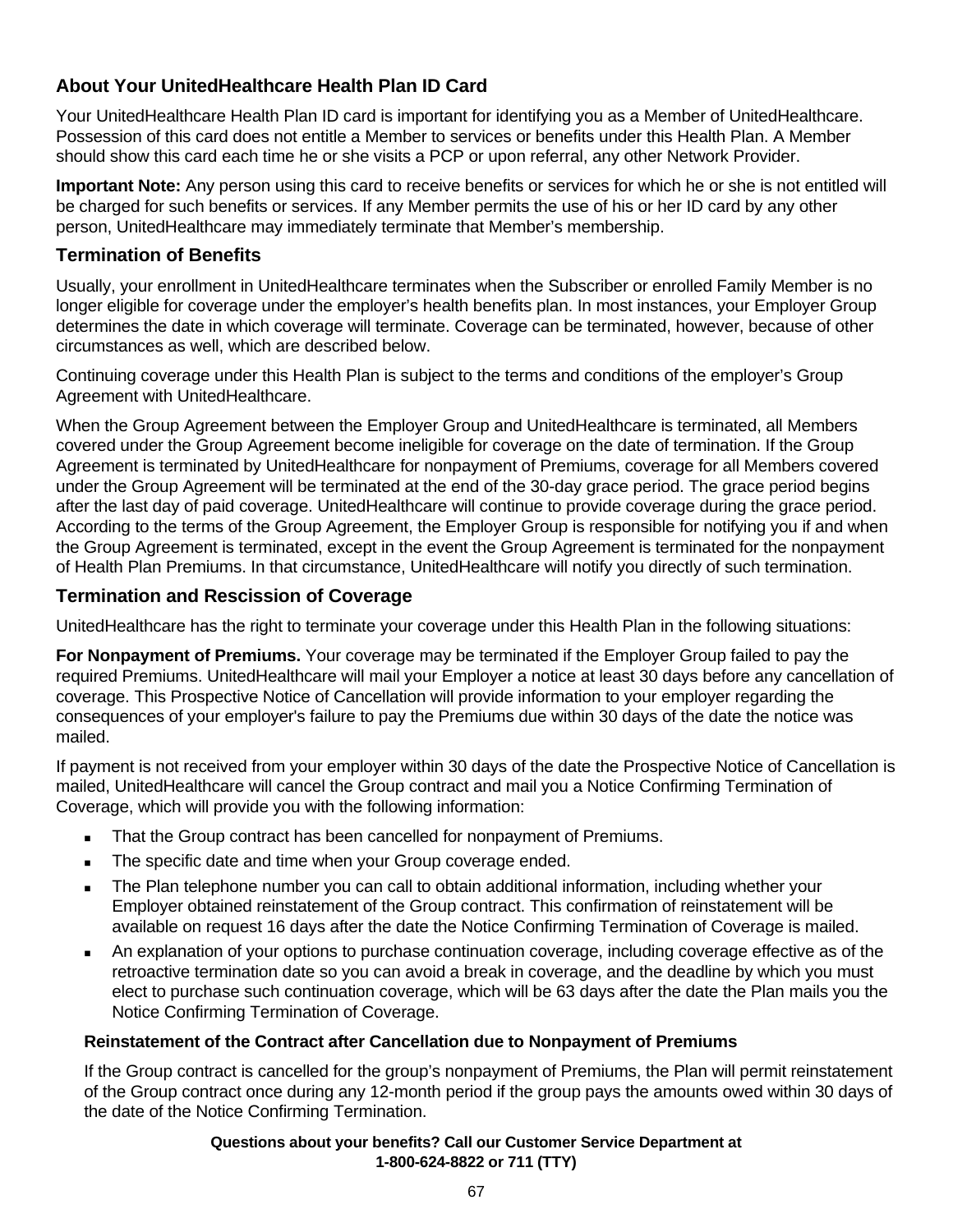**For Fraud or Intentional Misrepresentation of a Material Fact by Member.** Your coverage may be rescinded if you intentionally misrepresent a material fact on your enrollment form or commit fraud which may include, but not be limited to, deception in use of services or facilities of UnitedHealthcare, its Network Medical Group or other health care Providers or intentionally allow another person to do the same or alter a prescription. Rescinding coverage means that the Group Agreement and *Combined Evidence of Coverage and Disclosure Form* are void and that no coverage existed at any time. UnitedHealthcare will send the Employer Group and you a written notice via certified mail at least 30 days prior to the effective date of rescission explaining the reasons for the intended rescission and information on how to file an appeal of the decision with the California Department of Managed Health Care.

**For Fraud or Intentional Misrepresentation of a Material Fact by Employer Group.** Your coverage may be terminated, if your Employer Group performed an act, practice or omission that constituted fraud or made an intentional misrepresentation of a fact that was material to the execution of the Group Agreement (including any omissions, misrepresentations, or inaccuracies in the application form) or to the provision of coverage under the Group Agreement. Also, UnitedHealthcare has the right to rescind the Group Agreement back to either: (1) the date of the Group Agreement; or (2) the date of the act, practice or omission, if later. Rescinding coverage means that the Group Agreement and *Combined Evidence of Coverage and Disclosure Form* are void and that no coverage existed at any time. UnitedHealthcare will send the Employer Group and the Subscriber a written notice via certified mail at least 30 days prior to the effective date of rescission explaining the reasons for the intended rescission and information on how to file an appeal of the decision with the California Department of Managed Health Care.

**For Violation of Employer Group's Contribution or Group Participation Requirements.** Your coverage may be terminated if your Employer Group fails to meet the Group Contribution or Group Participation requirements as described in the Group Agreement.

**For Discontinuance of this Health Plan.** Your coverage may be terminated if UnitedHealthcare decides to cease offering the Health Plan described in this *Combined Evidence of Coverage and Disclosure Form* upon 90 days written notice to the Director of the Department of Managed Health Care, the Employer Group and all Members covered under this Health Plan. If this Health Plan is discontinued, UnitedHealthcare will make all other health plans offered to new group business available to your Employer Group.

**For Discontinuance of All New and Existing Health Plans.** Your coverage may be terminated if UnitedHealthcare decides to cease offering existing or new health plans in the group market in the State of California upon 180 days written notice to the Director of the Department of Managed Health Care, the Employer Group and all Members covered under this Health Plan.

If you believe your policy or coverage has been or will be wrongly canceled, rescinded or not renewed, please refer to "**Grievances Involving the Cancellation, Rescission or Non-Renewal of Health Plan**" in **Section 8. Overseeing Your Health Care Decisions** to learn how to request a review by the Department of Managed Care (DMHC) Director.

#### **Other Reasons for Termination of Coverage Related to Loss of Eligibility**

In addition to terminating the Group Agreement, UnitedHealthcare may terminate a Member's coverage for any of the following reasons related to loss of eligibility:

The Member no longer meets the eligibility requirements established by the Group Employer and/or UnitedHealthcare.

The Member no longer meets the eligibility requirements under the Health Plan because the Member establishes his or her Primary Residence outside the State of California.

The Member no longer meets the eligibility requirements under the Health Plan because the Member establishes his or her Primary Residence outside the UnitedHealthcare Service Area and does not work inside the UnitedHealthcare Service Area (except for a child subject to a qualified child medical support order, for more information refer to "Qualified Medical Child Support Order" in this section).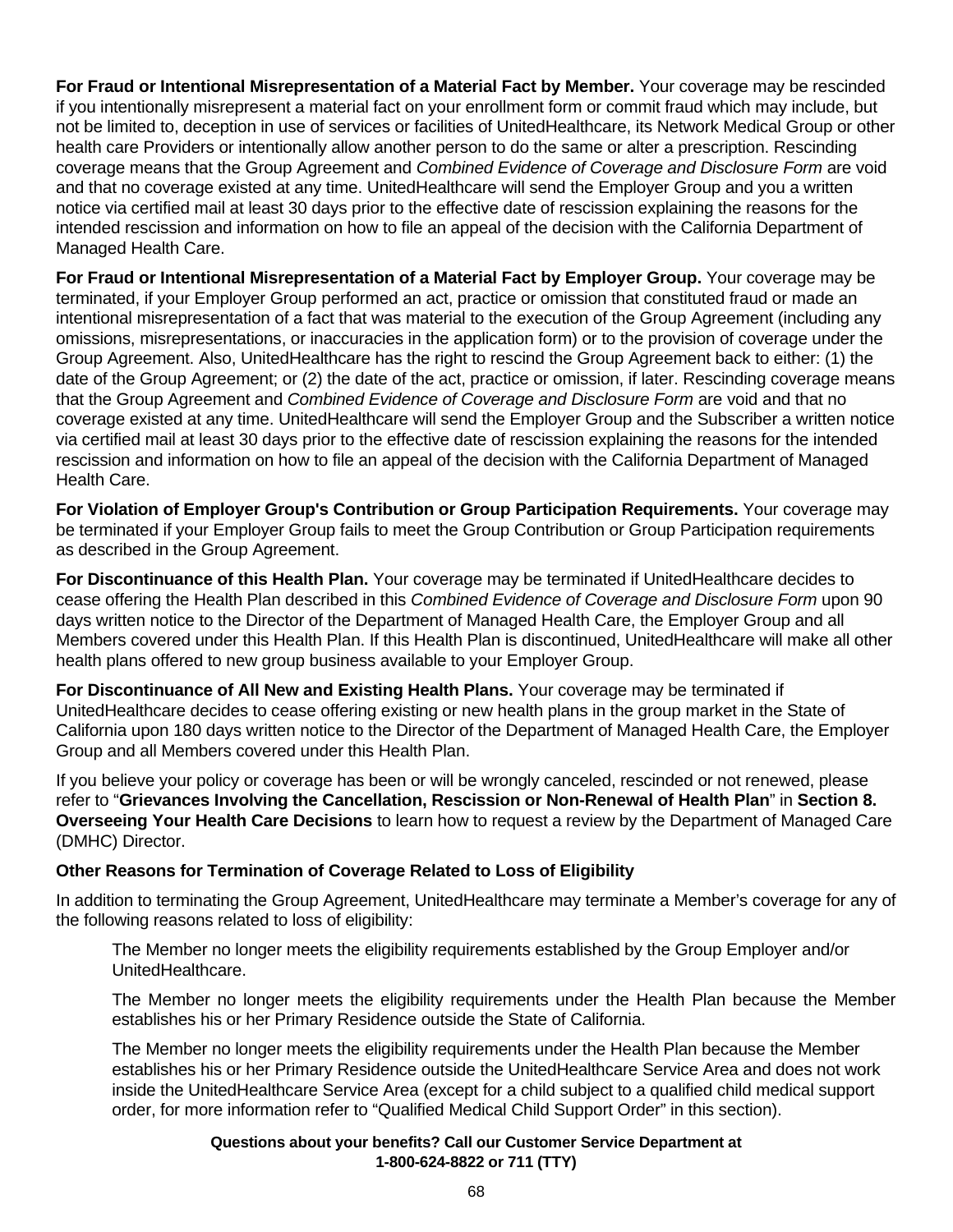## **Under no circumstances will a Member be terminated due to health status or the need for health care**

**services.** If a Member is Totally Disabled when the group's coverage ends, coverage for the Totally Disabling condition may be extended (please refer below to "Total Disability"). Any Member who believes his or her enrollment has been terminated due to the Member's health status or requirements for health care services may request a review of the termination by the California Department of Managed Health Care. For more information, contact our Customer Service department.

**Note:** If a Group Agreement is terminated by UnitedHealthcare, reinstatement with UnitedHealthcare is subject to all terms and conditions of the Group Agreement between UnitedHealthcare and the employer.

#### **Ending Coverage** – **Special Circumstances for Enrolled Family Members**

Enrolled Family Members terminate on the same date of termination as the Subscriber. If there's a divorce, the legal spouse loses eligibility at the end of the month in which a final judgment or decree of dissolution of marriage is entered. Dependent children lose their eligibility if they reach the Limiting Age established by the employer and do not qualify for extended coverage as a Dependent or as a disabled Dependent. Please refer to the section "Continuing Coverage for Certain Disabled Dependents." It may also end when a Dependent child reaches the Limiting Age.

# **Total Disability**

If the Group Agreement providing the Subscriber coverage is terminated, and the Subscriber or any enrolled Family Members are Totally Disabled on the date the Group Agreement is terminated, federal law may require the group's succeeding carrier to provide coverage for the treatment of the condition causing Total Disability. However, in the event that the Subscriber's group does not contract with a succeeding carrier for health coverage, or in the event that federal law would allow a succeeding carrier to exclude coverage of the condition causing the Total Disability for a period of time, UnitedHealthcare will continue to provide benefits to the Subscriber or any enrolled Family Member for Covered Health Care Services directly relating to the condition causing Total Disability existing at the time of termination, for a period of up to 12 successive months after the termination. The extension of benefits may be terminated by UnitedHealthcare at such time the Member is no longer Totally Disabled, or at such time as a succeeding carrier is required by law to provide replacement coverage to the Totally Disabled Member without limitation as to the disabling condition.

# **Coverage Options Following Termination (Individual Continuation of Benefits)**

If your coverage through this *Combined Evidence of Coverage and Disclosure Form* ends, you and your enrolled Family Members may be eligible for additional continuation coverage.

## **Federal COBRA Continuation Coverage**

 If the Subscriber's Employer Group is subject to the Consolidated Omnibus Budget Reconciliation Act of 1985, as amended (COBRA), you may be entitled to temporarily extend your coverage under the Health Plan at group rates, plus an administration fee, in certain instances where your coverage under the Health Plan would otherwise end. This discussion is intended to inform you, in a summary fashion, of your rights and obligations under COBRA. However, your Employer Group is legally responsible for informing you of your specific rights under COBRA. Therefore, please consult with your Employer Group regarding the availability and duration of COBRA continuation coverage.

## **What is COBRA Continuation Coverage?**

COBRA continuation coverage is a continuation of group health plan coverage when coverage would otherwise end because of a life event known as a "qualifying event." After a qualifying event, COBRA continuation coverage must be offered to each person who is a "qualified beneficiary." You, your legal spouse and your Dependent children could become qualified beneficiaries if coverage under the group health plan is lost because of the qualifying event. Qualified beneficiaries who elect COBRA continuation coverage may be required to pay for COBRA continuation coverage. Please consult with your Employer Group regarding any applicable Premiums.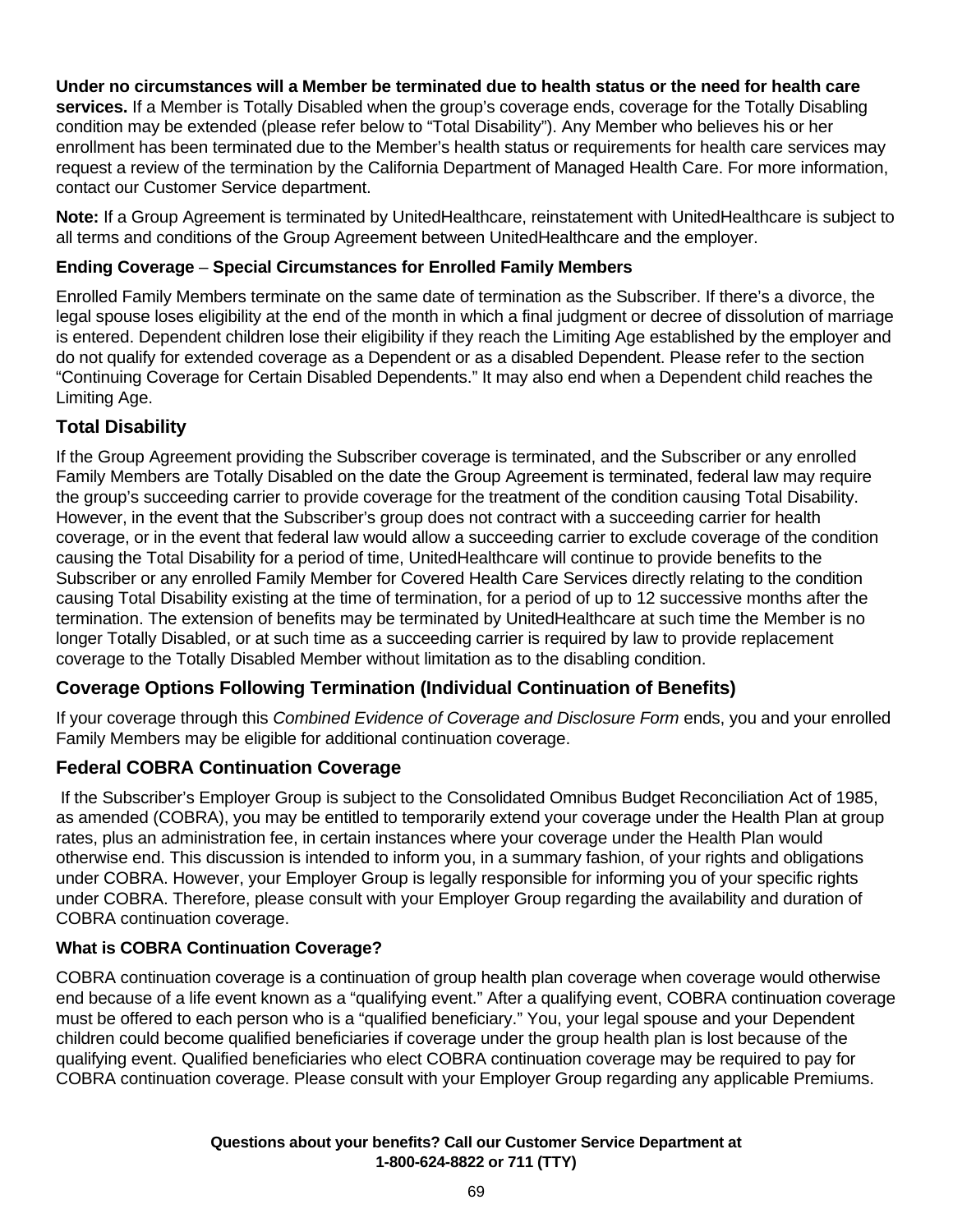If you are a Subscriber covered by this Health Plan, you have a right to choose COBRA continuation coverage if you lose your group health coverage because either of the following qualifying events happens:

Your hours of employment are reduced to less than the number of hours required for eligibility, or

Your employment ends for any reason other than gross misconduct on your part.

If you are the legal spouse of a Subscriber covered by this Health Plan, you have the right to choose COBRA continuation coverage for yourself if you lose group health coverage under this Health Plan because any of the following qualifying events happens:

- 1. Your legal spouse dies;
- 2. Your legal spouse's hours of employment are reduced to less than the number of hours required for eligibility;
- 3. Your legal spouse's employment ends (for reasons other than his or her gross misconduct);
- 4. Your legal spouse becomes entitled to Medicare benefits (under Part A, Part B, or both); or
- 5. You become divorced or legally separated from your legal spouse.

In the case of a Dependent child of a Subscriber enrolled in this Health Plan, he or she has the right to continuation coverage if group health coverage under this Health Plan is lost because any of the following qualifying events happens:

- 1. The Subscriber dies;
- 2. The Subscriber's hours of employment are reduced to less than the number of hours required for eligibility;
- 3. Subscriber's employment ends (for reasons other than his or her gross misconduct);
- 4. The Subscriber becomes entitled to Medicare benefits (Part A, Part B, or both);
- 5. The Subscriber becomes divorced or legally separated; or
- 6. The Dependent child ceases to be a Dependent eligible for coverage under this Health Plan.

#### **When is COBRA Coverage Available?**

Your Employer Group (or, if applicable, its COBRA administrator) will offer COBRA continuation coverage to qualified beneficiaries only after they have been notified that a qualifying event has occurred. When the qualifying event is the end of employment or reduction of hours of employment, death of the Subscriber, or the Subscriber becoming entitled to Medicare benefits (under Part A, Part B, or both), your Employer Group must notify its COBRA administrator of the qualifying event. (Similar rights may apply to certain retirees, legal spouses and Dependent children if your Employer Group commences a bankruptcy proceeding and these individuals lose coverage.)

#### **You Must Give Notice of Some Qualifying Events**

For the other qualifying events (divorce or legal separation of the Subscriber or a Dependent child losing eligibility for coverage as a Dependent child under the Health Plan), the Subscriber or enrolled Family Member has the responsibility to inform the Employer Group (or, if applicable, its COBRA administrator) within 60 days after the qualifying event occurs. Please consult your Employer Group regarding its plan procedures for providing notice of qualifying events.

#### **How is COBRA coverage provided?**

Once your Employer Group (or, if applicable, its COBRA administrator) receives notice that a qualifying event has occurred, COBRA continuation coverage will be offered by the Employer Group (or its COBRA administrator) to each of the qualified beneficiaries. Under federal law, you must be given at least 60 days to elect COBRA continuation coverage. The 60-day election period is measured from the later of: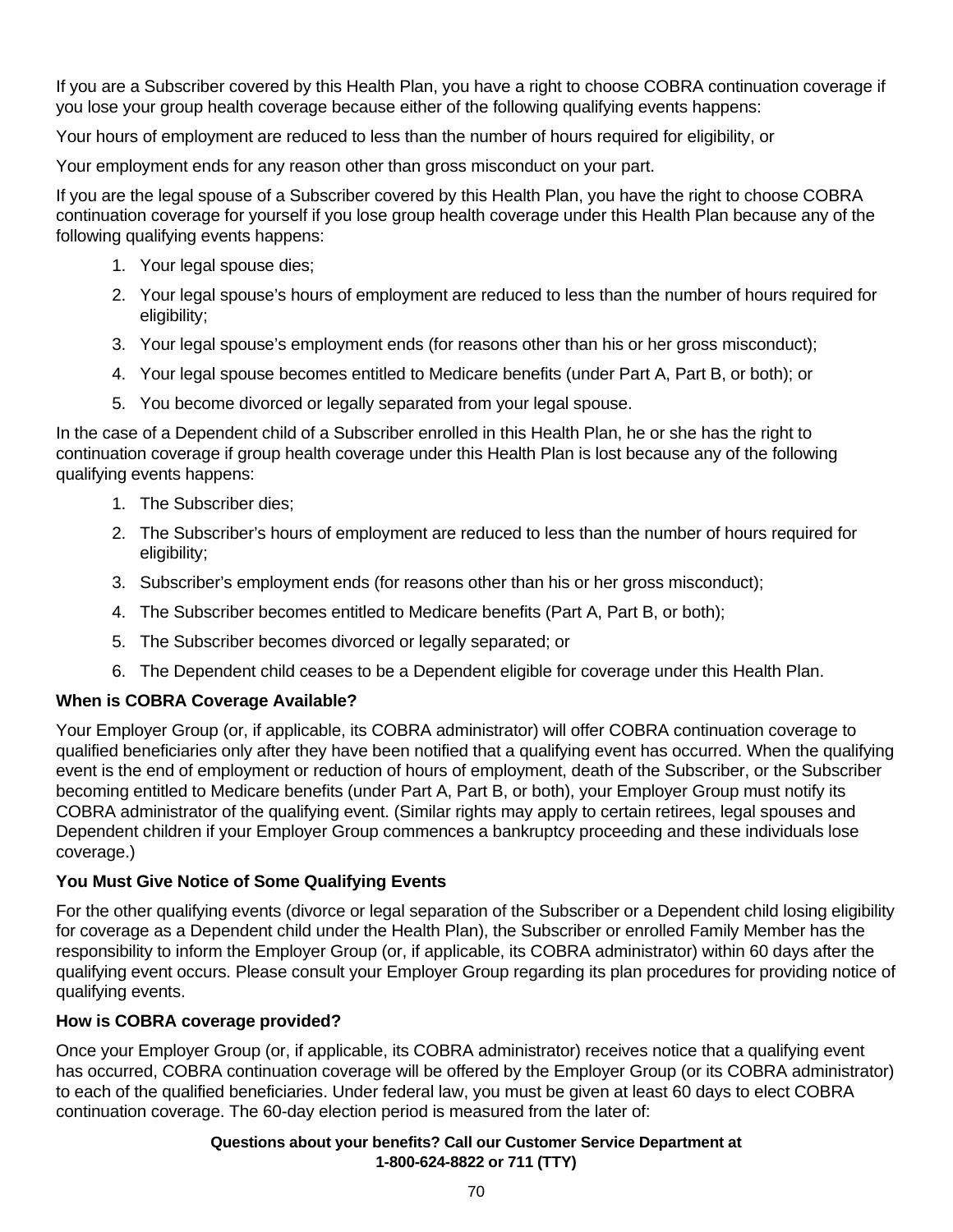- 1. the date coverage ends due to a qualifying event; or
- 2. the date you receive the election notice provided by your Employer Group (or its COBRA administrator).

Each qualified beneficiary will have an independent right to elect COBRA continuation coverage. Subscribers covered by this Health Plan may elect COBRA continuation coverage on behalf of their legal spouses and parents or legal guardians may elect COBRA continuation coverage on behalf of Dependent children. **If you do not choose COBRA continuation coverage on a timely basis, your group health insurance coverage under this Health Plan will end.**

COBRA continuation coverage is a temporary continuation of coverage. When the qualifying event is the death of the Subscriber, the Subscriber becoming entitled to Medicare benefits (under Part A, Part B, or both), the Subscriber's divorce or legal separation, or a Dependent child losing eligibility as a Dependent child under this Health Plan, COBRA continuation coverage lasts for up to a total of 36 months. When the qualifying event is the end of employment or reduction of the Subscriber's hours of employment, and the Subscriber became entitled to Medicare benefits less than 18 months before the qualifying event, COBRA continuation coverage for qualified beneficiaries other than the Subscriber lasts until 36 months after the date of Medicare entitlement. For example, if a Subscriber becomes entitled to Medicare eight months before the date on which his employment terminates, COBRA continuation coverage for his legal spouse and Dependent children can last up to 36 months after the date of Medicare entitlement, which is equal to 28 months after the date of the qualifying event (36 months minus eight months). Otherwise, when the qualifying event is the end of employment or reduction of the Subscriber's hours of employment, COBRA continuation coverage generally lasts for only up to a total of 18 months. There are two ways in which this 18-month period of COBRA continuation coverage can be extended.

## **Disability Extension of 18-Month Period of Continuation Coverage**

If you or any of your Family Members covered under this Health Plan is determined by the Social Security Administration to be disabled and you notify your Employer Group (or, if applicable, its COBRA administrator) in a timely fashion, you and your entire Family Members may be entitled to receive up to an additional 11 months of COBRA continuation coverage, for a total maximum of 29 months. The disability would have to have started at some time before the 60th day of COBRA continuation coverage and must last at least until the end of the 18 month period of continuation coverage. Please consult your Employer Group regarding their plan procedures for providing notice of disability.

## **Second Qualifying Event Extension of 18-Month Period of Continuation Coverage**

If a Family Member experiences another qualifying event while receiving 18 months of COBRA continuation coverage, the legal spouse and Dependent children in your family can get up to 18 additional months of COBRA continuation coverage, for a maximum of 36 months, if notice of the second qualifying event is properly given to your Employer Group (or, if applicable, COBRA administrator). This extension may be available to the legal spouse and any Dependent children receiving continuation coverage if the Subscriber dies, becomes entitled to Medicare benefits (under Part A, Part B, or both), or gets divorced or legally separated, or if the Dependent child stops being eligible under this Health Plan as a Dependent child, but only if the event would have caused the legal spouse or Dependent child to lose coverage under this Health Plan had the first qualifying event not occurred.

Please contact your Employer Group (or, if applicable, its COBRA administrator) for more information regarding the applicable length of COBRA continuation coverage available.

## **COBRA May Terminate Before Maximum Coverage Period Ends**

Under COBRA, the continuation coverage may terminate before the maximum coverage period if any of the following events occur:

- 1. Your Employer Group no longer provides group health coverage to any of its employees;
- 2. The Premium for continuation coverage is not paid on time;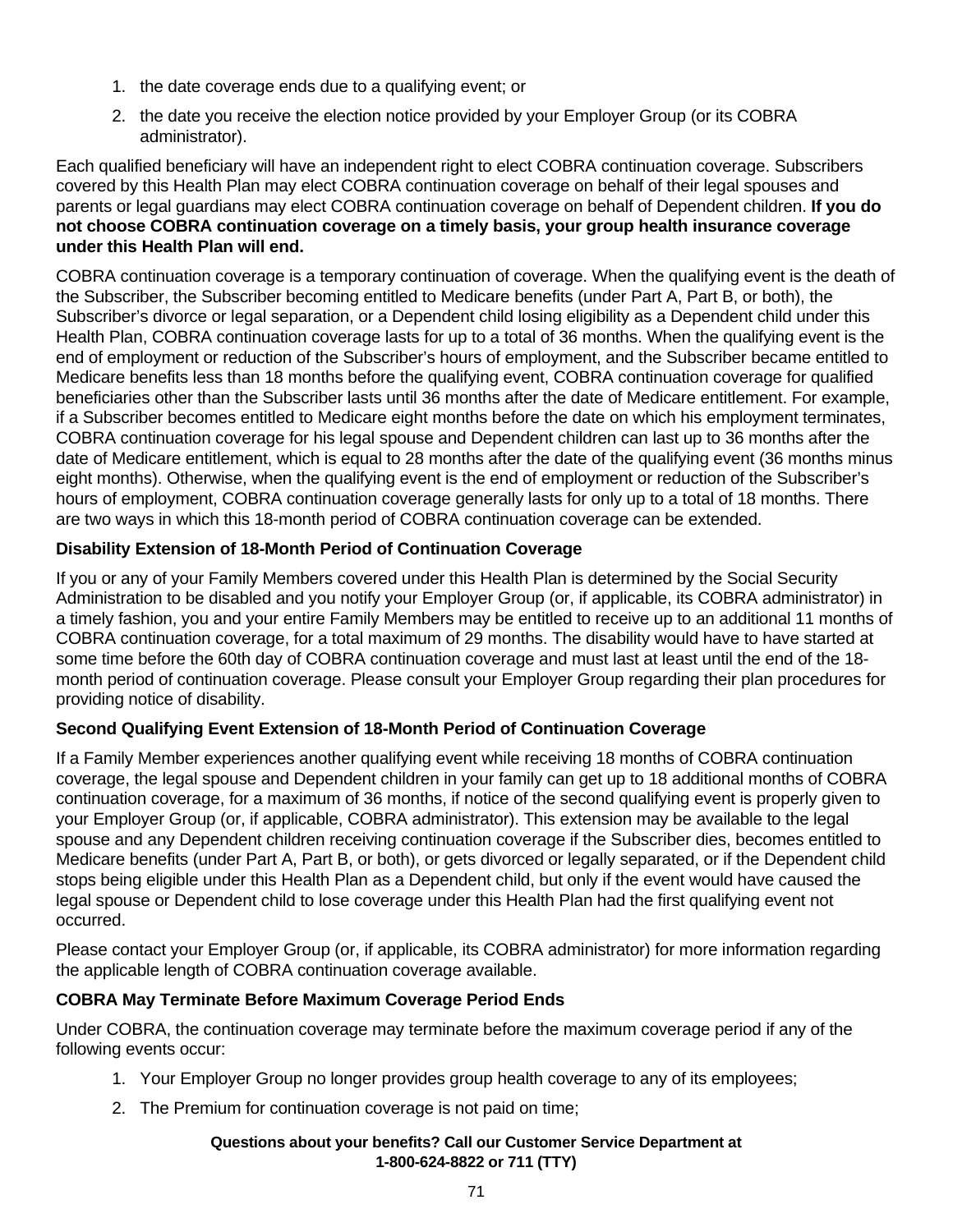- 3. The qualified beneficiary becomes covered after the date he or she elects COBRA continuation coverage under another group health plan;
- 4. The qualified beneficiary becomes entitled to Medicare after the date he or she elects COBRA continuation coverage; or
- 5. The qualified beneficiary extends coverage for up to 29 months due to disability and there has been a final determination that the individual is no longer disabled.

## **COBRA Premium**

Under the law, you may have to pay all of the Premium for your continuation coverage. Premium for COBRA continuation coverage is generally 102 percent of the applicable Health Plan Premium. However, if you are on a disability extension, your cost will be 150 percent of the applicable Premium. You are responsible for the timely submission of the COBRA premium to the Employer Group or COBRA administrator. Your Employer Group or COBRA administrator is responsible for the timely submission of Premium to UnitedHealthcare.

## **If You Have Questions About COBRA**

If you have any questions about your COBRA continuation coverage rights, please contact your Employer Group.

# **1401 Extended Continuation Coverage After COBRA**

In the event your COBRA coverage began on or after January 1, 2003, and you have used all of your COBRA benefits as described above, you may be eligible to continue benefits under California Continuation Coverage at 110 percent of the Premium charged for similarly situated eligible employees currently working at your former employment. A notice will be provided to you by UnitedHealthcare at the time your COBRA benefits will run out, allowing up to 18 more months under California Continuation COBRA. However, your California Continuation COBRA benefits will not exceed a combined total of 36 months from the date COBRA coverage began.

**Example:** As a result of termination from your former employer (for reasons other than gross misconduct), you applied for and received 18 continuous months of group Health Plan benefits under your federal COBRA benefits. California Continuation COBRA may extend your benefits another 18 consecutive months. Your combined total of benefits between COBRA and California Continuation COBRA is 36 months.

## **1401 Extended Continuation Coverage Enrollment and Premium Information After COBRA**

You must notify UnitedHealthcare within 60 days from the date your COBRA coverage terminated or will terminate because of your qualifying event if you wish to elect this continuation coverage, or within 60 days from the date you received notice from UnitedHealthcare. If you do not notify UnitedHealthcare within 60 days of the date of your qualifying event, you will lose your rights to elect and enroll on California Continuation Coverage after COBRA. The 60-day period will be counted from the event which occurred last. Your request must be in writing and delivered to UnitedHealthcare by first-class mail, or other reliable means of delivery, including personal delivery, express mail or private courier company. Upon receipt of your written request, an enrollment package to elect coverage will be mailed to you by UnitedHealthcare. You must pay your initial Premiums to UnitedHealthcare within 45 days from the date UnitedHealthcare mails your enrollment package after you notified UnitedHealthcare of your intent to enroll. Your first Premium must equal the full amount billed by UnitedHealthcare. Your failure to submit the correct Premium amount billed to you within the 45-day period, which includes checks returned to UnitedHealthcare by your financial institution for non-sufficient funds (NSF), will disqualify you from this available coverage and you will not be allowed to enroll.

**Note:** In the event you had a prior qualifying event and you became entitled to enroll on COBRA coverage prior to January 1, 2003, you are not eligible for an extension of these benefits under California Continuation COBRA, even if you enroll in UnitedHealthcare on or after January 1, 2003. Your qualifying event is the first day in which you were initially no longer eligible for your group Health Plan coverage from your former employer, regardless of who your prior insurance carrier may have been at that time.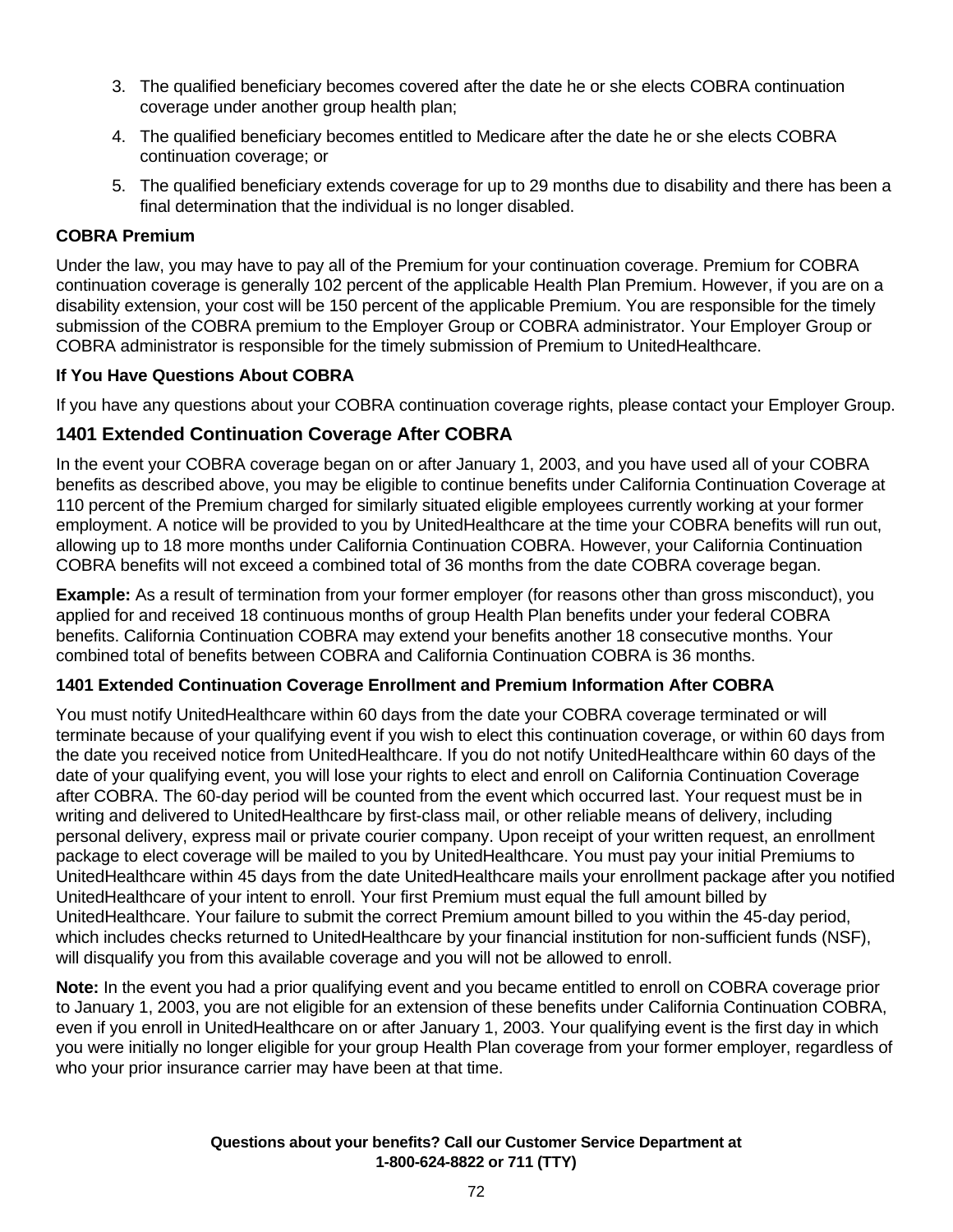# **Termination of 1401 Extended Continuation Coverage After COBRA**

Your coverage under California Continuation Coverage will terminate when:

- 1. You have received 36 months of continuation coverage after your qualifying event date; or
- 2. If you cease or do not make timely Premiums; or
- 3. Your former employer or any successor employer ceases to provide any group benefit plan to his or her employees; or
- 4. You no longer meet eligibility for UnitedHealthcare coverage, such as moving outside the UnitedHealthcare Service Area; or
- 5. The contract for health care services between your employer and UnitedHealthcare is terminated; or
- 6. You become entitled for Medicare. **Note:** If you were eligible for the 29-month extension as a result of disability and you are later determined by the Social Security Administration to no longer be disabled, your benefits will terminate the later of 36 months after your qualifying event or the first of the month following 31 days from date of the final Social Security Administration determination, but only if you send the Social Security Administration notice to UnitedHealthcare within 30 days of the determination.
- 7. If you were covered under a prior carrier and your former employer replaces your prior coverage with UnitedHealthcare coverage, you may continue the remaining balance of your unused coverage with UnitedHealthcare, but only if you enroll with and pay Premiums to UnitedHealthcare within 30 days of receiving notice of your termination from the prior group Health Plan.

If the contract between your former employer and UnitedHealthcare terminates prior to the date your continuation coverage would terminate under California Continuation COBRA, you may elect continuation coverage under your former employer's new benefit plan for the remainder of the time period you would have been covered under the prior group benefit plan.

## **Uniformed Services Employment and Reemployment Rights Act (USERRA)**

Continuation coverage under this Health Plan may be available to you through your employer under the Uniform Services Employment and Reemployment Rights Act of 1994, as amended (USERRA). The continuation coverage is equal to, and subject to the same limitations as, the benefits provided to other Members regularly enrolled in this Health Plan. These benefits may be available to you if you are absent from employment by reason of service in the United States uniformed services, up to the maximum 24-month period if you meet the USERRA requirements. USERRA benefits run concurrently with any benefits that may be available through COBRA. Your employer will provide written notice to you for USERRA continuation coverage.

If you are called to active military duty and are stationed outside of the Service Area, you or your eligible Dependents must still maintain a permanent address inside the Service Area and must choose a Network Medical Group within 30 miles of that address. To obtain coverage, all care must be provided or arranged in the Service Area by the designated Network Medical Group, except for Emergency and Urgently Needed Services.

The Health Plan Premium for USERRA Continuation of benefits is the same as the Health Plan Premium for other UnitedHealthcare Members enrolled through your employer plus a two percent additional surcharge or administrative fee, not to exceed 102 percent of your employer's active group Premium. Your employer is responsible for billing and collecting Health Plan Premiums from you or your Dependents and will forward your Health Plan Premiums to UnitedHealthcare along with your employer's Health Plan Premiums otherwise due under this Agreement. Additionally, your employer is responsible for maintaining accurate records regarding USERRA continuation Member Health Plan Premium, qualifying events, terminating events and any other information that may be necessary for UnitedHealthcare to administer this continuation benefit.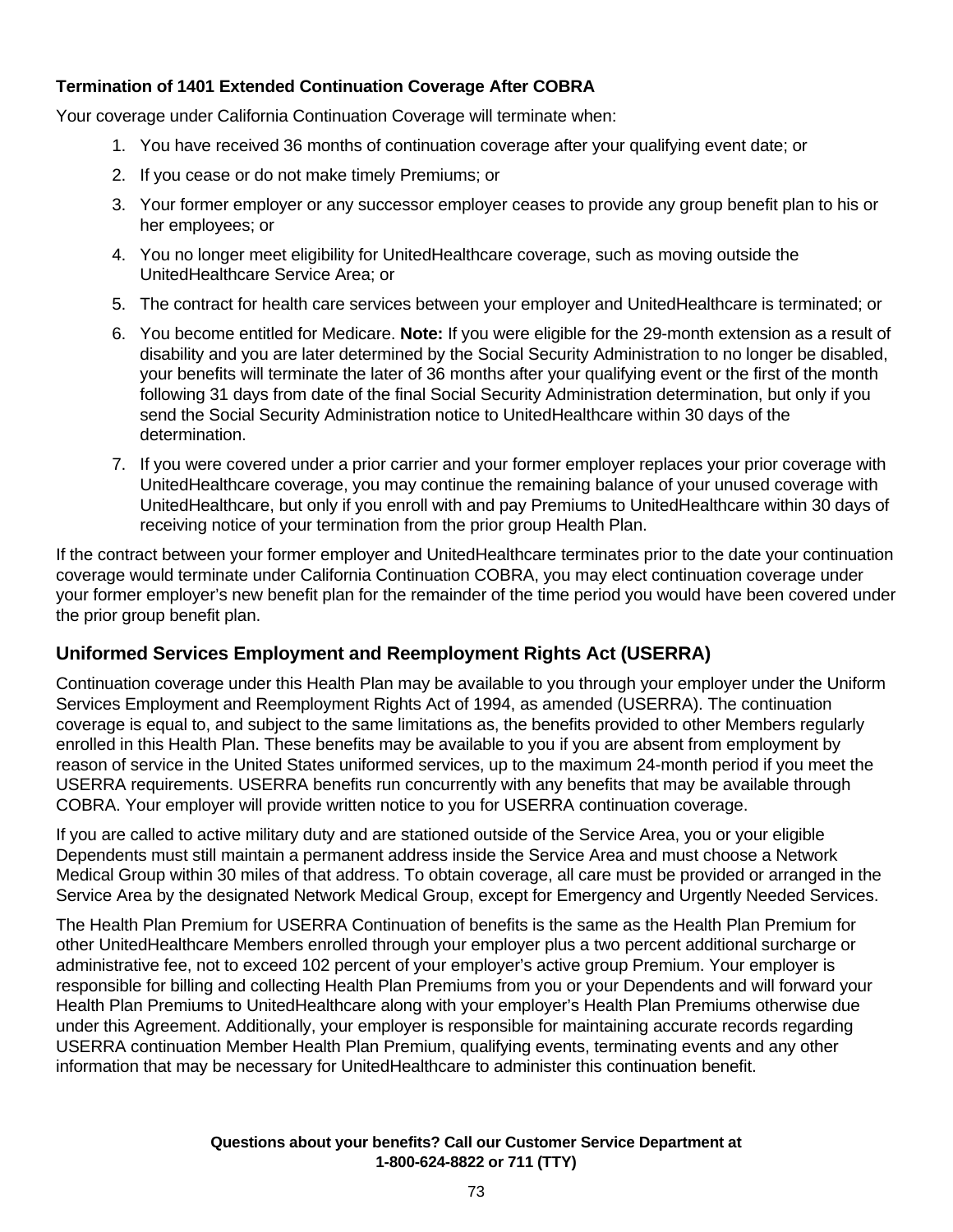#### **California Military Families Financial Relief Act**

Members of the United States Military Reserve and National Guard who terminate coverage as a result of being ordered to active duty on or after January 1, 2007, may have their coverage reinstated without waiting periods or exclusion of coverage for preexisting conditions. Please contact Member Service for information on how to apply for reinstatement of coverage following active duty as a reservist.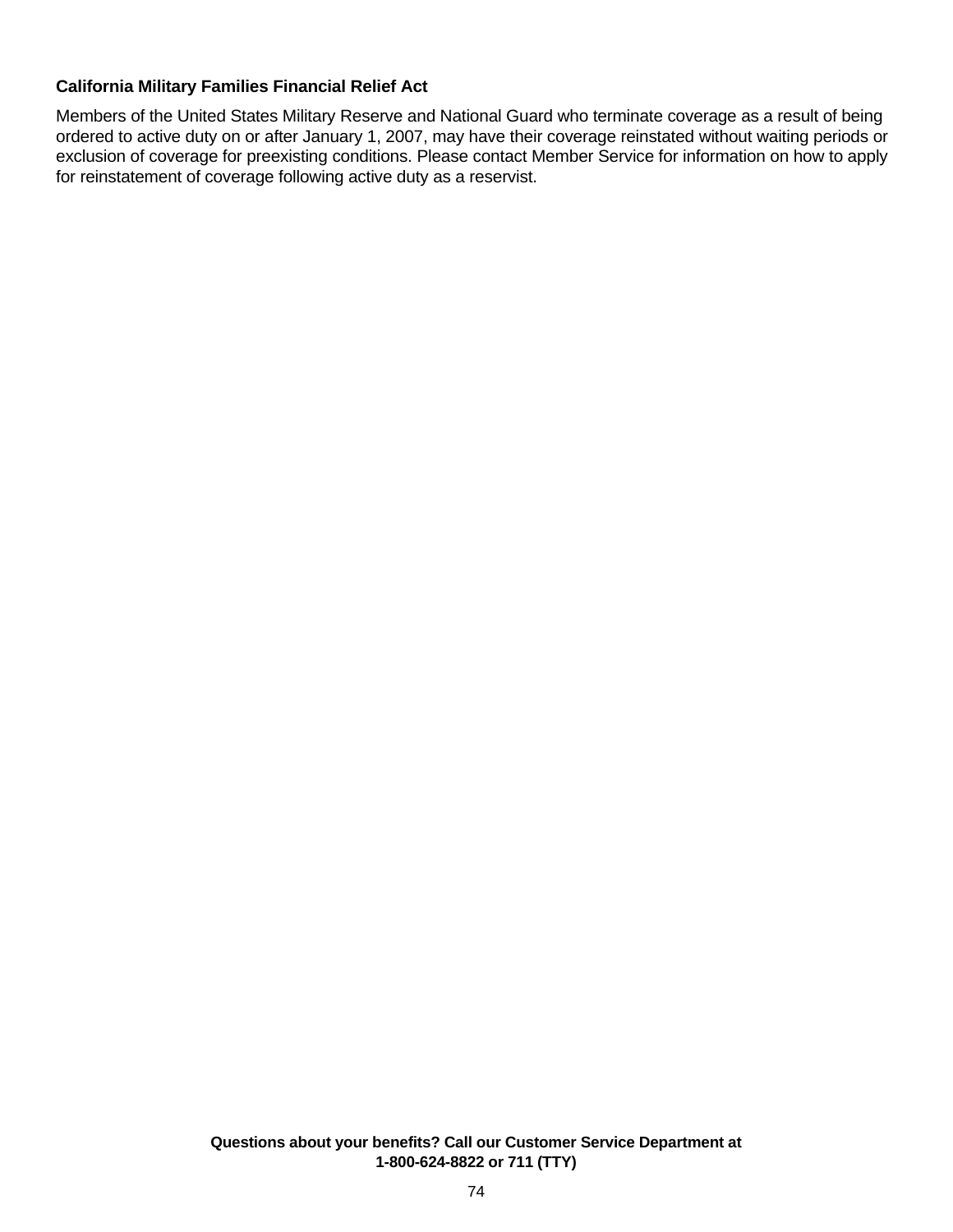# **SECTION 8. OVERSEEING YOUR HEALTH CARE DECISIONS**

 **How UnitedHealthcare Makes Important Decisions?** 

**What to Do if You Have a Problem?** 

- **Filing a Grievance**
- **Appeals and Grievances Process**
- **Independent Medical Reviews**

This section explains how UnitedHealthcare authorizes or makes changes to your health care services, how we evaluate new health care technologies and how we reach decisions about your coverage.

You will also find out what to do if you are having a problem with your health plan, including how to appeal a health care decision by UnitedHealthcare or one of our Network Providers. You'll learn the process that is available for filing a formal Grievance, as well as how to request an expedited decision when your condition requires a quicker review.

# **How UnitedHealthcare Makes Important Health Care Decisions?**

# **Authorization, Modification and Denial of Health Care Services**

Medical Necessity reviews may be conducted by UnitedHealthcare, or in many situations, by a Network Medical Group. Processes are used to review, approve, modify or deny, based on Medical Necessity, requests by Providers for authorization of the provision of health care services to Members.

Medical Necessity refers to an intervention as defined in **Section 10: Definitions**. A service or item will be covered under the UnitedHealthcare Health Plan if it is an intervention that is an otherwise covered category of service or item, not specifically excluded, and Medically Necessary. An intervention may be medically indicated yet not be a covered benefit or meet the definition of Medical Necessity.

The reviewer may also use criteria or guidelines to determine whether to approve, modify or deny, based on Medical Necessity, requests by Providers of health care services for Members. The criteria used to modify or deny requested health care services in specific cases will be provided free of charge to the Provider, the Member and the public upon request.

Decisions to deny or modify requests for authorization of health care services for a Member, based on Medical Necessity, are made only by licensed Physicians or other appropriately licensed health care professionals.

The reviewer makes these decisions within at least the following time frame required by state law:

- Decisions to approve, modify or deny requests for authorization of health care services, based on Medical Necessity, will be made in a timely fashion appropriate for the nature of the Member's condition, not to exceed five business days from UnitedHealthcare's, or in many situations, the Network Medical Group's receipt of the information reasonably necessary and requested to make the decision.
- If the Member's condition poses an imminent and serious threat to their health, including, but not limited to, potential loss of life, limb or other major bodily function, or if lack of timeliness would be detrimental in regaining maximum function or to the Member's life or health, the decision will be rendered in a timely fashion appropriate for the nature of the Member's condition, but not later than 72 hours after UnitedHealthcare's or in many situations, the Network Medical Group's receipt of the information reasonably necessary and requested by the reviewer to make the determination (an Urgent Request).

If the decision cannot be made within these time frames because (i) UnitedHealthcare, or in many situations the Network Medical Group is not in receipt of all of the information reasonably necessary and requested or (ii consultation by an expert reviewer is required, or (iii) the reviewer has asked that an additional examination or test be performed upon the Member, provided the examination or test is reasonable and consistent with good medical practice, the reviewer will notify the Provider and the Member, in writing, upon the earlier of the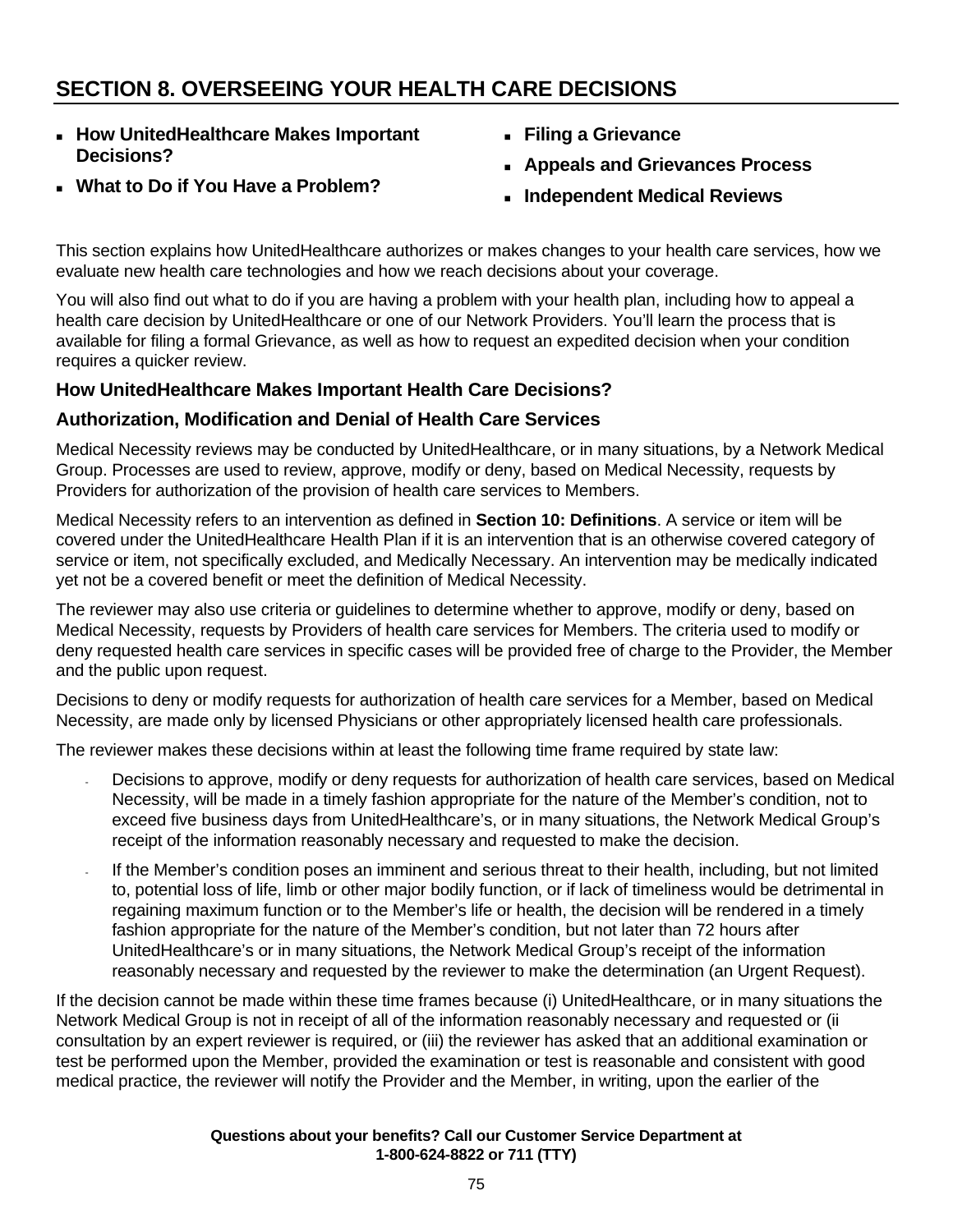expiration of the required time frame above or as soon as UnitedHealthcare or the Network Medical Group becomes aware that they will not be able to meet the required time frame.

The notification will specify the information requested but not received or the additional examinations or tests required, and the anticipated date on which a decision may be rendered following receipt of all reasonably necessary requested information. Upon receipt of all information reasonably necessary and requested by UnitedHealthcare, or in many situations the Network Medical Group, the reviewer shall approve, modify or deny the request for authorization within the time frame specified above as applicable.

The reviewer will notify requesting Providers initially by fax or telephone of decisions to approve, modify or deny requests for authorization of health care services for Members within 24 hours of the decision. Members are notified of decisions to deny, delay or modify requested health care services, in writing, within two business days of the decision. The written decision to the Member will include the specific reason(s) for the decision, the clinical reason(s) for modifications or denials based on a lack of Medical Necessity, or reference to the benefit provision on which the denial decision was based, and information about how to file an appeal of the decision with UnitedHealthcare. In addition, the internal criteria or benefit interpretation policy, if any, relied upon in making this decision will be made available upon request by the Member. UnitedHealthcare's Appeals Process is outlined in this section.

# **UnitedHealthcare's Utilization Management Policy**

UnitedHealthcare distributes its policy on financial incentives to all its Network Providers, Members and employees. UnitedHealthcare also requires that Network Providers and staff who make utilization decisions, and those who supervise them, sign a document acknowledging receipt of this policy. The policy affirms that a utilization management decision is based solely on the appropriateness of a given treatment and service, as well as the existence of coverage. UnitedHealthcare does not specifically reward Network Providers or other individuals conducting utilization review for issuing denials of coverage. Financial incentives for Utilization Management decision-makers do not encourage decisions that result in either the denial or modification of Medically Necessary Covered Health Care Services.

## **Medical Management Guidelines**

The Medical Management Guidelines Committee (MMGC), consisting of UnitedHealthcare Medical Directors, provides a forum for the development, review and adoption of medical management guidelines to support consistent, appropriate medical care determinations. The MMGC develops guidelines using evidence-based medical literature and documents related to medical treatment or service. The Medical Management Guidelines contain practice and utilization criteria for use when making coverage and medical care decisions prior to, subsequent to or concurrent with the provisions of health care services.

## **Technology Assessment**

UnitedHealthcare regularly reviews new procedures, devices, and drugs to determine whether or not they are safe and efficacious for our Members. New procedures and technology that are safe and efficacious are eligible to become Covered Services. If the technology becomes a Covered Service it will be subject to all other terms and conditions of the plan, including Medical Necessity and any applicable Member Co-payments, or other payment contributions.

In determining whether to cover a service, UnitedHealthcare uses proprietary technology guidelines to review new devices, procedures and drugs, including those related to behavioral health. When clinical necessity requires a rapid determination of the safety and efficacy of a new technology or new application of an existing technology for an individual Member, a UnitedHealthcare Medical Director makes a Medical Necessity determination based on individual Member medical documentation, review of published scientific evidence and when appropriate seeks relevant specialty or professional opinion from an individual who has expertise in the technology.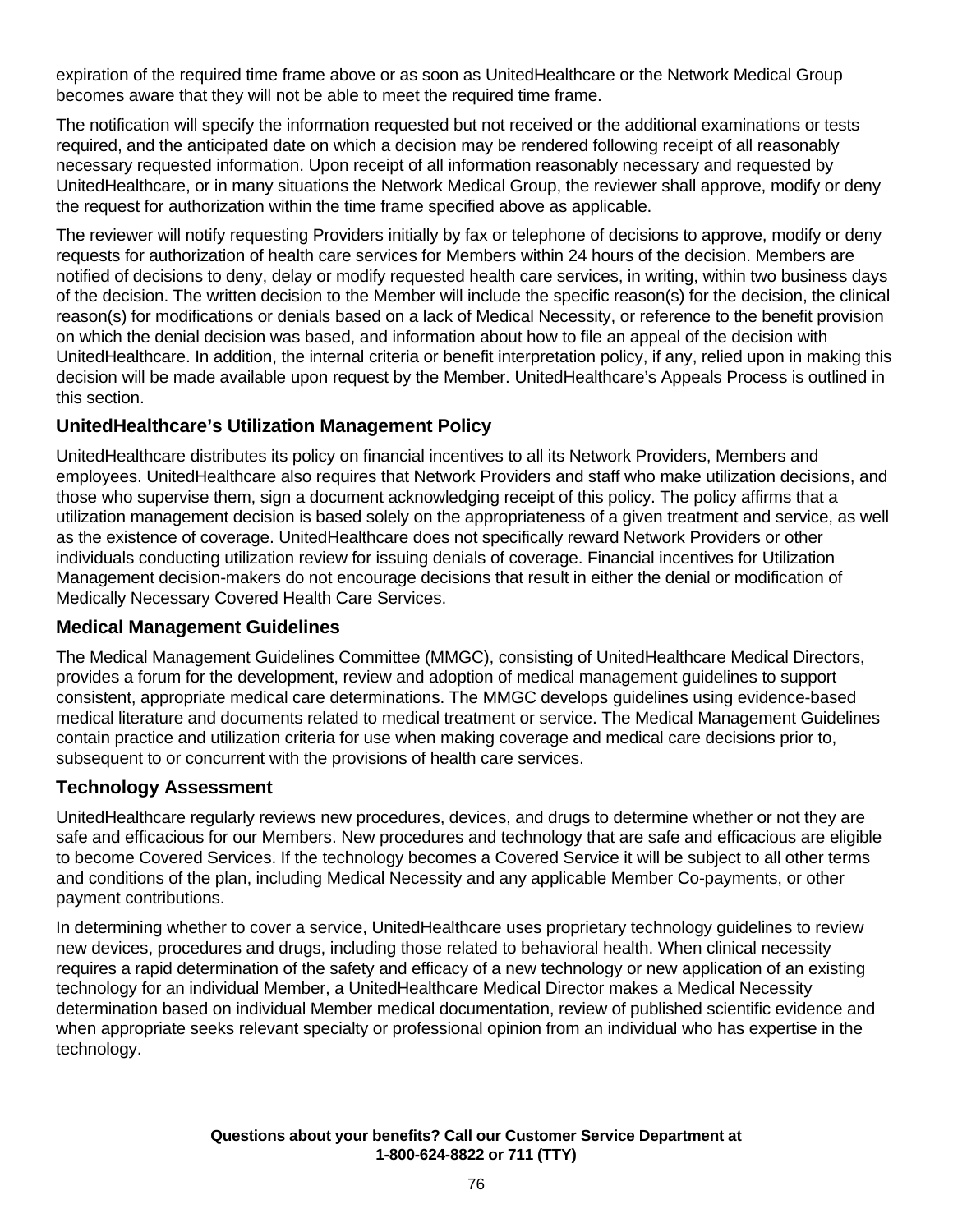# **Utilization Criteria**

When a Provider or Member requests Prior Authorization of a procedure/service requiring Prior Authorization, an appropriately qualified licensed health professional reviews the request. The qualified licensed health professional applies the applicable criteria, including, but not limited to:

- Nationally published guidelines for utilization management (Specific guideline information available upon request.
- HCIA-Sachs Length of Stay<sup>©</sup> Guidelines (average length of Hospital stays by medical or surgical diagnoses)
- UnitedHealthcare Medical Management Guidelines (MMG) and Benefit Interpretation Policies (BIP). (*UnitedHealthcare's Medical Management Guideline Manual* and *Commercial HMO Benefit Interpretation Policy Manual* are available at **www.myuhc.com**.)

Those cases that meet the criteria for coverage and level of service are approved as requested. Those not meeting the utilization criteria are referred for review to a Network Medical Group's Medical Director or a UnitedHealthcare Medical Director.

Denial, delay or modification of health care services based on Medical Necessity must be made by an appropriately qualified licensed Physician or a qualified licensed health professional who is competent to evaluate the specific clinical issues involved in the health care services requested by the Provider.

Denials may be made for reasons other than Medical Necessity that include, but are not limited to, the fact that the patient is not a UnitedHealthcare Member or that the service being requested is not a benefit provided by the Member's plan.

Prior Authorization determinations are made once UnitedHealthcare or Member's Network Medical Group Medical Director or designee receives all reasonably necessary medical information. UnitedHealthcare makes timely and appropriate initial determinations based on the nature of the Member's medical condition in compliance with state and federal requirements.

## **What to Do if You Have a Problem?**

Sometimes you may have an unexpected problem. When this happens, your first step should be to call our Customer Service department. We will assist you and attempt to find a solution to your situation.

If you have a concern about your treatment or a decision regarding your medical care, you may be able to request a second medical opinion. You can read more about requesting, as well as the requirements for obtaining a second opinion, in **Section 2. Seeing the Doctor or Other Providers and Timely Access to Care**.

If you feel that your problem is not resolved or that your situation requires additional action, you may also submit a Grievance requesting an Appeal or Quality Review. To learn more about this, read the following section: "Appealing a Health Care Decision or Requesting a Quality of Care Review."

## **Filing a Grievance**

To begin a quality of care review or other type of grievance, or for other questions relating to filing a grievance, including but not limited to those involving discrimination, call our Customer Service department at 1-800-624-8822, or at www.myuhc.com. A Customer Service representative will document your oral grievance. You may also file a grievance using the Online Grievance form at **www.myuhc.com** or write to the Appeals Department at:

Appeals & Grievances UnitedHealthcare P.O. Box 6107 Mail Stop CA124-0160 Cypress, CA 90630-9972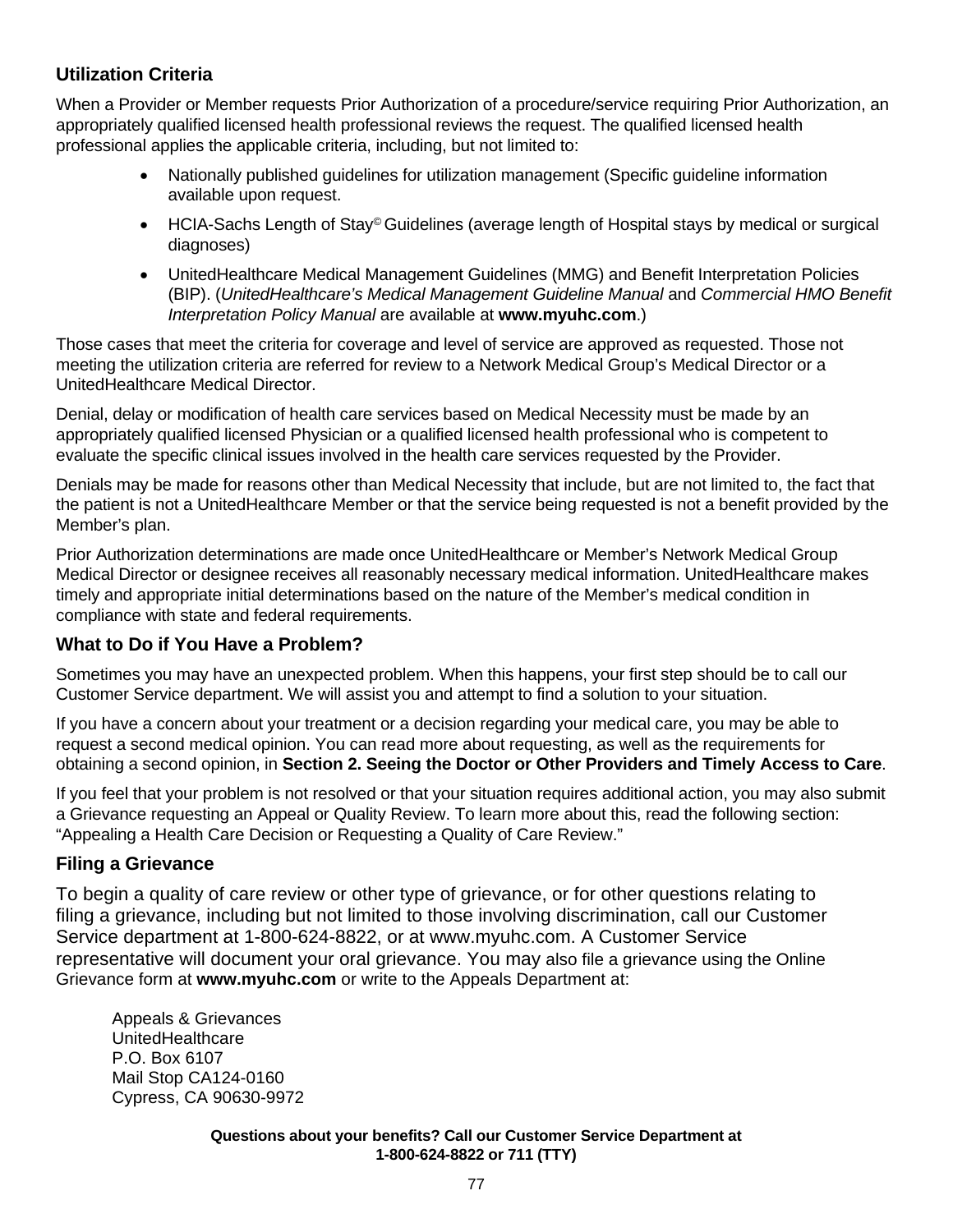This request will begin the Grievance Review Process except in the case of "expedited reviews," as discussed below. You may submit written comments, documents, records and any other information relating to your grievance regardless of whether this information was submitted or considered in the initial determination.

After receipt of your grievance:

- We will provide for a written acknowledgment within five calendar days of the receipt of your grievance. The acknowledgment shall provide you with the following information:
	- That the grievance has been received.
	- The date of receipt
	- The name of the Plan representative and the telephone number and email address of the Plan representative who may be contacted about the grievance.

You may obtain, upon request and free of charge, copies of all documents, records and other information relevant to your appeal. The appeal will be reviewed by an individual who is neither the individual who made the initial determination that is the subject of the appeal nor the subordinate of that person.

All quality of clinical care and quality of service complaints are investigated by UnitedHealthcare's Health Services Department. UnitedHealthcare conducts this quality review by investigating the complaint and consulting with your Network Medical Group, treating Providers and other UnitedHealthcare internal departments. Medical records are requested and reviewed as necessary, and as such, you may need to sign an authorization to release your medical records. We will respond to your complaint in a manner, appropriate to the clinical urgency of your situation. You will also receive written notification regarding the disposition of your quality of clinical care and/or quality of service review complaint within 30 calendar days of UnitedHealthcare's receipt of your complaint. Please be aware that the results of the quality of clinical care review are confidential and protected from legal discovery in accordance with state law.

After participating in UnitedHealthcare's grievance process 30 days, you can also file a complaint with the California Department of Managed Health Care (DMHC). The California Department of Managed Health Care is responsible for regulating health care service plans. If you have a Grievance against your Health Plan, you should first telephone your Health Plan at 1-800-624-8822 or 711 (TTY) and use your Health Plan's Grievance process before contacting the department. Utilizing this Grievance procedure does not prohibit any potential legal rights or remedies that may be available to you. If you need help with a Grievance involving an emergency, a Grievance that has not been satisfactorily resolved by your Health Plan, or a Grievance that has remained unresolved for more than 30 days, you may call the department for help. You may also be eligible for an Independent Medical Review (IMR). If you are eligible for IMR, the IMR process will provide an impartial review of medical decisions made by a Health Plan related to the Medical Necessity of a proposed service or treatment, coverage decisions for treatments that are Experimental or Investigational in nature and payment disputes for emergency or urgent medical services. The department also has a toll-free telephone number (1-888-466-2219) and a TDHI line (1-877-688-9891) for the hearing-and speech-impaired. The department's internet website http://www.dmhc.ca.gov has Complaint forms, IMR application forms and instructions online.

## **Grievances Involving the Cancellation, Rescission or Non-Renewal of Health Plan**

If you believe that your Health Plan enrollment or subscription has been, or will be improperly rescinded, canceled, or not renewed, you have the right to file a complaint. A complaint is also called a grievance or an appeal. You also have the right to submit a request to the Director of the Department of Managed Health Care to review your cancellation.

#### **First, file your complaint with UnitedHealthcare**

 You can file a complaint with UnitedHealthcare by calling our Customer Service department at 1-800-624-8822 or visiting www.myuhc.com.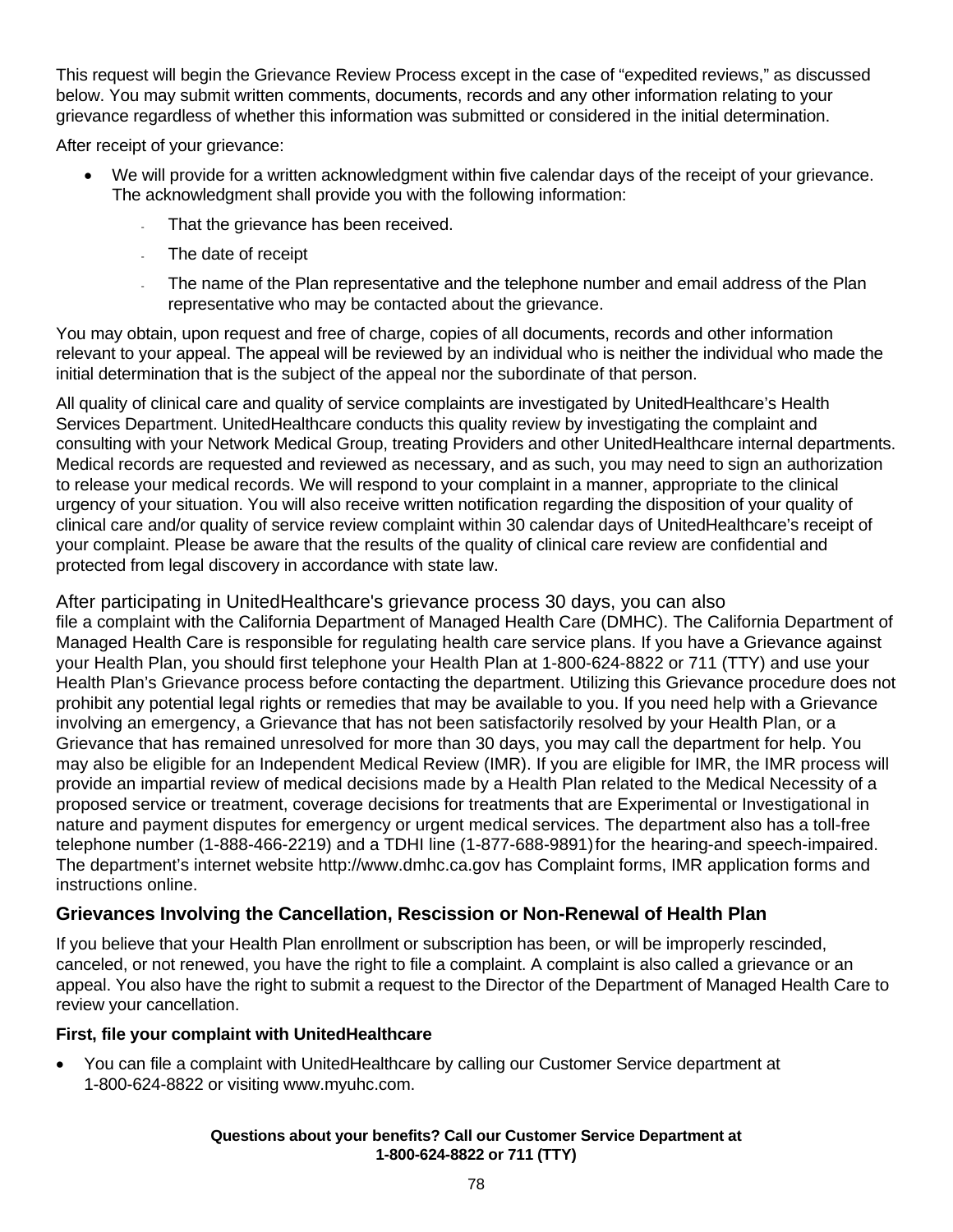- You should file your complaint as soon as possible after you receive notice that your Health Plan enrollment or subscription will be rescinded, canceled or not renewed.
- If your problem is urgent, UnitedHealthcare must give you a decision within 3 days. Your problem is urgent if there is a serious threat to your health that must be resolved quickly.
- If your problem is not urgent, UnitedHealthcare must give you a decision within 30 days.

#### **Take your complaint to the California Department of Managed Health Care (DMHC)**

The DMHC oversees HMOs and other health plans in California and protects the rights of HMO members. You can file a complaint with the DMHC if:

- You are not satisfied with UnitedHealthcare's decision about your complaint, or;
- You have not received the decision within 30 days, or within 3 days if the problem is urgent.
- The DMHC may allow you to submit a complaint directly to the DMHC, even if you have not filed a complaint with UnitedHealthcare, if the DMHC determines that your problem requires immediate review.

#### **For Help:**

Contact the DMHC toll-free telephone number at **(1-888-466-2219)** to receive assistance with this process, or submit an inquiry in writing to the **DMHC, California Help Center, 980 9th Street, Suite 500, Sacramento, CA 95814-2725** or through the website: **http://www.dmhc.ca.gov**. The hearing- and speech- impaired may use the California Relay Service's toll-free telephone number **1-800-735-2929 or 1-888-877-5378 (TTY).** 

**If you have a complaint or grievance relating to Mental Health and Substance-Related and Addictive Disorder Services, you can submit it to USBHC, see the behavioral health supplement to your Combined Evidence of Coverage and Disclosure Form for USBHPC.** 

#### **Concurrent Care Review**

If an on-going course of treatment was previously approved for a specific period of time or number of treatments, and your request to extend the treatment is an Urgent Request for Benefits, your request will be decided within 24 hours, provided your request is made at least 24 hours prior to the end of the approved treatment. We will make a determination on your request for the extended treatment within 24 hours from receipt of your request. Notification will include a description of the criteria and guidelines used to make the decision and be provided to you and your Provider.

If your request for extended treatment is not made at least 24 hours prior to the end of the approved treatment, the request will be treated as an Urgent Request for Benefits and decided according to the timeframes described above. If an on-going course of treatment was previously approved for a specific period of time or number of treatments, and you request to extend treatment in a non-urgent circumstance, your request will be considered a new request and decided according to post-service or pre-service timeframes, whichever applies. Notification will include a description of the criteria and guidelines used to make the decision and be provided to you and your Provider.

We will provide continued coverage pending the outcome of an appeal. We will not reduce or terminate an ongoing course of treatment without providing advance notice, an opportunity for advance review and a care plan, and a medically appropriate treatment plan agreed between UnitedHealthcare and the treating Provider.

The reviewer will notify requesting Providers of decisions to approve, modify or deny requests for authorization of health care services for Members within 24 hours of the decision. Members are notified of decisions to deny or modify requested health care services, in writing, within two business days of the decision. The written decision will include the specific reason(s) for the decision, the clinical reason(s) for modifications or denials based on a lack of Medical Necessity, or reference to the benefit provision on which the denial decision was based, and information about how to file an appeal of the decision with UnitedHealthcare. In addition, the internal criteria or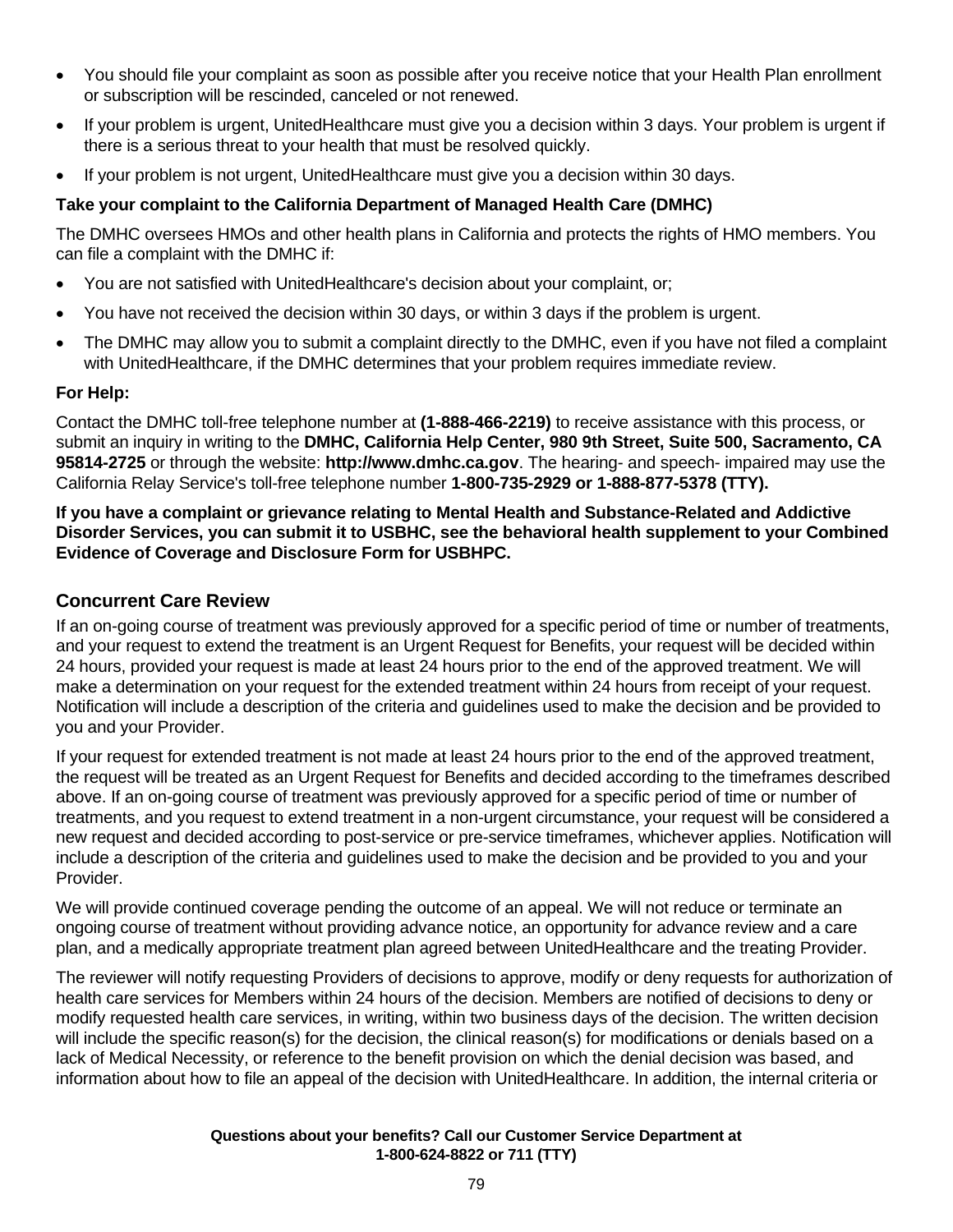benefit interpretation policy, if any, relied upon in making this decision will be made available upon request by the Member. UnitedHealthcare's Appeals Process is outlined in this section.

# **The Appeals Process**

You may submit an appeal for a denial of a service or denied claims within 180 calendar days of your receipt of an initial determination through our Appeals Department. UnitedHealthcare's Health Services department will review your appeal within a reasonable period of time appropriate to the medical circumstances and make a determination within 30 calendar days of UnitedHealthcare's receipt of the appeal. For appeals involving the delay, denial or modification of health care services related to Medical Necessity, UnitedHealthcare's written response will include the specific reason for the decision, describe the criteria or guidelines or benefit provision on which the denial decision was based, and notification that upon request the Member may obtain a copy of the actual benefit provision, guideline protocol or other similar criterion on which the denial is based. For determinations delaying, denying or modifying health care services based on a finding that the services are not Covered Health Care Services, the response will specify the provisions in the *Combined Evidence of Coverage and Disclosure Form* that exclude that coverage.

To begin an appeal, call our Customer Service department at 1-800-624-8822, where a Customer Service representative will document your oral appeal. You may also file an appeal using the Online Grievance form at **www.myuhc.com** or write to the Appeals department at:

Appeals & Grievances **UnitedHealthcare** P.O. Box 6107 Mailstop CA124-0160 Cypress, CA 90630-9972

In addition, you may request a review by the California Department of Managed Care ("DMHC") Director if you believe your policy or coverage has been or will be wrongly canceled, rescinded or not renewed. Contact the DMHC at the toll-free telephone number **(1-888-466-2219)** to receive assistance with this process, or submit an inquiry in writing to the **DMHC, California Help Center, 980 9th Street, Suite 500, Sacramento, CA 95814- 2725** or through the website: **http://www.dmhc.ca.gov.** The hearing- and speech- impaired may use the California Relay Service's toll-free telephone number **1-800-735-2929 or 1-888-877-5378 (TTY).**

# **Review by the Department of Managed Health Care**

The California Department of Managed Health Care is responsible for regulating health care service plans. If you have a Grievance against your Health Plan, you should first telephone your Health Plan at **1-800-624-8822 or 711 (TTY)** and use your Health Plan's Grievance process before contacting the department. Utilizing this Grievance procedure does not prohibit any potential legal rights or remedies that may be available to you. If you need help with a Grievance involving an emergency, a Grievance that has not been satisfactorily resolved by your Health Plan, or a Grievance that has remained unresolved for more than 30 days, you may call the department for assistance. You may also be eligible for an Independent Medical Review (IMR). If you are eligible for IMR, the IMR process will provide an impartial review of medical decisions made by a Health Plan related to the Medical Necessity of a proposed service or treatment, coverage decisions for treatments that are Experimental or Investigational in nature and payment disputes for emergency or urgent medical services. The department also has a toll-free telephone number **(1-888-466-2219)** and a TDHI line **(1-877-688-9891)** for the hearing- and speech-impaired. The department's internet website **http://www.dmhc.ca.gov** has Complaint forms, IMR application forms and instructions online.

**Patient Protection and Affordable Care Act (PPACA)** – Changes provided for under the PPACA may impact how appeals are handled and are applicable to your Health Plan.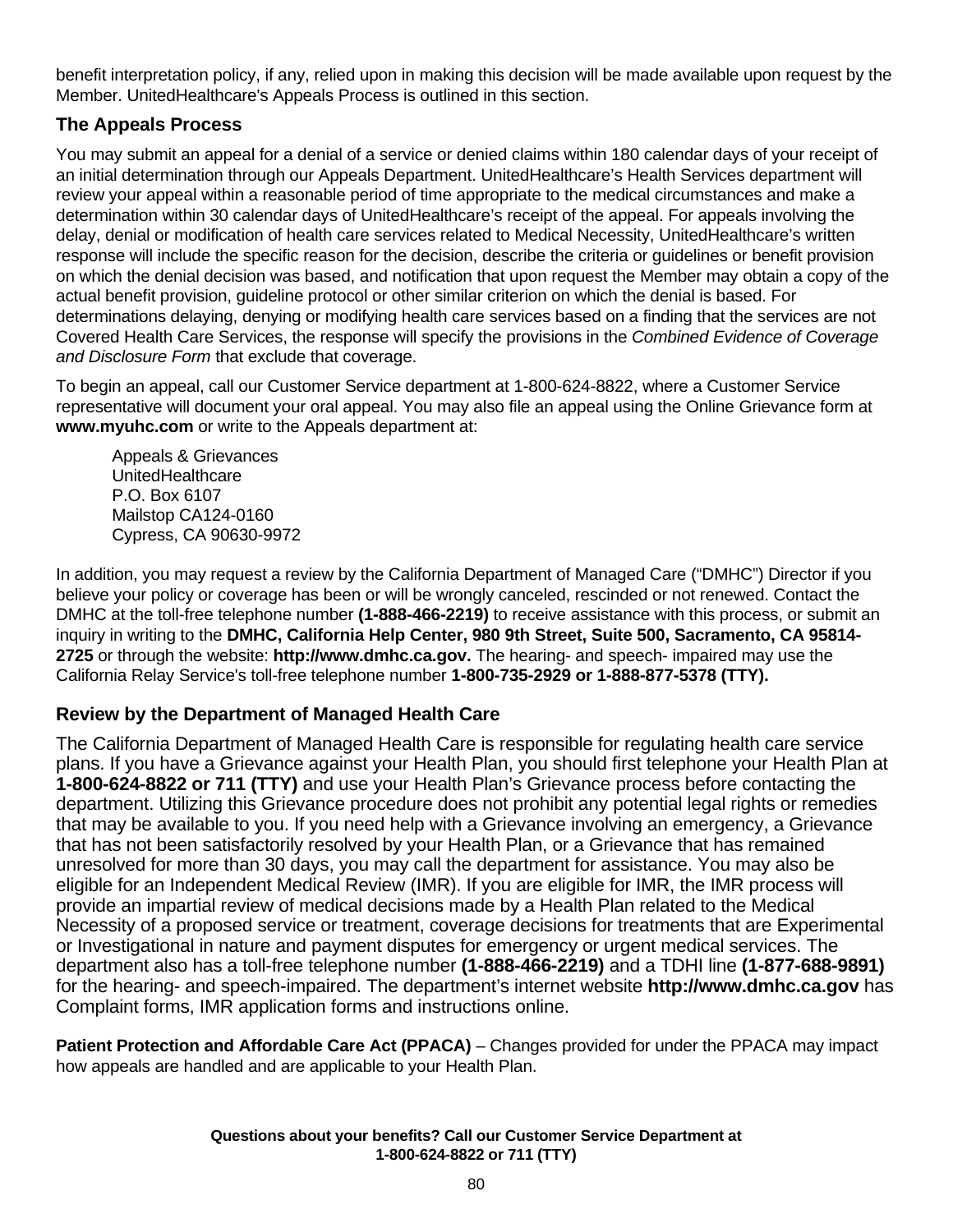- An Adverse Benefit Determination includes a decision to rescind coverage. You may submit an appeal for a rescission of coverage determination or a denial of a service or denied claims within 180 calendar days of your receipt of an initial determination through our Appeals Department.
- You may submit an appeal for any Adverse Benefit Determination as defined in **Section 10. Definitions**.
- If any new or additional evidence is relied upon or generated by UnitedHealthcare or the Network Medical Group during the determination of an appeal, we will provide it to you free of charge and sufficiently in advance of the due date of the response to the Adverse Benefit Determination.

#### **Expedited Review Appeals Process**

Appeals involving an imminent and serious threat to your health including, but not limited to, severe pain or the potential loss of life, limb or major bodily function will be immediately referred to UnitedHealthcare's clinical review personnel. If your case does not meet the criteria for an expedited review, it will be reviewed under the standard appeal process. If your appeal requires expedited review, UnitedHealthcare will immediately inform you of your review status and your right to notify the Department of Managed Health Care (DMHC) of the Grievance.

You and the DMHC will be provided a written statement of the disposition or pending status of the expedited review no later than three calendar days from receipt of the Grievance. You are not required to participate in the UnitedHealthcare appeals process prior to contracting the DMHC regarding your expedited appeal.

#### **Voluntary Mediation and Binding Arbitration**

If you are dissatisfied with UnitedHealthcare's Appeal Process determination, you can request that UnitedHealthcare submit the appeal to voluntary mediation or binding arbitration before JAMS.

#### **Voluntary Mediation**

In order to initiate voluntary mediation, either you or the agent acting on your behalf must submit a written request to UnitedHealthcare. If all parties mutually agree to mediation, the mediation will be administered by JAMS in accordance with the JAMS Mediation Rules and Procedures, unless all parties otherwise agree. Expenses for mediation will be shared equally by the parties. The Department of Managed Health Care will have no administrative or enforcement responsibilities with the voluntary mediation process.

#### **Binding Arbitration**

All disputes of any kind, including, but not limited to, claims relating to the delivery of services under the plan and claims for medical malpractice between the Member (including any heirs, successors or assigns of Member) and UnitedHealthcare, except for claims subject to ERISA, will be submitted to Binding Arbitration. Medical malpractice includes any issues or allegations that medical services rendered under the health plan were unnecessary or unauthorized or were improperly, negligently or incompetently rendered. This means that disputes between the Member and UnitedHealthcare will not be resolved by a lawsuit or by pursuing other court processes and remedies, except to the extent the Federal Arbitration Act provides for judicial review of arbitration proceedings. Under this provision, neither the Court nor any arbitrator may delay arbitration of disputes or refuse to order disputes to arbitration. The intent of this arbitration provision, and the parties, is to put litigation on hold so that issues can be resolved through the binding arbitration process. Any disputes about the scope of arbitration, about the arbitration itself or about whether an issue falls under this arbitration provision will be resolved by the arbitrator to avoid ambiguities and litigation costs.

The Member and UnitedHealthcare understand and agree that they are giving up their constitutional rights to have disputes decided in a court of law before a jury and are instead accepting the use of Binding Arbitration by a single arbitrator. The arbitration will be performed by JAMS or another arbitration service as the parties may agree in writing. The arbitration will be conducted under the JAMS Comprehensive Arbitration Rules and Procedures. The parties will attempt in good faith to agree to the appointment of an arbitrator, but if agreement cannot be reached within 30 days following the date demand for arbitration is made, the arbitrator will be chosen using the appointment procedures set out in the JAMS Comprehensive Arbitration Rules and Procedures. These rules may be viewed by the Member at the JAMS website, **www.jamsadr.com**. If the Member does not have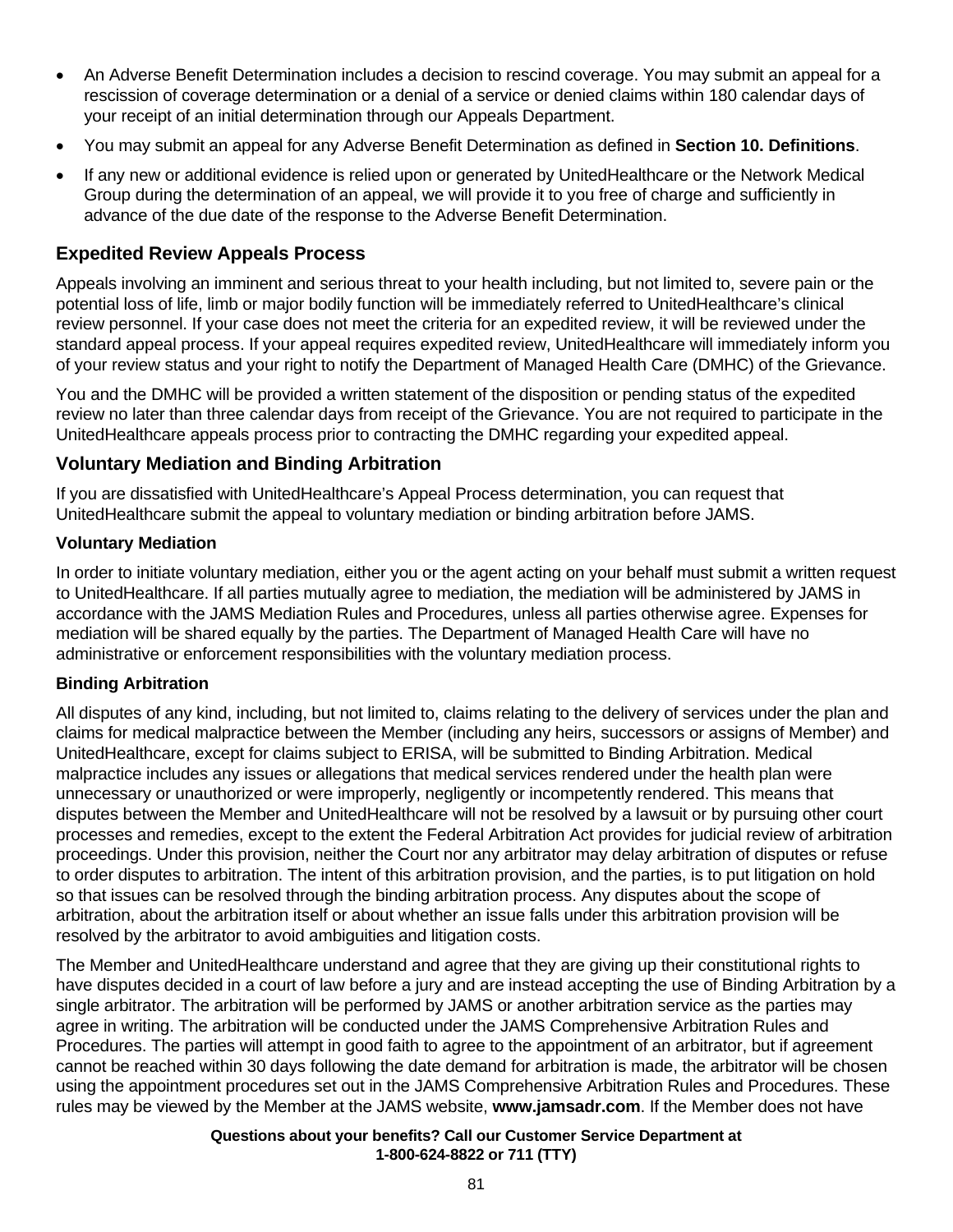access to the Internet, the Member may request a copy of the rules from UnitedHealthcare, and arrangements will be made for the Member to obtain a hard copy of the rules and procedures.

Arbitration hearings will be held in Orange County, California or at a location agreed to in writing by the Member and UnitedHealthcare. The expenses of JAMS and the arbitrator will be paid in equal shares by the Member and UnitedHealthcare. Each party will be responsible for any expenses related to discovery conducted by them and their own attorney fees. In cases of extreme hardship, UnitedHealthcare may assume all or part of the Member's share of the fees and expenses of JAMS and the arbitrator, provided the Member submits a hardship application to JAMS and JAMS approves the application. The approval or denial of the hardship application will be determined solely by JAMS. The Member will remain responsible for their own attorney fees, unless an award of attorney fees is allowable under the law and the arbitrator makes an award of attorney fees to the Member. Following the arbitration, the arbitrator will prepare a written award that includes the legal and factual reasons for the decision.

Nothing in this Binding Arbitration provision is intended to prevent the Member or UnitedHealthcare from seeking a temporary restraining order or preliminary injunction or other provisional remedies from a court. However, any and all other claims or causes of action, including, but not limited to those seeking damages, restitution, or other monetary relief, will be subject to this Binding Arbitration provision. Any claim for permanent injunctive relief will be stayed pending completion of the arbitration. The Federal Arbitration Act, 9 U.S.C. Sections 1-16, will apply to the arbitration.

#### **ALL PARTIES EXPRESSLY AGREE TO WAIVE THEIR CONSTITUTIONAL RIGHT TO HAVE DISPUTES BETWEEN THEM RESOLVED IN COURT BEFORE A JURY AND ARE INSTEAD ACCEPTING THE USE OF BINDING ARBITRATION.**

# **Experimental or Investigational Treatment**

A UnitedHealthcare medical director may deny a treatment if he or she determines it is Experimental or Investigational, except as described in "Clinical Trials" under **Section 5. Your Medical Benefits**. If you have a Terminal Illness, as defined below, you may request that UnitedHealthcare hold a conference within 30 calendar days of receiving your request to review the denial. For purposes of this paragraph, Terminal Illness means an incurable or irreversible condition that has a high probability of causing death. The conference will be held within five days if the treating Physician determines, in consultation with the UnitedHealthcare Medical Director and based on professionally recognized standards of practice, that the effectiveness of the proposed treatment or services would be materially reduced if not provided at the earliest possible date.

## **Independent Medical Review**

If you believe that a health care service included in your coverage has been improperly denied, modified or delayed by UnitedHealthcare or one of its Network Providers, you may request an independent medical review (IMR) of the decision. IMR is available for denials, delays or modifications of health care services requested by you or your Provider based on a finding that the requested service is Experimental or Investigational or is not Medically Necessary. Your case also must meet the statutory eligibility criteria and procedural requirements discussed below. If your Complaint or appeal pertains to a Disputed Health Care Service subject to Independent Medical Review (as discussed below), you must file your Complaint or appeal within 180 calendar days of receiving a denial notice.

## **Eligibility for Independent Medical Review**

#### **Experimental or Investigational Treatment Decisions**

If you suffer from a Life-Threatening or Seriously Debilitating condition, you may have the opportunity to seek IMR of UnitedHealthcare's coverage decision regarding Experimental or Investigational therapies under California's Independent Medical Review System pursuant to Health and Safety Code Section 1370.4. "Life-Threatening" means either or both of the following: (a) diseases or conditions where the likelihood of death is high unless the course of the disease is interrupted; (b) diseases or conditions with potentially fatal outcomes,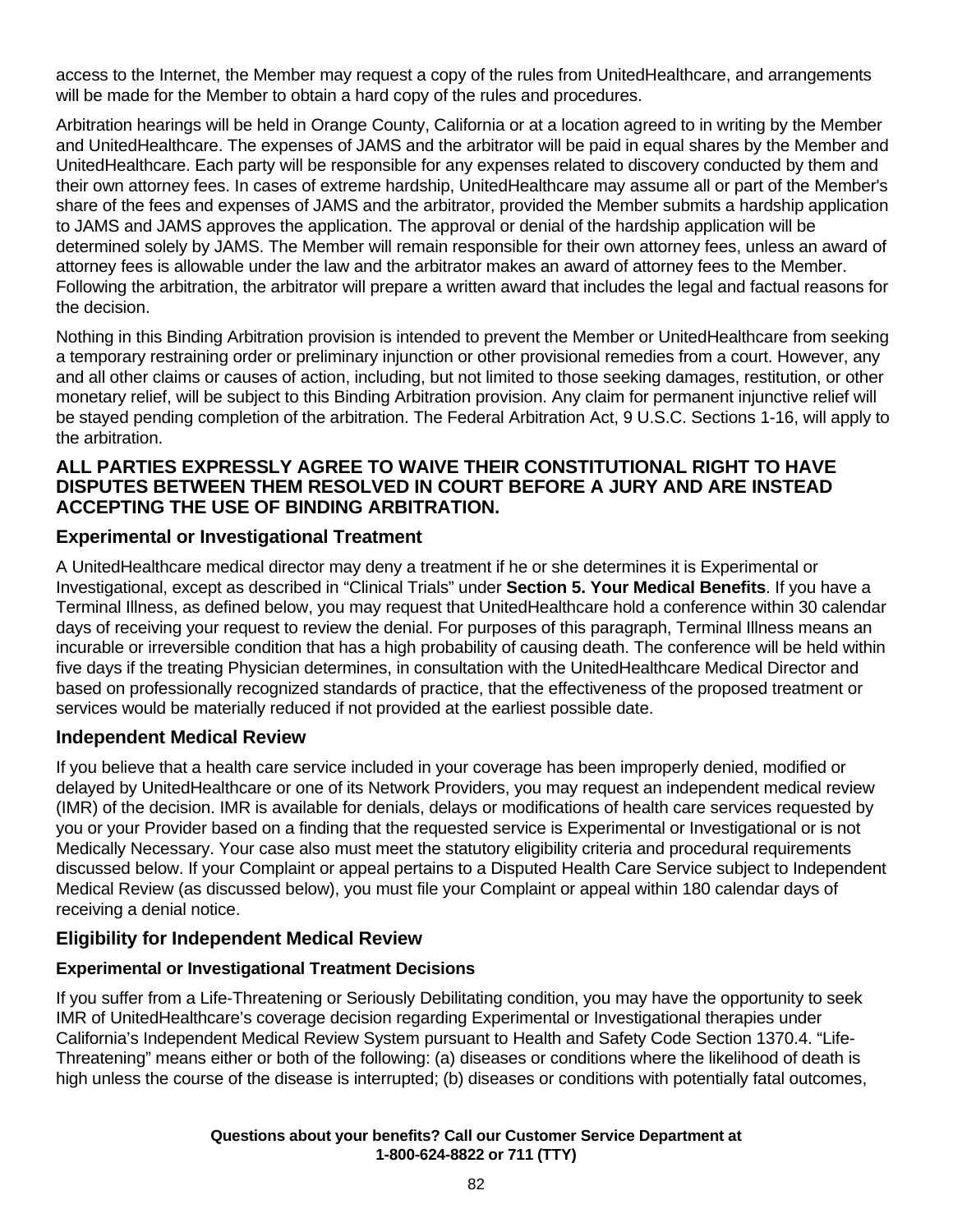where the endpoint of clinical intervention is survival. "Seriously Debilitating" means diseases or conditions that cause major irreversible morbidity.

A service or item will be covered under the UnitedHealthcare Health Plan if it is an intervention that is an otherwise covered category of service or item, not specifically excluded, and Medically Necessary. An intervention may be medically indicated yet not be a covered benefit or meet the definition of Medical Necessity.

To be eligible for IMR of Experimental or Investigational treatment, your case must meet all of the following criteria:

- 1. Your Physician certifies that you have a Life-Threatening or Seriously Debilitating condition for which:
- Standard therapies have not been effective in improving your condition; or
- Standard therapies would not be medically appropriate for you; or
- There is no more beneficial standard therapy covered by UnitedHealthcare than the proposed Experimental or Investigational therapy proposed by your Physician under the following paragraph.
	- 2. Either (a) your UnitedHealthcare Network Physician has recommended a treatment, drug, device, procedure or other therapy that he or she certifies in writing is likely to be more beneficial to you than any available standard therapies, and he or she has included a statement of the evidence relied upon by the Physician in certifying his or her recommendation; or (b) you or your non-contracting Physician – who is a licensed, board-certified or board-eligible Physician qualified to practice in the specialty appropriate to treating your condition – has requested a therapy that, based on two documents of medical and scientific evidence identified in California Health and Safety Code Section 1370.4(d), is likely to be more beneficial than any available standard therapy. To satisfy this requirement, the Physician certification must include a statement detailing the evidence relied upon by the Physician in certifying his or her recommendation. (**Please note** that UnitedHealthcare is not responsible for the payment of services rendered by non-contracting Physicians who are not otherwise covered under your UnitedHealthcare benefits).
	- 3. A UnitedHealthcare Medical Director has denied your request for a treatment or therapy recommended or requested pursuant to the above paragraph.
	- 4. The treatment or therapy recommended pursuant to Paragraph 2 above would be a Covered Service, except for UnitedHealthcare's determination that the treatment, drug, device, procedure or other therapy is Experimental or Investigational.

If you have a Life-Threatening or Seriously Debilitating condition and UnitedHealthcare denies your request for Experimental or Investigational therapy, UnitedHealthcare will send a written notice of the denial within five business days of the decision. The notice will advise you of your right to request IMR and include a Physician certification form and an application form with a preaddressed envelope to be used to request IMR from the DMHC.

#### **Disputed Health Care Services**

You may also request IMR of a Disputed Health Care Service. A Disputed Health Care Service is any health care service eligible for coverage and payment under your Health Plan that has been denied, modified or delayed by UnitedHealthcare or one of its Network Providers, in whole or in part, due to a finding that the service is not Medically Necessary. (**Note:** Disputed Health Care Services do not encompass coverage decisions. Coverage decisions are decisions that approve or deny health care services substantially based on whether or not a particular service is included or excluded as a covered benefit under the terms and conditions of your health care coverage.)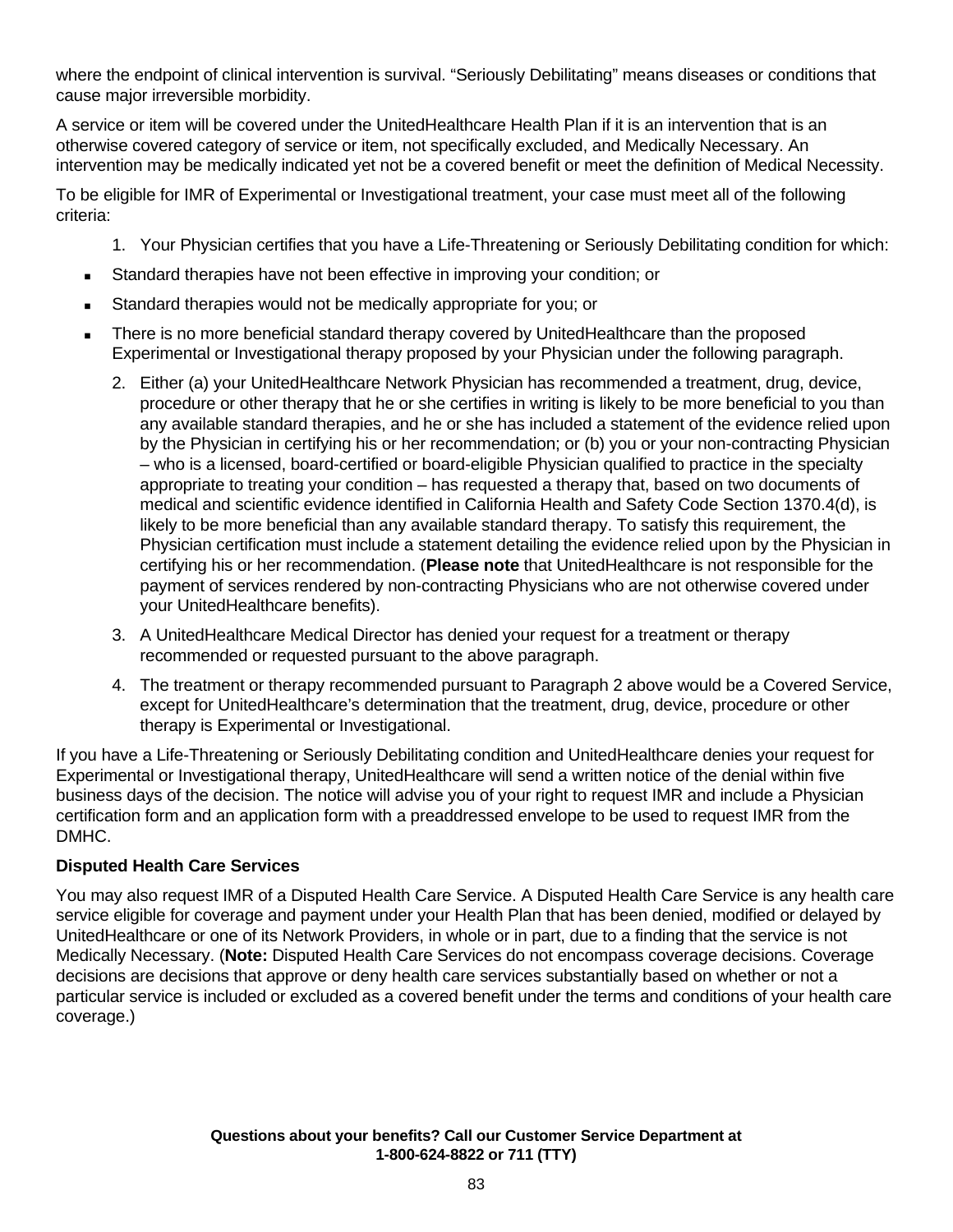You are eligible to submit an application to the DMHC for IMR of a Disputed Health Care Service if you meet all of the following criteria:

- 1. (a) Your Provider has recommended a health care service as Medically Necessary; or (b) you have received Urgently Needed Services or Emergency Health Care Services that a Provider determined were Medically Necessary; or (c) you have been seen by a Network Provider for the diagnosis or treatment of the medical condition for which you seek IMR;
- 2. The health care service has been denied, modified or delayed by UnitedHealthcare or one of its Network Providers; and
- 3. You have filed an appeal with UnitedHealthcare regarding the decision to deny, delay or modify health care services and the disputed decision is upheld or the appeal remains unresolved after 30 days (or three days in the case of an urgent appeal requiring expedited review). (**Note:** If there is an imminent and serious threat to your health, the DMHC may waive the requirement that you complete the appeals process or participate in the appeals process for at least 30 calendar days if the DMHC determines that an earlier review is necessary.)

You may apply to the DMHC for IMR of a Disputed Health Care Service within six months of any of the events or periods described above, or longer if the DMHC determines that the circumstances of your case warrant an IMR review. UnitedHealthcare will provide you an IMR application form with any Grievance disposition letter that denies, modifies or delays health care services based in whole or in part due to a finding that the service is not Medically Necessary. A decision not to participate in the IMR process may cause you to forfeit any statutory right to pursue legal action against UnitedHealthcare regarding the Disputed Health Care Service. The IMR process is in addition to any other procedures or remedies that may be available to you.

## **Independent Medical Review Procedures**

## **Applying for Independent Medical Review Procedures**

In the case of Experimental or Investigational coverage decisions, if you have a Life-Threatening or Seriously Debilitating condition, UnitedHealthcare will include an application for IMR in its notice to you that the requested service has been denied and include a Physician certification form with a preaddressed envelope to the DMHC. Your Physician must provide the Physician certification and medical and scientific documentation required for Experimental and Investigational IMR, which may be included with your application, or mailed or faxed directly to the DMHC by your Physician. Either you or your Physician can provide the letter from UnitedHealthcare or its Network Provider denying the request for Experimental or Investigational treatment.

In the case of determinations that a Disputed Health Care Service is not Medically Necessary, UnitedHealthcare will provide you with an IMR application form with any disposition letter resolving your appeal of the determination. Your application for IMR of a Disputed Health Care Service may include information or documentation regarding a Provider's recommendation that the service is Medically Necessary, medical information that a service received on an urgent care or emergency basis was Medically Necessary, and any other information you received from or gave to UnitedHealthcare or its Network Providers that you believe is relevant in support of your position that the Disputed Health Care Service was Medically Necessary.

Completed applications for IMR should be submitted to the DMHC. You pay no fee to apply for IMR. You, your Physician, or another designated representative acting on your behalf may request IMR. If there is any additional information or evidence you or your Physician wish to submit to the DMHC that was not previously provided to UnitedHealthcare, you may include this information with the application for IMR. The DMHC fax number is (916) 229-0465. You may also reach the DMHC by calling 1-888-466-2219.

## **Accepted Applications for Independent Medical Review**

Upon receiving your application for IMR, the DMHC will review your request and notify you whether your case has been accepted. If your case is eligible for IMR, the dispute will be submitted to an Independent Medical Review Organization (IRO) contracted with the DMHC for review by one or more expert reviewers, independent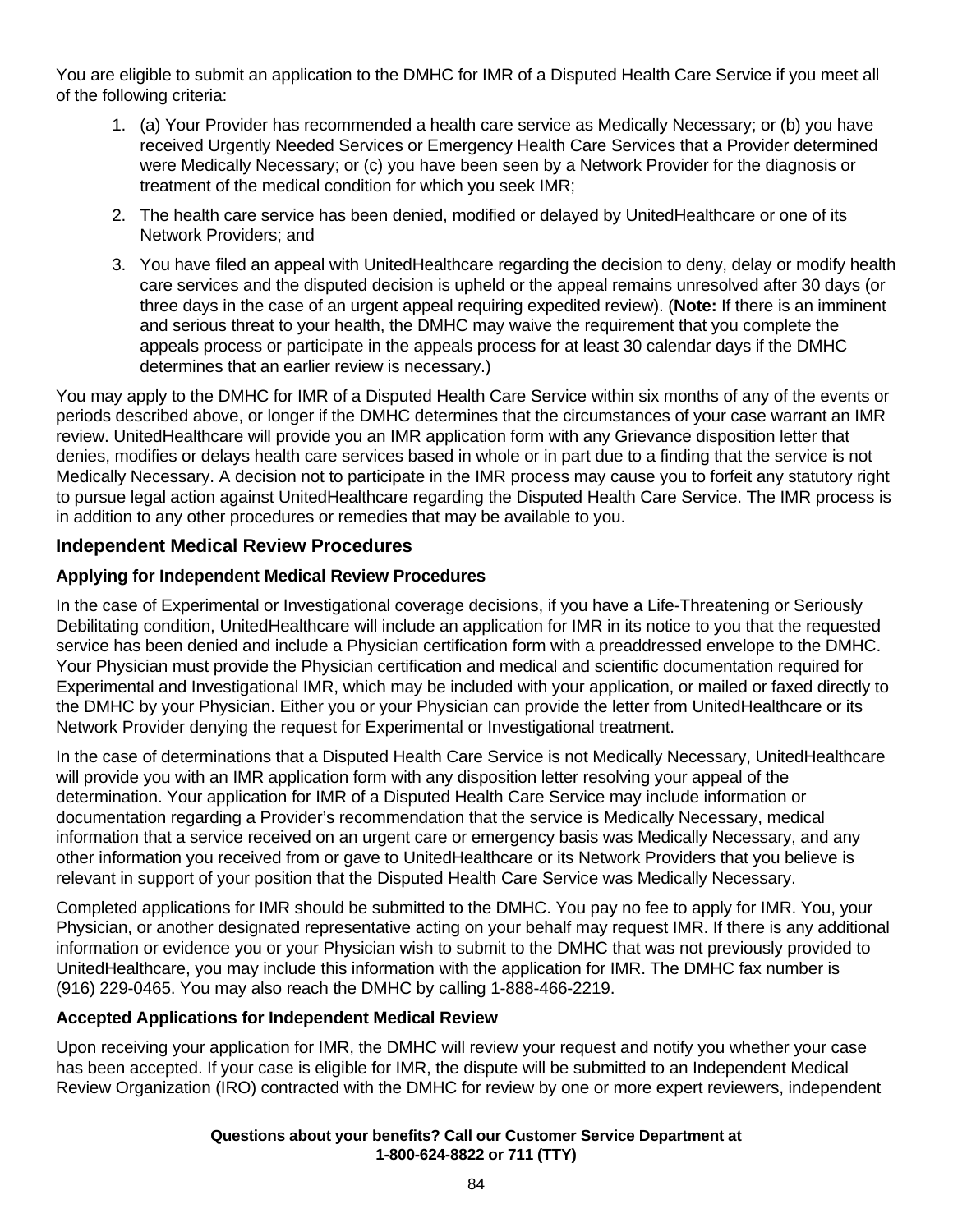of UnitedHealthcare, who will make an independent determination of whether or not the care should be provided. The IRO selects an independent panel of medical professionals knowledgeable in the treatment of your condition, the proposed treatment and the guidelines and protocols in the area of treatment under review. Neither you nor UnitedHealthcare will control the choice of expert reviewers.

UnitedHealthcare must provide the following documents to the IRO within three business days of receiving notice from the DMHC that you have successfully applied for an IMR:

- 1. The relevant medical records in the possession of UnitedHealthcare or its Network Providers;
- 2. All information provided to you by UnitedHealthcare and any of its Network Providers concerning UnitedHealthcare and Provider decisions regarding your condition and care (including a copy of UnitedHealthcare's denial notice sent to you);
- 3. Any materials that you or your Provider submitted to UnitedHealthcare and its Network Providers in support of the request for the health care services;
- 4. Any other relevant documents or information used by UnitedHealthcare or its Network Providers in determining whether the health care service should have been provided and any statement by UnitedHealthcare or its Network Providers explaining the reasons for the decision. The Plan shall provide copies of these documents to you and your Provider unless any information in them is found by the DMHC to be privileged.

If there is an imminent and serious threat to your health, UnitedHealthcare will deliver the needed information and documents listed above to the IRO within 24 hours of approval of the request for IMR.

After submitting all of the required material to the IRO, UnitedHealthcare will promptly issue you a notification that includes an annotated list of the documents submitted and offer you the opportunity to request copies of those documents from UnitedHealthcare.

If there is any information or evidence you or your Provider wish to submit to the DMHC in support of IMR that was not previously provided to UnitedHealthcare, you may include this information with your application to the DMHC. Also as required, you or your Provider must provide to the DMHC or the IRO copies of any relevant medical records, and any newly developed or discovered relevant medical records after the initial documents are provided, and respond to any requests for additional medical records or other relevant information from the expert reviewers.

# **Disapproval of a Prior Authorization Request of a Non-PDL/ Formulary Drugs**

If a Member objects to a disapproval of a prior authorization request of a "non-PDL/ formulary" drug and a step therapy exception request, if applicable, through the prior authorization process, s/he, a representative, or the prescribing Provider can file a grievance seeking an external exception review. Information as to how to request a review will be included in the Member's notice of denial for prior authorization. The Plan will respond to the review within 24 hours of receipt by the Plan of the request, if exigent, and within 72 hours of receipt if nonurgent. The external exception review process is in addition to the right of a Member to file a grievance or request for independent medical review administered by the Department.

## **The Independent Medical Review Decision**

The independent review panel will render its analysis and recommendations on your IMR case in writing, and in layperson's terms to the maximum extent practical, within 30 calendar days of receiving your request for IMR and supporting information. The time may be adjusted under any of the following circumstances:

> In the case of a review of an Experimental or Investigational determination, if your Physician determines that the proposed treatment or therapy would be significantly less effective if not promptly initiated. In this instance, the analysis and recommendations will be rendered within seven calendar days of the request for expedited review. The review period can be extended up to three calendar days for a delay in providing required documents at the request of the expert.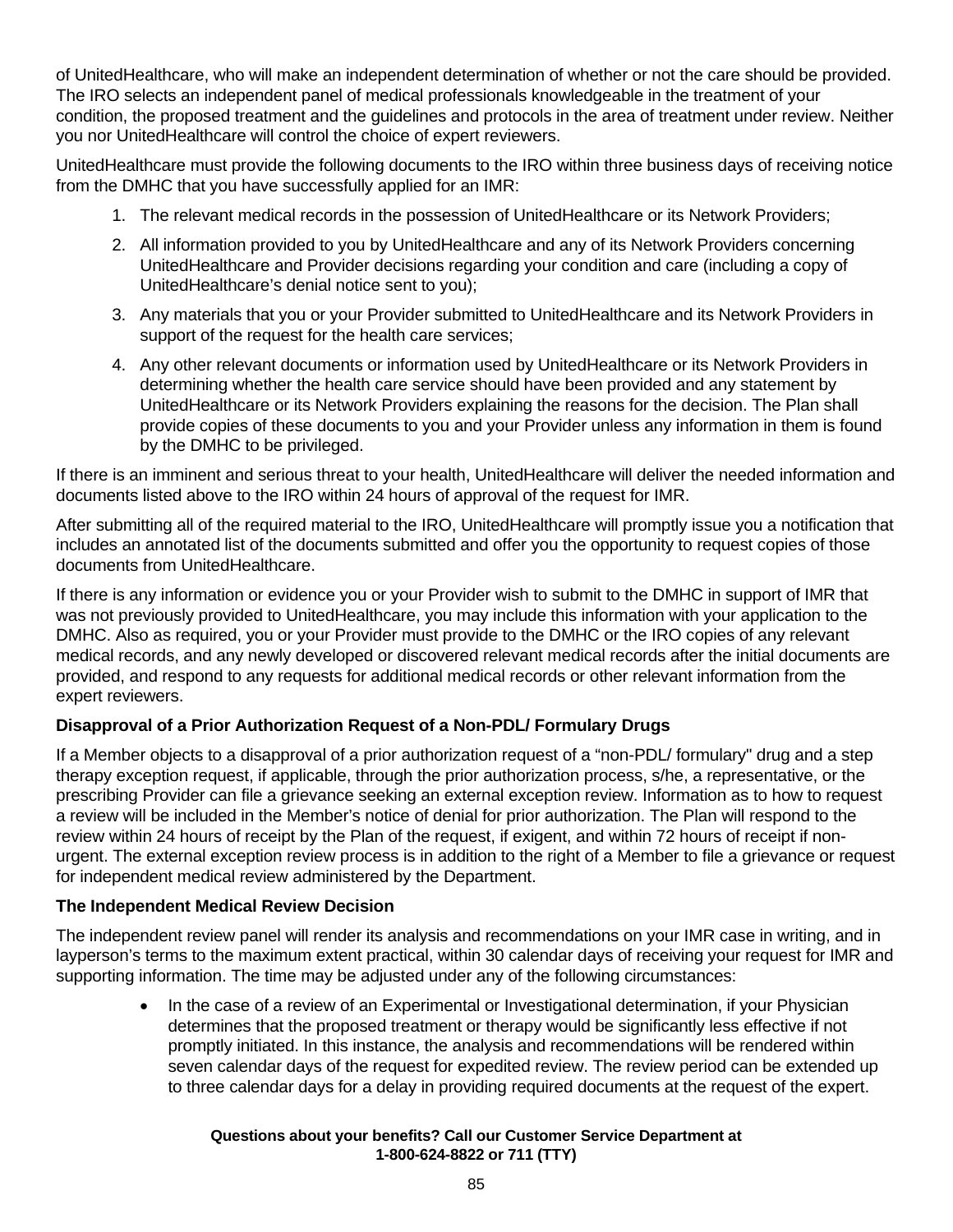- The organization shall complete its review and make its determination in writing, and in layperson's terms to the maximum extent practicable, within 30 days of the receipt of the application for review and supporting documentation, or within less time as prescribed by the director.
- If the disputed health care service has not been provided and the enrollee's Provider or the Department certifies in writing that an imminent and serious threat to the health of the enrollee may exist, including, but not limited to, serious pain, the potential loss of life, limb or major bodily function or the immediate and serious deterioration of the health of the enrollee, the analyses and determinations of the reviewers shall be expedited and rendered within three days of the receipt of the information.
- Subject to the approval of the DMHC, the deadlines for analyses and determinations involving both regular and expedited reviews may be extended by the director for up to three days in extraordinary circumstances or for good cause.

The IRO will provide the DMHC, UnitedHealthcare, you and your Physician with each of the experts' analyses and recommendations, and a description of the qualifications of each expert. The IRO will keep the names of the expert reviewers confidential, except in cases where the reviewer is called to testify and in response to court orders. In the case of an Experimental or Investigational determination, the experts' analyses will state the reasons the requested Experimental or Investigational therapy is or is not likely to be more beneficial for you than any available standard therapy and the reasons for recommending why the therapy should or should not be provided by UnitedHealthcare, citing your specific medical condition, the relevant documents provided and the relevant medical and scientific evidence supporting the experts' recommendation. In the case of a review of a Disputed Health Care Service denied as not Medically Necessary, the experts' analyses will state whether the Disputed Health Care Service is Medically Necessary and cite your medical condition, the relevant documents in the record and the reviewers' relevant findings.

The recommendation of the majority of the experts on the panel will prevail. If the experts on the panel are evenly divided as to whether the health care service should be provided, the panel's decision will be deemed to be in favor of coverage. If the majority of the experts on the panel does not recommend providing the health care service, UnitedHealthcare will not be required to provide the service.

#### **When a Decision is Made**

The DMHC will immediately adopt the decision of the IRO upon receipt and will promptly issue a written decision to the parties that will be binding on UnitedHealthcare. UnitedHealthcare will promptly implement the decision when received from the DMHC. In the case of an IRO determination requiring reimbursement for services already rendered, UnitedHealthcare will reimburse either you or your Provider – whichever applies – within five business days. In the case of services not yet rendered to you, UnitedHealthcare will authorize the services within five business days of receiving the written decision from the DMHC, or sooner if appropriate for the nature of your medical condition and will inform you and your Physician of the authorization.

UnitedHealthcare will promptly reimburse you for reasonable costs associated with Urgently Needed Services or Emergency Health Care Services outside of UnitedHealthcare's Network Provider network, if:

- The services are found by the IRO to have been Medically Necessary;
- The DMHC finds your decision to secure services outside of UnitedHealthcare's Network Provider network prior to completing the UnitedHealthcare Grievance process or seeking IMR was reasonable under the circumstances; and
- The DMHC finds that the Disputed Health Care Services were a covered benefit under the UnitedHealthcare Subscriber contract.

Health care services required by IMR will be provided subject to the terms and conditions generally applicable to all other benefits under your UnitedHealthcare Health Plan.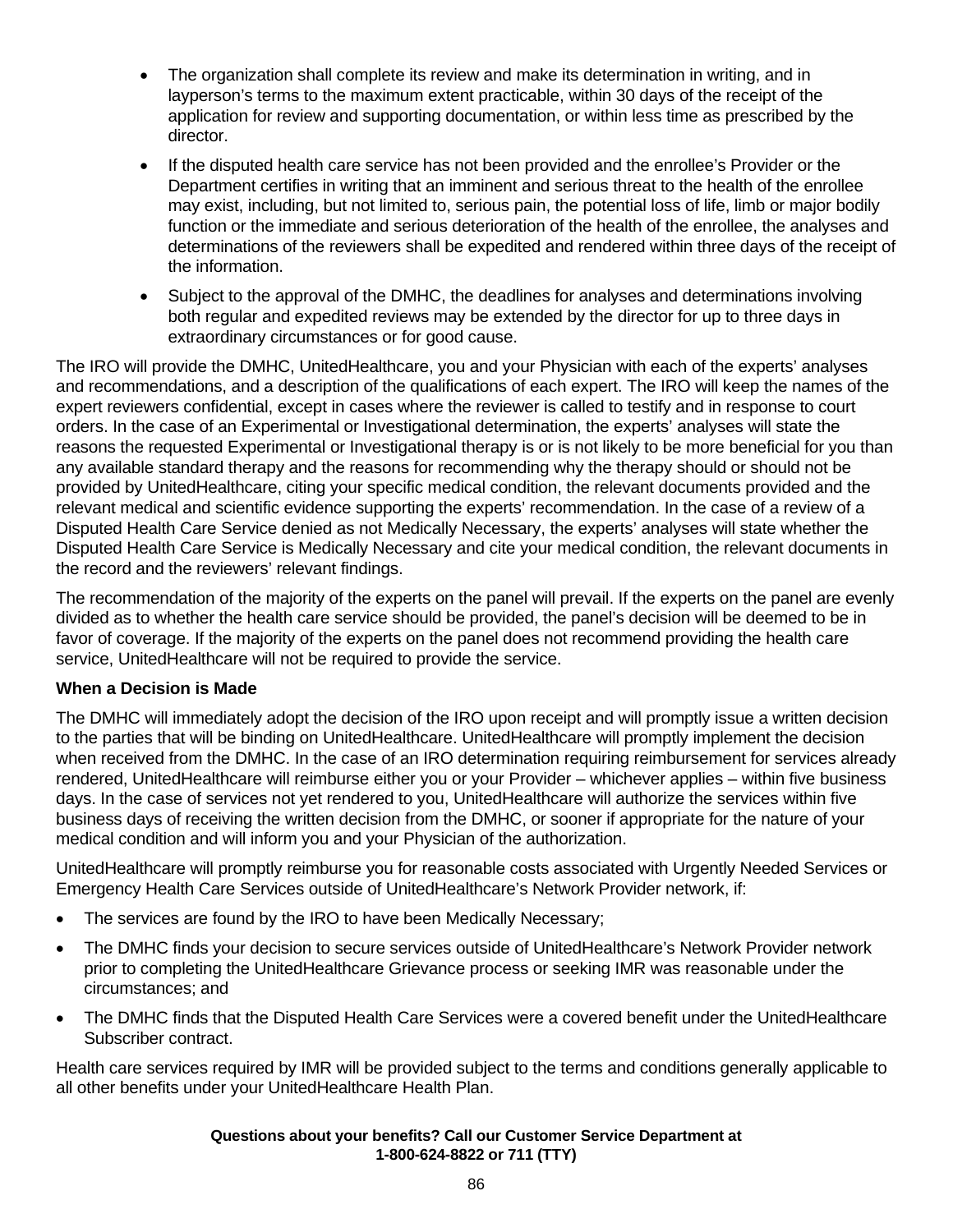For more information regarding the IMR process, or to request an application, please call UnitedHealthcare's Customer Service department.

## **Complaints Against Network Medical Groups, Providers, Physicians and Hospitals**

Claims against a Network Medical Group, the group's Physicians, or Providers, Physicians or Hospitals – other than claims for benefits under your coverage – are not governed by the terms of this plan. You may seek any appropriate legal action against such persons and entities deemed necessary.

In the event of a dispute between you and a Network Medical Group (or one of its Network Providers) for claims not involving benefits, UnitedHealthcare agrees to make available the Member appeals process for resolution of such dispute. In such an instance, all parties must agree to this resolution process. Any decision reached through this resolution process will not be binding upon the parties except upon agreement between the parties. The Grievance will not be subject to binding arbitration except upon agreement between the parties. Should the parties fail to resolve the Grievance, you or the Network Medical Group (or its Network Provider) may seek any appropriate legal action deemed necessary. Member claims against UnitedHealthcare will be handled as discussed above under "Appealing a Health Care Decision or Requesting a Quality Review."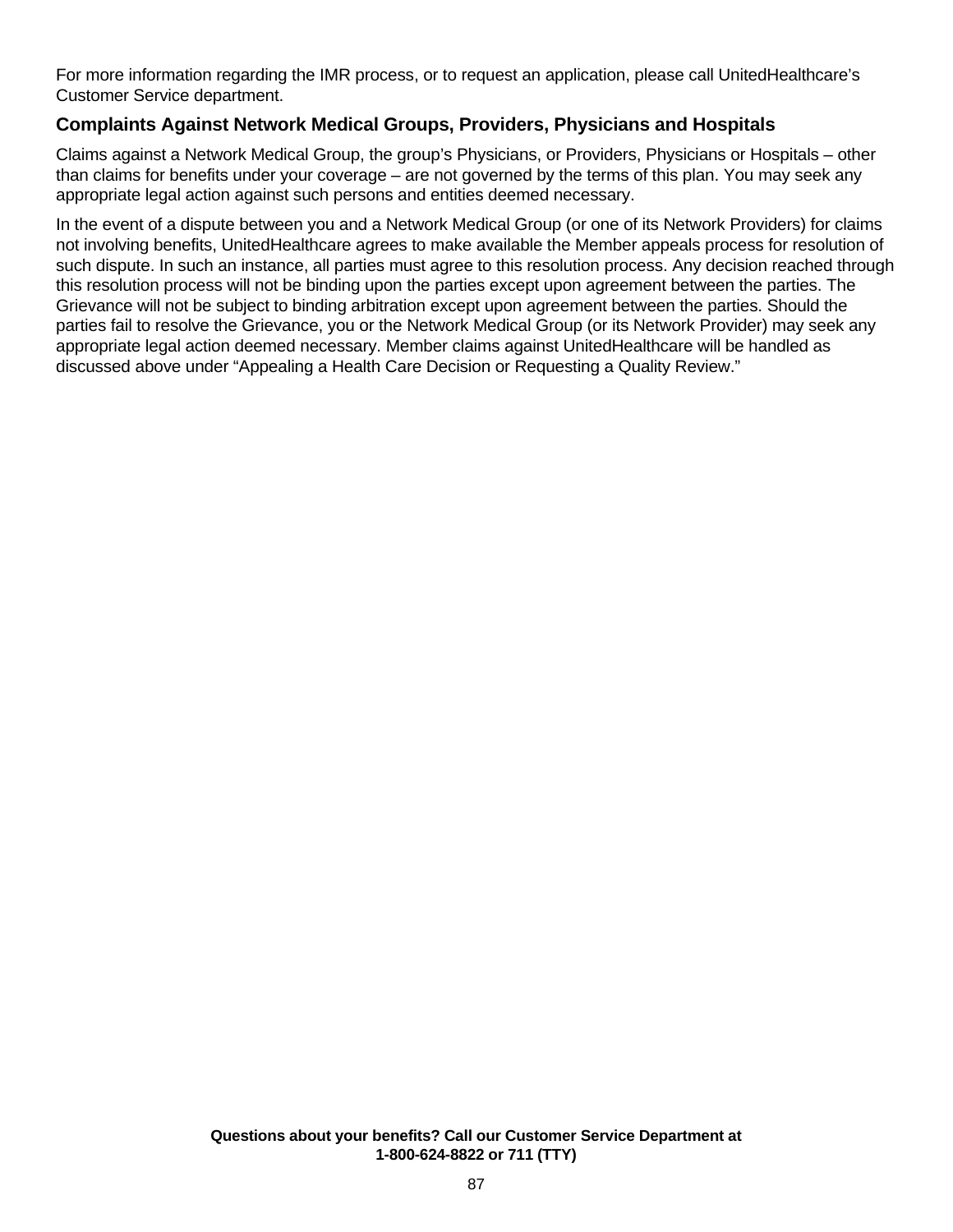# **SECTION 9. GENERAL INFORMATION**

- **How to Replace Your Card**
- **Translation Assistance**
- **Speech-and Hearing-Impaired Assistance**
- **Coverage in Extraordinary Situations**
- **Compensation for Providers**
- **Organ and Tissue Donation**
- **Public Policy Participation**
- **Nondiscrimination Notice**
- **Important Language Information**

*This section provides answers to some common and uncommon questions about your coverage. If you have any questions of your own that have not been answered, please call our Customer Service department. If you have special needs, this document may be available in other formats.* 

# **What Should I do if I Lose or Misplace My Membership Card?**

If you should lose your card, simply call our Customer Service department. Along with sending you a replacement card, they can make sure there is no interruption in your coverage.

# **Does UnitedHealthcare Offer a Translation Service?**

UnitedHealthcare uses a telephone translation service for almost 140 languages and dialects. In addition to Customer Service representatives who are fluent in Spanish, translated Member materials are available upon request. Interpretation services are available at no charge to the member in the top 15 languages spoken by limited English-proficient individuals in California as determined by the State Department of Health Care Services. To get help in your language, please call your health plan at UnitedHealthcare of California 1-800-624- 8822 / TTY: 711.

## **Does UnitedHealthcare Offer Hearing-and Speech-Impaired Telephone Lines?**

UnitedHealthcare has a dedicated telephone number for the hearing and speech impaired. This phone number is 711.

## **How is My Coverage Provided Under Extraordinary Circumstances?**

In the event of a major disaster, epidemic, war, riot, civil insurrection or complete or partial destruction of facilities, our Network Medical Groups and Hospitals will do their best to provide the services you need. Under these extreme conditions, go to the nearest doctor or hospital for Emergency Health Care Services. UnitedHealthcare will provide appropriate reimbursement.

## **Nondiscrimination Notice**

UnitedHealthcare does not exclude, deny Covered Health Care Benefits to, or otherwise discriminate against any Member on the ground of race, color, national origin, ancestry, religion, sex, marital status, gender, gender identity, sexual orientation, age, or disability for participation in, or receipt of the Covered Health Care Services under, any of its Health Plans, whether carried out by UnitedHealthcare directly or through a Network Medical Group or any other entity with which UnitedHealthcare arranges to carry out Covered Health Care Services under any of its Health Plans.

This statement is in agreement with the provisions of Title VI of the Civil Rights Act of 1964, Section 504 of the Rehabilitation Act of 1973, the Age Discrimination Act of 1975, and Regulations of the U.S. Department of Health and Human Services issued according to these statutes at Title 45 Code of Federal Regulations Parts 80, 84, and 91.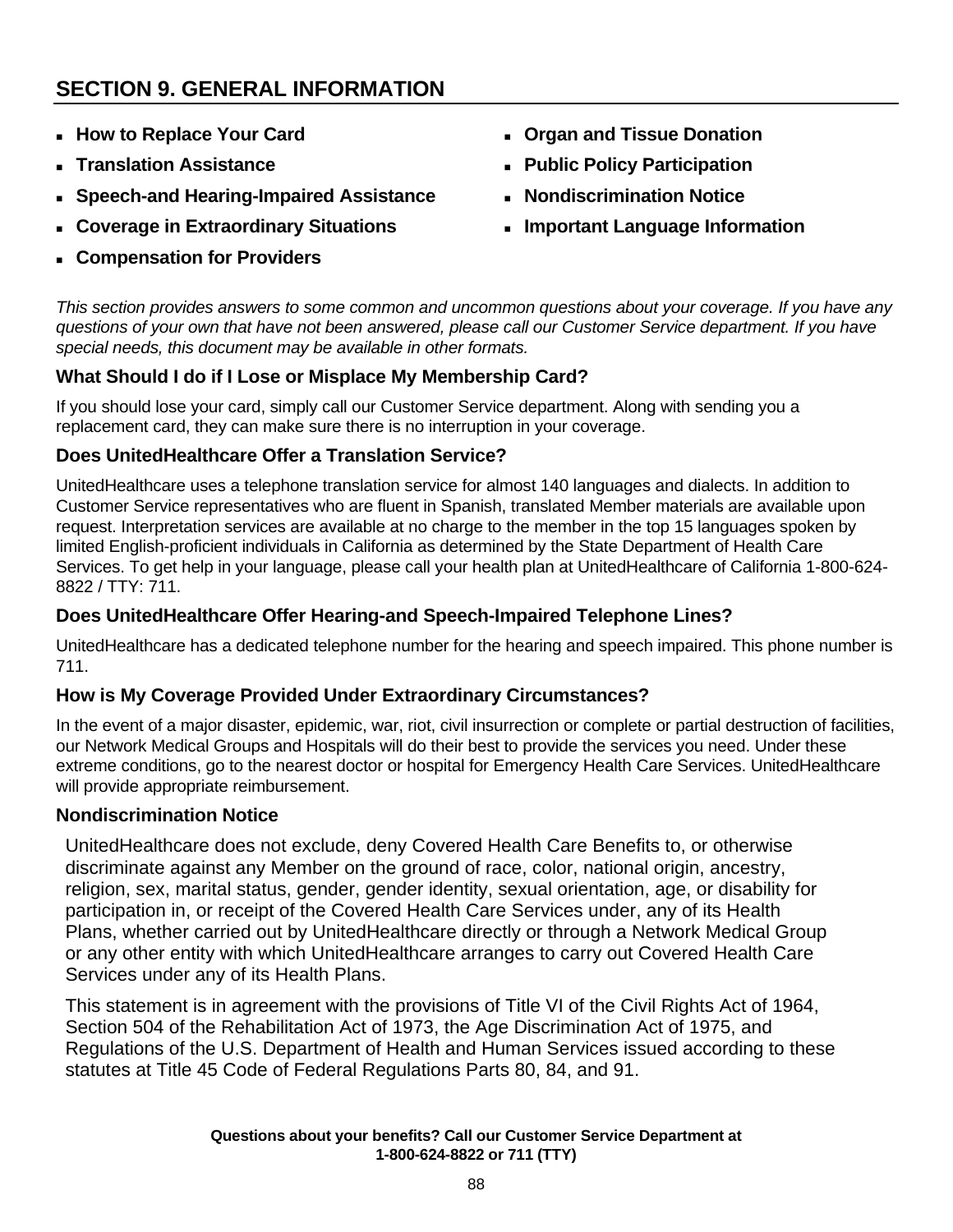If you think you were discriminated against, you may file a grievance with the plan and, if not resolved, you can file a grievance with the Department of Managed Healthcare ("DMHC"). For filing a grievance, please refer to Filing a Grievance under Section 8.

If you think you have been discriminated against on the basis of race, color, national origin, age, disability or sex, you can file a complaint with the U.S. Department of Health and Human Services.

> **Online:** https://ocrportal.hhs.gov/ocr/portal/lobby.jsf Complaint forms are available at http://www.hhs.gov/ocr/office/file/index.html. **Phone:** Toll-free 1-800-368-1019, 800-537-7697 (TDD) **Mail:** U.S. Dept. of Health and Human Services 200 Independence Avenue, SW Room 509F, HHH Building Washington, D.C. 20201

# **Important Language Information:**

You can get translated written materials and an interpreter at no cost. These rights apply only under california law. These rights shall be available in the top 15 languages spoken by limited English-proficient individuals in California as determined by the State Department of Health Care Services.

You can get an interpreter in any of the top 15 languages spoken by limited English-proficient individuals at no cost to help you talk with your doctor or health plan. To get help in your language, please call your health plan at:

#### UnitedHealthcare of California 1-800-624-8822 / TTY: 711

Language services and the availability of appropriate auxiliary aids and services, including qualified interpreters for individuals with disabilities and information in alternate formats, will be at no charge and provided in a timely manner, when those aids and services are necessary to ensure an equal opportunity to participate for individuals with disabilities. For further assistance, please contact your health plan at 1-800-624- 8822 / TTY: 711.

## **How Does UnitedHealthcare Compensate Its Network Providers?**

UnitedHealthcare itself is not a Provider of health care. UnitedHealthcare typically contracts with independent medical groups to provide medical services to its Members, and with hospitals to provide Hospital Services. Once they are contracted, they become UnitedHealthcare Network Providers.

Network Medical Groups in turn employ or contract with individual Physicians. None of the Network Medical Groups or Network Hospitals, or their Physicians or employees, are employees or agents of UnitedHealthcare. Likewise, neither UnitedHealthcare nor any employee of UnitedHealthcare is an employee or agent of any Network Medical Group, Network Hospital or any other Network Provider.

Most of our Network Medical Groups receive an agreed-upon monthly payment from UnitedHealthcare to provide services to our Members. This monthly payment may be either a fixed dollar amount for each Member or a percentage of the monthly Premium received by UnitedHealthcare. The monthly payment typically covers professional services directly provided, or referred and authorized, by the Network Medical Group.

Some of UnitedHealthcare's Network Hospitals receive similar monthly payments in return for providing Hospital Services for Members. Other Network Hospitals are paid on a discounted fee-for-service or fixed charge per day of hospitalization. Most acute care, Subacute and Transitional Care and Skilled Nursing Facilities are paid on a fixed charge per day basis for inpatient care.

At the beginning of each year, UnitedHealthcare and its Network Medical Groups agree on a budget for the cost of services for all UnitedHealthcare Members assigned to the Network Medical Group. At the end of the year, the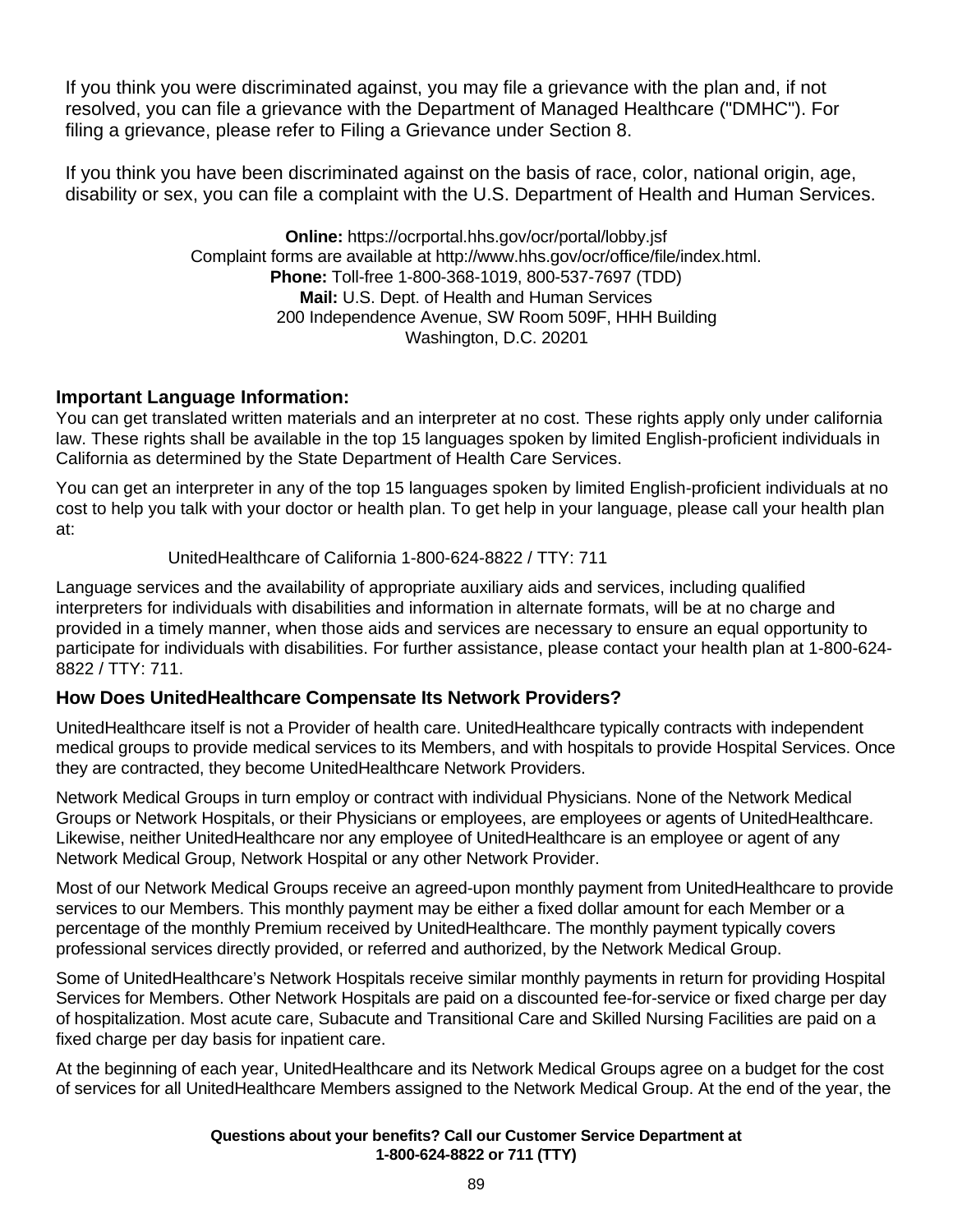actual cost of services for the year is compared to the agreed-upon budget. If the actual cost of services is less than the agreed-upon budget, the Network Medical Group shares in the savings.

The Network Hospital and Network Medical Group typically participate in programs for Hospital Services similar to what is described above.

Stop-loss insurance protects Network Medical Groups and Network Hospitals from large financial expenses for health care services. UnitedHealthcare provides stop-loss protection to our Network Medical Groups and Network Hospitals that receive the monthly payments described above. If any Network Hospital or Network Medical Group does not obtain stop-loss protection from UnitedHealthcare, it must obtain stop-loss insurance acceptable to UnitedHealthcare.

UnitedHealthcare arranges with additional Providers or their representatives for the provision of Covered Health Care Services that cannot be performed by your assigned Network Medical Group or Network Hospital. Such services include authorized Covered Health Care Services that require a Specialist not available through your Network Medical Group or Network Hospital or Emergency and Urgently Needed Services. UnitedHealthcare or your Network Medical Group pays these Providers at the lesser of the Provider's reasonable charges or agreedto rates. Your responsibility for Covered Health Care Services received from these Providers is limited to payment of applicable Co-payments/Deductibles. (For more about Co-payments, see **Section 6. Payment Responsibility**.) You may get additional information on UnitedHealthcare's compensation arrangements by contacting UnitedHealthcare or your Network Medical Group.

# **Review and Determine Benefits in Accordance with our Reimbursement Policies**

We develop our reimbursement policy guidelines, as we determine, in accordance with one or more of the following methodologies:

- As shown in the most recent edition of the *Current Procedural Terminology (CPT)*, a publication of the *American Medical Association*, and/or the *Centers for Medicare and Medicaid Services (CMS)*.
- As reported by generally recognized professionals or publications.
- As used for Medicare.
- As determined by medical staff and outside medical consultants according to other appropriate sources or determinations that we accept.

Following evaluation and validation of certain provider billings (e.g., error, abuse and fraud reviews), our reimbursement policies are applied to provider billings. We share our reimbursement policies with Physicians and other Providers in our Network through our provider website. Network Physicians and Providers may not bill you for the difference between their contract rate (as may be modified by our reimbursement policies) and the billed charge. However, Out-of-Network Providers may bill you for any amounts we do not pay, including amounts that are denied because one of our reimbursement policies does not reimburse (in whole or in part) for the service billed. You may get copies of our reimbursement policies for yourself or to share with your Outof-Network Physician or Provider by contacting us at **www.myuhc.com** or the telephone number on your ID card.

We may apply a reimbursement methodology established by OptumInsight and/or a third-party vendor, which is based on CMS coding principles, to determine appropriate reimbursement levels for Emergency Health Care Services. The methodology is usually based on elements reflecting the patient complexity, direct costs, and indirect costs of an Emergency Health Care Service. If the methodology(ies) currently in use become no longer available, we will use a comparable methodology(ies). We and OptumInsight are related companies through common ownership by UnitedHealth Group. Refer to our website at www.myuhc.com for information regarding the vendor that provides the applicable methodology.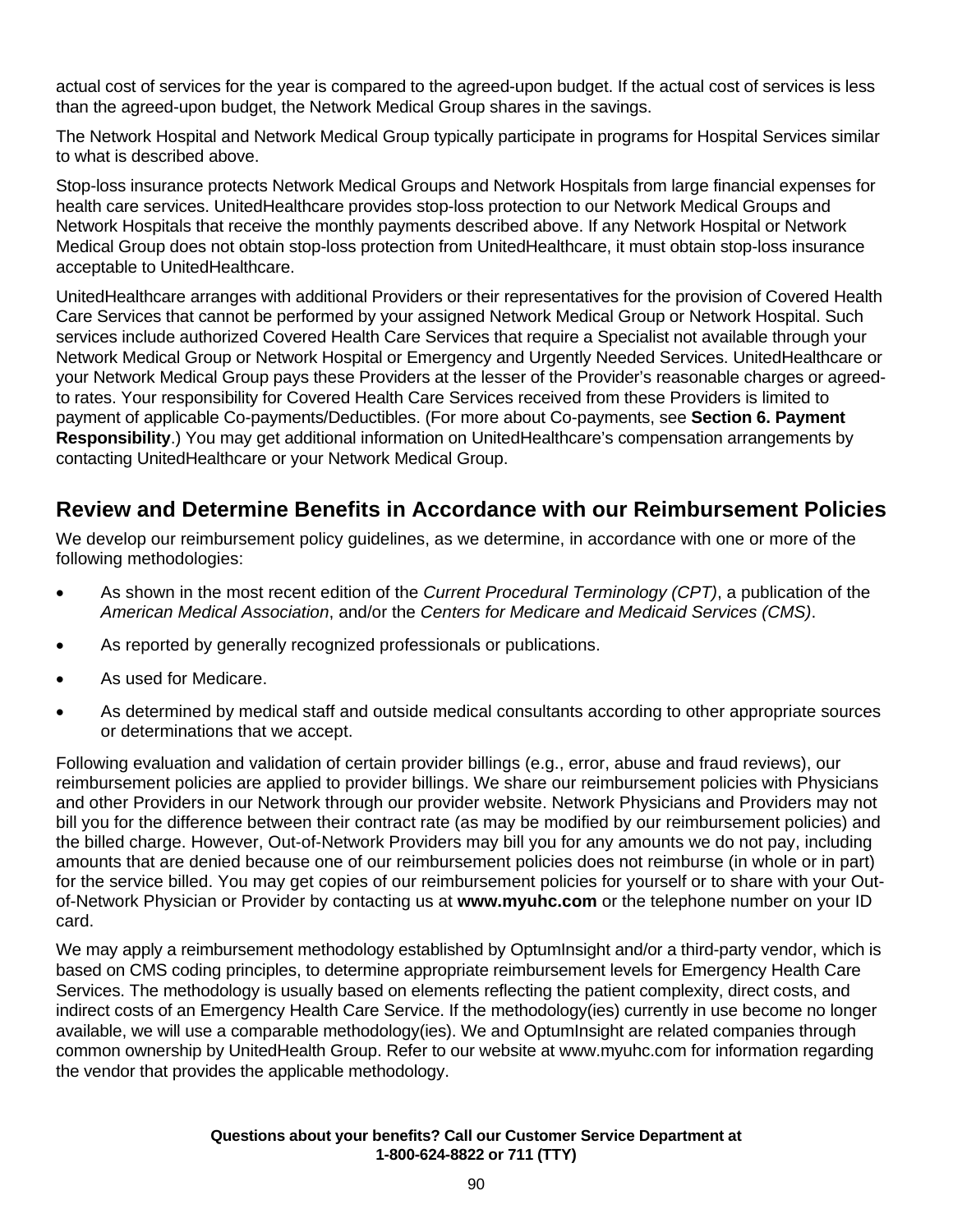If you receive a bill for a Covered Health Care Service from a Physician who is not one of our Network Providers, and the service was prior authorized and you have not exceeded any applicable benefit limits, UnitedHealthcare will pay for the service, less the applicable Co-payment/Deductible. (Prior authorization is not required for Emergency Health Care Services and Urgently Needed Services. See **Section 3. Emergency Health Care and Urgently Needed Services**.) Out-of-Network Providers may not send you a bill for Emergency Health Care Services. You are only required to pay the Co-payment/Deductible amount shown in your *Schedule of Benefits*. You may also submit a bill to us if an Out-of-Network Provider has refused payment directly from UnitedHealthcare.

If you receive Covered Health Care Services in a Network contracting health care facility but from an Out-of-Network individual health professional, you are only required to pay the Co-payment/Deductible amount specified in your Schedule of Benefits. A Network "contracting health facility" includes, but not limited to, a licensed hospital; ambulatory surgery center or other outpatient setting, lab, radiology or imaging center. You should not be billed more than the amounts shown on your Schedule of Benefits.

# **How Do I Become an Organ and Tissue Donor?**

Transplantation has helped thousands of people suffering from organ failure or in need of corneas, skin, bone or other tissue. The need for donated organs and tissues continues to outpace the supply. At any given time, nearly 50,000 Americans may be waiting for organ transplants while hundreds of thousands more need tissue transplants. Organ and tissue donation provides each of us with a special opportunity to help others.

Almost anyone can be a donor. There is no age limit and the number of donors age 50 or older has increased. If you have questions or concerns about organ donation, speak with your family, doctor or clergy. There are many resources that can provide the information you need to make a responsible decision.

If you do decide to become a donor, be sure to share your decision. Sharing your decision to be an organ and tissue donor with your family is as important as making the decision itself. Your organs and tissue will not be donated unless a Family Member gives consent at the time of your death even if you have signed your driver's license or a donor card. A simple family conversation will prevent confusion or uncertainty about your wishes.

It is also helpful to document your decision by completing a donor card in the presence of your family and having them sign as witnesses. The donor card serves as a reminder to your family and medical staff of your personal decision to be a donor. Carry it in your wallet or purse at all times.

# **How Can I Learn More About Being an Organ and Tissue Donor?**

To get your donor card and information on organ and tissue donation call 1-800-355-SHARE or 1-800-633-6562. You can also request donor information from your local Department of Motor Vehicles (DMV).

On the Internet, contact:

- All About Transplantation and Donation (**www.transweb.org)**
- Department of Health and Human Services (**www.organdonor.gov**)

Once you get a donor card, be sure to sign it in your family's presence. Have your family sign as witnesses and pledge to carry out your wishes, then keep the card with you at all times where it can be easily found.

Keep in mind that even if you have signed a donor card, you must tell your family so they can act on your wishes.

## **How Can I Take Part In the Establishment of UnitedHealthcare's Public Policy participation?**

UnitedHealthcare gives its Members the opportunity to take part in establishing the public policy of the Health Plan. One-third of UnitedHealthcare of California's Board of Directors is comprised of Health Plan Members. If you are interested in participating in the establishment of the Health Plan's public policy, please call or write our Customer Service department.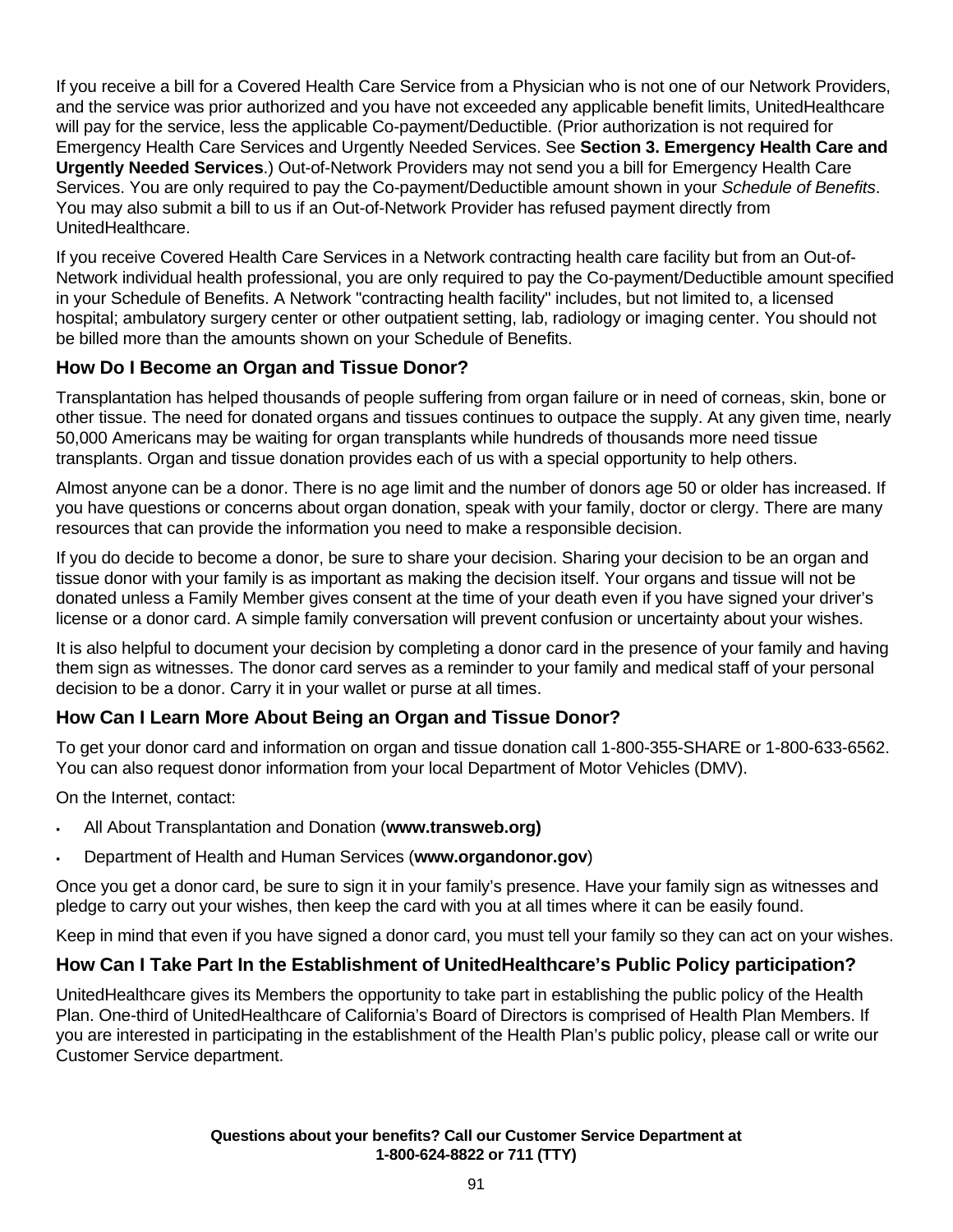# **SECTION 10. DEFINITIONS**

This Section will help you understand the meanings of many terms used to explain your benefits, we have provided the following definitions. These definitions apply to the capitalized terms used in your *Combined Evidence of Coverage and Disclosure Form,* as well as the *Schedule of Benefits.*

**Adverse Benefit Determination** – Means a denial, reduction, or termination of, or a failure to provide or make payment (in whole or in part) for, a benefit, including the following:

- a determination of a Member's eligibility to take part in the Health Plan (including rescission);
- a determination that services are not covered based on certain exclusions or limitations on otherwise Covered Health Care Services; and
- a determination that benefits are Experimental or Investigational or not Medically Necessary or appropriate.

**Annual Co-payment Limit** – The limit amount of Co-payments a Member is required to pay for certain Covered Health Care Services in a calendar year. (Please refer to your *Schedule of Benefits*.)

**Behavioral Health Treatment for Pervasive Developmental Disorder (PDD) or Autism** - Professional services and treatment programs, including applied behavior analysis and evidence-based behavior intervention programs, that develop or restore, to the limit extent practicable, the functioning of a Member with pervasive developmental disorder or autism, and meet all of the following criteria:

The treatment is prescribed by a licensed Physician and surgeon of the California Business and Professions Code or developed by a licensed Network psychologist according to the California Business and Professions Code or as authorized under California law.

The treatment is provided under a treatment plan prescribed by a Network Qualified Autism Service Provider and is administered by one of the following:

- A Network Qualified Autism Service Provider.
- A Network Qualified Autism Service Professional supervised by the Network Autism Service Provider.
- A Network Qualified Autism Service Paraprofessional supervised by a qualified autism service provider or qualified autism service professional at a level of clinical supervision that meets professionally recognized standards of practice.

The treatment plan must have measurable goals over a specific timeline that is developed and approved by the Network Qualified Autism Service Provider for the specific Member being treated. The treatment plan shall be reviewed no less than once every six months by the Network Qualified Autism Service Provider and modified whenever appropriate, and shall be consistent with Section 4686.2 of the California Welfare and Institutions Code pursuant to which the Network Qualified Autism Service Provider does all of the following:

- Describes the Member's behavioral health impairments or developmental challenges that are to be treated.
- Designs an intervention plan that includes the service type, number of hours, and parent participation needed to achieve the plan's goal and objectives, and the frequency at which the Member's progress is evaluated and reported.
- Provides intervention plans that utilize evidence-based practices, with demonstrated clinical efficacy in treating pervasive developmental disorder or autism.
- Discontinues intensive behavioral intervention services when the treatment goals and objectives are achieved or no longer appropriate.
- The treatment plan is not used for purposes of providing or for the reimbursement of respite, day care, or educational services and is not used to reimburse a parent for Network in the treatment program. The treatment plan shall be made available to us upon request.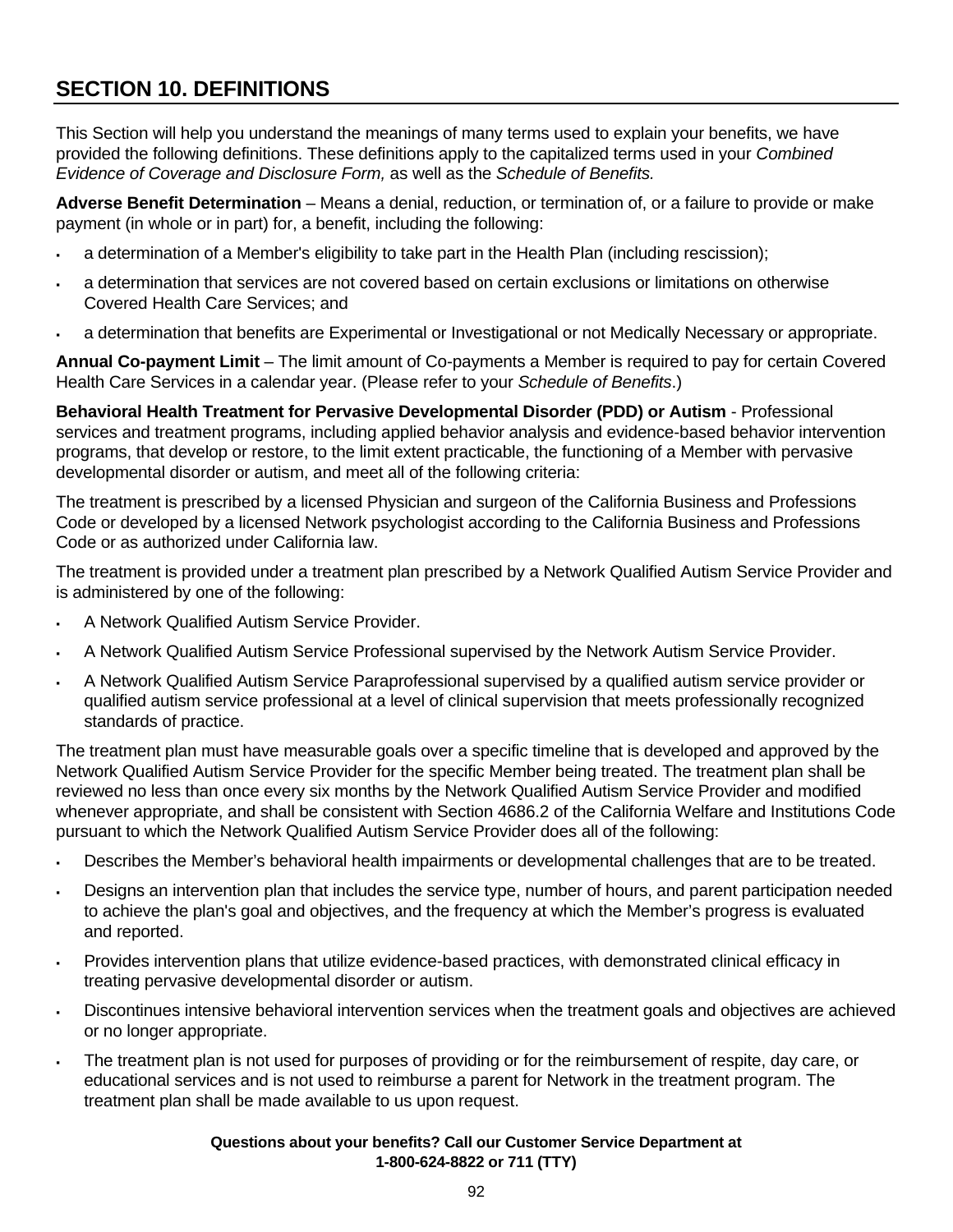For a description of coverage of mental health care services for the diagnosis and treatment of Mental Disorders, please refer to **Section 5. Your Medical Benefits** and to the behavioral health supplement to your *Combined Evidence of Coverage and Disclosure Form* for USBHPC.

**Binding Arbitration** – The submission of a dispute to one or more impartial persons for a final and binding decision, except for fraud or collusion on the part of the arbitrator. This means that once the arbitrator has issued a decision, neither party may appeal the decision. Any such dispute will not be resolved by a lawsuit or resort to court process, except as California law provides for judicial review of arbitration proceedings.

**Biofeedback** – Biofeedback therapy provides visual, auditory or other evidence of the status of certain body functions so that a person can use voluntary control over the functions, and thereby reduce an abnormal bodily condition. Biofeedback therapy often uses electrical devices to transform bodily signals indicative of such functions as heart rate, blood pressure, skin temperature, salivation, peripheral vasomotor activity, and gross muscle tone into a tone or light, the loudness or brightness of which shows the extent of activity in the function being measured.

**Calendar Year –** January 1, 12:00 a.m. to December 31, 11:59 p.m. of the same year.

**Case Management** – A collaborative process that assesses, plans, implements, coordinates, monitors and evaluates options to meet an individual's health care needs based on the health care benefits and available resources in order to promote a quality outcome for the individual Member.

**Chronic Condition –** A medical condition that is continuous or persistent over an extended period of time and requires ongoing treatment for its management.

**Claim Determination Period – A calendar year.** 

**Cognitive Behavioral Therapy** – Psychotherapy where the emphasis is on the role of thought patterns in moods and behaviors.

**Cognitive Rehabilitation Therapy** – Cognitive Rehabilitation Therapy is therapy for the treatment of functional deficits due to traumatic brain injury and cerebral vascular insult. It is intended to help in achieving the return of higher-level cognitive ability. This therapy is direct, one-on-one, patient contact.

**Complementary and Alternative Medicine** – Defined by the National Center for Complementary and Alternative Medicine as the broad range of healing philosophies, approaches and therapies that Conventional Medicine does not commonly use, accept, study or make available. Generally defined, these treatments and health care practices are not taught widely in medical schools and not generally used in hospitals. These types of therapies used alone are often referred to as alternative. When used in combination with other alternative therapies, or in addition to conventional therapies, these therapies are often referred to as complementary.

**Completion of Covered Health Care Services –** Covered Health Care Services for the Continuity of Care Condition under treatment by the terminated Provider or Out-of-Network Provider will be considered complete, when:

- The Member's Continuity of Care Condition under treatment is medically/clinically stable, and
- There are no clinical contraindications that would prevent a medically/clinically safe transfer to a Network Provider as determined by a UnitedHealthcare Medical Director in consultation with the Member, the terminated Provider or Out-of-Network Provider, and as applicable, the Member's assigned Network Provider.

**Continuity of Care Condition(s)** – The Completion of Covered Health Care Services will be provided by: (i) a terminated Provider to a Member who, at the time of the Network Provider's contract termination, was receiving Covered Health Care Services from that Network Provider, or (i) Out-of-Network Provider for newly enrolled Member who, at the time of his or her coverage became effective with UnitedHealthcare, was receiving Covered Health Care Services from the Out-of-Network Provider, for one of the Continuity of Care Conditions, as limited and described below: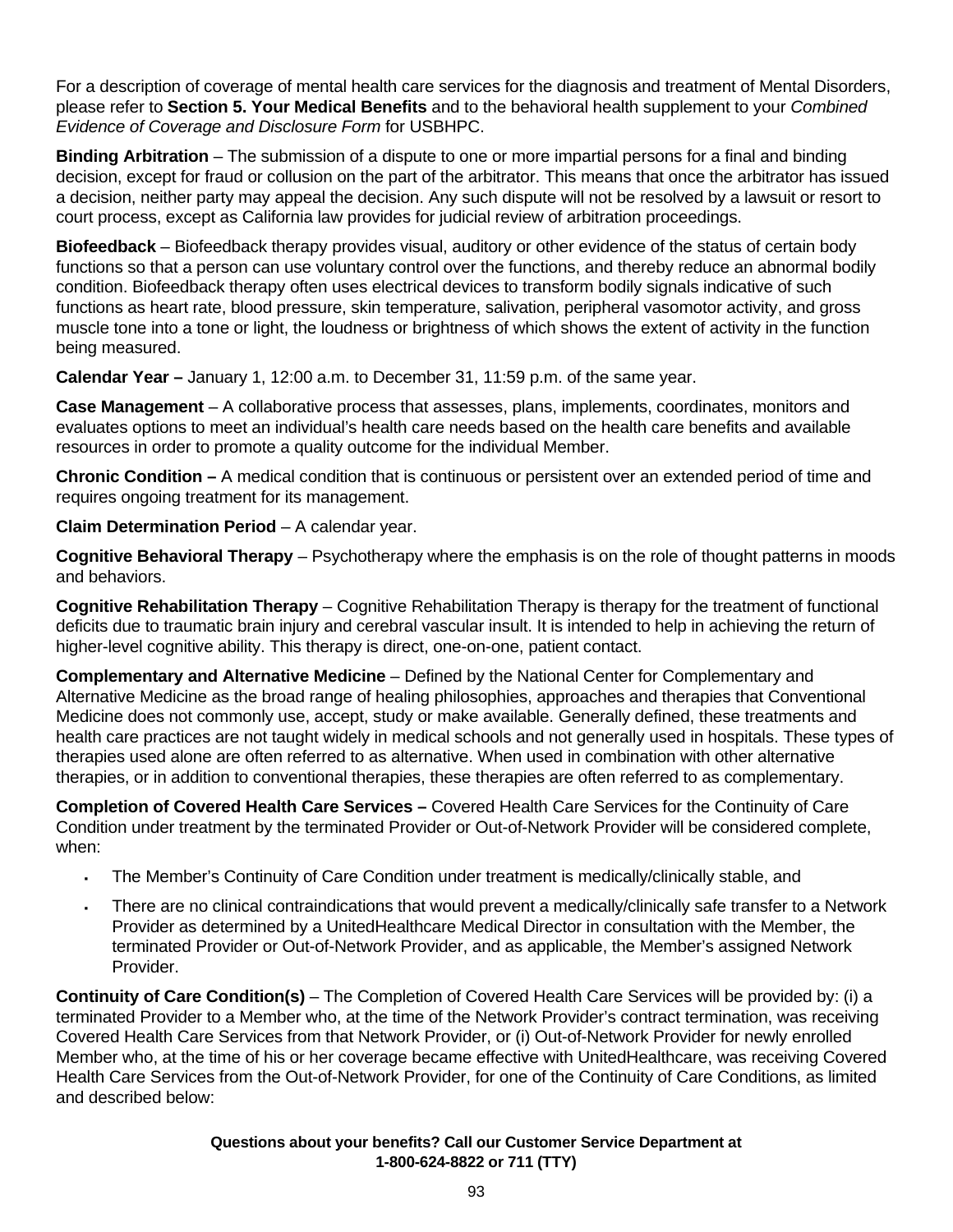1. **An Acute Condition** – A medical condition, including medical and Mental Health that involves a sudden onset of symptoms due to an illness, injury, or other medical problem that requires prompt medical attention and that has a limited duration. Completion of Covered Health Care Services will be provided for the duration of the Acute Condition.

Please refer to Section 5. Your Medical Benefits and to the behavioral health supplement to this *Combined Evidence of Coverage and Disclosure Form* for USBHPC for a description of Mental Health**.**

2. **A Serious Chronic Condition** – A medical condition due to disease, illness, or other medical or mental health problem or medical or mental health disorder that is serious in nature, and that persists without full cure or worsens over an extended period of time, or requires ongoing treatment to maintain remission or prevent deterioration. Completion of Covered Health Care Services will be provided for the period of time needed to complete the active course of treatment and to arrange for a clinically safe transfer to a Network Provider, as determined by a UnitedHealthcare Medical Director in consultation with the Member, and either (i) the terminated Provider or (ii) the Out-of-Network Provider and as consistent with good professional practice. Completion of Covered Health Care Services for this condition will not exceed twelve (12) months from the agreement's termination date or 12 months from the effective date of coverage for a newly enrolled Member.

USBHPC will coordinate Continuity of Care for Members requesting continued care with a terminated or Out-of-Network Provider for behavioral health services.

3. **A pregnancy -** A pregnancy is the three trimesters of pregnancy and the immediate postpartum period. Completion of Covered Health Care Services will be provided for the duration of the pregnancy. For purposes of an individual who presents written documentation of being diagnosed with a maternal mental health condition from the individual's treating health care provider, completion of covered services for the maternal mental health condition shall not exceed 12 months from the diagnosis or from the end of pregnancy, whichever occurs later.

 Maternal Mental Health Condition. A mental health condition that can impact a woman during pregnancy, peri or postpartum, or that arises during pregnancy, in the peri or postpartum period, up to one year after delivery. The member's current Provider shall provide written documentation of a Maternal Mental Health Condition diagnosis from the member's treating health care Provider. Completion of Covered Services will be provided not to exceed 12 months from the diagnosis of the Maternal Mental Health Condition, or from the end of pregnancy, whichever occurs later, and to arrange for a safe transfer to a provider. The transfer shall be determined by UnitedHealthcare in consultation with the member and the terminated provider and consistent with good medical practice.

- 4. **A Terminal Illness**  An incurable or irreversible condition that has a high probability of causing death within one (1) year or less. Completion of Covered Health Care Services will be provided for the duration of the terminal illness.
- 5. **The Care of a Newborn**  Services provided to a child between birth and age thirty-six (36) months. Completion of Covered Health Care Services will not exceed twelve (12) months from the: (i) Provider agreement termination date, or (ii) the newly enrolled Member's effective date of coverage with UnitedHealthcare, or (iii) extend beyond the child's third (3rd) birthday.
- 6. **Surgery or Other Procedure** Performance of a Surgery or Other Procedure that has been authorized by UnitedHealthcare or the Member's assigned Network Provider as part of a documented course of treatment and has been recommended and documented by the: (i) terminating Provider to occur within 180 calendar days of the agreement's termination date, or (ii) Out-of-Network Provider to occur within 180 calendar days of the newly enrolled Member's effective date of coverage with UnitedHealthcare.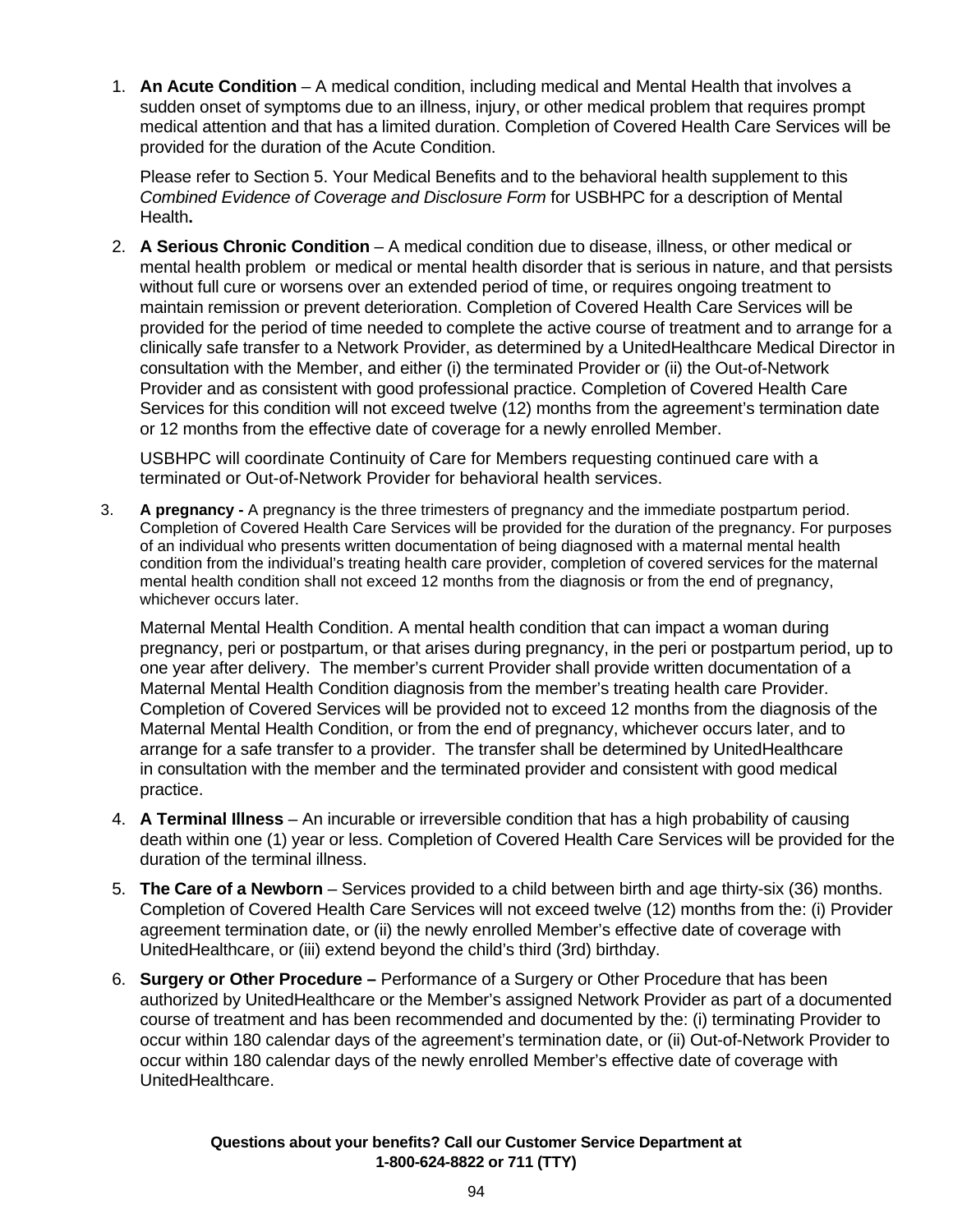**Conventional Medicine** – Defined by the National Center for Complementary and Alternative Medicine as medicine as practiced by holders of M.D. (medical doctor) or D.O. (doctor of osteopathy) degrees. Other terms for Conventional Medicine are allopathic, Western, regular and mainstream medicine.

**Co-payments** – The fee that a Member is obligated to pay, if any, at the time he or she receives a Covered Health Care Service. Co-payments may be a specific dollar amount or a percentage of the cost of the Covered Health Care Services. Co-payments are fees paid by the Member in addition to the Premium paid by an Employer Group and any payroll contributions required by the Member's Employer Group.

**Covered Health Care Services** – Medically Necessary services or supplies provided under the terms of this *Combined Evidence of Coverage and Disclosure Form*, your *Schedule of Benefits* and supplemental benefit materials.

**Custodial Care** – Care and services that help an individual in the activities of daily living. Examples include: help in walking, getting in or out of bed, bathing, dressing, feeding and using the toilet, preparation of special diets, and supervision of medication that usually can be self-administered. Custodial Care includes all homemaker services, respite care, convalescent care or extended care not requiring skilled nursing.

**Day Treatment Center.-** A Network Facility which provides a specific Behavioral Health Treatment Program on a full- or part-day basis pursuant to a written Behavioral Health Treatment Plan approved and monitored by a USBHPC Network Practitioner and which is also licensed, certified or approved to provide such services by the appropriate state agency.

**Deductible** – The Deductible if the amount incurred for certain Covered Health Care Service that you are responsible for paying each Calendar Year before benefits are payable under the *Combined Evidence of Coverage and Disclosure Form*. Please refer to the *Schedule of Benefits* for detailed information on the Deductible amount and Covered Health Care Services subject to the Deductible.

**Dependent** – A Member of a Subscriber's family who is enrolled with UnitedHealthcare after meeting all of the eligibility requirements of the Subscriber's Employer Group and UnitedHealthcare and for whom applicable Health Plan Premiums have been received by UnitedHealthcare.

**Designated Facility** – A facility that has entered into an agreement with UnitedHealthcare, or with an organization contracting on UnitedHealthcare's behalf, to render Covered Health Care Services for the treatment of specified diseases or conditions. The fact that a hospital is a Network Hospital does not mean that it is a Designated Facility.

**Designated Virtual Network Provider** - A Provider or facility that has entered into an agreement with us, or with an organization contracting on our behalf, to deliver Covered Health Care Services via interactive audio and video modalities

**Developmental Delay** – Is a delayed attainment of age appropriate milestones in the areas of speech-language, motor, cognitive, and/or social development.

**Domestic Partner -** A person who meets the eligibility requirements, as defined by the Employer Group, and the following:

- Is eighteen (18) years of age or older. An exception is provided to Subscribers and/or Dependents less than 18 years of age who have, in accordance with California law, obtained:
	- Written consent from the underage person's parents or legal guardian and a court order granting permission to the underage person to establish a domestic partnership.
	- A court order establishing a domestic partnership if the underage person does not have a parent or legal guardian or a parent or legal guardian capable of consenting to the domestic partnership.
	- Is mentally competent to consent to contract.
	- Is unmarried or not a Member of another domestic partnership.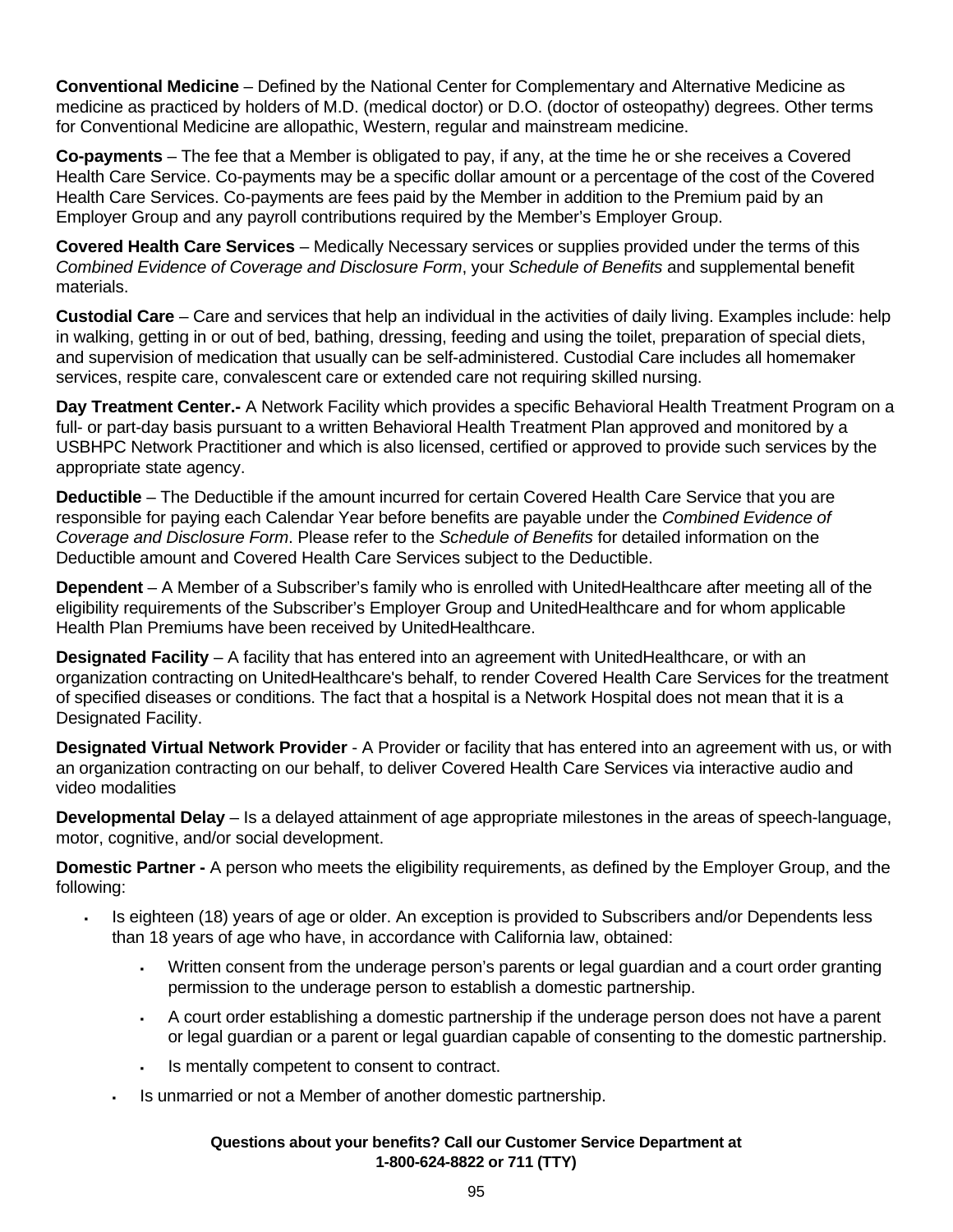Is not related by blood to the Subscriber to a degree of closeness that would prohibit marriage in the state of residence.

**Eligible Employee** - Is an Eligible Employee who meets the eligibility requirement established by the Employer Group and UnitedHealthcare. (**Please Note:** If you are a Member of a guaranteed association you must abide by the eligibility requirement of the association.)

**Emergency Medical Condition** – A medical condition manifesting itself by acute symptoms of sufficient severity (including severe pain) such that the absence of immediate medical attention could reasonably be expected by the Member to result in any of the following:

- placing the Member's health in serious jeopardy;
- serious impairment to bodily functions;
- serious dysfunction of any bodily organ or part;
- active labor, meaning labor at a time that either of the following would occur:
	- 1. there is inadequate time to effect safe transfer to another hospital prior to delivery or
	- 2. a transfer poses a threat to the health and safety of the Member or unborn child.

An Emergency Medical Condition also includes a Psychiatric Emergency Medical Condition which is a mental disorder that manifests itself by acute symptoms of sufficient severity that it renders the patient as being either of the following:

- An immediate danger to himself or herself or others; or
- Immediately unable to provide for, or utilize, food, shelter or clothing, due to the mental disorder.

**Emergency Health Care Services** – Medical screening, examination and evaluation by a Physician or other personnel – to the extent provided by law – to determine if an Emergency Medical Condition or Psychiatric Emergency Medical Condition exists. If this condition exists, Emergency Health Care Services include the care, treatment and/or surgery by a Physician necessary to relieve or eliminate the Emergency Medical Condition or Psychiatric Emergency Medical Condition within the capabilities of the Facility which includes admission or transfer to a psychiatric unit within a general acute care hospital or an acute psychiatric hospital for the purpose of providing care and treatment necessary to relieve or eliminate a Psychiatric Emergency Medical Condition. (For a detailed explanation of Emergency Health Care Services, see **Section 3. Emergency and Urgently Needed Services**.)

**Employer Group** – The single employer, labor union, trust, organization or association through which you enrolled for coverage.

**Enteral Feeding** – Provision of nutritional requirements through a tube into the stomach or bowel. It may be administered by syringe, gravity, or pump.

**ERISA –** The Employee Retirement Income Security Act (ERISA) of 1974 is a federal law designated to protect the rights of participants and beneficiaries of employee welfare benefits plans. Please contact your employer's benefit administrator to determine whether your employer is subject to ERISA.

**Experimental or Investigational** – Defined in **Section 5** under the "Exclusions and Limitations of Benefits" section of this *Combined Evidence of Coverage and Disclosure Form*.

**Family Member** – The Subscriber's legal spouse or Domestic Partner and any person related to the Subscriber or legal spouse or Domestic Partner by blood, marriage, adoption, assumption of a parent-child relationship or guardianship. An enrolled Family Member is a Family Member who is enrolled with UnitedHealthcare, meets all the eligibility requirements of the Subscriber's Employer Group and UnitedHealthcare, and for whom Premiums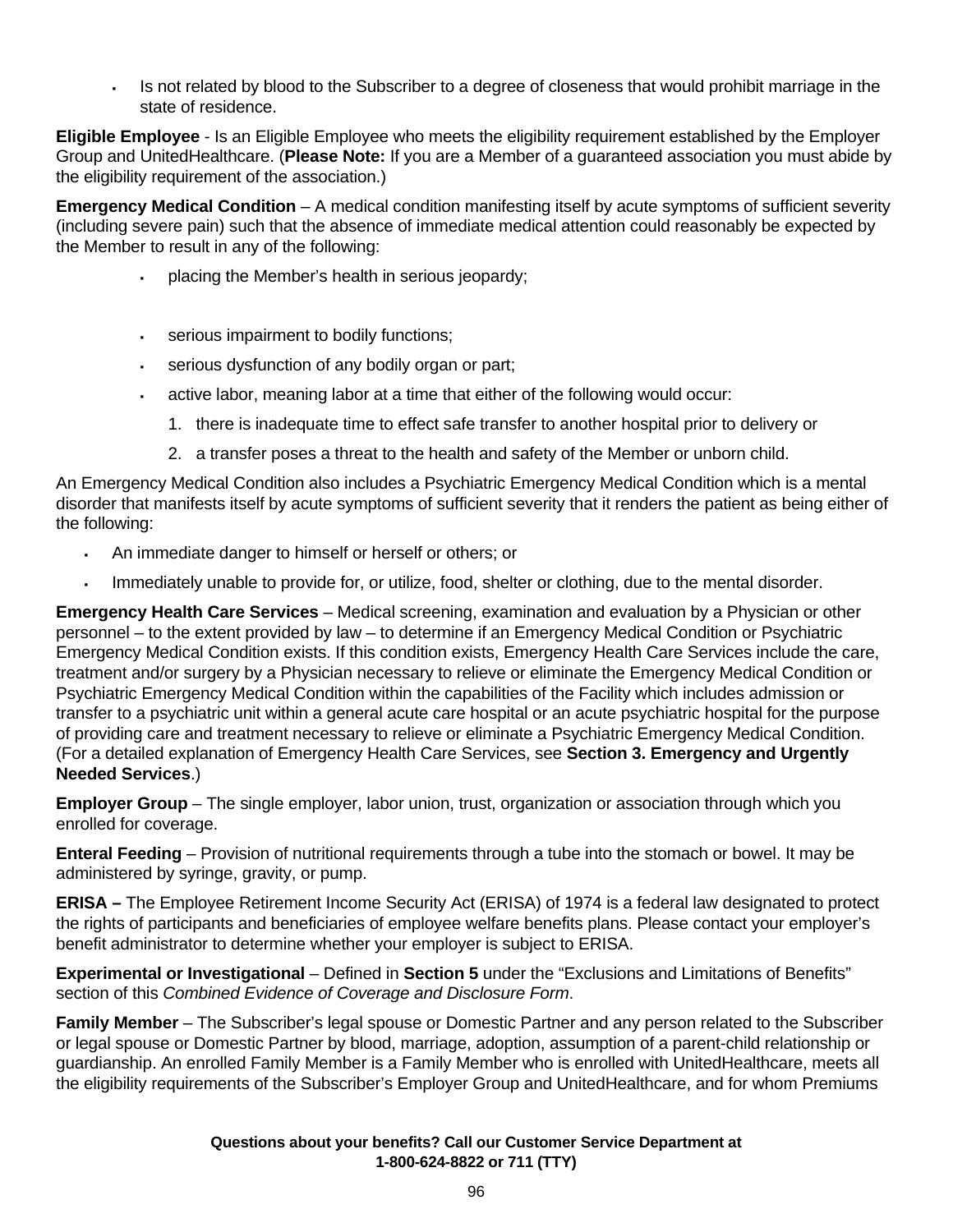have been received by UnitedHealthcare. An eligible Family Member is a Family Member who meets all the eligibility requirements of the Subscriber's Employer Group and UnitedHealthcare.

**Gender Identity Disorder / Gender Dysphoria -** A disorder characterized by the following diagnostic criteria:

- A strong and persistent cross-gender identification (not merely a desire for any perceived cultural advantages of being the other sex).
- Persistent discomfort with his or her sex or sense of inappropriateness in the gender role of that sex.
- The disturbance is not concurrent with a physical intersex condition.
- The disturbance causes clinically significant distress or impairment in social, occupational, or other important areas of functioning.
- The transsexual identity has been present persistently for at least two years.
- The disorder is not a symptom of another mental disorder or a chromosomal abnormality.

**Grievance (Complaint)** – A written or oral expression of dissatisfaction regarding the plan and/or Provider, including quality of care concerns, and shall include a Complaint, dispute, request for reconsideration or appeal made by a Member or the Member's representative.

**Group Agreement** – The Medical and Hospital Group Subscriber Agreement entered into between UnitedHealthcare and the employer, labor union, trust, organization or association through which you enroll for coverage.

**Habilitative Services** – Health care services and devices that help a person keep, learn or improve skills and functioning for daily living. Examples include therapy for a child who is not walking or talking at the expected age. These services may include physical and occupational therapy, speech-language pathology and other services for people with disabilities in a variety of inpatient and/or outpatient settings, or both. Habilitative services shall be covered under the same terms and conditions applied to rehabilitative and habilitative services under the plan contract.

**Health care practitioner -** means a physician and surgeon, naturopathic doctor, nurse practitioner, physician assistant, nurse midwife, or a midwife licensed pursuant to Division 2 (commencing with Section 500) of the Business and Professions Code or an initiative act referred to in that division and who is acting within his or her scope of practice.

**Health Plan** – Your benefit plan as described in this *Combined Evidence of Coverage and Disclosure Form*, *Schedule of Benefits* and supplemental benefit materials.

**Health Plan Premiums (or Premiums)** – Amounts established by UnitedHealthcare to be paid to UnitedHealthcare by employer on behalf of Subscriber and his or her Dependents in consideration of the benefits provided under this Health Plan.

**Home Health Aide** – A person who has completed Home Health Aide training as required by the state in which the individual is working. Home Health Aides must work under a plan of care ordered by a Physician and under the supervision of a licensed nurse or licensed therapist.

**Home Health Aide Services** – Medically Necessary personal care such as bathing, exercise help and light meal preparation, provided by trained individuals and ordered along with skilled nursing and/or therapy visits.

**Home Health Care Visit** – Defined as up to two (2) hours of skilled services by a registered nurse or licensed vocational nurse or licensed therapist or up to four (4) hours of Home Health Aide Services.

**Hospice** – Specialized form of interdisciplinary health care for a Member with a life expectancy of a year or less due to a terminal illness. Hospice programs or services are designed to provide palliative care; alleviate the physical, emotional, social and spiritual discomforts of a Member who is experiencing the last phase of life due to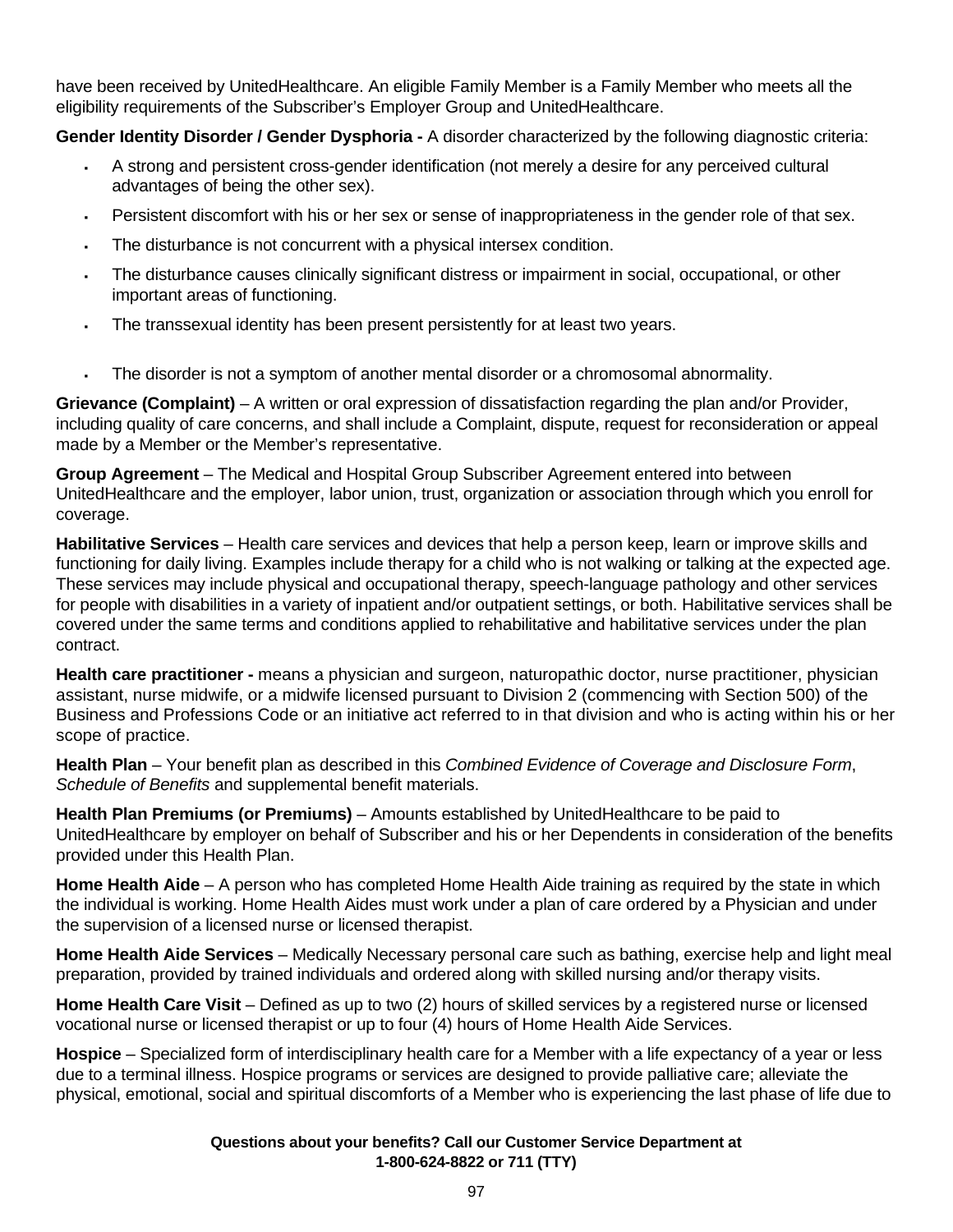the existence of a terminal disease; and provide supportive care to the primary caregiver and family of the Member receiving Hospice services.

**Hospitalist –** A Physician whose sole practice is the management of acutely and/or chronically ill patients' health services in a hospital setting.

**Hospital Services** – Services and supplies performed or supplied by a licensed hospital on an inpatient or outpatient basis.

**Hypnotherapy** – Medical Hypnotherapy is treatment by hypnotism or inducing sleep.

**Infertility** – Either: (1) the inability to conceive a pregnancy or to carry a pregnancy to a live birth after a year or more of regular sexual relations without contraception; or (2) the presence of a demonstrated condition recognized by a licensed Physician who is a Network Provider as a cause of Infertility.

**Inpatient Treatment Center** - An acute care Network Facility which provides Behavioral Health Services in an acute, inpatient setting, pursuant to a written Behavioral Health Treatment Plan approved and monitored by a USBHPC Network Practitioner, and which also:

- provides 24-hour nursing and medical supervision; and
- is licensed, certified, or approved as such by the appropriate state agency.

**Intellectual Disability** – An individual is determined to have intellectual disability based on the following three criteria: Intellectual functioning level (IQ) is below 70-75; significant limitations exist in two or more adaptive skill areas; and the condition is present from childhood (defined as age 18 or less).

**Intramuscular** – Injection into the muscle.

**Intravenous** – Injection into the vein.

**Late Enrollee** – An Eligible Employee or Eligible Employee's Dependent who declined enrollment in the UnitedHealthcare Health Plan when offered and who subsequently requests enrollment outside the designated Open Enrollment Period.

**Learning Disability** – A Learning Disability is a condition where there is a meaningful difference between a person's current level of learning ability and the level that would be expected for a person of that age.

**Limiting Age** – The age established by UnitedHealthcare when a Dependent is no longer eligible to be an enrolled Family Member under the Subscriber's coverage. The Limiting Age is at least 26 years of age as established by federal law.

**Long Term Condition** – A medical condition that is continuous or persistent over an extended period of time and requires ongoing treatment for its management.

**Manipulative Treatment -** The therapeutic application of chiropractic and/or osteopathic manipulative treatment with or without ancillary physiologic treatment and/or rehabilitative methods rendered to restore/improve motion, reduce pain and improve function in the management of an identifiable neuromusculoskeletal condition.

**Medical Detoxification** - The medical treatment of withdrawal from alcohol, drug or other substance addiction is covered.

**Medically Necessary (or Medical Necessity) -** Refers to an intervention, if, as recommended by the treating Physician and determined by the Medical Director of UnitedHealthcare or the Network Medical Group, it is all of the following:

- a. A health intervention for the purpose of treating a medical condition;
- b. The most appropriate supply or level of service, considering potential benefits and harms

to the Member;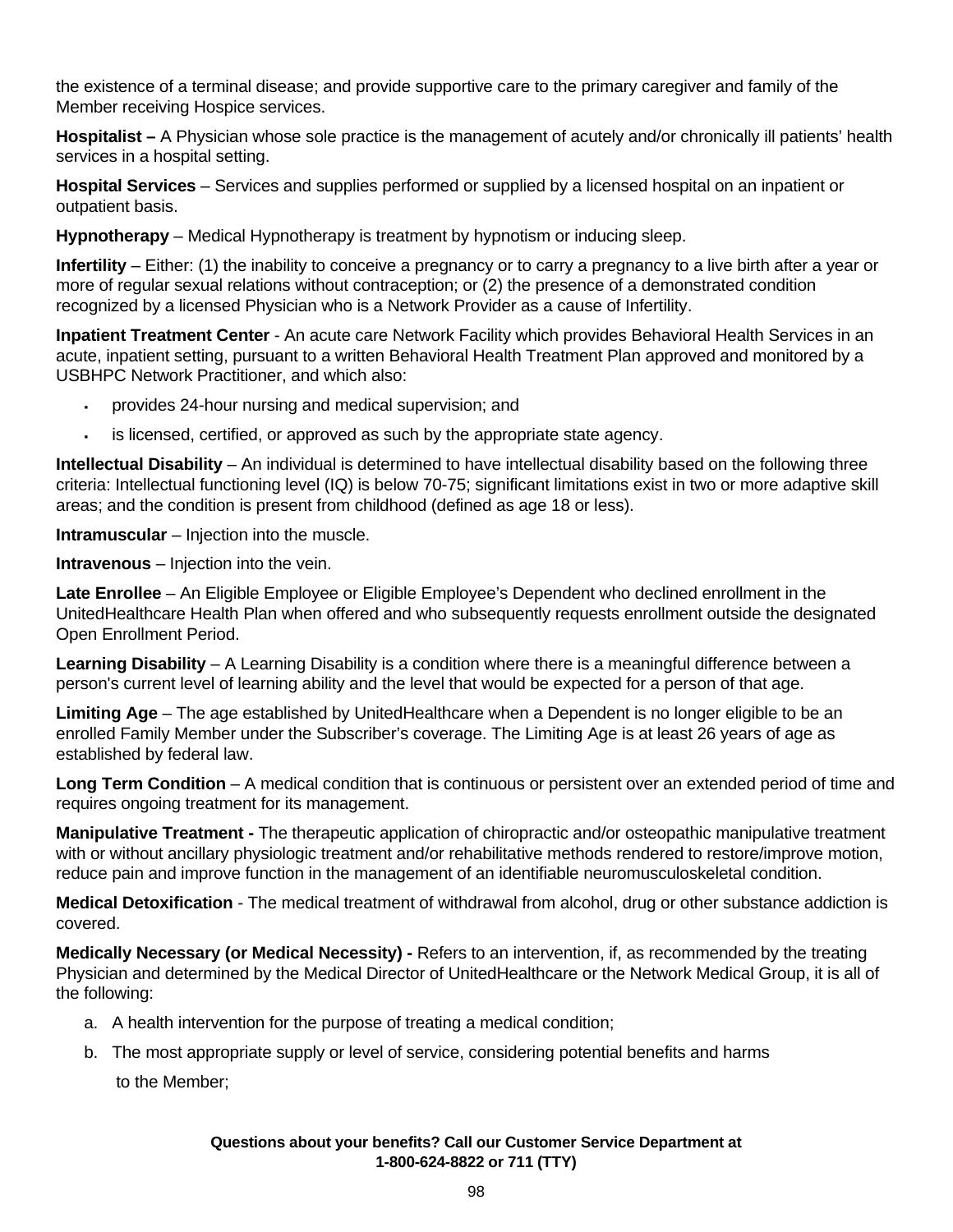- c. Known to be effective in improving health outcomes. For existing interventions, effectiveness is determined first by scientific evidence, then by professional standards, then by expert opinion. For new interventions, effectiveness is determined by scientific evidence; and
- d. If more than one health intervention meets the requirements of (a) through (c) above, furnished in the most cost-effective manner that may be provided safely and effectively to the Member. "Cost-effective" does not necessarily mean lowest price.

A service or item will be covered under the UnitedHealthcare Health Plan if it is an intervention that is an otherwise covered category of service or item, not specifically excluded, if it is Medically Necessary or otherwise required to be covered under the law or otherwise described in Section 5 of this Combined Evidence of Coverage. An intervention may be medically indicated yet not be a covered benefit if it is not Medically Necessary or otherwise required to be covered under the law or otherwise set forth in Section 5 of this Combined Evidence of Coverage.

In applying the above definition of Medical Necessity, the following terms shall have the following meanings:

- i. *Treating Physician* means a Physician who has personally evaluated the patient.
- ii. A *health intervention* is an item or service delivered or undertaken primarily to *treat* (that is, prevent, diagnose, detect, treat or palliate) a medical condition or to maintain or restore functional ability. A *medical condition* is a disease, illness, injury, genetic or congenital defect, pregnancy or a biological or psychological condition that lies outside the range of normal, age-appropriate human variation. A health intervention is defined not only by the intervention itself, but also by the medical condition and the patient indications for which it is being applied.
- iii. *Effective* means that the intervention can reasonably be expected to produce the intended results and to have expected benefits that outweigh potential harmful effects.
- iv. *Health outcomes* are outcomes that affect health status as measured by the length or quality (primarily as perceived by the patient) of a person's life.
- v. *Scientific evidence* consists primarily of controlled clinical trials that either directly or indirectly demonstrate the effect of the intervention on health outcomes. If controlled clinical trials are not available, observational studies that suggest a causal relationship between the intervention and health outcomes can be used. Partially controlled observational studies and uncontrolled clinical series may be suggestive but do not by themselves demonstrate a causal relationship unless the magnitude of the effect observed exceeds anything that could be explained either by the natural history of the medical condition or potential Experimental biases. For existing interventions, the scientific evidence should be considered first and, to the greatest extent possible, should be the basis for determinations of Medical Necessity. If no scientific evidence is available, professional standards of care should be considered. If professional standards of care do not exist, or are outdated or contradictory, decisions about existing interventions should be based on expert opinion. Giving priority to scientific evidence does not mean that coverage of existing interventions should be denied in the absence of conclusive scientific evidence. Existing interventions can meet the definition of Medical Necessity in the absence of scientific evidence if there is a strong conviction of effectiveness and benefit expressed through up-to-date and consistent professional standards of care or, in the absence of such standards, convincing expert opinion.
- vi. A *new intervention* is one that is not yet in widespread use for the medical condition and patient indications being considered. New interventions for which clinical trials have not been conducted because of epidemiological reasons (i.e., rare or new diseases or orphan populations) shall be evaluated on the basis of professional standards of care. If professional standards of care do not exist, or are outdated or contradictory, decisions about such new interventions should be based on convincing expert opinion.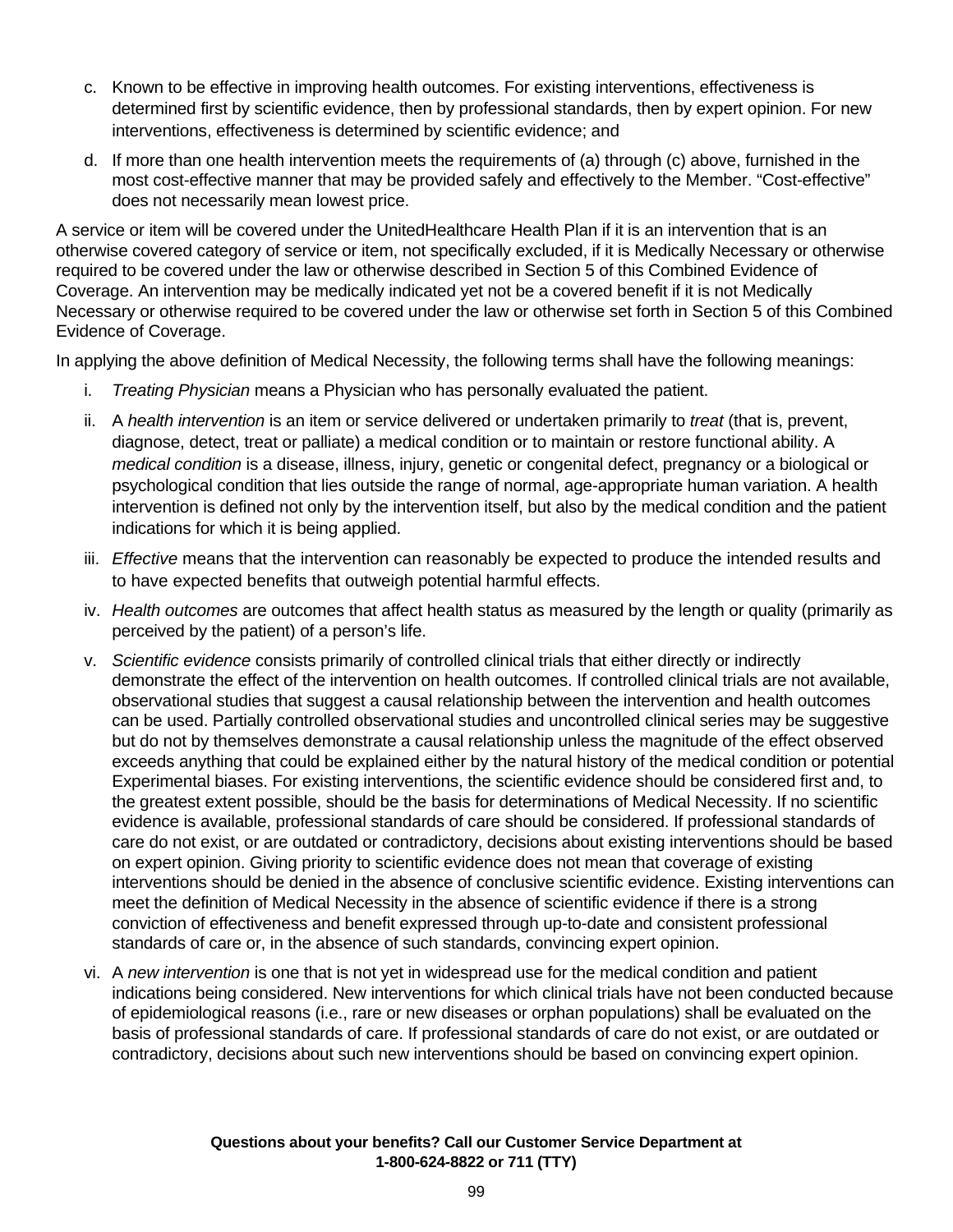vii. An intervention is considered *cost-effective* if the benefits and harms relative to costs represent an economically efficient use of resources for patients with this condition. In the application of this criterion to an individual case, the characteristics of the individual patient shall be determinative.

**Medicare (Original Medicare)** – The Hospital Insurance Plan (Part A) and the supplementary Medical Insurance Plan (Part B) provided under Title XVIII of the Social Security Act, as amended.

**Medicare Eligible** – Those Members who meet eligibility requirements under Title XVIII of the Social Security Act, as amended.

**Member** – The Subscriber or any Dependent who is eligible, enrolled and covered by UnitedHealthcare.

**Mental Disorder** – A mental health condition identified as a "mental health disorder" in the most recent edition of the Diagnostic and Statistical Manual of Mental Disorders (DSM) that results in clinically significant distress or impairment of mental, emotional or behavioral functioning. Mental Disorders include the Severe Mental Illness of a Person of Any Age and the Serious Emotional Disturbances of a Child as identified in the most recent edition of the Diagnostic and Statistical Manual of Mental Disorders (DSM).

**Mental Health Care Services.** Medically Necessary Behavioral Health Services for the treatment of Mental Disorders, including but not limited to Severe Mental Illness and Serious Emotional Disturbances of a Child. Substance-Related and Addictive Disorder Services is only available if purchased by the Subscriber's Employer Group as a supplemental benefit.

**Network Hospital** – Any general acute care hospital licensed by the State of California that has entered into a written agreement with UnitedHealthcare to provide Hospital Services to UnitedHealthcare's Members. Network Hospitals are independent contractors and are not employees of UnitedHealthcare.

**Network Medical Group** – An Independent Practice Association (IPA) or medical group of Physicians that has entered into a written agreement with UnitedHealthcare to provide Physician services to UnitedHealthcare's Members. An IPA contracts with independent contractor Physicians who work at different office sites. A medical group employs Physicians who typically all work at one or several physical locations. Network Medical Groups are independent contractors and are not employees of UnitedHealthcare.

Under certain circumstances, UnitedHealthcare may also serve as the Member's Network Medical Group. This includes, but is not limited to, when the Member's PCP contracts directly with UnitedHealthcare and there is no Network Medical Group.

**Network Provider** – A hospital or other health care entity, a Physician or other health care professional, or a health care vendor who has entered into a written Agreement with the network of Providers from whom the Member is entitled to receive Covered Health Care Services. Network Providers are independent contractors and are not employees of UnitedHealthcare.

## **Network Qualified Autism Service Provider** – either of the following:

A person that is certified by a national entity, such as the Behavior Analyst Certification Board, with a certification that is accredited by the National Commission for Certifying Agencies, and who designs, supervises, or provides treatment for pervasive developmental disorder or autism, provided the services are within the experience and competence of the person who is nationally certified.

A person licensed as a physician and surgeon, physical therapist, occupational therapist, psychologist, marriage and family therapist, educational psychologist, clinical social worker, professional clinical counselor, speech-language pathologist, or audiologist pursuant to Division 2 (commencing with Section 500) of the California Business and Professions Code who designs, supervises, or provides treatment for pervasive developmental disorder or autism, provided the services are within the experience and competence of the licensee.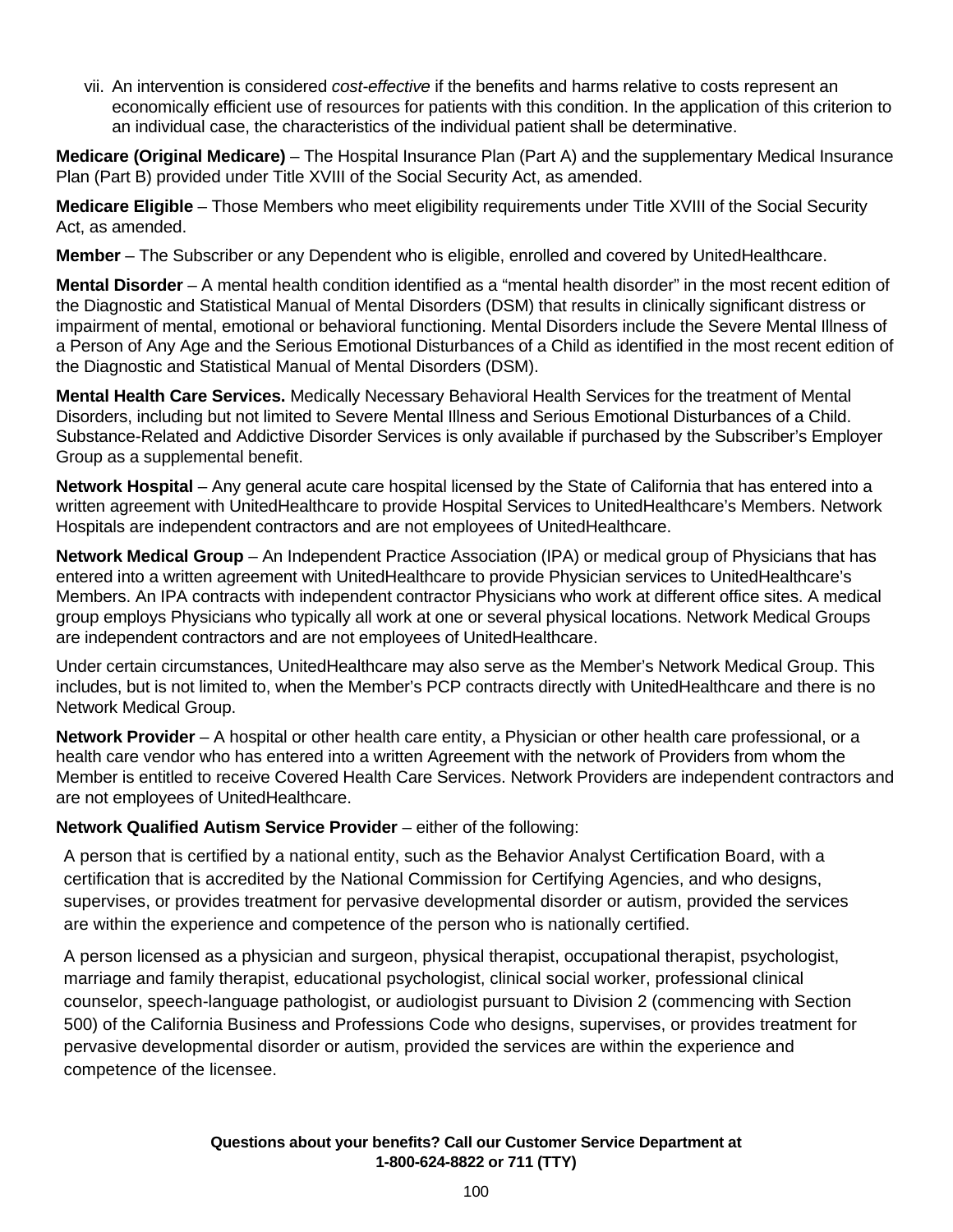For a description of coverage of inpatient and outpatient mental health care services for the diagnosis and treatment of Mental Disorder, please refer to Section 5. Your Medical Benefits**.**

**Network Qualified Autism Service Paraprofessional** – An unlicensed and uncertified individual who as authorized under California law meets all of the following criteria:

- Is supervised by a Network Qualified Autism Service Provider or Network Qualified Autism Service Professional at a level of clinical supervision that meets professionally recognized standards of practice.
- Provides treatment and implements services pursuant to a treatment plan developed and approved by the Network Qualified Autism Service Provider.
- Meets the education and training qualifications described in Section 54342 Title 17 of the California Code of Regulations.
- Has adequate education, training, and experience, as certified by a Network Qualified Autism Service Provider or an entity or group that employs qualified autism service providers.
- Is employed by the qualified autism service provider or an entity or group that employs qualified autism service providers responsible for the autism treatment plan.

For a description of coverage of inpatient and outpatient mental health care services for the diagnosis and treatment of Mental Disorder, please refer to **Section 5. Your Medical Benefits.**

**Network Qualified Autism Service Professional** – an individual who meets all of the following criteria:

- Provides Behavioral Health Treatment.
- Is supervised by a Network Qualified Autism Service Provider.
- Provides treatment pursuant to a treatment plan developed and approved by the Network Qualified Autism Service Provider.
- Is a behavioral service Provider who meets the education and experience qualifications described in Section 54342 of Title 17 of California Code of Regulations for an associate behavior analyst, behavior analyst, behavior management assistant, behavior management consultant, or behavior management program.
- Has training and experience in providing services for pervasive developmental disorder or autism pursuant to Division 4.5 (commencing with Section 4500) of the California Welfare and Institutions Code or Title 14 (commencing with Section 95000) of the California Government Code.
- Is employed by the qualified autism service provider or an entity or group that employs qualified autism service providers responsible for the autism treatment plan.

For a description of coverage of inpatient and outpatient mental health care services for the diagnosis and treatment of Mental Disorder, please refer to **Section 5. Your Medical Benefits.**

**Non-Physician Health Care Practitioners** – Include but are not limited to: Network Qualified Autism Service Provider, Network Qualified Autism Service Professional, Network Qualified Autism Service Paraprofessional, acupuncturists, optometrists, podiatrists, chiropractors and nurse midwives.

**Open Enrollment Period** – The time period determined by UnitedHealthcare and the Subscriber's Employer Group when all Eligible Employees and their eligible Family Members may enroll in UnitedHealthcare.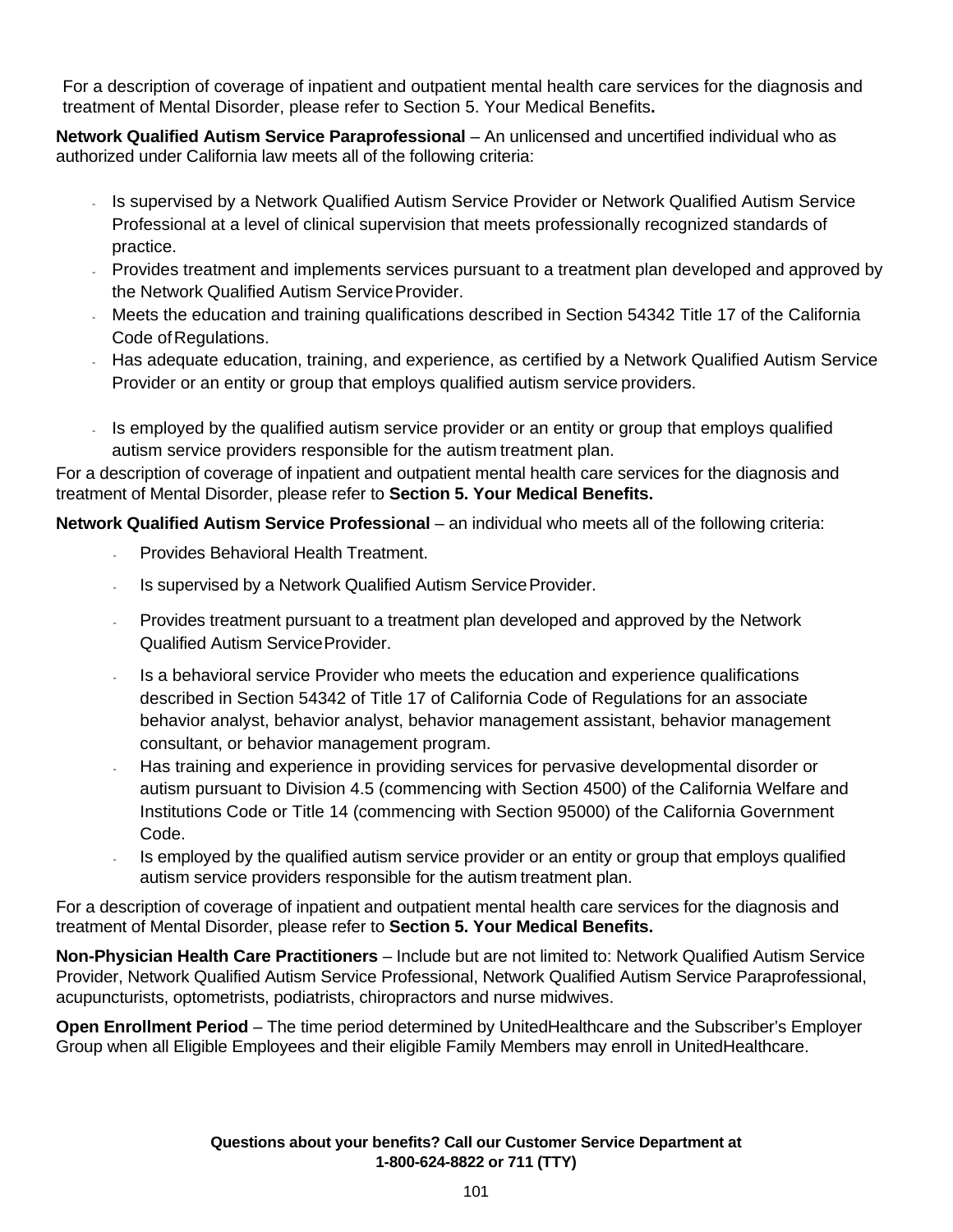**Out-of-Network Mental Health Providers** -- A psychiatrist, psychologist or other allied behavioral health professional that is licensed, certified or as authorized under California law that has not entered into a written agreement to provide Covered Health Care Services to UnitedHealthcare's Members.

**Out-of-Network Providers** – A Hospital or other health care entity, a Physician or other health care professional, or a health care vendor that has not entered into a written agreement to provide Covered Health Care Services to UnitedHealthcare's Members.

**Partial Hospitalization/ Day Treatment and Intensive Outpatient Treatment** – a structured ambulatory program that may be a free-standing or Hospital-based program and that provides services for at least five (5) hours per day and at least four (4) days per week. Partial hospital programs are used as a step-up from routine or intensive outpatient services, or as a step-down from acute inpatient or residential care. Partial hospital programs can be used to treat mental health conditions or substance-related and addictive disorders or can specialize in the treatment of co-occurring mental health conditions and substance-related and addictive disorders.

**Physician** – Any licensed allopathic or osteopathic Physician. It includes a licensed acupuncturist.

**Prevailing Rates** – As determined by UnitedHealthcare, the usual, customary and reasonable rates for a particular health care service in the Service Area.

**Primary Care Physician** – A Network Provider who is a Physician trained in internal medicine, general practice, family practice, pediatrics or obstetrics/gynecology and who has accepted primary responsibility for coordinating a Member's health care services. PCPs are independent contractors and are not employees of UnitedHealthcare.

**Primary Residence** – The home or address where the Member actually lives most of the time. A residence will no longer be considered a Primary Residence if: (1) the Member moves without intent to return; (2) the Member is absent from the residence for 90 consecutive days, or (3) the Member is absent from the residence for more than 100 days in any six-month period.

**Primary Workplace** – The Facility or location where the Member works most of the time and to which the Member regularly commutes. If the Member does not regularly commute to one location, then the Member does not have a Primary Workplace.

**Prior Authorization** – UnitedHealthcare's review process that decides whether a service is Medically Necessary and not otherwise excluded prior to the Member receiving the service.

**Private-Duty Nursing Services** – Private-Duty Nursing Services encompass nursing services for recipients who require more individual and continuous care than is available from a visiting nurse or routinely provided by the nursing staff of the Hospital or Skilled Nursing Facility.

**Provider** – A person, group, Facility or other entity that is licensed or otherwise qualified to deliver any of the health care services described in this *Combined Evidence of Coverage and Disclosure Form* and supplemental benefit materials.

**Psychiatric Emergency Medical Condition** – A mental disorder where there are acute symptoms of sufficient severity to render either an immediate danger to yourself or others, or you are immediately unable to provide for use, food, shelter or clothing due to the mental disorder.

**Psychological and Neuropsychological Testing** – Psychological and Neuropsychological Testing includes the administration, interpretation and scoring of tests such as WAIS-R, Rorschach, MMPI and other medically accepted tests for evaluation of intellectual strengths, psychopathology, psychodynamics, mental health risks, insight, motivation and other factors influencing treatment and prognosis.

**Regional Organ Procurement Agency** – An organization designated by the federal government and responsible for procurement of organs for transplantation and the promotion of organ donation.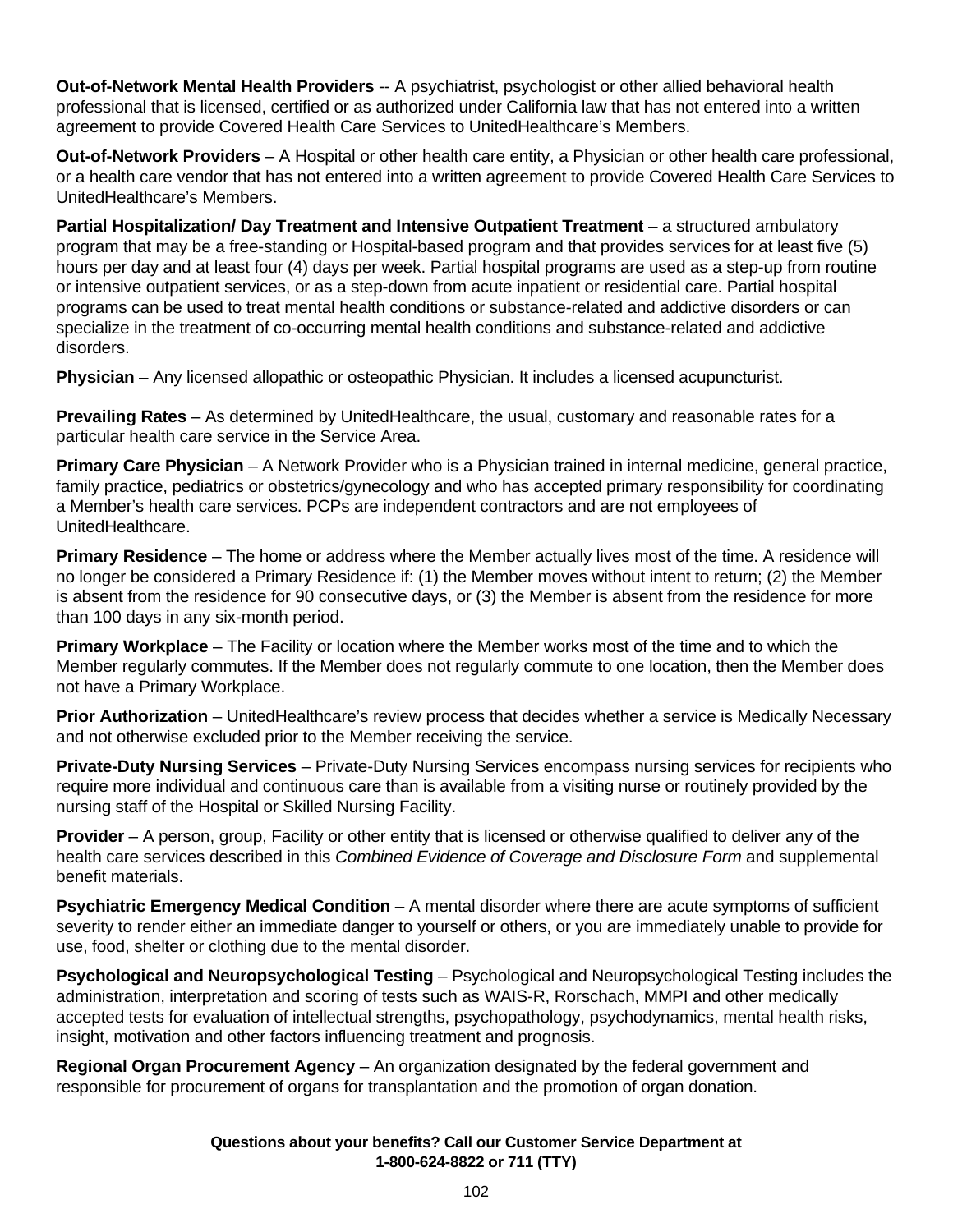**Rehabilitation Services** – The individual or combined and coordinated use of medical, physical, occupational and speech therapy for developing or retraining to the maximum extent practical the functioning of individuals.

**Schedule of Benefits** – An important part of your *Combined Evidence of Coverage and Disclosure Form* that provides benefit information specific to your Health Plan, including Co-payment information.

**Serious Emotional Disturbances of a Child** – (SED) Under Age 18 – A Serious Emotional Disturbances of a Child under Age 18 means a condition identified as a Mental Disorder in the most recent edition of the Diagnostic and Statistical Manual of Mental Disorders (DSM), other than a primary substance-related and addictive disorder or developmental disorder that result in behavior inappropriate to the child's age according to expected developmental norms if the child also meets at least one of the following three criteria:

As a result of the Mental Disorder, (1) the child has substantial impairment in at least two of the following areas: self-care, school functioning, family relationships, or ability to function in the community; and (2) either

- (i) the child is at risk of removal from home or has already been removed from the home; or
- (ii) the Mental Disorder and impairments have been present for more than six months or are likely to continue for more than one year without treatment; or

The child displays one of the following: psychotic features, or risk of suicide or violence due to a Mental Disorder; or

The child meets special education eligibility requirements under Chapter 26.5 (commencing with Section 7570) of Division 7 of Title 1 of the California Government Code.

**Severe Mental Illness** – Severe Mental Illness (SMI) includes the diagnosis and Medically Necessary treatment of the following conditions:

- Anorexia nervosa;
- Bipolar disorder—manic depressive illness;
- Bulimia nervosa;
- Major depressive disorder;
- Obsessive-compulsive disorder;
- Panic disorder;
- Pervasive developmental disorder or autism;
- Schizoaffective disorder;
- Schizophrenia.

**Skilled Nursing Care** – The care provided directly by or under the direct supervision of licensed nursing personnel, including the supportive care of a Home Health Aide.

**Skilled Nursing Facility** – A comprehensive free-standing rehabilitation Facility or a specially designed unit within a Hospital licensed by the State of California to provide Skilled Nursing Care.

**Skilled Rehabilitation Care** – The care provided directly by a Network Provider or under the direct supervision of licensed nursing personnel or a licensed physical, occupational or speech therapist.

**Specialist** - a Physician who has a majority of his or her practice in areas other than general pediatrics, internal medicine, obstetrics/gynecology, family practice or general medicine. Specialists are physicians with a specialty as follows: allergy, anesthesiology, dermatology, cardiology and other internal medicine specialist, neonatology, neurology, oncology, ophthalmology, orthopedics, pathology, psychiatry, radiology, any surgical specialty, otolaryngology, urology, and other designated as appropriate.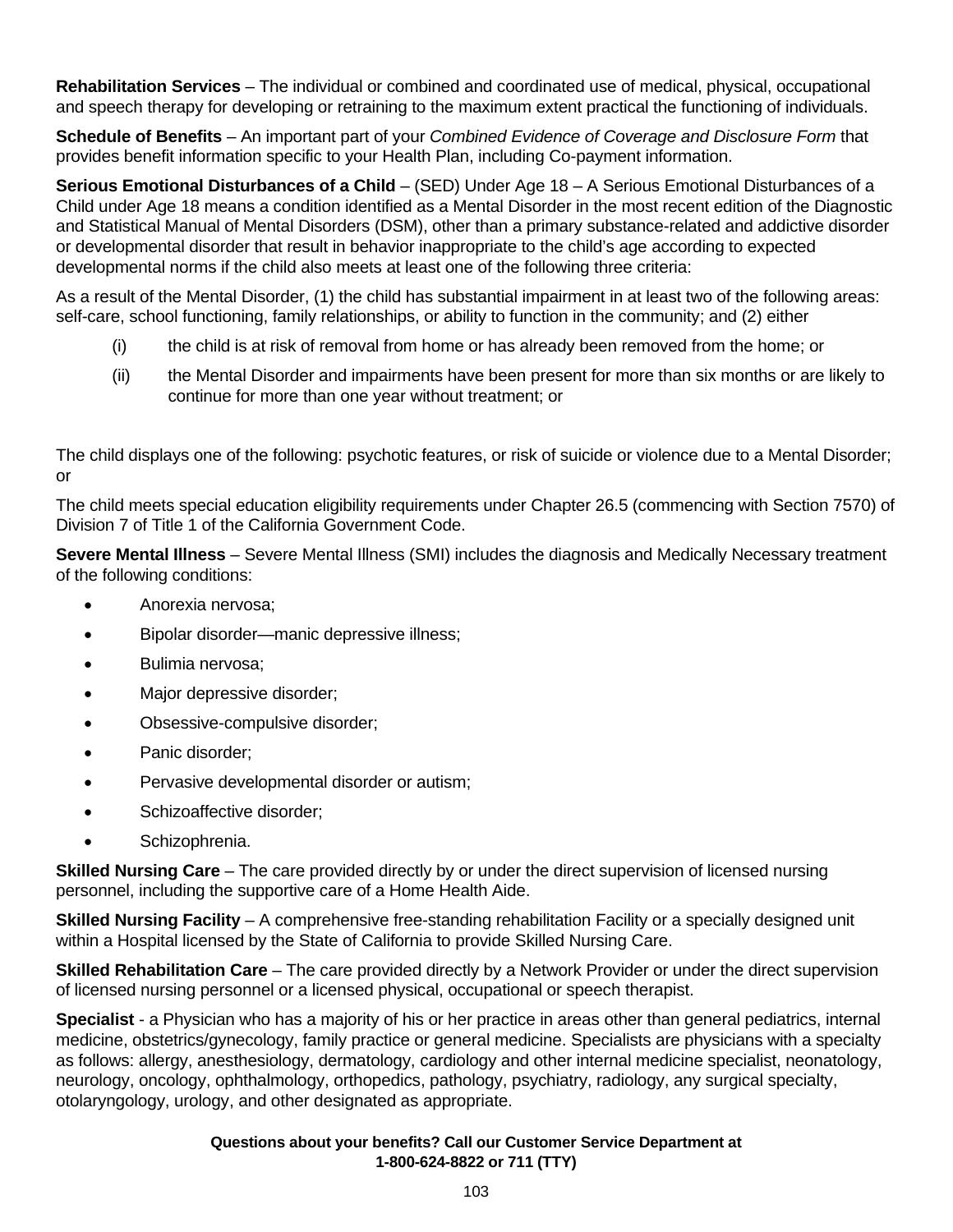**Subacute and Transitional Care** – Care provided to a Member as an inpatient of a Skilled Nursing Facility that is more intensive licensed Skilled Nursing Care than is provided to the majority of the patients in a Skilled Nursing Facility.

**Subcutaneous** – Injection under the skin.

**Subscriber** – The individual enrolled in the Health Plan for whom the appropriate Health Plan Premiums have been received by UnitedHealthcare and whose employment or other status, except for family dependency, is the basis for enrollment eligibility.

**Substance-Related and Addictive Disorder** – An addictive relationship between a Member and any drug, alcohol or chemical substance. **Substance-Related and Addictive Disorder** does not include addiction to or dependency on (1) tobacco in any form or (2) caffeine in any form.

**Substance-Related and Addictive Disorder Inpatient Treatment Program -** A structured medical and behavioral inpatient program aimed at the treatment and alleviation of Substance-Related and Addictive Disorder.

**Telehealth** – The mode of delivering Covered Health Care Services and public health via information and communication technologies to facilitate the diagnosis, consultation, treatment, education, care management, and self-management of a patient's health care while the patient is at the originating site and the licensed health care provider is at a distant site. Telehealth facilitates patient self-management and caregiver support for patients and includes synchronous interactions and asynchronous store and forward transfers.

In applying the above definition, "asynchronous store and forward," "distant site," "originating site," and "synchronous interaction" shall have the following meanings:

- *Asynchronous store and forward* means the transmission of a patient's medical information from an originating site to the licensed health care Provider at a distant site without the presence of the patient.
- *Distant site* means a site where a licensed health care Provider who provides Covered Health Care Services is located while providing these services via a telecommunications system.
- *Originating site* means a site where a patient is located at the time Covered Health Care Services are provided via a telecommunications system or where the asynchronous store and forward service originates.
- *Synchronous interaction* means a real-time interaction between a patient and a licensed health care Provider located at a distant site.

**Telemedicine** – The use of interactive audio, video or other electronic media to deliver health care. This includes the use of electronic media for diagnosis, consultation, treatment, transfer of medical data, and medical education. This term does not include services performed using a telephone or facsimile machine.

**Totally Disabled or Total Disability** – For Subscribers, the persistent inability to reliably engage in any substantially gainful activity by reason of any medically determinable physical or mental impairment resulting from an injury or illness. For Dependents, Totally Disabled is the persistent inability to perform activities essential to the daily living of a person of the same age and sex by reason of any medically determinable physical or mental impairment resulting from an injury or illness. Determination of Total Disability will be made by a Network Medical Group Physician on the basis of a medical examination of the Member and upon concurrence by UnitedHealthcare's Medical Director.

**UnitedHealthcare-Designated Pharmacy** – UnitedHealthcare Network pharmacy designated to dispense injectable medications. A UnitedHealthcare-Designated Pharmacy may include Prescription Solutions® Mail Service Pharmacy or alternative specialty injectable vendor as determined by UnitedHealthcare.

**Urgently Needed Services** – Covered Health Care Services that are provided when the Member's Network Medical Group is temporarily unavailable or inaccessible. This includes when the Member is temporarily absent from the geographic area served by their Network Medical Group. These services must be Medically Necessary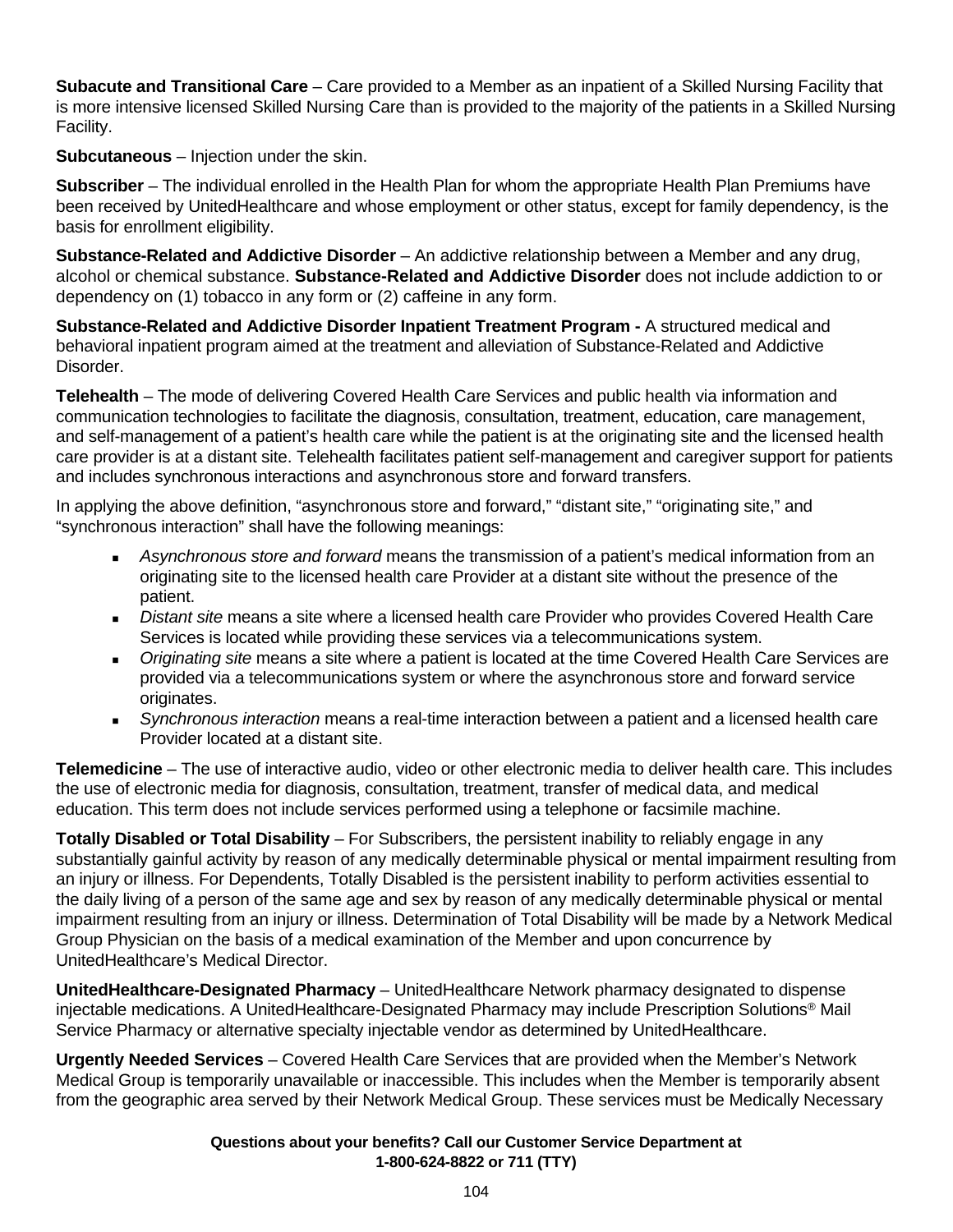and cannot be delayed because of an unforeseen illness, injury or condition.

**Usual and Customary Charges (U&C)** means charges for medical services or supplies for which UnitedHealthcare is legally liable and which do not exceed the average charged rate charged for the same or similar services or supplies in the geographic region where the services or supplies are received. Usual and Customary Charges are determined by referencing the 80th percentile of the most current survey published by Medical Data Research (MDR) for such services or supplies. The MDR survey is a product of Ingenix, Inc., formerly known as Medicode.

**Utilization Review Committee** – A committee used by UnitedHealthcare or a Network Medical Group to promote the efficient use of resources and maintain the quality of health care. If needed, this committee will review and determine whether particular services are Covered Health Care Services.

**Vocational Rehabilitation** – The process of facilitating an individual in the choice of or return to a suitable vocation, when needed, assisting the patient to obtain training for such a vocation. Vocational Rehabilitation can also mean preparing an individual regardless of age, status (whether U.S. citizen or immigrant), or physical condition to cope emotionally, psychologically, and physically with changing circumstances in life, including remaining at school or returning to school, work or work equivalent (homemaker).

**NOTE: THIS** *COMBINED EVIDENCE OF COVERAGE AND DISCLOSURE FORM* **PROVIDES A DESCRIPTION OF THE BENEFITS AVAILABLE TO YOU UNDER YOUR UNITEDHEALTHCARE HEALTH PLAN. THE AGREEMENT BETWEEN UNITEDHEALTHCARE AND YOUR EMPLOYER CONTAINS ADDITIONAL TERMS SUCH AS PREMIUMS, LENGTH OF CONTRACT, AND GROUP TERMINATION. A COPY OF THE GROUP AGREEMENT WILL BE FURNISHED UPON REQUEST AND IS AVAILABLE AT UNITEDHEALTHCARE AND YOUR EMPLOYER GROUP'S PERSONNEL OFFICE.**